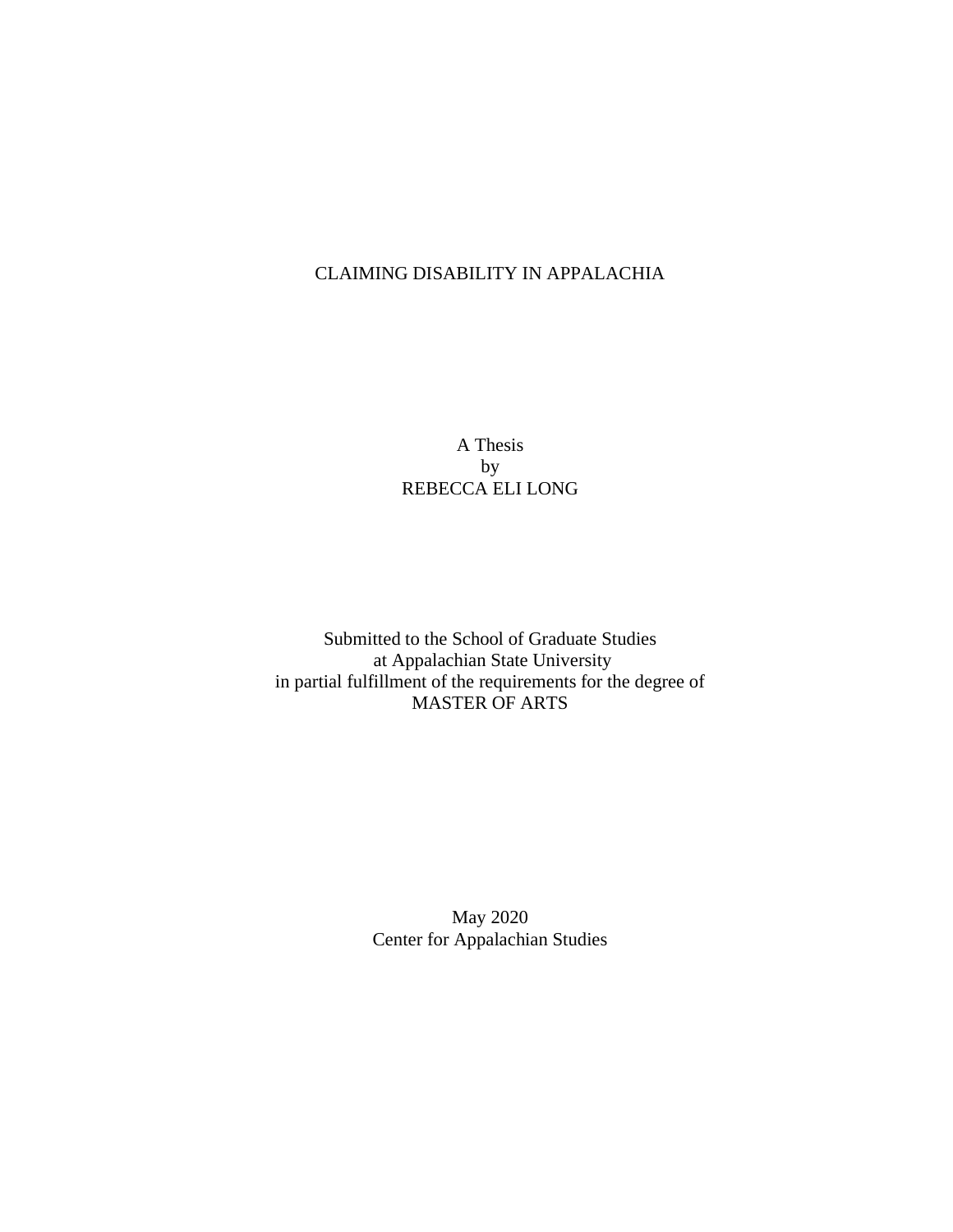## CLAIMING DISABILITY IN APPALACHIA

A Thesis by REBECCA ELI LONG May 2020

APPROVED BY:

Julie Shepherd-Powell, Ph.D. Chairperson, Thesis Committee

Bruce Stewart, Ph.D. Member, Thesis Committee

Bradley Nash, Ph.D. Member, Thesis Committee

Eric Karchmer, Ph.D. Member, Thesis Committee

Tom Hansell, M.F.A. Chairperson, Center for Appalachian Studies.

Mike McKenzie, Ph.D. Dean, Cratis D. Williams School of Graduate Studies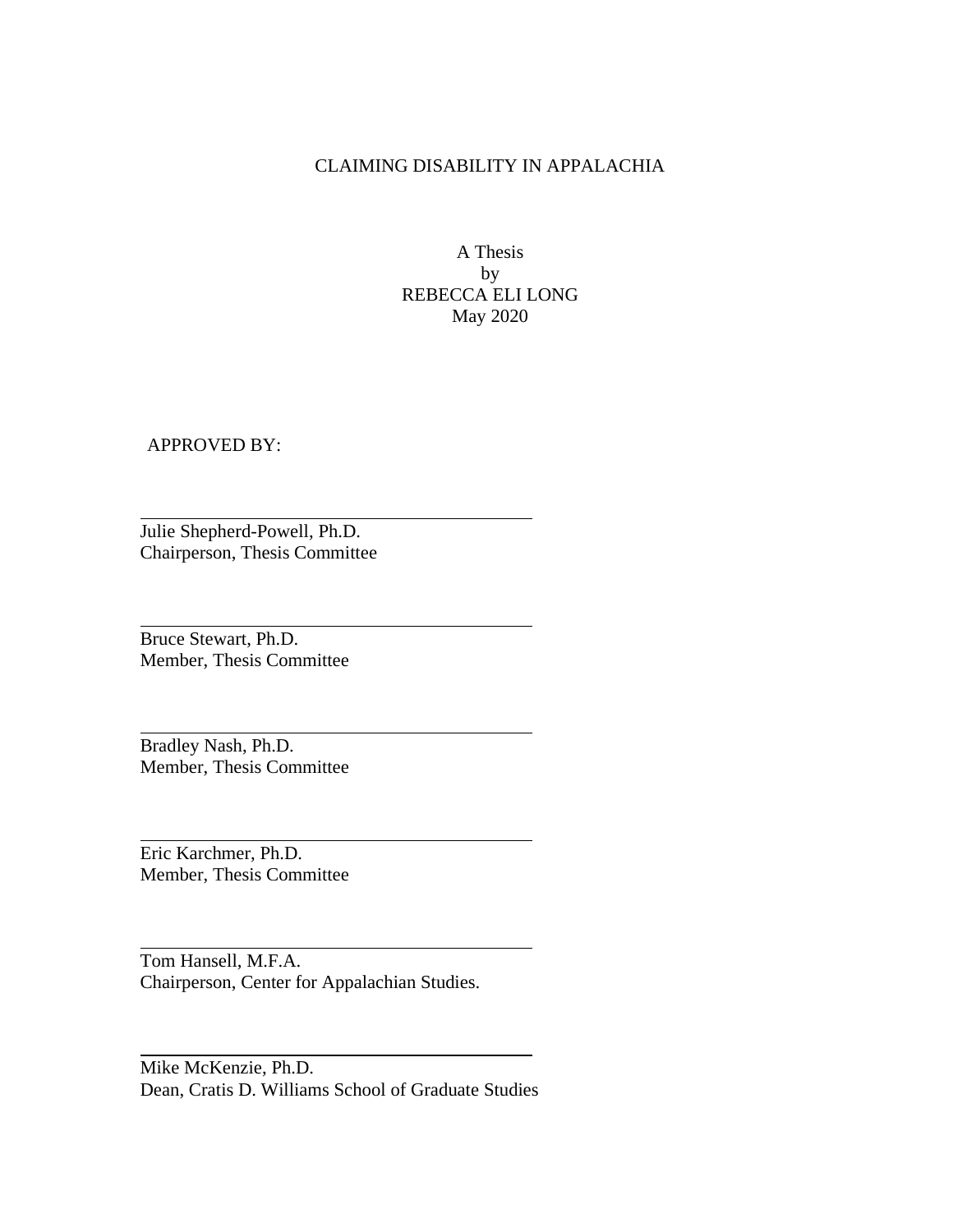Copyright by Rebecca Eli Long 2020 All Rights Reserved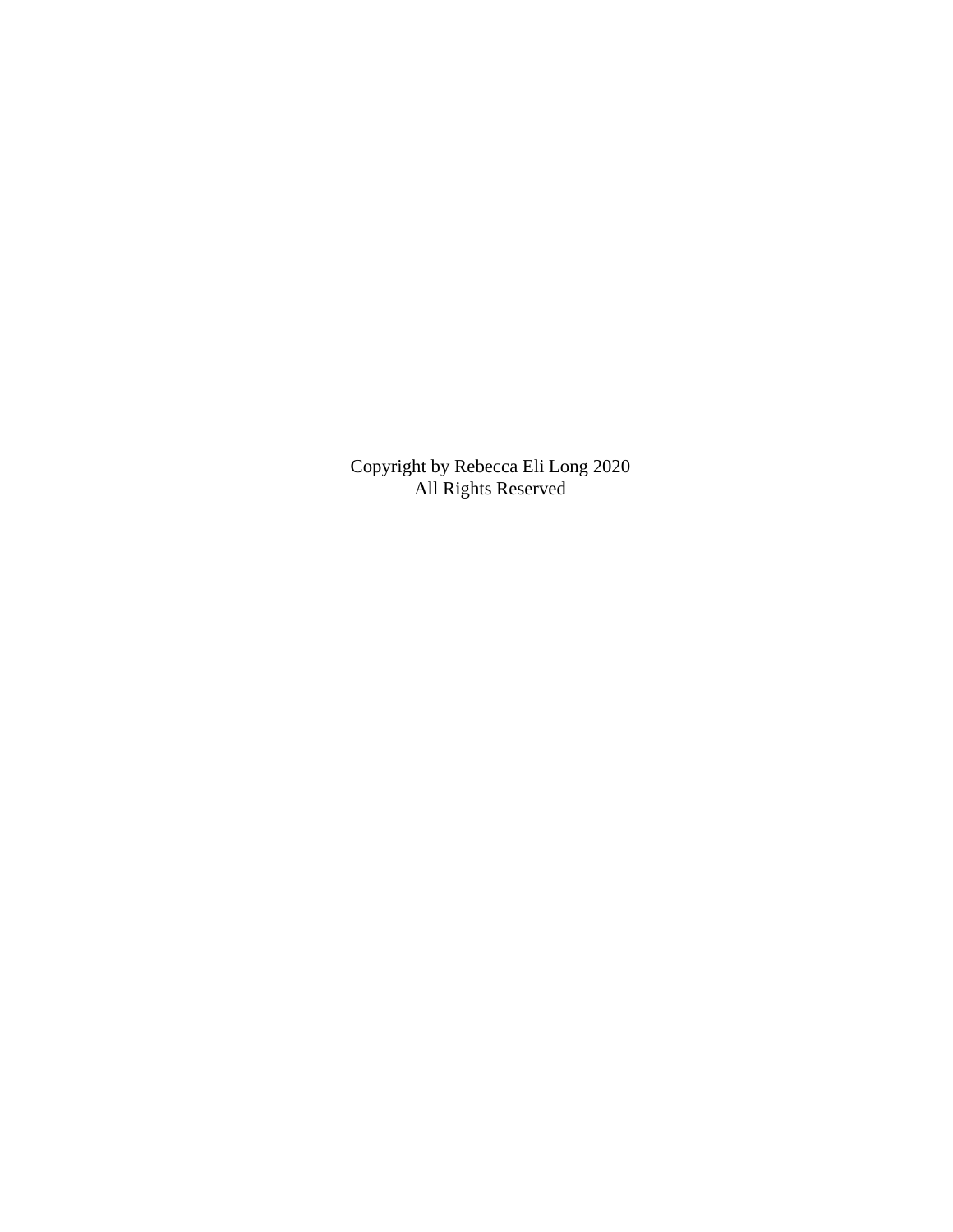#### **Abstract**

#### <span id="page-3-0"></span>CLAIMING DISABILITY IN APPALACHIA

Rebecca Long B.A., Appalachian State University M.A., Appalachian State University

#### Chairperson: Julie Shepherd-Powell, Ph.D.

Appalachia has been seen as a disabled region, commonly positioned as needing development or remediation to be brought in line with the rest of the United States. Instead of automatically assuming that this disablement is a bad thing, I interrogate the multiple meanings and potentialities of disability. I draw on the work of disability scholars and activists to discuss the ways that disability can be a transformative site for social justice. Taking a critical disability studies methodology, I track the ways in which Appalachia has been disabled, primarily through histories of environmental extraction and domination by outside forces. Perceptions of Appalachia as a disabled region, along with the lived experiences of disability and impairment, are salient to Appalachia's past, present, and future. I consider how disability relates to and can inform social movements in Appalachia, including labor, environmental justice, LGBTQ+ organizing, and caregiving. Throughout diverse case studies that challenge the boundaries of what we consider disability, I argue that an understanding of disability is crucial to the question: *What would a good future for Appalachia look like?* Instead of assuming that this hypothetical good future would include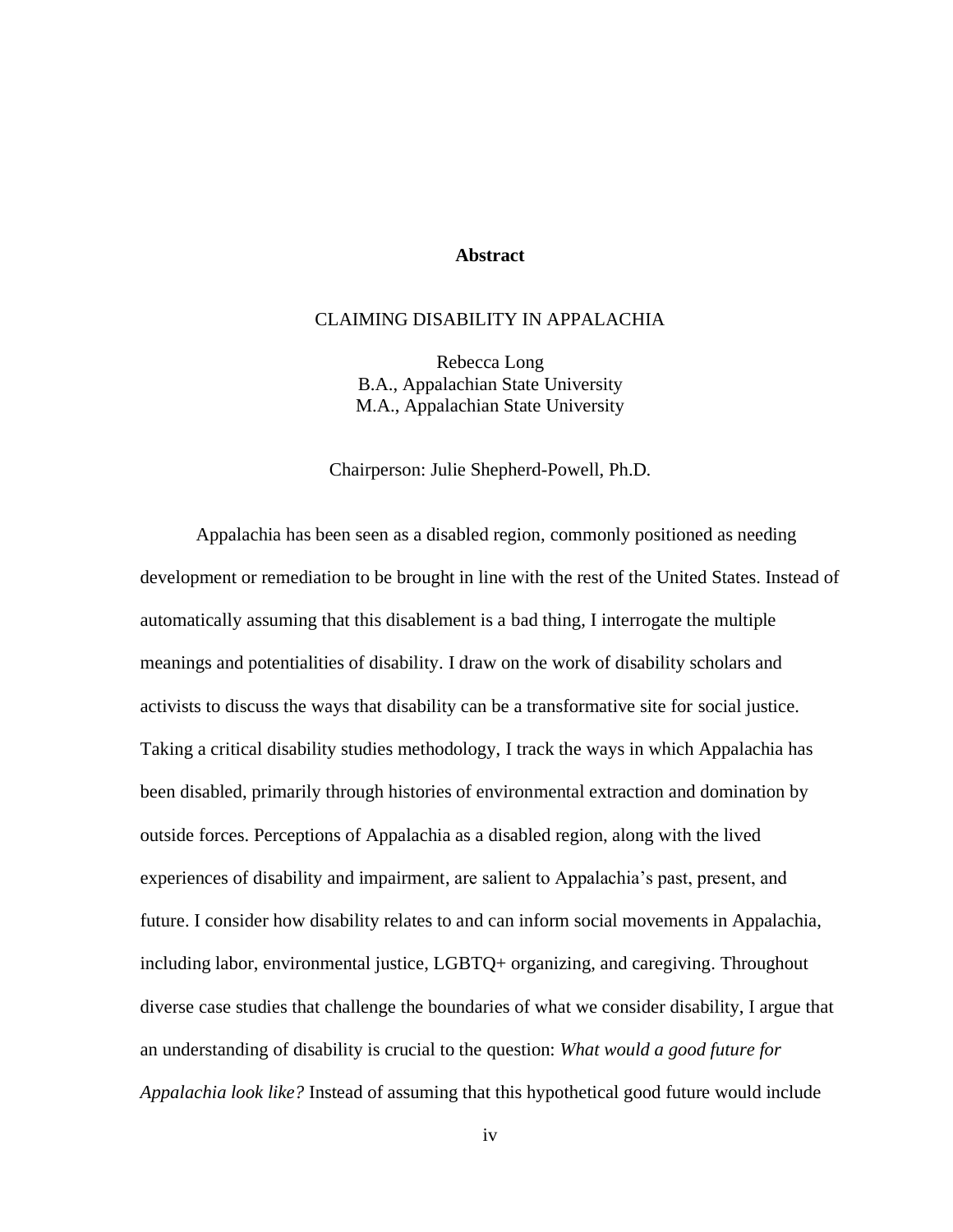an eradication of disability, I contend that disability offers a valuable source of cultural knowledge and expertise, especially for cross-movement building in times of precarity.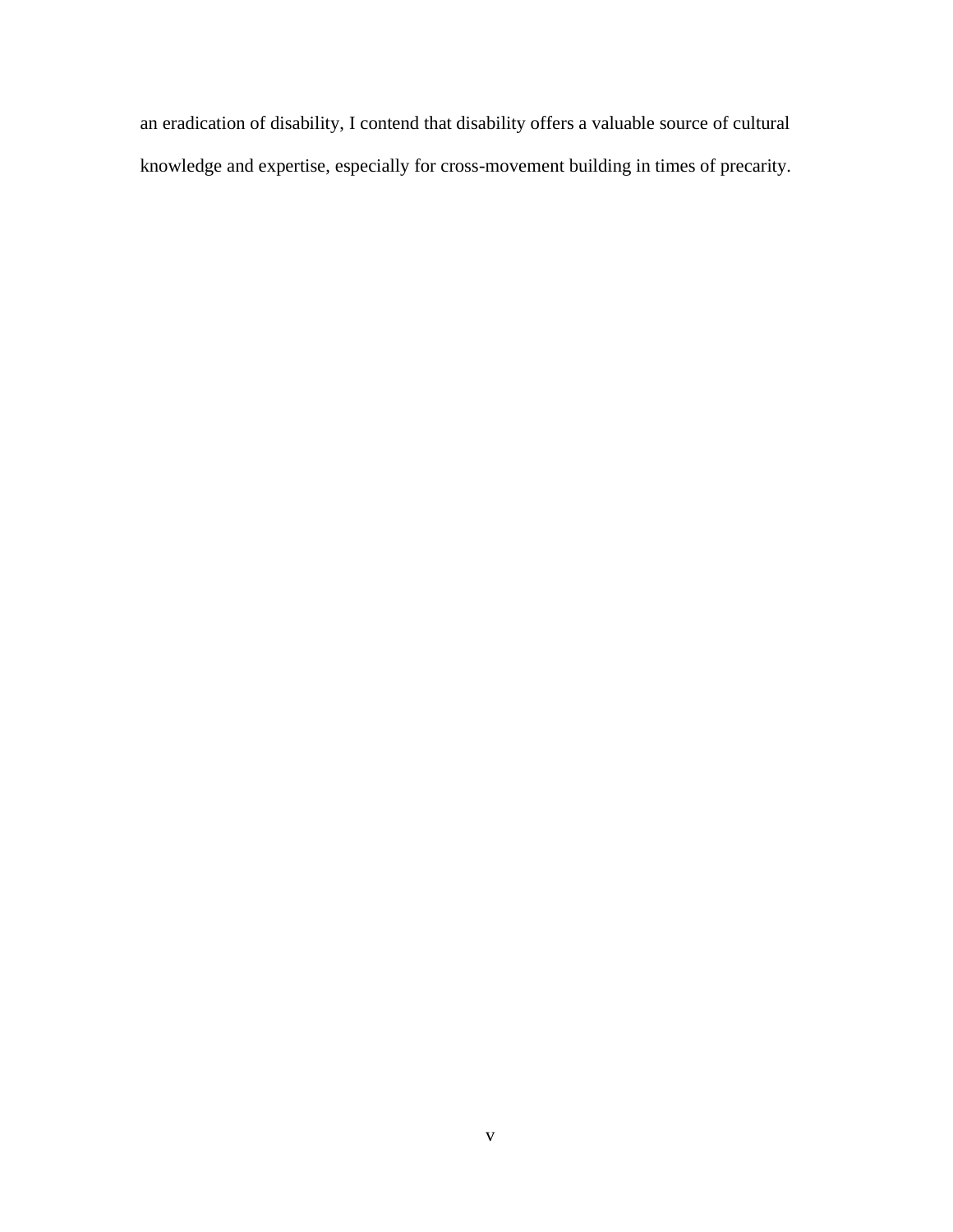#### **Acknowledgments**

<span id="page-5-0"></span>I received funding for this research from the Center for Appalachian Studies, the Graduate Student Government Association, and the Office of Student Research at Appalachian State University. These awards allowed me to travel and present sections of this thesis at the meetings of the American Anthropological Association and the Society for Disability Studies. I am especially grateful for participants in the Society for Disability Studies workshop sessions during the 2019 conference at the Ohio State University, where I first shared sections of this work and received invaluable guidance.

In addition to my committee members and the faculty and students of Appalachian Studies, who guided me through this thesis process, I would like to thank Dr. Dana Powell and Dr. Susan Lappan for their continued support and belief in me through both my undergraduate and graduate education.

I am also indebted to the many in the disability community, particularly the Autistic Self Advocacy Network and my cohort from their 2019 Autism Campus Inclusion program. I am especially grateful to those who have helped me navigate academic ableism and shown me that I am not alone.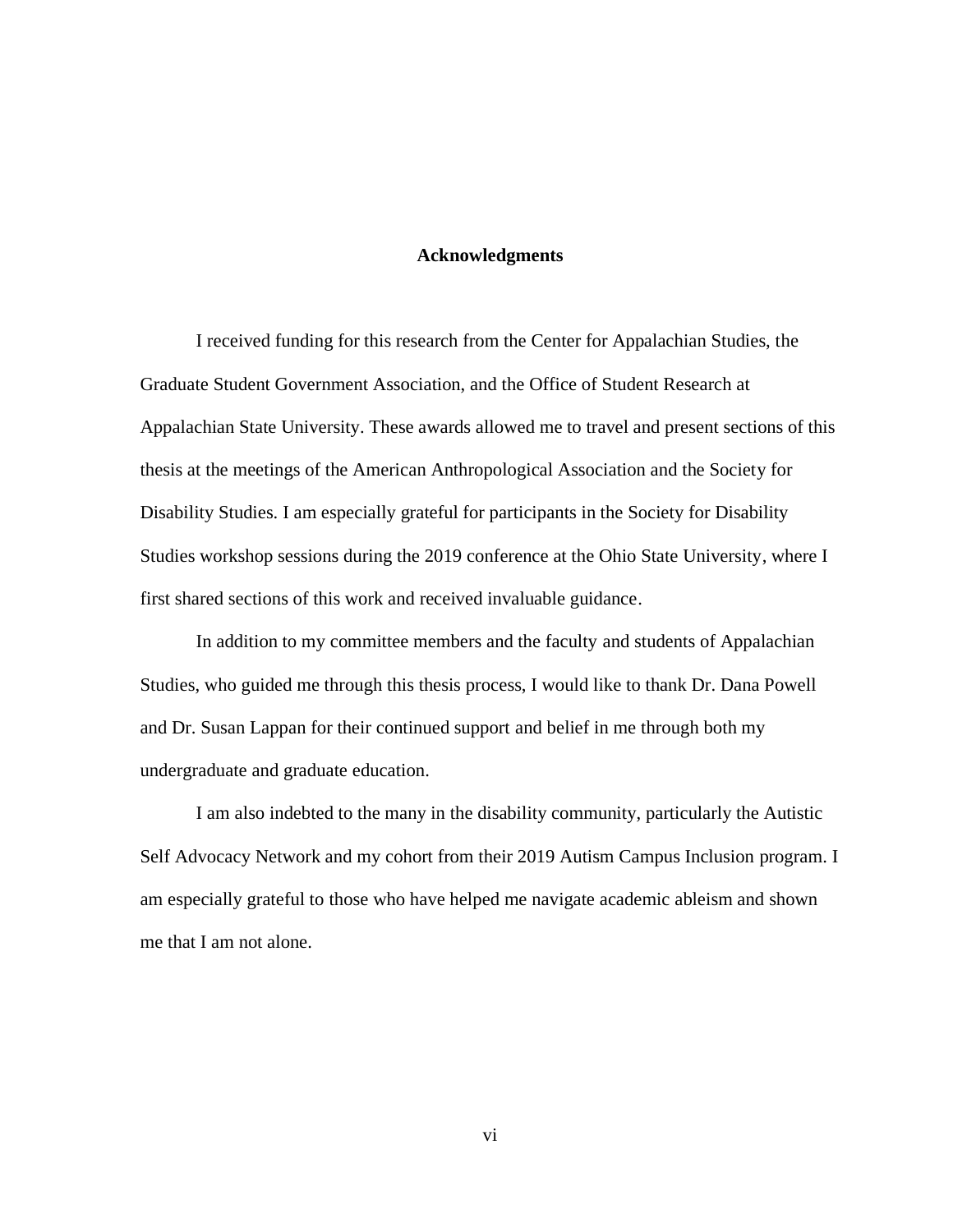# **Dedication**

<span id="page-6-0"></span>To all the disability justice advocates who help imagine a better world for us all.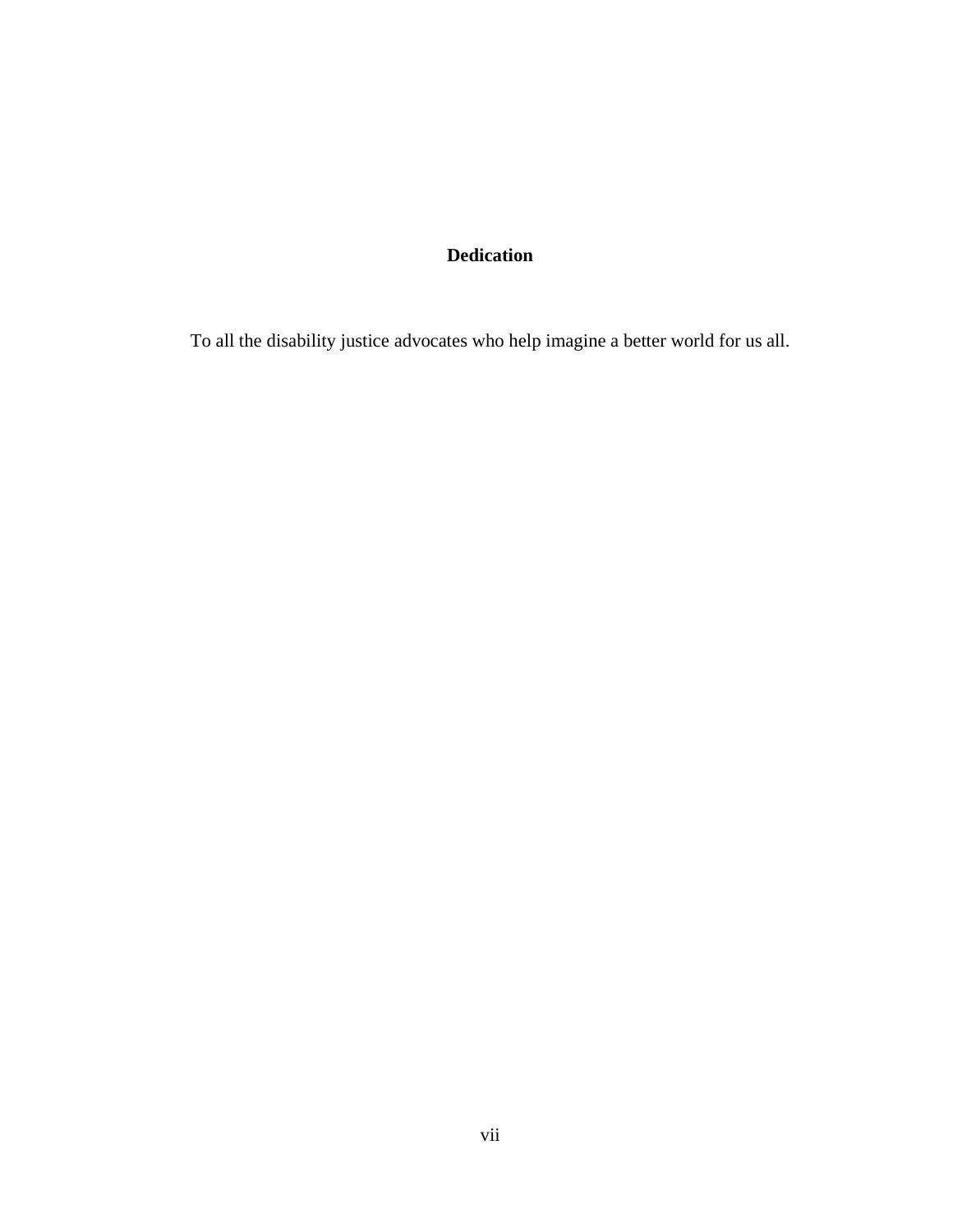## **Contents**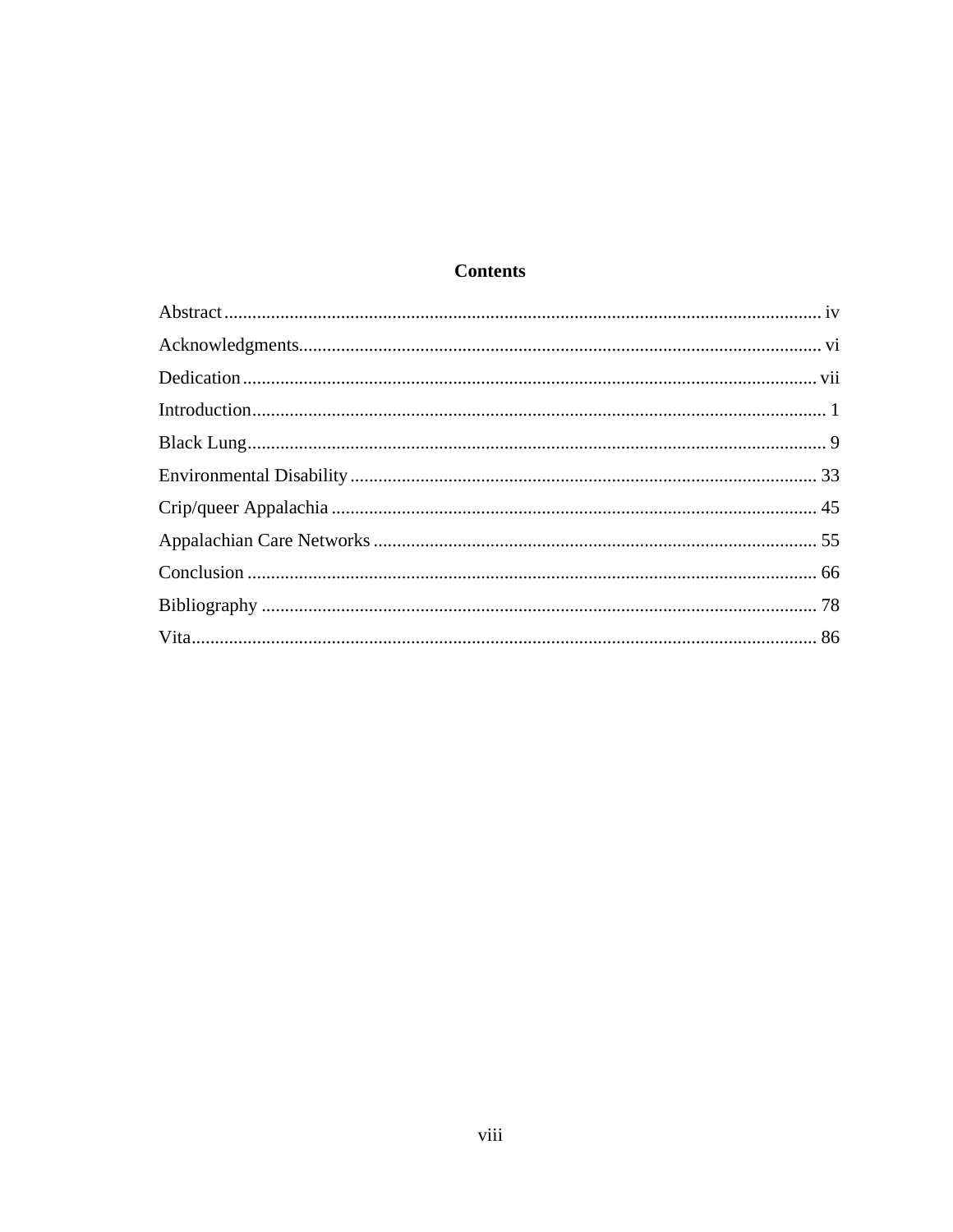#### **Introduction**

<span id="page-8-0"></span>Appalachia has been discursively constructed as disabled, with early writing casting its inhabitants as both physically and mentally deviant. For example, it was posited that the first European settlers in Appalachia were criminally inclined Anglo-Saxons<sup>1</sup> and that the isolated landscape led to intermarriage, $<sup>2</sup>$  thus leading to a prevalence of negative genetic</sup> traits that have persisted in the Appalachian population. Appalachian people were, and still are, cast as physically different, and often culturally deficient, in need of uplift by missionaries, teachers, and public health officials.<sup>3</sup> Through this process, Appalachia becomes a space set apart from the rest of the nation, with Appalachian "bodyminds"<sup>4</sup> also understood as deviant. This othering has exacerbated economic and cultural marginalization of Appalachia, as well as the perceived and actual experience of disability.

This perceived deficiency justifies attempts to "develop" the region, often through practices of natural resource extraction that have, in many cases, increased rates of disability through associated health problems. <sup>5</sup> For instance, occupational injuries were common

<sup>1</sup> Harry M. Caudill, *Night Comes to the Cumberlands: A Biography of a Depressed Area* (Boston, MA: Little, Brown and Company, 1962).

<sup>&</sup>lt;sup>2</sup> Jack E. Weller, *Yesterday's People: Life in Contemporary Appalachia* (Lexington: University of Kentucky Press, 1965).

<sup>3</sup> Henry D. Shapiro, *Appalachia on Our Mind: The Southern Mountains and Mountaineers in the American Consciousness, 1870-1920* (Chapel Hill: University of North Carolina Press, 1978).

<sup>&</sup>lt;sup>4</sup> In using the term "bodyminds" I to resist a Cartesian dualism that posits a separation between the mind and body as a way to challenge normative knowledges of the body. See Margaret Price, "The Bodymind Problem and the Possibilities of Pain," *Hypatia* 30 (2015); and Sami Schalk, *Bodyminds Reimagined: (Dis)ability, Race, and Gender in Black Women's Speculative Fiction* (Durham, NC: Duke University Press, 2018).

<sup>5</sup> Brian T. McNeill, *Combating Mountaintop Removal: New Directions in the Fight against Big Coal* (Urbana: University of Illinois Press, 2011).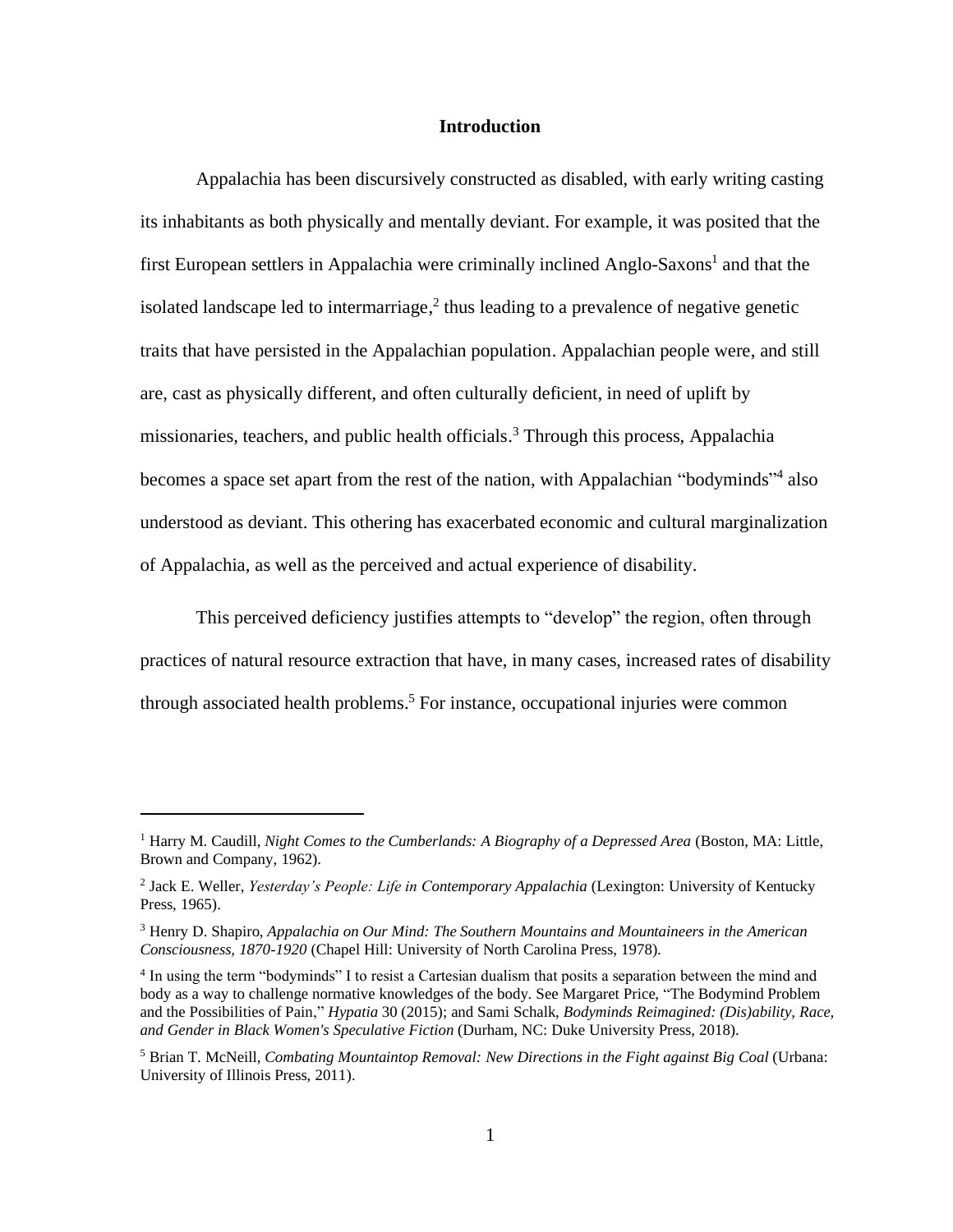among those who worked in the logging industry, and so-called "black lung" is widespread across central Appalachia due to decades of coal mining and processing.

Today, inadequate healthcare, lower levels of educational attainment, and few employment opportunities all factor into Appalachia's high rate of social security disability payments, <sup>6</sup> with central Appalachia having a disability rate of 13.9% - among the highest in the nation. <sup>7</sup> Appalachian people also experience some of the worse health outcomes in the U.S. People in Appalachia report 14% more days of feeling unhealthy, have a 17% higher rate of suicide, a 37% higher rate of poisoning mortalities, and have a noted shortage of health care providers in comparison to national averages.<sup>8</sup> These examinations present disability primarily as a biomedical, public health problem in need of solving, rather than seeing disability as a complex sociocultural and political identity for persons living in and living through these conditions. While these health disparities do need to be addressed, disability is a far more complex and multifaceted way of being.

Disability is a contested and unstable category that may unify individuals into a community due to shared experiences of existing outside of the established norm and facing similar social challenges. Social groups have formed around disability across the globe.<sup>9</sup>

<sup>&</sup>lt;sup>6</sup>John L. McCoy, Miles Davis, and Russell E. Hudson, "Geographic Patterns of Disability in the United States" *Social Security Bulletin* 57, no. 1 (1994); Kathy A. Ruffing, *Geographic Pattern of Disability Receipt Largely Reflects Economic and Demographic Factors* (Washington, D.C: Center on Budget and Policy Priorities, 2015).

<sup>7</sup> Appalachian Regional Commission, *Creating a Culture of Health in Appalachia: Disparities and Bright Spots* (Chapel Hill, NC: The Cecil G. Sheps Center for Health Services Research, 2017).

<sup>8</sup> Appalachian Regional Commission, *Creating a Culture of Health.* 

<sup>9</sup> E.g. Pamela Block, "Institutional Utopias, Eugenics, and Intellectual Disability in Brazil," *History and Anthropology* 18, no. 2 (2007); Michele Ilana Friedner, *Valuing Deaf Worlds in Urban India*, (New Brunswick, NJ: Rutgers University Press, 2015); Karen Nakamura, *A Disability of the Soul: An Ethnography of Schizophrenia and Mental Illness in Contemporary Japan* (Ithaca, NY: Cornell University Press, 2013).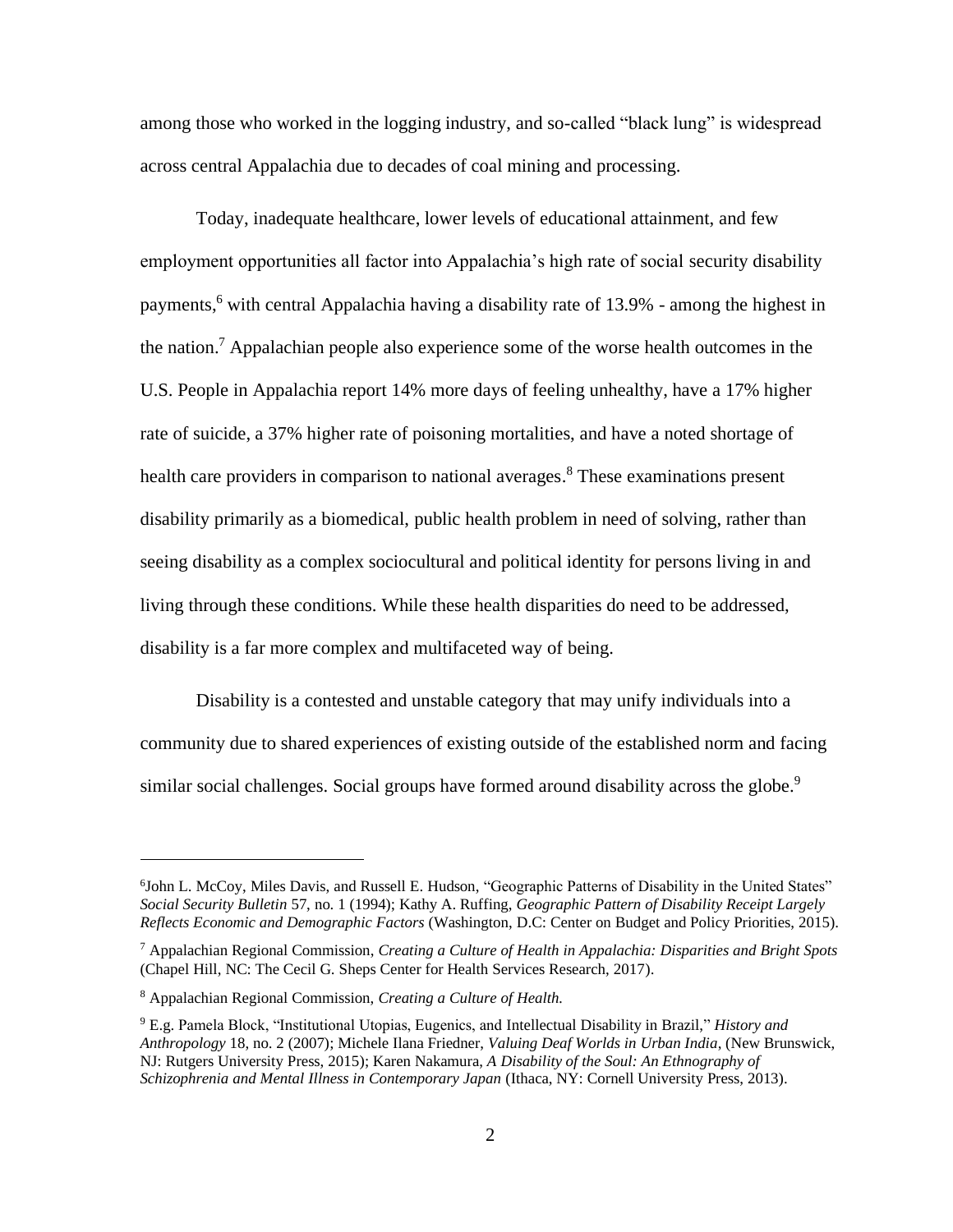Such an affiliation is likely to be highly fluid, uneven due to lack of access to community, and fragmented among the lines of intersecting identities. Similar to Appalachia, disability is far from monolithic, and it would be naïve to suggest a singular experience of Appalachian disability. However, given the high rates of disability in Appalachia, as well as the neat fit of disability into national stereotypes of the region, it is plausible that there may be ways of experiencing disability that are filtered through layers of Appalachianness. These experiences of disability may not be unique to Appalachia but may be anchored in place-based experiences and regional stereotypes.

The title of this thesis reflects Simi Linton's book, *Claiming Disability,* an early attempt to outline the field of disability studies. Linton writes: "The material that binds us [disabled people] is the art of finding one another, of identifying and naming disability in a world reluctant to discuss it, and of unearthing historically and culturally significant material that relates to our experience." <sup>10</sup> Drawing on disability as a politically charged sociocultural category, not just a medical or legal status, I "claim disability" throughout various social movements in Appalachia, situating disability within the region's past and present and suggesting that it may have a role to play in Appalachian futures.

In Chapter 1, I examine the black lung movement as a previously unrecognized case study in disability rights. While most typically framed as part of labor history, I contend that black lung can be recontextualized as an example of disability organizing in Appalachia and an unrecognized part of the disability rights movement. Through Black Lung Association newsletters and other primary sources, I document the ways in which disability was salient to

<sup>10</sup> Simi Linton, *Claiming Disability: Knowledge and Identity*, (New York: New York University Press, 1998), 5.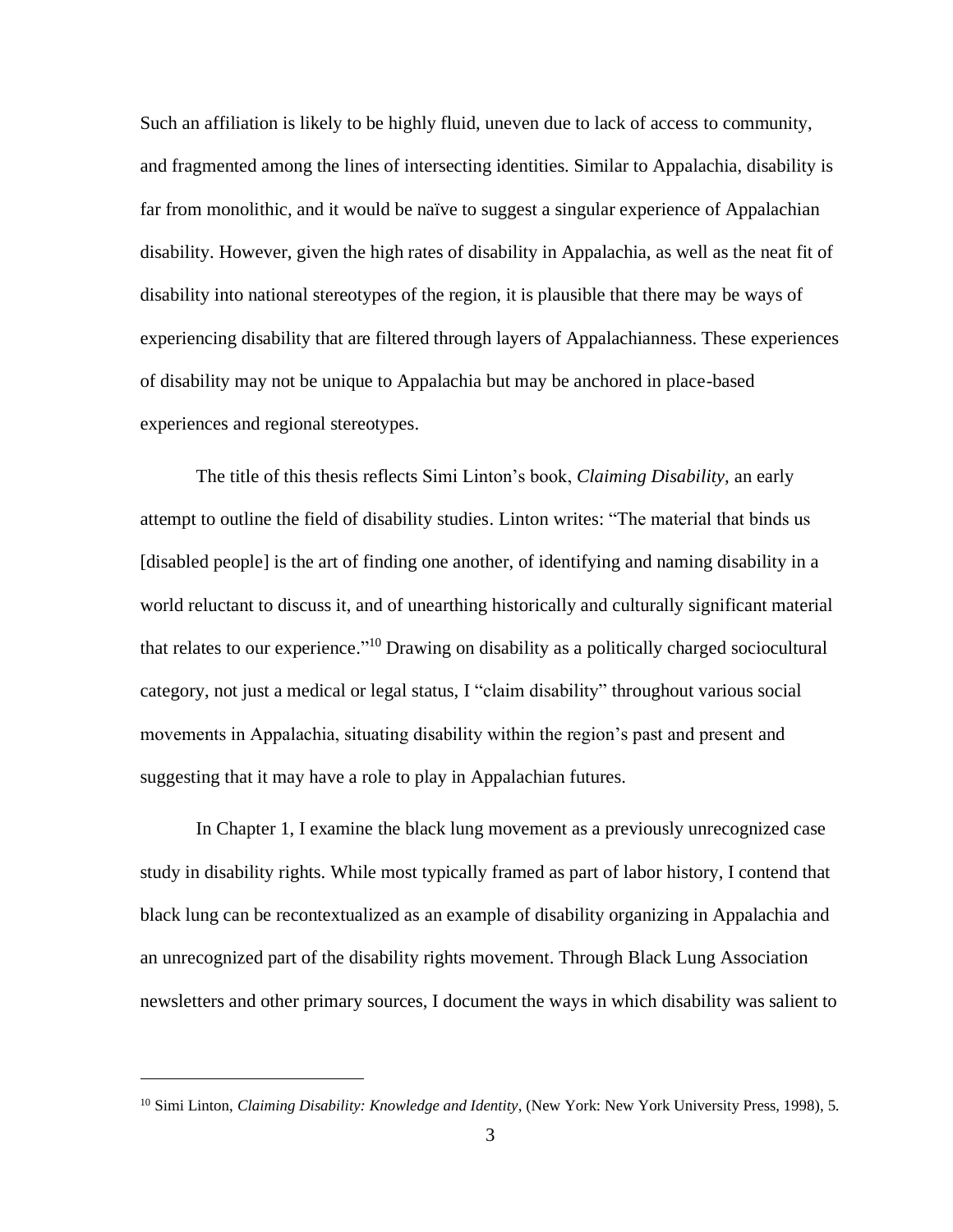shaping a movement for occupational health benefits and suggest that there are precedents around community organizing around disability in Appalachia.

Chapter 2 continues this theme of extractive industry while taking a critical look at sustainability and environmental justice from a disability perspective. This chapter considers how environmentalism has failed to fully address the needs and experiences of disabled people, including those who were disabled by environmental harm. Instead of considering disability as an individualized problem, I argue that disability is something that circulates, trans-corporeally, between bodies and landscapes. Instead, I draw on queer ecologies and ecological disablement to challenge the nature/culture divide and show the relevancy of disability, beyond a condition to be eradicated, to environmental justice.

Building on queer theory, Chapter 3 considers the figure of the crip and how it might relate to the growing @QueerAppalachia movement. Using both Queer Appalachia and the Country Queers oral history project, I continue building on themes of disability and environmental queerness to relate the ways in which Appalachia has been presented as both fundamentally queer and disabled. I use this as a starting point to suggest cross-movement solidarity and ways in which disability justice might contribute to recognizing the intersections of queerness and disability, perhaps in the form of a "Crip Appalachia."

Finally, Chapter 4 investigates disability justice through the idea of care networks. This chapter draws on ethnographic research conducted at my local senior center. Building on disability anthropology, I ask what sorts of local worlds are created around disability. In the space of a senior center, a site that promotes ideals of normative active aging, I instead focus on how participants rely on each other to create a space that allows for disability and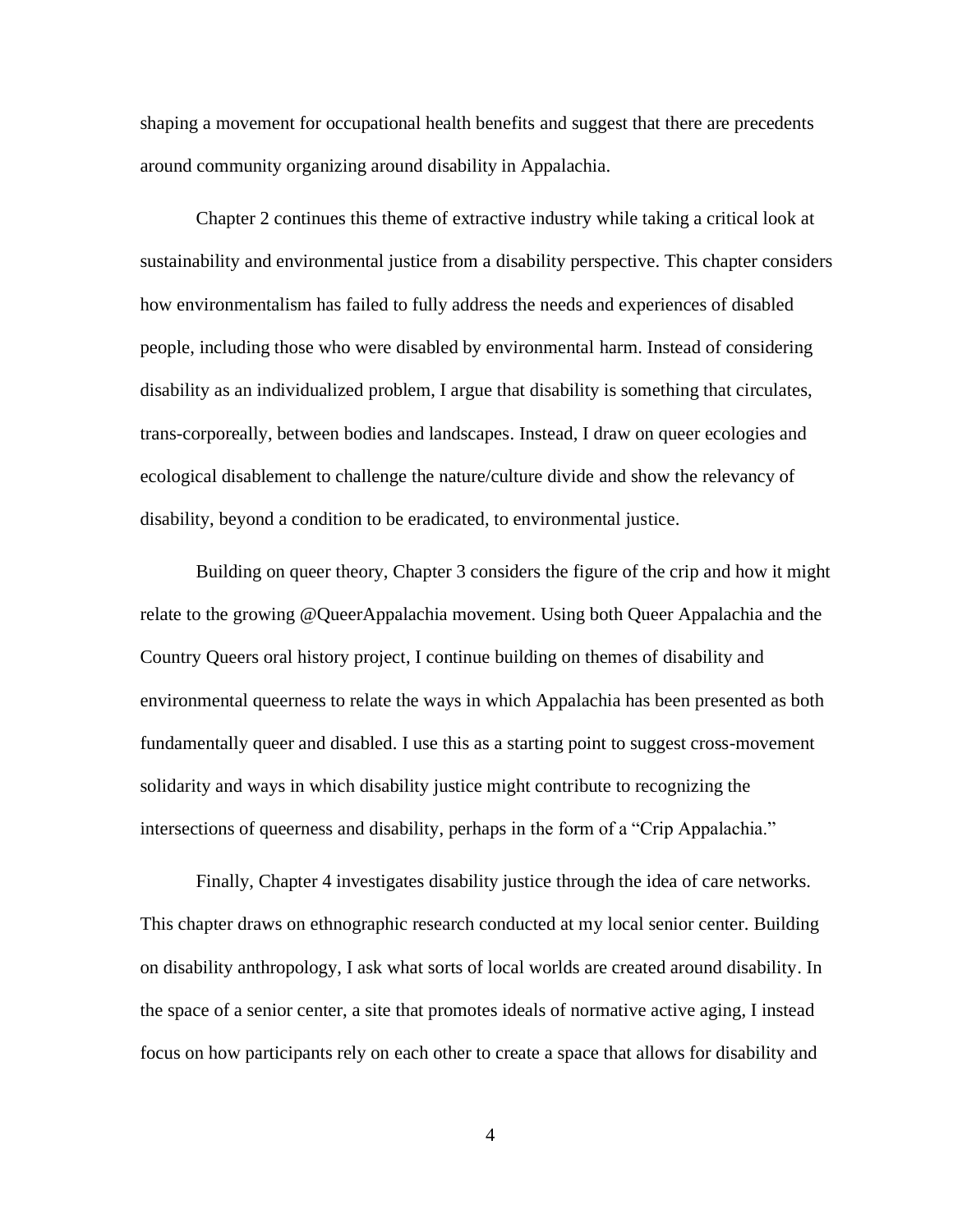impairment. Taking the position that care is central to community building, I argue that disability justice can take place on small, localized scales.

Throughout this thesis, I purposefully employ a broad meaning of the word "disability" to refer to a range of both physical and mental impairments, along with the stigma of the presumption of such impairments. As Kasnitz and Shuttleworth rightly note, "Disability exists when people experience discrimination on the basis of perceived functional limitations. A disability may or may not be a handicap, or handicapping, dependent on management of societal discrimination and internalized oppression, particularly infantilization and paternalism, and on cultural and situational views of cause and cure and of fate and fault."<sup>11</sup> Thus, one needs to question not only how disabled people experience their world, but also how historical forces have determined that the entire population of Appalachia has been constructed as less-than-able.

The cases throughout this thesis challenge the borders of what might be conventionally thought of as "disability." In many cases, disability is most strongly associated with those who have a physical or sensory impairment. Yet, I argue that even though little critical attention has been given to the forms that disability takes in Appalachia, they are all the more valuable because they challenge definitions of disability to show how disability is understood in relation to sociocultural norms and political power. Disability Studies might be interpreted as making disability the object of study, but in this thesis, I follow Julie Avril Minich's suggestion that disability studies is best utilized as a *methodology* 

<sup>11</sup> Devva Kasnitz and Russell P. Shuttleworth. "Introduction: Disability Studies in Anthropology," *Disability Studies Quarterly* 21, no. 3 (2001): 1-2.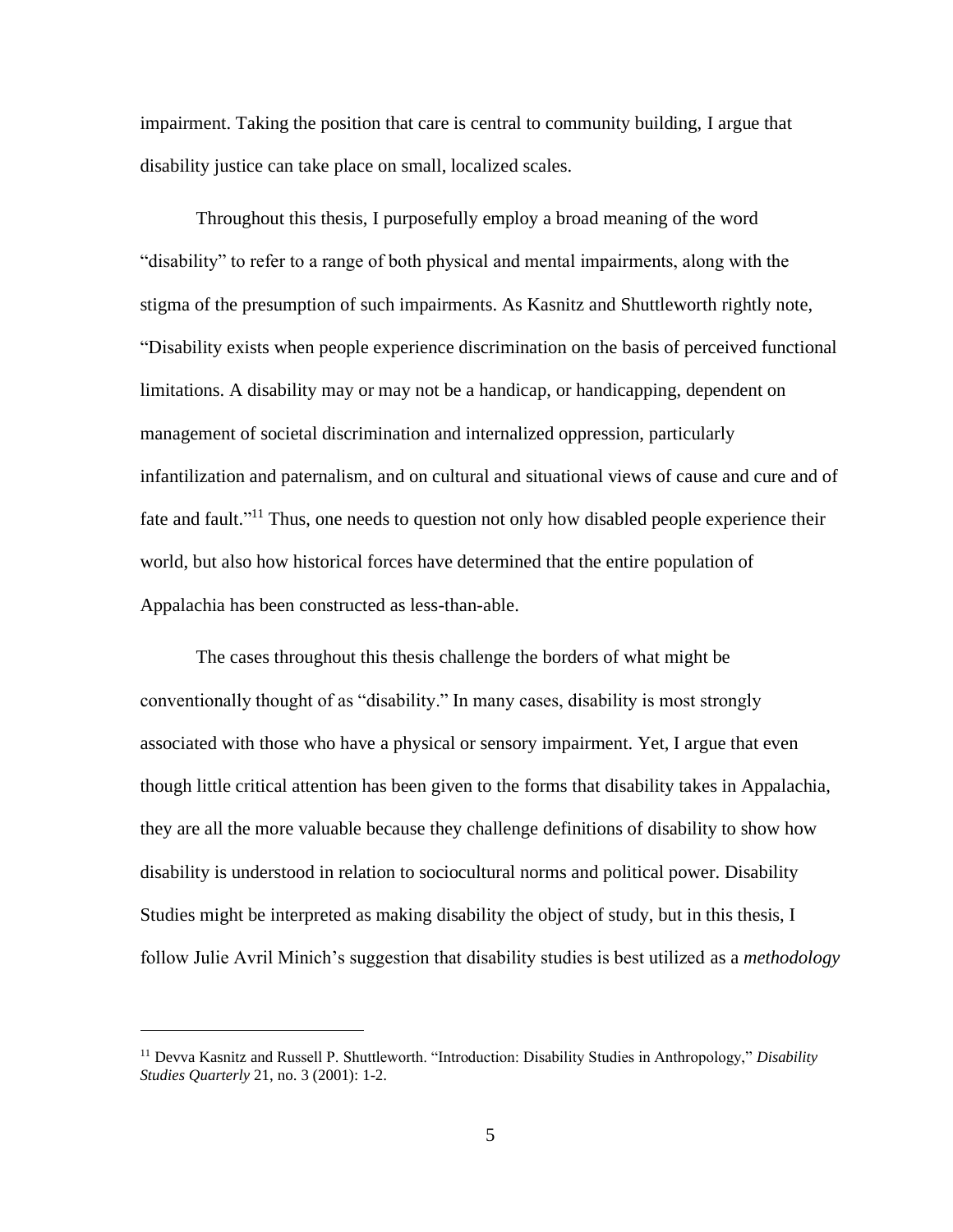*–* one that "proceeds not from narrowly-defined notions of what "counts" as a disability but one that seeks to radically disrupt the multiple sociopolitical ideologies that assign more value to some bodies and minds than to others."<sup>12</sup>

Focusing on disability as methodology provides a way to examine disability without imposing a disability identity on those that I discuss. While I contend that there is value in claiming disability and thus a disabled identity, it would be overstepping to presume that everyone throughout my case studies feels the same way. Claiming an identity as disabled or as part of the disability community may be a path to empowerment for some,<sup>13</sup> but for others, disability is associated with histories of shame and stigma.<sup>14</sup> Tom Shakespeare discusses that disability identity can be formed through both a top-down and bottom-up approach, <sup>15</sup> the former of which focuses on how disability and delineated by state institutions, a useful way of thinking about how Appalachia has been created as disabled. When in this thesis I refer to "disabled people," I generally mean people who have been classified or positioned as disabled or disproportionately vulnerable to disability, generally through transnational capitalism and extractive industry.<sup>16</sup> In this thesis, I primarily consider tracing disability's

<sup>12</sup> Julie Avril Minich, "Enabling Whom? Critical Disability Studies Now," *Lateral* 5, no. 1 (2016).

<sup>13</sup> Margaret Wangui Murugami, "Disability and Identity," *Disability Studies Quarterly* 29, no. 4 (2009).

<sup>14</sup> Rob Spirko, "In Appalachia, Disability Stigma Has Dangerous Effects*," Rooted in Rights,* September 21, 2018, [https://rootedinrights.org/in-appalachia-disability-stigma-has-dangerous-effects/.](https://rootedinrights.org/in-appalachia-disability-stigma-has-dangerous-effects/)

<sup>&</sup>lt;sup>15</sup> Tom Shakespeare, "Disability, Identity and Difference," in *Exploring the Divide: Illness and Disability* eds. Colin Barnes and Geof Mercer, (Leeds: Disability Press, 1996).

<sup>&</sup>lt;sup>16</sup> I also acknowledge that language preferences for discussing disability vary in disability communities. While I feel that examining the ways people are actively "disabled" by society does important theoretical work, others would prefer "person first language" i.e. "person with a disability."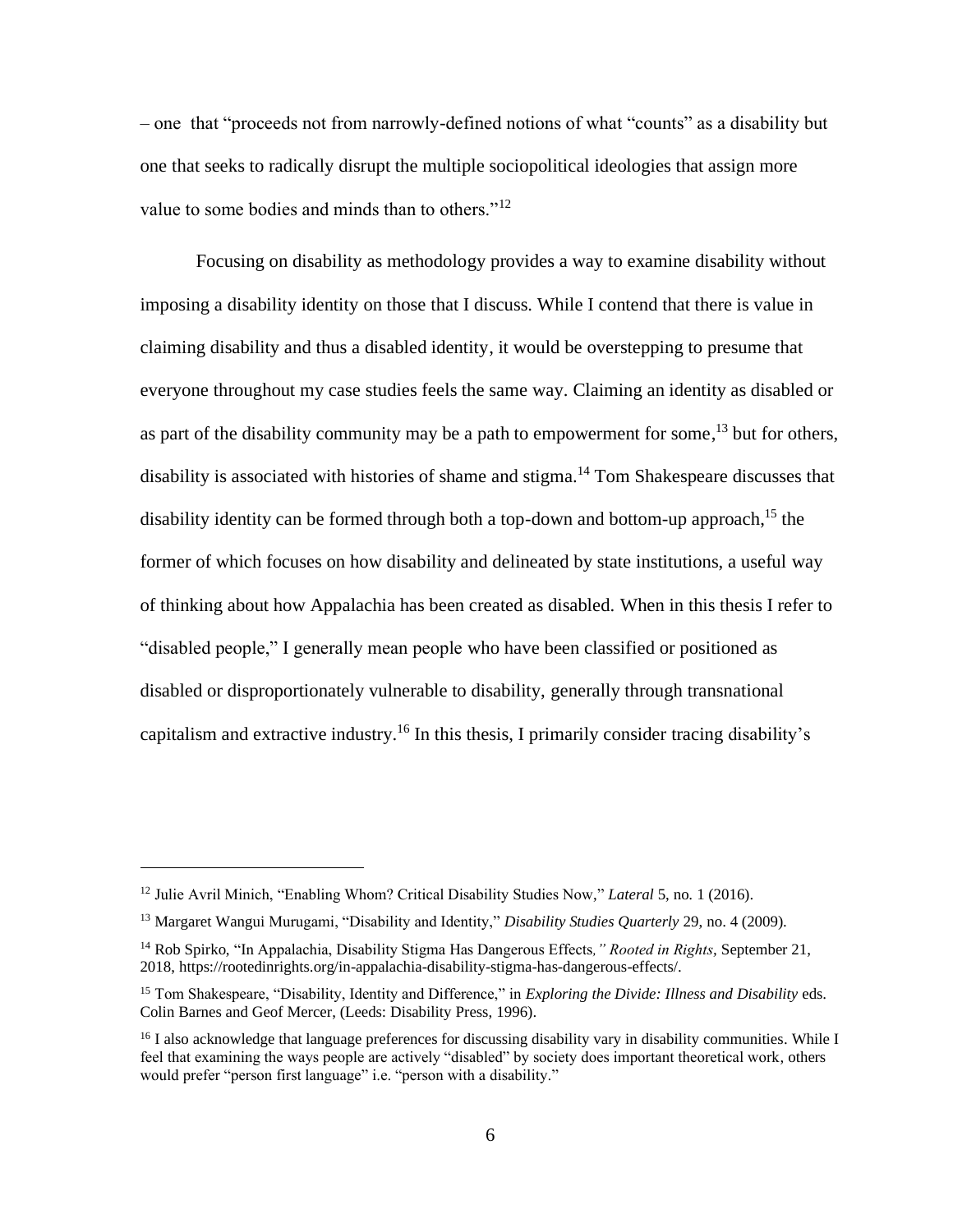creation as a social category as a method, without foreclosing the possibility of a firmer attachment to disability identity in strengthening future movements for social justice.<sup>17</sup>

This focus on method connects the academic work of disability studies with numerous activist movements that do not necessarily rely on disability identification. Minich provides "protests against racialized disparities in health, education, and policing; struggles for environmental justice and reproductive freedom; HIV/AIDS and fat activism" as examples of disability-related movements. In this thesis I add Appalachia, as a location of both real and discursive disability, to the sites of activist/academic collaboration, to ultimately ask: How is the category of disability implicated in what has been considered to be a "good future" for Appalachia?

The medical model of disability would suggest that a good future would not have disabled individuals. Instead, I follow Alison Kafer's "political/relational" model, which suggests that disability is a "potential site for collective reimagining.<sup>18</sup> Instead of pathologizing individual ailments and impairments, I show how they have influenced the social landscape and created space for activist responses. Kafer argues: "Rather than assume that a 'good' future naturally and obviously depends upon the eradication of disability, we must recognize this perspective as colored by histories of ableism and disability oppression."<sup>19</sup>

<sup>&</sup>lt;sup>17</sup> Akemi Nishida, "Understanding Political Development through an Intersectionality Framework: Life Stories of Disability Activists," *Disability Studies Quarterly* 36, no. 2. (2016).

<sup>18</sup> Alison Kafer, *Feminist Queer Crip* (Bloomington: Indiana University Press, 2013), 9.

 $19$  Ibid, 3.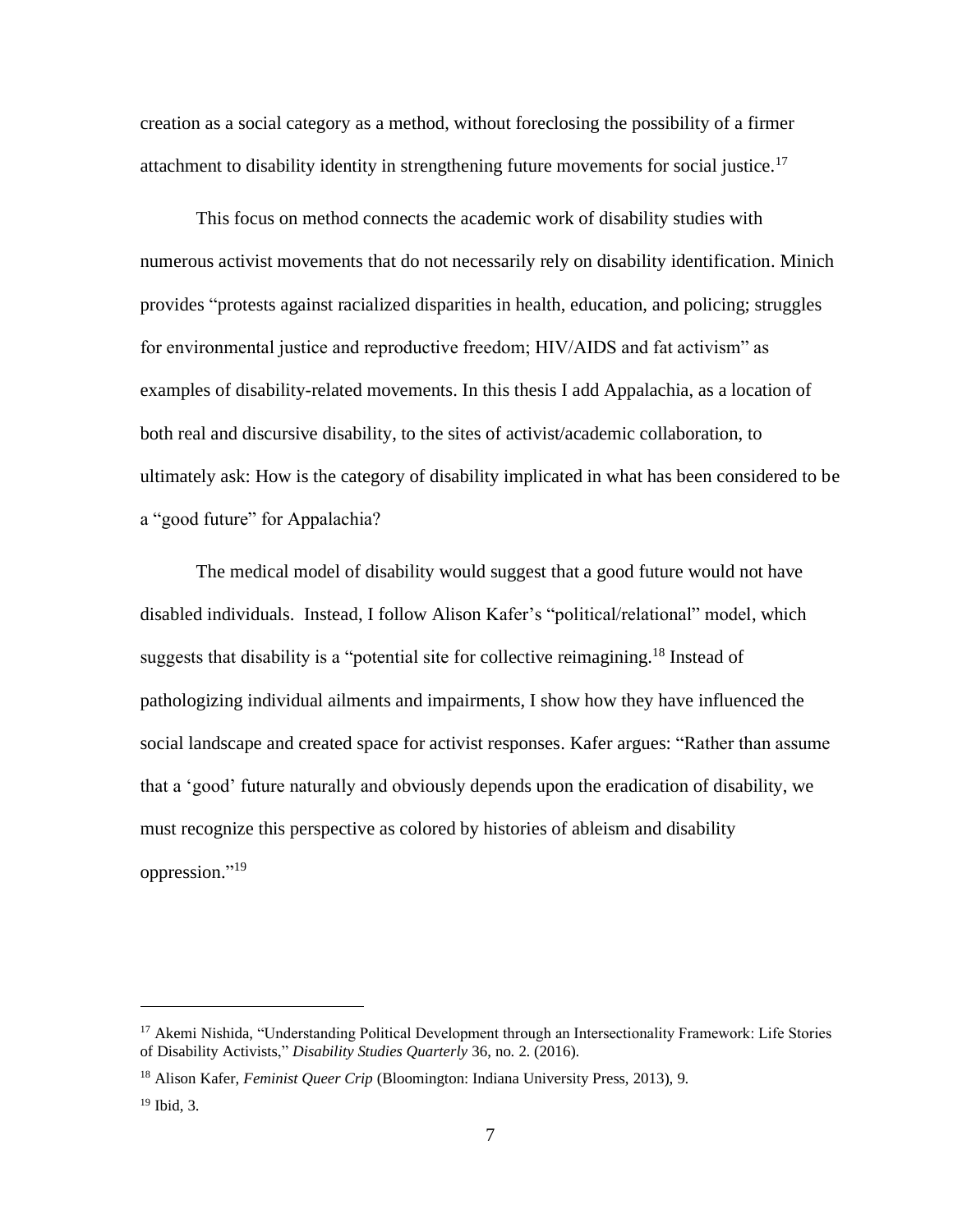Ableism is generally understood as disability discrimination. However, ableism is much further reaching than this. As explained in a working definition by Talila Lewis, ableism is as follows:

a system that places value on people's bodies and minds based on societally constructed ideas of normalcy, intelligence and excellence. These constructed ideas … are deeply rooted in anti-Blackness, eugenics and capitalism. This … leads to people and society determining who is valuable or worthy based on people's appearance and/or their ability to satisfactorily produce, excel & 'behave.'<sup>20</sup>

Importantly, Lewis also notes that one does not have to be disabled to experience ableism. In fact, ableism's connections to classism, racism, homophobia and other forms of oppression, disable large swaths of the population and make it a valuable tool for cross-movement analysis. Further, "disability is not a fixed state of attribute but exists in relation to assemblages of capacity and debility, modulated across historical time, geopolitical space, institutional mandates, and discursive regimes."<sup>21</sup> Disability is often a political category and is not as rooted in bodily experiences as one might initially think. Instead, disability and ableism are often used to enforce political hierarchies. These views of ableism and disability point towards a more expansive view of disability, looking at the ways in which certain communities or populations, such as Appalachians, become othered in ways that expand beyond the experiences of disability itself.

<sup>&</sup>lt;sup>20</sup> Talila Lewis, "Longmore Lecture: Context, Clarity & Grounding," blog post, March 5, 2019, [https://www.talilalewis.com/blog/longmore-lecture-context-clarity-grounding.](https://www.talilalewis.com/blog/longmore-lecture-context-clarity-grounding)

<sup>&</sup>lt;sup>21</sup> Jasbir K. Puar, *The Right to Main: Debility, Capacity, Disability (Durham, NC: Duke University Press,* 2017), xiv.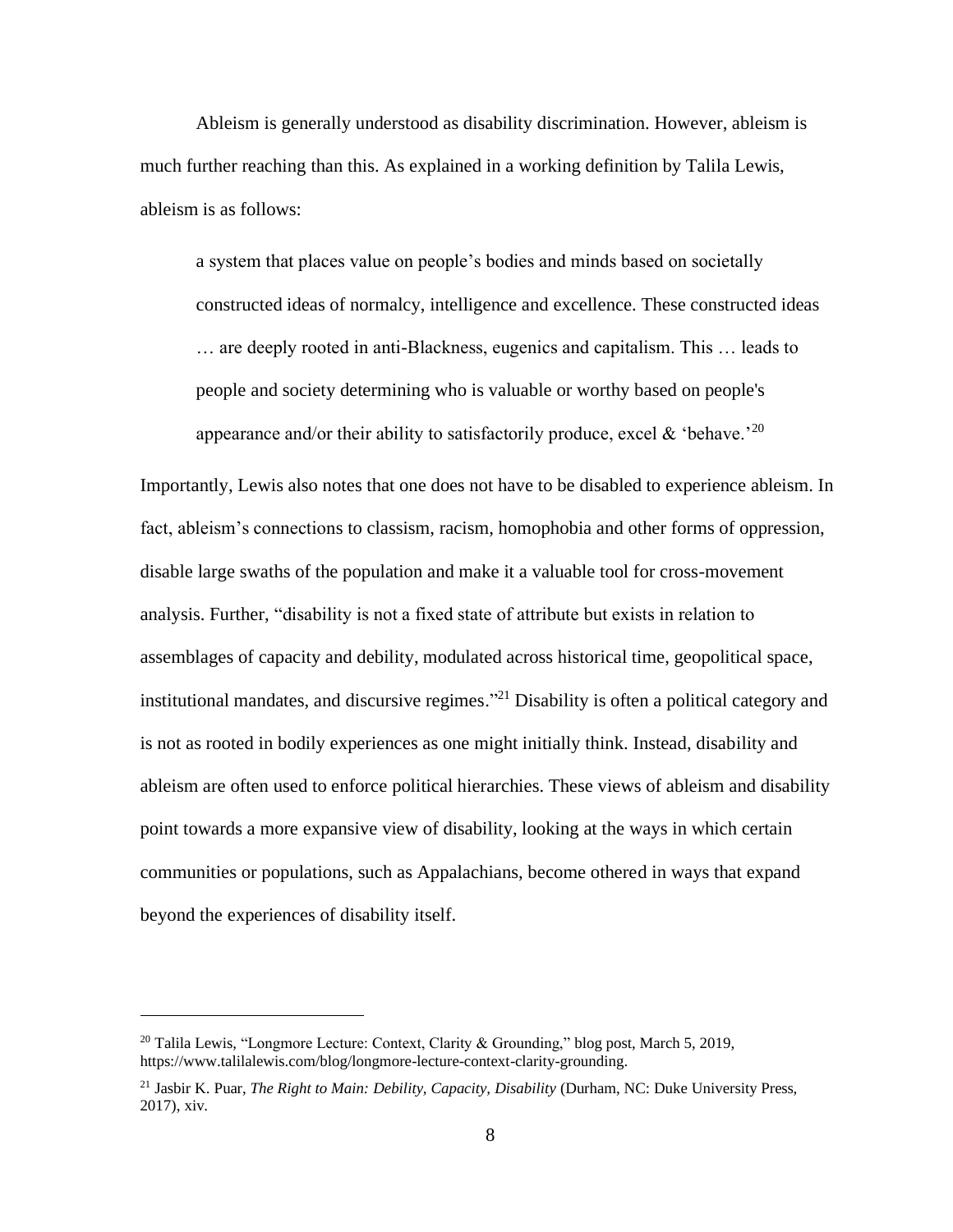#### **Black Lung**

<span id="page-16-0"></span>On February 26, 1969, 2000 striking miners rallied in Charleston, West Virginia, chanting "No law, no coal" in front of the state legislature.<sup>1</sup> Wildcat walkouts in the coal mines had begun a week earlier, and continued on for weeks, necessitating the closure of dozens of mines across the state.<sup>2</sup> As strikes spread across the state over several days, thousands of miners refrained from work, shutting down the coal industry. By the day of the rally, over 30,000 miners were on strike.<sup>3</sup> Two days later, the *Beckley Post-Herald* reported that the number of striking miners had increased to 40,000, and the coal industry had suffered \$4.5 billion in losses.<sup>4</sup> These strikes went against the wishes of the United Mine Workers of America (UMWA), who claimed the strikes violated the union's contract and unsuccessfully demanded that the miners return to work immediately.<sup>5</sup>

The law in question would make coal worker's pneumoconiosis, commonly known as black lung disease, a compensable occupational illness. To the detriment of mine workers, black lung disease was not properly recognized and treated, disabling many. A 1969 international research conference concluded that one out of ten coal miners had black lung disease, and more had other respiratory diseases, such as chronic bronchitis and emphysema.<sup>6</sup> Anyone who had worked in or around a coal mine for at least two years and developed

<sup>&</sup>lt;sup>1</sup> "Governor Says He'll Okeh Act on Black Lung," *Beckley Post-Herald*, February 27, 1969, 1.

<sup>2</sup> "Capital Rally Slated Today by Black Lung Association," *Beckley Post-Herald,* February 26, 1969, 1.

<sup>&</sup>lt;sup>3</sup> "Governor Says He'll Okeh Act."

<sup>4</sup> "Coal Industry Files Suit Against the UMW." *Beckley Post-Herald,* February 28, 1969, 1.

<sup>5</sup> Stop Strike, UMW Urged," *Beckley Post-Herald,* February 26, 1969, 1.

<sup>6</sup> "1 Miner in 10 has Black Lung," *Beckley Post-Herald,* September 14, 1969, 2.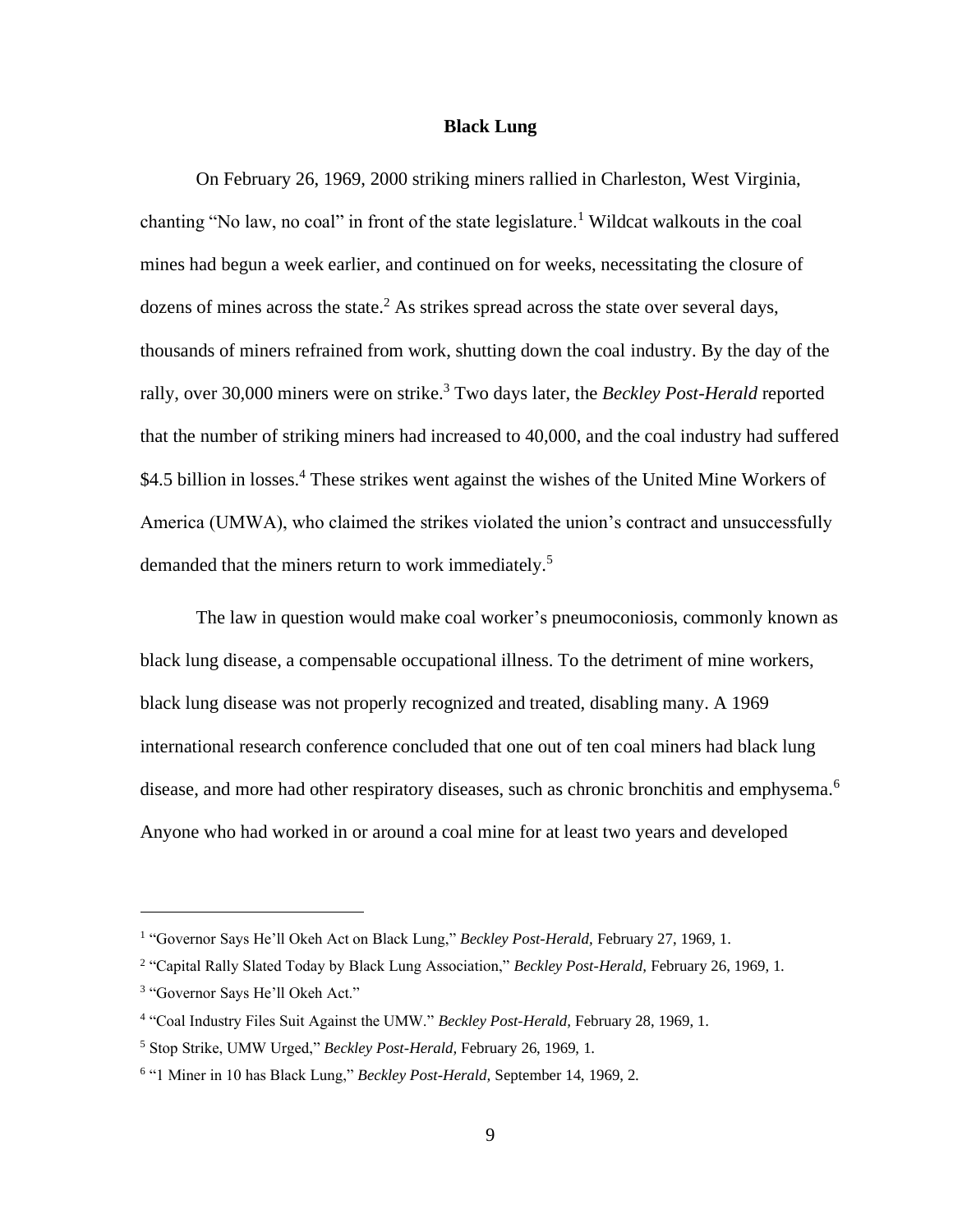breathing challenges would be presumed to have black lung under the new state law, with the burden of proof being removed from the miner and placed on the coal operator.<sup>7</sup>

Bill Worthington, disabled miner and former president of the activist group the Black Lung Association, tells his story of black lung leading up to these events:

About 1953, I believe, a doctor by the name of Dr. Donald Rasmussen who did research for the Appalachian Regional Commission began to study miners. He found out that we didn't have 'miner's asthma,' or walking consumption or any such thing, but we were suffering from pneumoconiosis. We cut the term short to say, simply, Black Lung, a respiratory disease. Finding out from this crusading doctor what was actually going on, we began to get pretty angry. Our people were dying. They weren't getting benefits. Coal companies were making millions of dollars off of us, and then, when we got too sick to work, they said we had 'miner's asthma' for which there's no compensation. You were just out. You went to the poor house or started begging. <sup>8</sup>

The Black Lung Association (BLA), along with other organizations, such as Miners for Democracy and the Disabled Miners and Widows, brought disability concerns to their platforms, often in the process of challenging the shortcomings of the United Mine Workers of America and expressing discontent about union leadership. This chapter discusses the way in which these organizations incorporated disability rights into their platforms and reconceptualizes black lung protests as a previously unrecognized event in disability history.

<sup>7</sup> "Local Delegates to Introduce Bill to Aid Miners: VISTA Worker Advocates Changes," *Beckley Post-Herald,*  December 29, 1968, 26.

<sup>8</sup> Quoted in Alice Lynd and Robert Staughton Lynd, *Rank and File: Personal Histories by Working-Class Organizers* (Princeton: Princeton University Press, 2014), 287.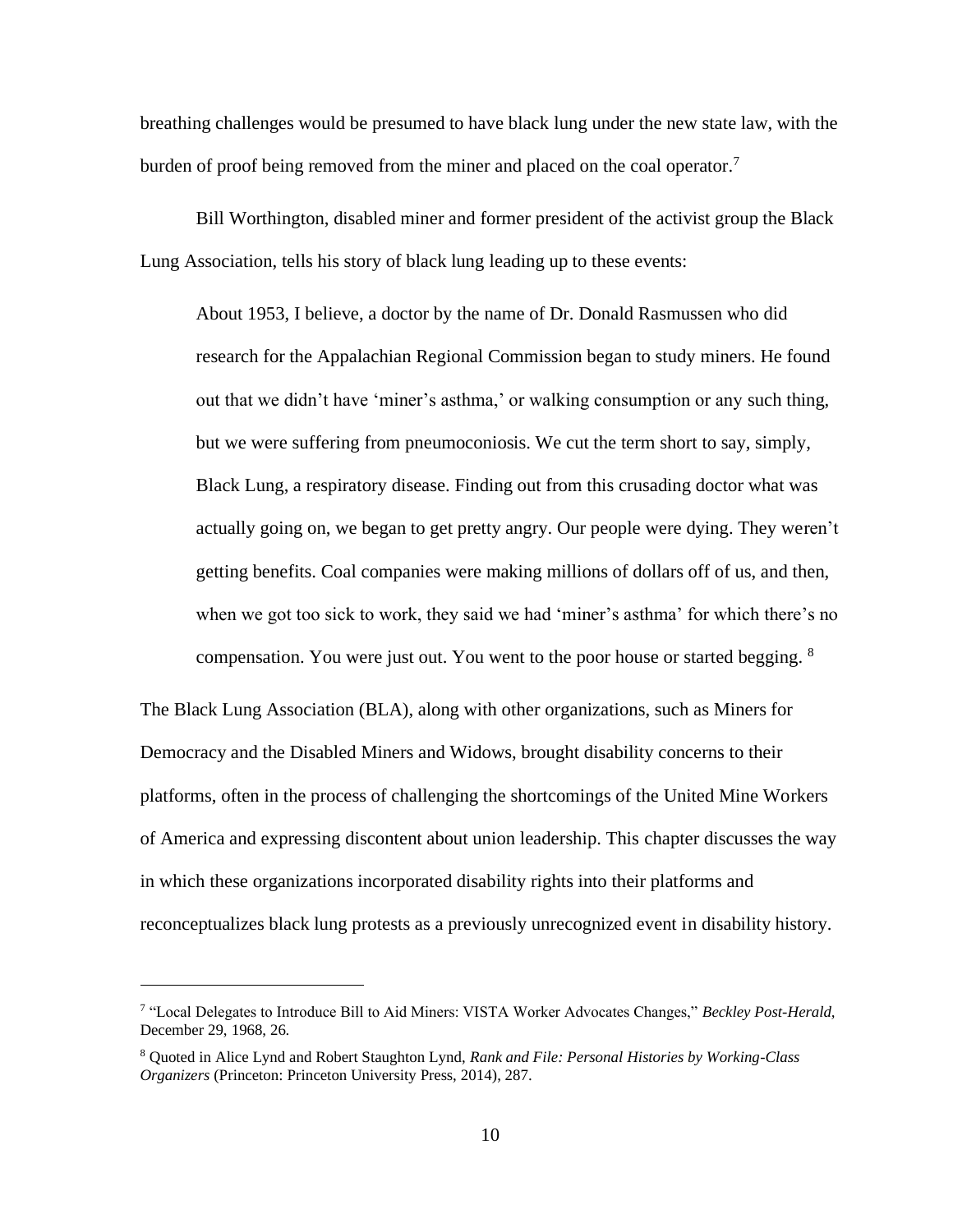Historians acknowledge that "recognition of black lung as a legitimate, disabling, and compensable occupational disease required the active intervention of coal miners themselves,"<sup>9</sup> and I contend that this intervention can also be understood through the lens of disability, expanding our understandings of Appalachian social movements.

The black lung movement has primarily been analyzed by historians in terms of class, labor, and power dynamics. These analyses recognize black lung as an important social movement but fail to fully engage with the category of disability, even though disability is crucial to their narrative. Barbara Ellen Smith shows the power of the medical-legal complex and argues that "the recognition that occupational lung disease was rampant among coal miners did not evolve of its own accord within the boundaries of medical science. It was forced on the medical establishment through the decidedly political actions of coal miners themselves."<sup>10</sup> Similarly, Alan Derickson discusses the systems that produce and define disability through focusing on the legal and political stakeholders.<sup>11</sup> Disability, at least in terms of medical care and occupational benefits, was highly important, but rather than discussing disenfranchisement of the miners on the basis of disability, analyses of the black lung movements have tended to focus on class relations or legal history.<sup>12</sup> Among industries, coal mining was one of the most disabling, considered to have one of the worst occupational

<sup>9</sup> Barbara Ellen Smith, *Digging Our Own Graves* (Philadelphia: Temple University Press, 1987), 5.

<sup>10</sup> Smith, *Digging Our Own Graves,* 30.

<sup>11</sup> Alan Derickson, *Black Lung: Anatomy of a Public Health Disaster* (Ithaca, NY: Cornell University Press, 1998).

<sup>12</sup> E.g., Daniel J. Curran, *Dead Laws for Dead Men: The Politics of Federal Coal Mine Health and Safety Legislation* (Pittsburgh, PA: University of Pittsburgh Press, 1993); Richard A. Brisbin, Jr., *A Strike Like No Other Strike: Law and Resistance During the Pittston Coal Strike of 1989-1990* (Baltimore, MD: Johns Hopkins University Press, 2002).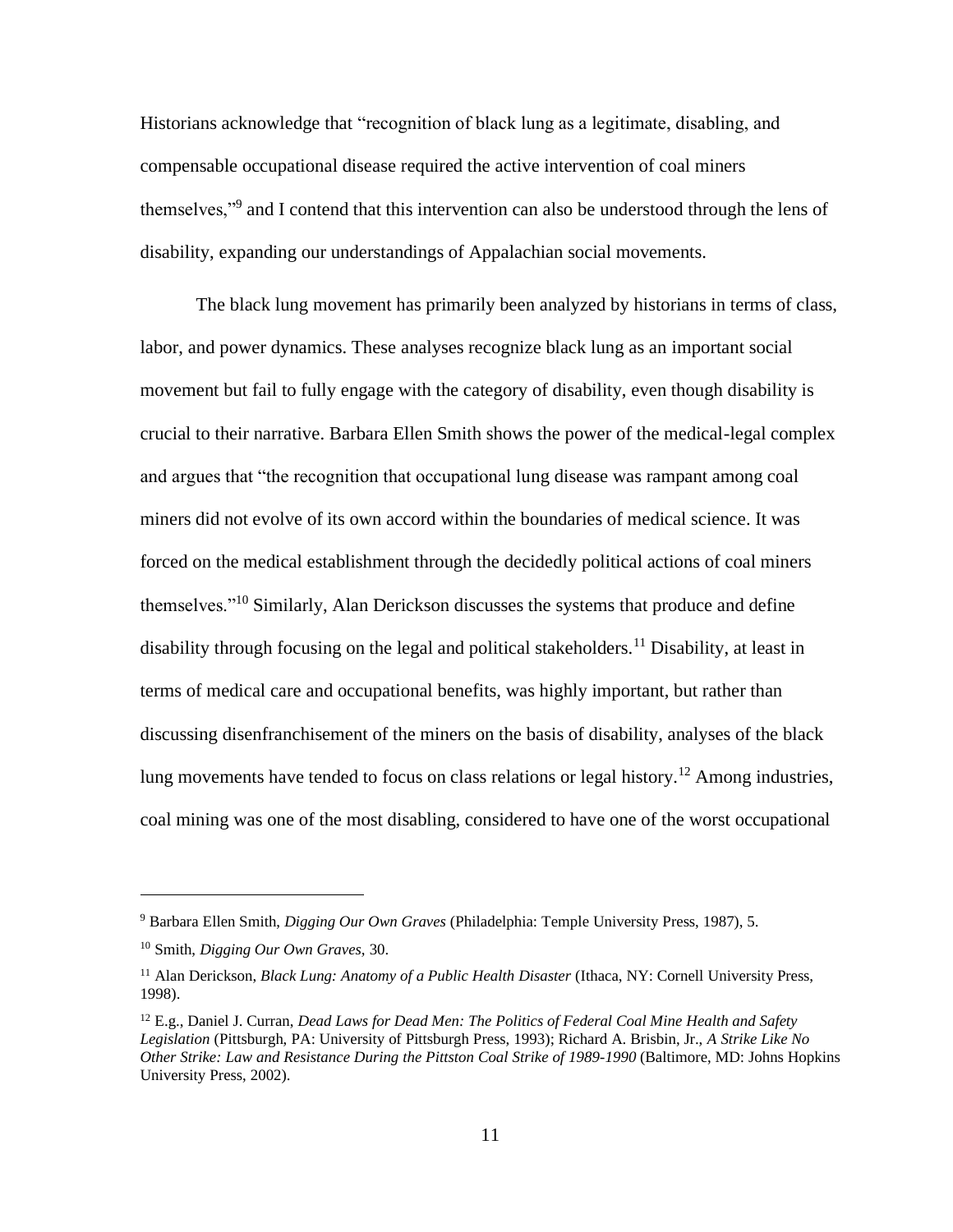safety records of the mid- $20<sup>th</sup>$  century and lacking the occupational disability compensation benefits of other industries.<sup>13</sup>

These secondary sources show how disability is a socially-constructed category, a bodily reality that interfaces with legal interventions and categories. Taking up disability in this way allows us to see how disability protests have been an important part of Appalachian history, without glamourizing the pain and suffering that were widespread throughout the coalfields. Instead, disability is a category that is politically important and coalesced workers to fight for disability rights and benefits.

The disability rights movement is typically understood through events such as the 504 sit-ins in San Francisco and the crawl up the steps of the Capitol in Washington, D.C. to demand the passage of the Americans with Disabilities Act.<sup>14</sup> Those in the disability rights movement have typically identified as having congenital disabilities, as opposed to disabilities acquired later in life. Disabled veterans returning from both the World War II and Vietnam provided additional numbers and pressure on the federal government to take action.<sup>15</sup> The disability rights movement relied on a three-pronged approach, described as "lobbying in the legislative halls, litigating in the courts, and agitating on the streets."<sup>16</sup> In addition to drawing energy from the anti-war movement, disability rights protesters framed

<sup>&</sup>lt;sup>13</sup> Brit Hume, *Death and the Mines: Rebellion and Murder in the United Mine Workers* (New York, Grossman Publishers, 1971), 54.

<sup>14</sup> Kevin Cullen, "An Act of Empowerment: Disability Rights Bill Marks Watershed Movement," *The Boston Globe,* July 1, 1990.

<sup>15</sup> Steven A. Homes, "Disabled Americans Assert Self on Political Scene," *Stevens Point Journal,* March 21, 1990, 4.

<sup>16</sup> Cullen, "Act of Empowerment," 19.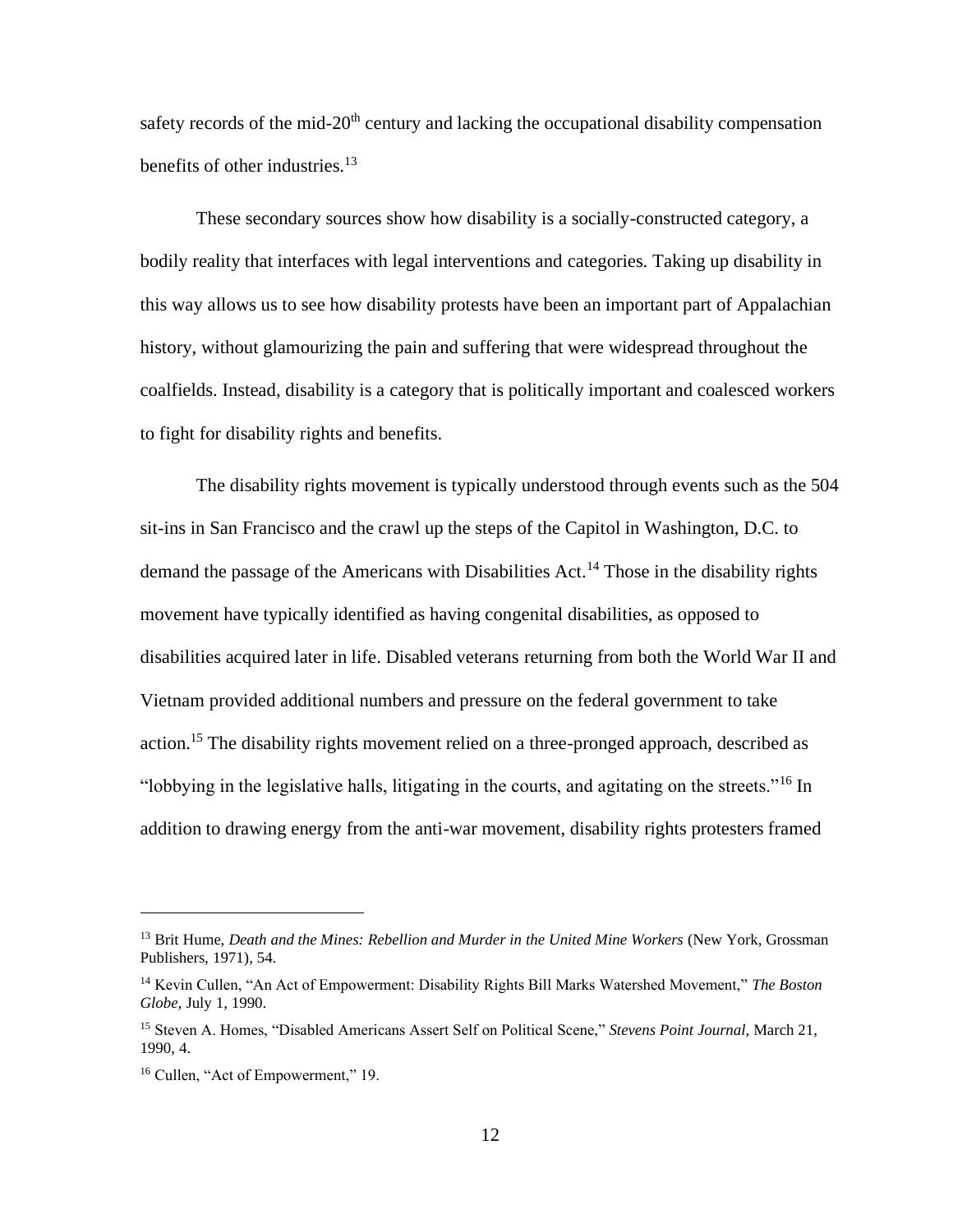themselves as the next civil rights group, and collaborated with African American activists. A delegate of the National Paraplegics Convention prior to the passing of Section 504 of the Rehabilitation act describes how she learned to compare the civil rights of "crips" to those of African Americans, who had also been denied education, transportation, and jobs.<sup>17</sup> Instead of positioning themselves as victims of their disabilities, activists understood their disabilities as being socially stigmatized, creating attitudinal barriers that were just as important as any physical barriers.<sup>18</sup> Disabled activists argued that disabled people needed the services and means to fully participated as integrated members of society.

Black lung organizing is largely excluded from the typical history of disability rights.<sup>19</sup> In addition to asking for accommodations for disabilities, disabled coal miners and their families fought to be recognized as disabled and receive the benefits that would allow an adequate standard of living. Broadly conceptualized, black lung organizers wanted the disabled to achieve political power, a goal which resonates with the later, and better known, disability rights actions. Following disability historian Kim E. Nielsen, who asserts that disability, and conceptions thereof, helps understand American history in new ways,  $^{20}$  I propose reframing of the black lung movement as disability rights.

<sup>17</sup> Sam Hodges, "Able to Lead – the Beverly Chapman Story," *The Orlando Sentinel,* July 24, 1988, F-5.

<sup>18</sup> William L. Rush, "Disabled Victims of Society's Attitudes," *Lincoln Journal Star,* March 26, 1985, 10.

<sup>&</sup>lt;sup>19</sup> E.g., James I. Charlton, *Nothing About Us Without US: Disability Oppression and Empowerment* (Berkeley: University of California Press, 2000); Joseph P. Shapiro, *No Pity: People with Disabilities Forming a New Civil Rights Movement* (New York: Random House, 1993); Doris Zames Fleischer and Frieda Zames, *The Disability Rights Movement: From Charity to Confrontation* (Philadelphia, Temple University Press, 2001).

<sup>20</sup> Kim E. Nielsen, *A Disability History of the United States* (Boston: Beacon Press, 2012), xi-xii.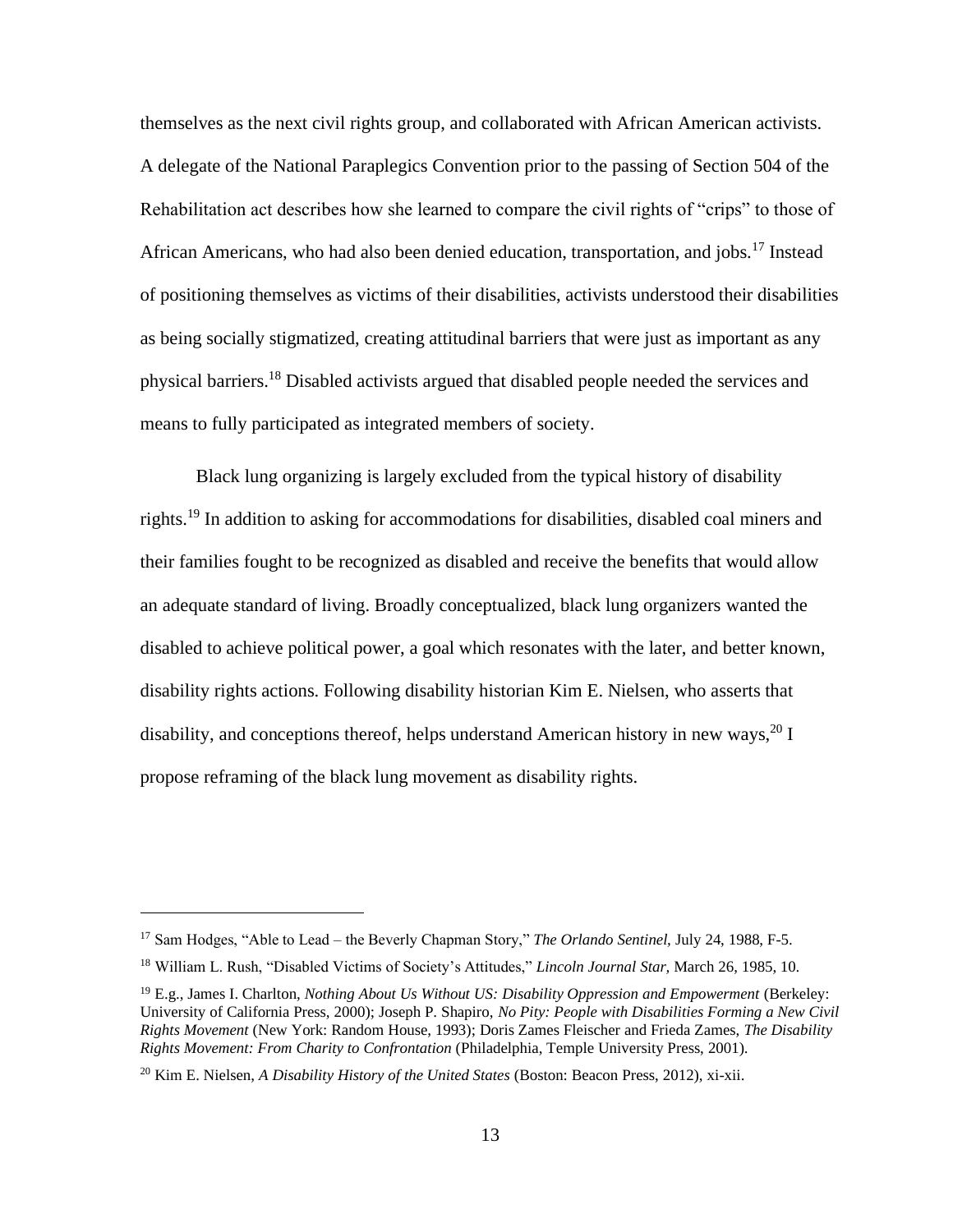This is a move some scholars have made in examining coal mining in the United Kingdom.<sup>21</sup> Drawing on oral history interviews with coal miners in Wales, Arthur McIvor and Ronald Johnston write that "[coal] miners might offer an archetypal case study of the power and agency of the disabled, and one which demonstrates the complexity of lived experience and the limitations of any simplistic model of social exclusion and oppression."<sup>22</sup> I extend McIvor and Johnston's assertion to Appalachia, where coal miners had less stringent workplace safety laws and occupational compensation programs than across the Atlantic. An occupational health doctor compared coal mining in the United States with that in other countries and concluded that "if American [coal] operators would make more jobs for dust control, repair work and safety maintenance, 'productivity' per man would probably be less. But so would the crippling and killing of men. $^{223}$ 

Class and power relations suppressed the ability to provide effective disease recognition and treatment for miners. Nineteenth century pulmonary specialists on both sides of the Atlantic identified black lung as an illness and linked it to coal dust exposure in the workplace. Despite this knowledge, doctors in the coalfields and the mining industry assumed a markedly skeptical stance, taking the approach that breathing difficulties in coal miners was normal, thus not requiring medical intervention.<sup>24</sup> Louisville, Kentucky doctors argued that air pollution from coal dust was not cause for concern because even though coal

 $21$  E.g., Alexandra Jones, "Her Body [was] like a Hard-Worked Machine': Women's Work and Disability in Coalfields Literature, 1880-1950," *Disability Studies Quarterly* 37, no.4 (2017).

<sup>22</sup> Arthur McIvor and Ronald Johnston, *Miners' Lung: A History of Dust Disease in British Coal Mining* (Burlington, VT: Ashgate, 2007), 307.

<sup>23</sup> Wesley Mason, "Health and Safety in Other Lands," *Black Lung Bulletin* 2, no. 5, November 1971, 5.

<sup>24</sup> Smith, *Digging Our Own Graves,* 17.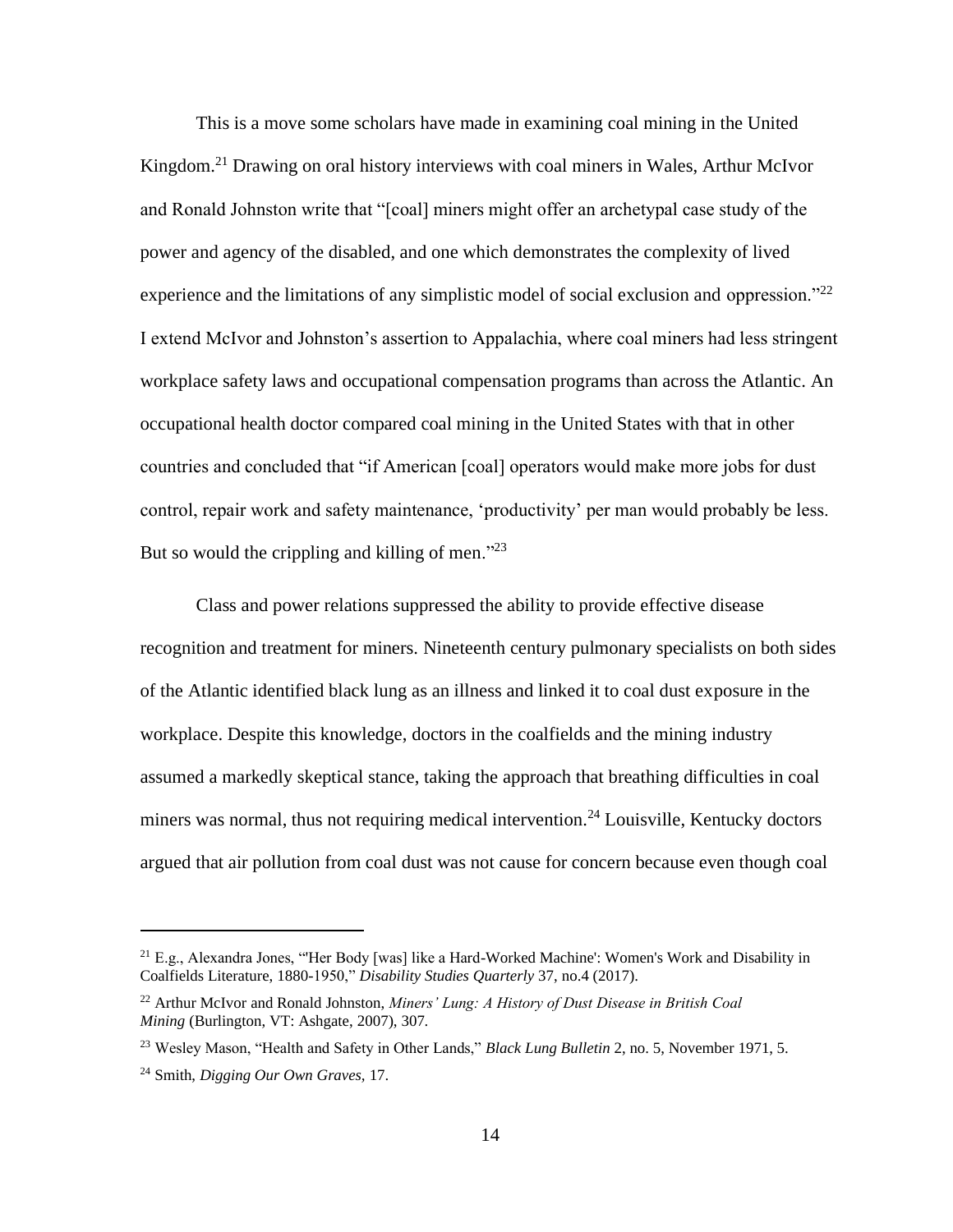miners' lungs turn black from breathing the dust, "they seem to get along without any unusual trouble."<sup>25</sup> One miner said that he and his coworkers were told that breathing in coal dust was healthy, even beneficial.<sup>26</sup> Even when doctors and coal companies recognized breathing difficulties as an illness, they often ignored that coal dust was the causative mechanism. Aside from dust, other proposed causes for respiratory disease were underground gasses, stress, and the subterranean work environment. Proving disablement was further complicated by changing technology, which allowed for more precise diagnostic standards and testing, and an increased reliance on x-ray imaging - an imperfect marker of black lung. $27$ 

Additionally, most medical care in the coal fields was provided by company doctors, who had blatant conflicts of interest when it came to addressing occupational disease and disability, which inevitably impacted the types of medical care and treatment offered. Most doctors came from outside the region and were seen as being exploitive, just like the coal companies for which they worked.<sup>28</sup> In what is commonly known as the Boone Report, health investigators studied 260 mines to assess both health services and hazards to wellbeing in the communities.<sup>29</sup> Though many investigators had preconceptions that lead them to focus on sanitation and living standards instead of mining conditions, the final report still spoke to

<sup>25</sup> "Soot Yourself, But Will Your Chest Ignore It?" *Louisville Courier-Journal,* January 8, 1949, 9.

<sup>26</sup> Lynd and Lynd, *Rank and File,* 287.

<sup>27</sup> Smith, *Digging Our Own Graves,* 151.

<sup>&</sup>lt;sup>28</sup> Helen Lewis, 1971, "Medicos and Mountaineers: The Meeting of Two Cultures." Edited version of speech given at the Appalachian Regional Hospital's Spring Scientific Session, Bristol, Virginia, April 22. AC.103: Helen Matthews Lewis Papers, W. L. Eury Appalachian Collection, Appalachian State University, Boone, NC.

<sup>29</sup> Joel T. Boone, *A Medical Survey of the Bituminous-Coal Industry: A Report of the Coal Mines Administration* (U.S. Department of the Interior: Washington, D.C., 1947).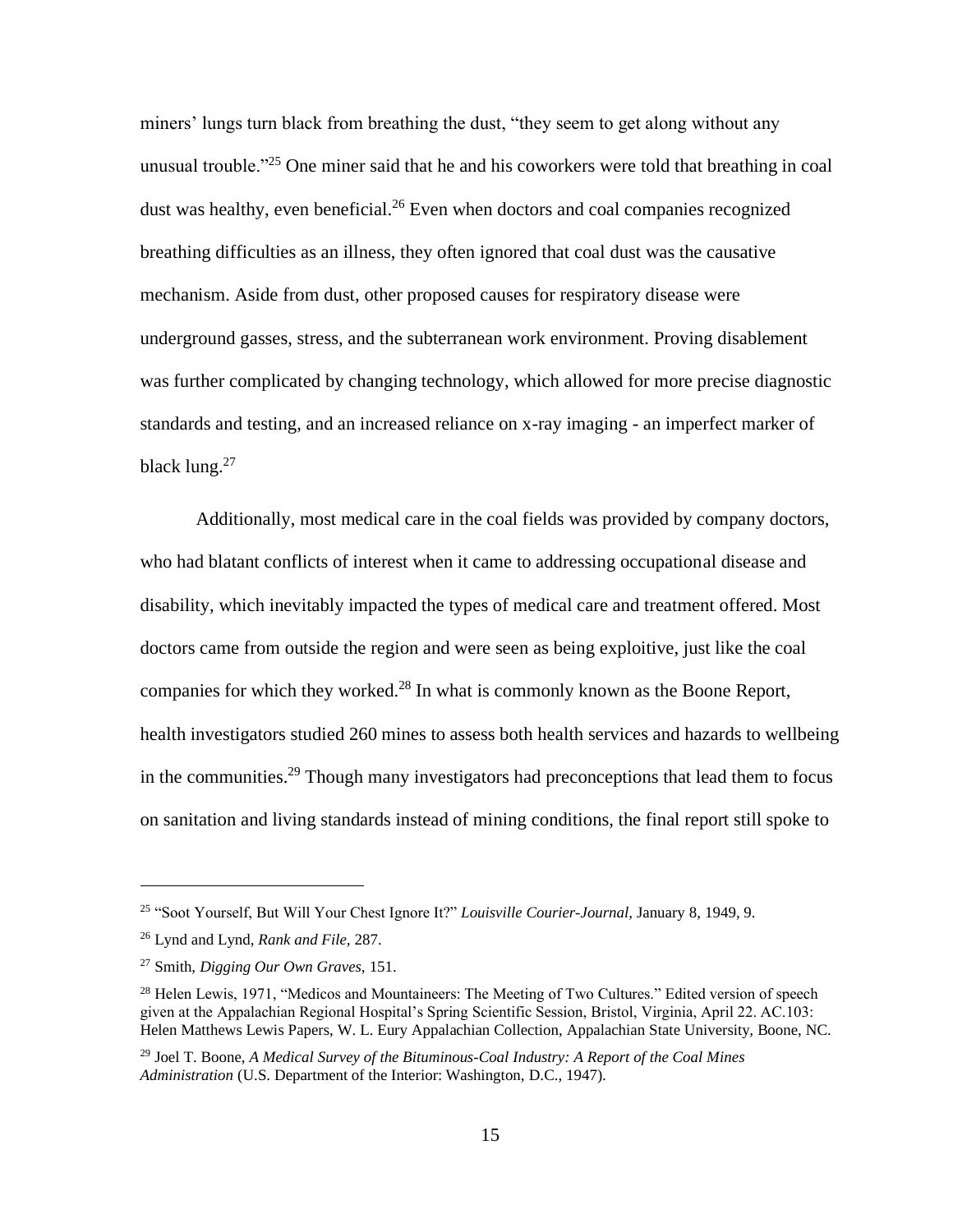the lack of appropriate occupational-based medical care, stating that few physicians were familiar with the risks of underground labor and were loath to disclose the extent of occupational disease. Coal operators argued that the Boone Report was inaccurate, with an unrepresentative sample of mining towns and focusing on sanitation programs that were endemic across America and not unique to rural Appalachia.<sup>30</sup>

The Boone Report criticized the United Mine Workers, the miners' labor union, for their lack of leadership on health and safety issues and pushed the union to better incorporate healthcare into its platform.<sup>31</sup> Following the Boone report, the federal government undertook additional surveys to establish the extent of black lung throughout Appalachia; however these were critiqued as ineffective.<sup>32</sup> Furthermore, increasing numbers of scientific studies out of the United Kingdom more closely linked black lung to dust exposure. Though the U.S. government took little action in light this of new information, the new studies did embolden litigation, which then led to state-level workers' compensation laws that recognized some cases of black lung but did not reach everyone affected.

Miners were concerned that the UMWA no longer acted in their best interests. Rank and file miners worried that union leadership was no longer representative and democratic, and the challenges of black lung disease only exacerbated these tensions. A *Wall Street Journal* report found that miners had little recourse if their compensation claim was denied, and that the annual pension for a disabled coal miner was \$1380, seemingly paltry in

<sup>30</sup> "Mining Town Survey Hit: Coal Trade Group Says Public Misled by Federal Survey" *The Berkshire Eagle,*  April 21, 1947, 3; "Claims Report on Coal Mining Towns Distorted," *New Castle News,* May 8, 1947,

<sup>31</sup> Derickson, *Black Lung,* 116.

<sup>32</sup> "Nader Charges U.S. Efforts on Disease 'Inept,'" *Louisville Courier-Times,* January 1, 1969.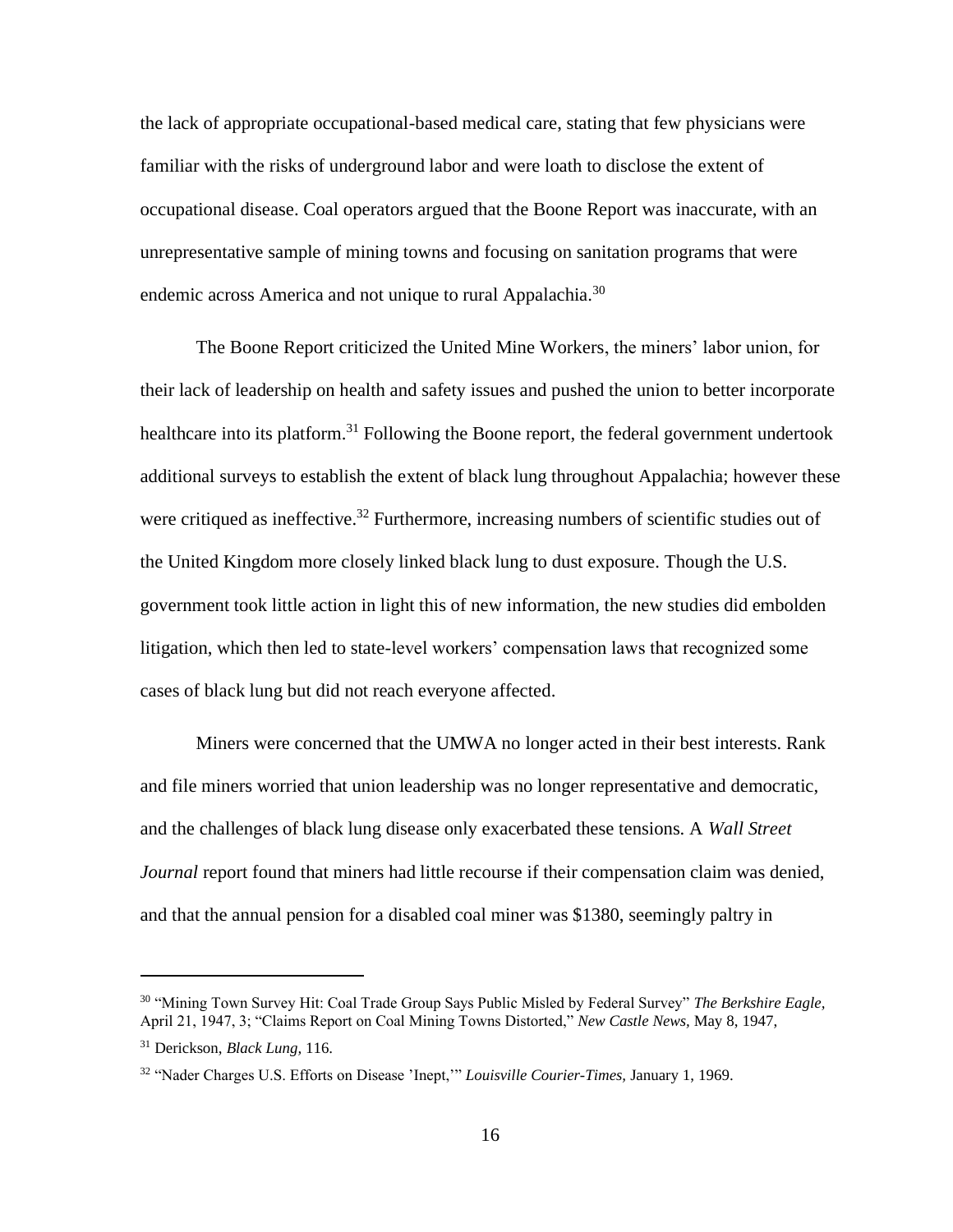comparison to the  $$20-30,000$  retirement pension for UMWA leaders.<sup>33</sup> Feeling that the union was bloated and inefficient, and often downright unfair, organizations formed to challenge the authority of the UMWA and address the union's shortcomings.

The Black Lung Association formed in West Virginia in January of 1969. "Comprised of rank-and-file miners, community activists, liberal politicians, and the Committee of Physicians, the [Black Lung Association] campaigned for workers compensation for West Virginia black lung victims through a series of rallies, demonstrations and marches."<sup>34</sup> Initially, a West Virginia organization focused on a state-level compensation law discussed at the beginning of this paper, the BLA grew across Appalachia to campaign for federal-level action. The BLA was one of several grassroots organizations that formed around the issues of black lung and occupational compensation. The Association of Disabled Miners and Widows formed around the same time as the BLA, and Miners for Democracy emerged as a reform group in the union in the early 1970s. These groups had similar aims of critiquing union leadership and campaigning for black lung compensation. In the opinion of opposing groups, union leadership did not do enough to ensure black lung compensation and had become an inefficient tool to ensure the health and safety of its members.

Dr. Hawey Wells, a pathologist, traveled with Drs. Donald Rasmussen and J. E. Buff as part of an Appalachian Research Commission-funded project on black lung diseases. In a dramatic public display, Dr. Wells held up a thin, dry slice of lung tissue, before closing his

<sup>33</sup> Ralph de Toledano, "Labor Keeps Lobby Muscle; Tide Turning," *Dixon Evening Telegraph,* January 6, 1969, 4.

<sup>&</sup>lt;sup>34</sup> Richard Fry, "Dissent in the Coalfields: Miners, Federal Politics, and Union Reform in the United States, 1968–1973," *Labor History* 5, no. 2 (2014): 175-176.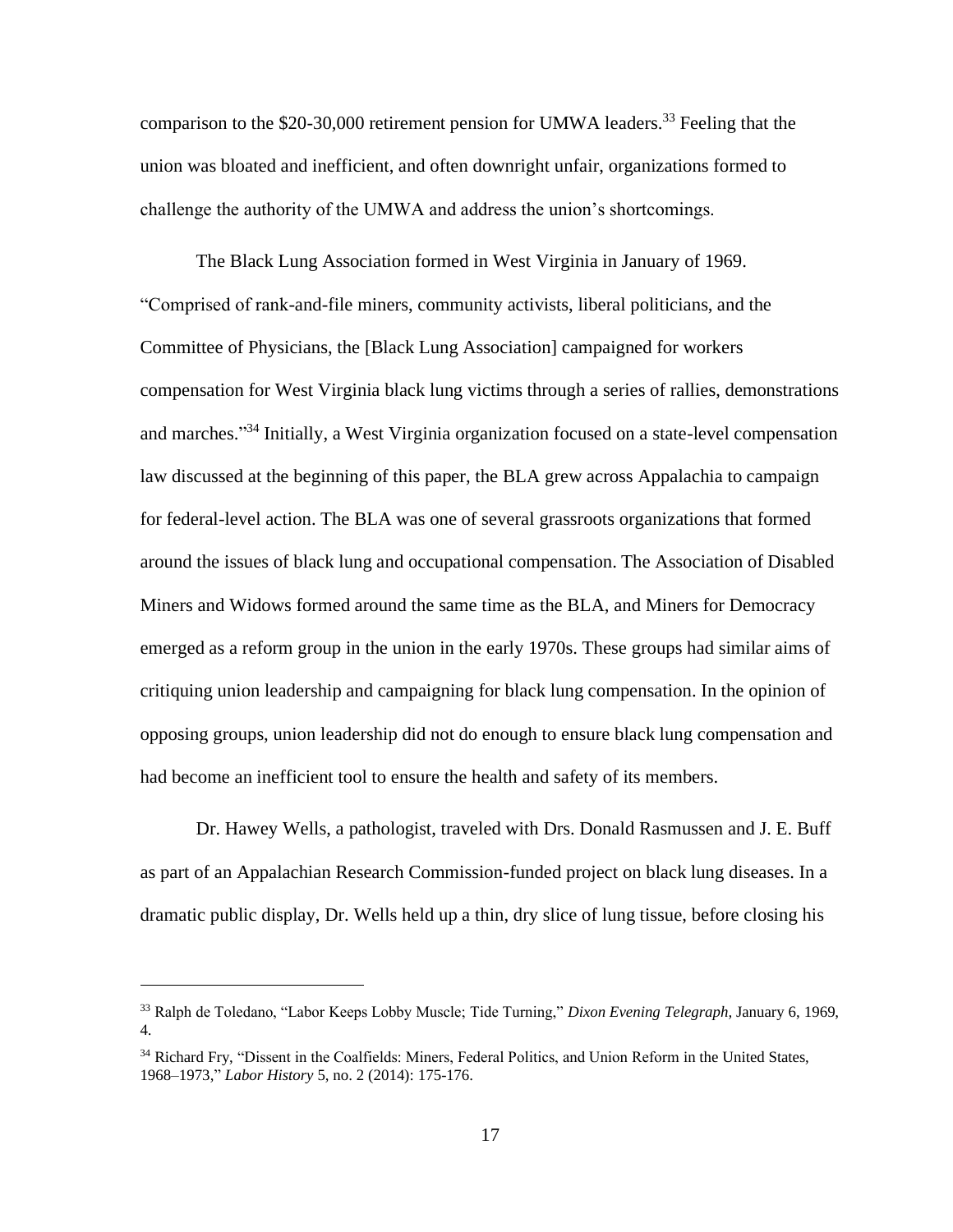fist around it, sending it crumbling to the ground, pulverized.<sup>35</sup> "Dust, dust, dust, coal dust," the doctor was quoted as saying. "The tissues are full of it. So are yours. You breathe coal dust every working day, at levels of 3000 milligrams per cubic meter of air.<sup>356</sup> The Black Lung Association helped organize this presentation to inform miners about black lung disease and compensation, building a community of disabled miners.

In addition to legislating and lobbying, the Black Lung Association also helped disabled miners navigate the social security benefits process. A 1972 self-published booklet by the Black Lung Association details the process of navigating a social security claim for black lung benefits and what actions one should take in the case that one's claim is denied.<sup>37</sup> This illustrated guide encourages miners to seek help from the Black Lung Association through detailing the story of "Black Lung Bill," a coal miner who "can't work because he can't breathe too good."<sup>38</sup> Throughout the booklet, Bill attends Black Lung Association meetings, applies for federal black lung benefits, gets denied by the Social Security Administration, and appeals with the help of his friends. At the end of the booklet, Bill concludes, "I got my benefits but I'll keep on fighting until the disabled miners and widows and all the poor and working people gets [sic] justice. Let's get together and make our voices heard!"<sup>39</sup> Though this narrative focuses on the social security benefits process, it also shows

<sup>35</sup> Joseph A. Loftus, "Dramatic Demonstration of Mines' 'Black Lung,'" *The Salina Journal,* January 7, 1969, 6.

<sup>36</sup> "Miners Rally to Support Law Fighting Black Lung," *The Louisville Courier-Journal*, January 7, 1969, B5.

<sup>37</sup> Black Lung Association, "Black Lung Bill Battles Social Security: What to do when Denied Your Black Lung Benefits," (Charleston, WV), W. L. Eury Appalachian Collection, Appalachian State University, Boone, NC.

 $38$  Ibid, 1.

<sup>39</sup> Ibid, 14.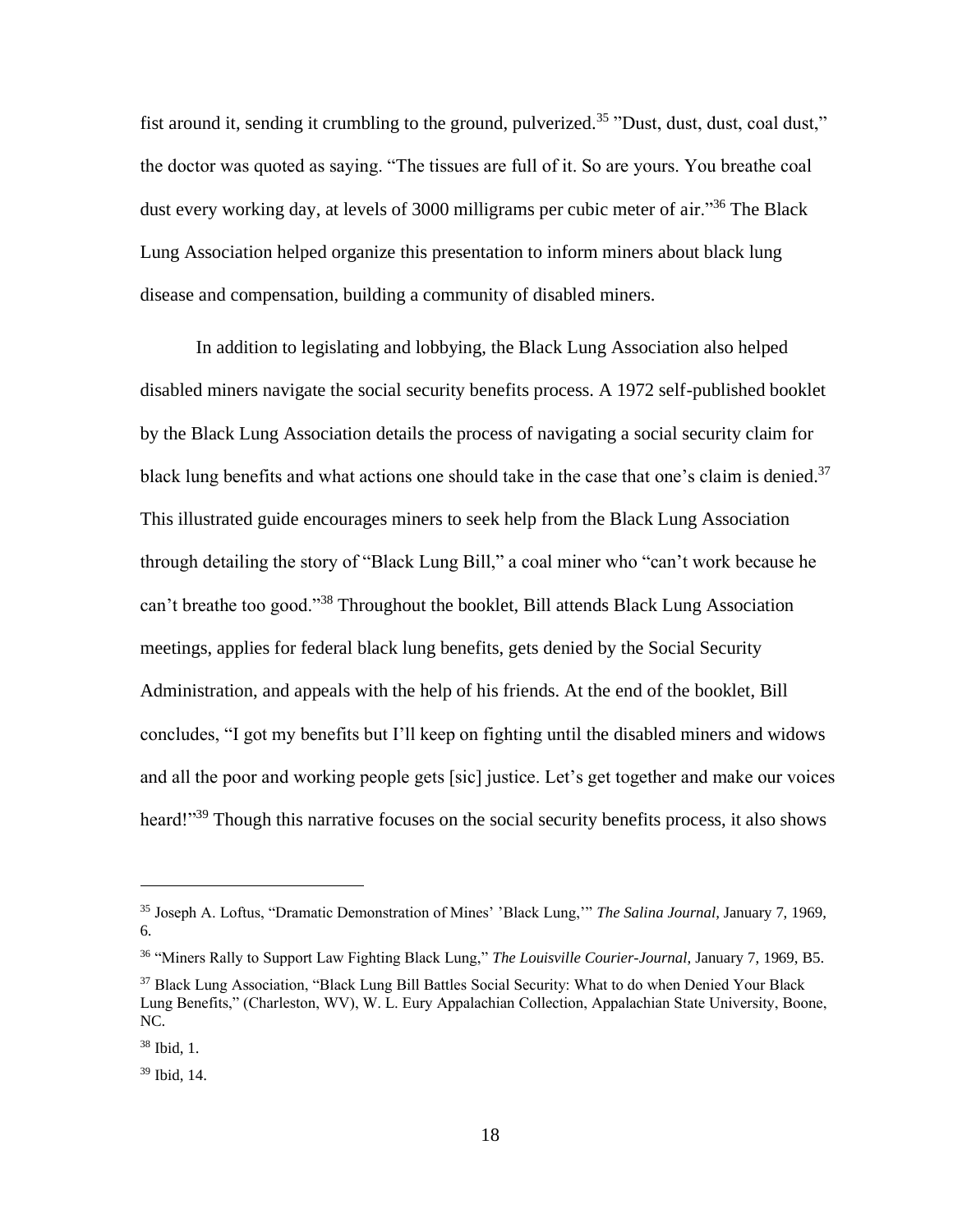a concern for the broader social welfare, questioning "why aren't the mines safe and dust free in the first place?"<sup>40</sup>

Several factors led to an increased interest in black lung disease, creating the conditions for the Black Lung Association's formation. In 1968, the Farmington, Virginia mine explosion killed 78 miners and caused public grief and outrage. 1968 was a crucial year, perhaps the tipping point, a year in which coal miners expressed a great deal of anger and resentment, drawing national interest. Smith credits this year as bringing "a violent climax to nearly a decade of social upheaval [as] coal miners and their families began to act collectively on the black lung problem.<sup>41</sup> The Association of Disabled Miners and Widows were one of the first official organizations to form around the black lung issue. "[They] doubted the union welfare plan would ever meet [their] needs [and] proposed changes in West Virginia's tightly drawn workers' compensation law."<sup>42</sup>

At the end of December 1969, President Richard Nixon signed the Federal Coal Mine Health and Safety Act, responding to miners' demands. This act set a maximum acceptable dust level, included provisions for x-ray examinations for miners with black lung, and provided affected workers with the option of transferring to a less dusty position in the mines. The UMWA called this an "outstanding victory."<sup>43</sup> Yet, the Bureau of Mines, responsible for enforcing this act, was soon left without a director. The Nixon administration

 $40$  Ibid.

<sup>41</sup> Smith, *Digging Our Own Graves,* 108.

<sup>42</sup> Derickson, *Black Lung,* 146.

<sup>43</sup> UMWA, *Black Lung* (UMWA), 35.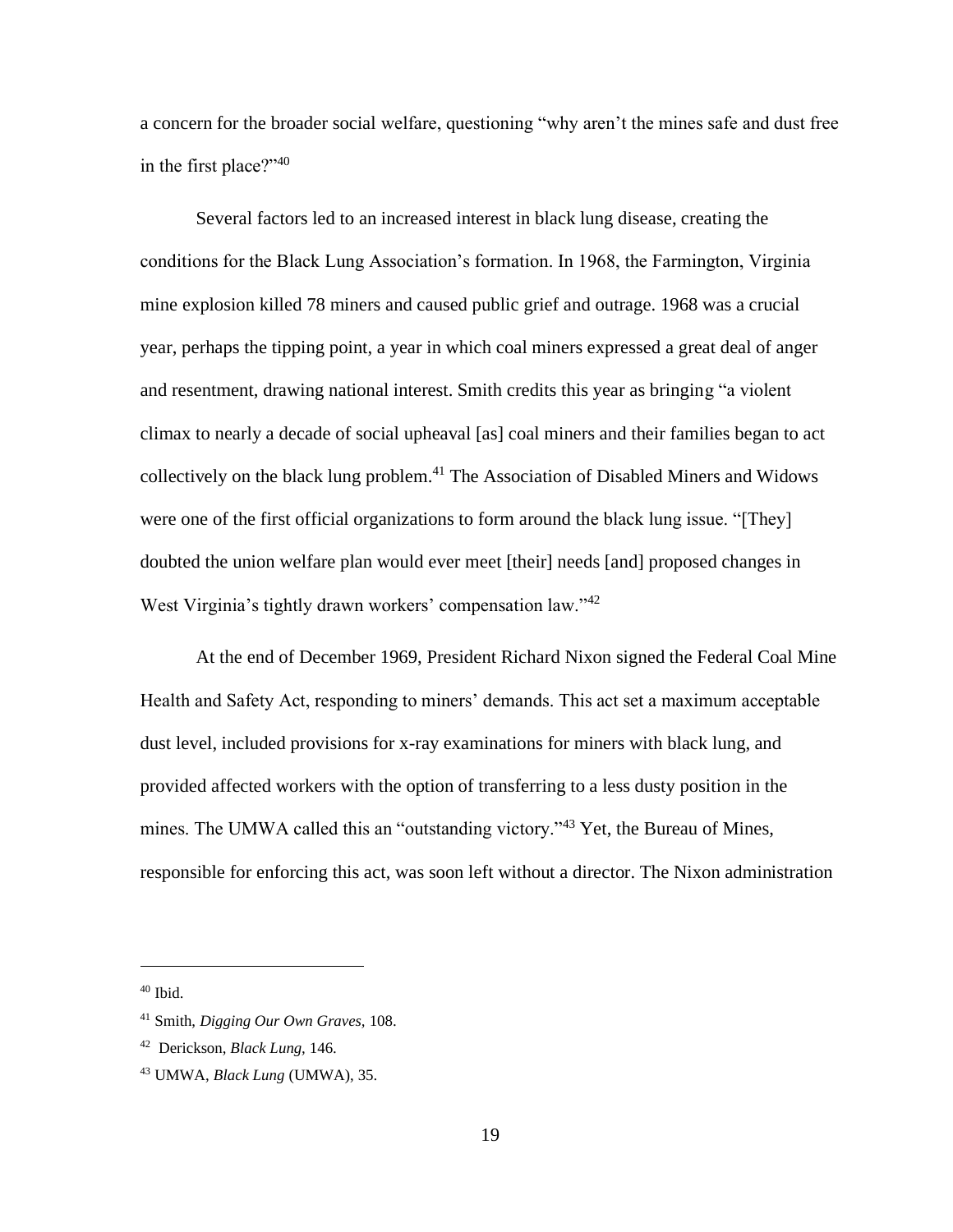denied that this was due to differences in opinion between the former director, John O'Leary and the soft coal industry; however, sources believed that it was industry opposition that removed O'Leary and one of his assistant directors from their posts.<sup>44</sup> By August of 1970, the Bureau had been without a director for five months, and UMWA President Boyle commented that affairs there resembled a "headless horseman groping blindly for direction and purpose," blaming Nixon for the lack enforcement of the Coal Mine Health and Safety Act. $45$ 

Though it included regulations for regular mine safety inspections, precisely one year after it was signed into law, another explosion killed 38 miners in Hurricane Creek, Kentucky, the most fatal disaster since Farmington. Richard Fry contends that this Bureau was not effective, nor was it ever intended to be, as it had little power to both inspect or force compliance with regulations.<sup>46</sup> Regulation and inspection of mines was uneven, and the Bureau drew criticism for being in too close a relationship with the mining industry.<sup>47</sup> Indeed, the newly appointed director of the Bureau of Mines was quoted as saying, "We can expect one of these every year," in regards to the Hurricane Creek disaster.<sup>48</sup> Once again, miners mobilized, including a letter writing campaign to the Bureau of Mines, an agency

<sup>44</sup> "Administration Denies Mine Chief Ousted," Grand Junction, CO *The Daily Sentinel,* March 15, 1970, 6.

<sup>45</sup> Milton Jaques, "Boyle Blames Nixon for Mines' Plight: UMW President Raps Health Act Enforcement," *Pittsburgh Post-Gazette,* August 18, 1970, 9.

<sup>&</sup>lt;sup>46</sup> Fry, "Dissent in the Coalfields," 175.

<sup>47</sup> Ben A. Franklin, "Bitter Dispute Surfaces over Mine Safety Laws," *The Dominion News,* April 24, 1970, 1.

<sup>&</sup>lt;sup>48</sup> Thomas N. Bethell and Davitt McAtteer, "The Pittston Mentality: Manslaughter on Buffalo Creek," Charleston, WV *Sunday Gazette-Mail,* June 11, 172, 4D.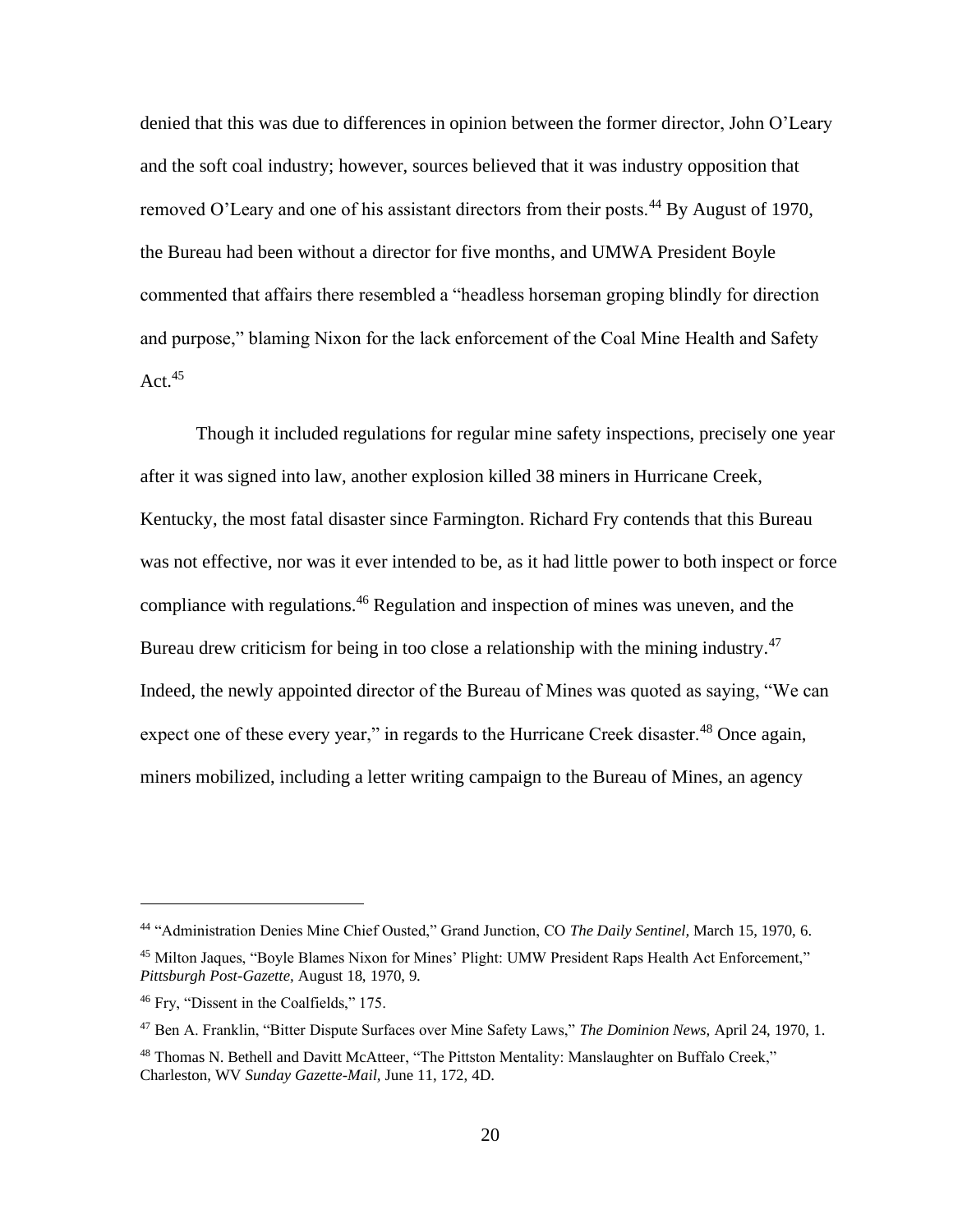within the Department of the Interior, responsible for overseeing the Coal Mine Health and Safety Act.

Through all this, the United Mine Workers of America took a rather hands-off approach. Despite pressure from constituents, at the 1968 UMWA convention, union President Tony Boyle failed to call for workplace changes that could have prevented black lung, instead urging districts to take up the cause on a state-by-state legislative basis.<sup>49</sup> The UMWA claimed that it was a leader in passing state-level compensation laws and had written safety provisions into its contracts.<sup>50</sup> Despite these laws and safety measures, black lung remained a serious concern for many miners, who felt that the union was not doing enough to protect workers' health.

Discontent over the UMWA was growing as president Tony Boyle "was more concerned with the economic interests of the coal operators and his own financial advancement than [with] the welfare of the union's members."<sup>51</sup> An opinion piece describes the union as becoming cozy with the coal operators, impacting the efficacy of the Bureau of Mines and the safety of mineworkers.<sup>52</sup> The Association of Disabled Miners and Widows felt that pension and labor funds were not administered fairly and found many disgruntled miners throughout Appalachia agreed with a critique of the union.<sup>53</sup>

<sup>&</sup>lt;sup>49</sup> "Resolution" 34.

<sup>50</sup> UMWA, *Black Lung,* 1.

<sup>&</sup>lt;sup>51</sup> Fry, "Dissent in the Coalfields," 174.

<sup>52</sup> Jack Anderson, "52 Coal Miners are Dead,"

<sup>53</sup> Julia Sadd, "Pension Fund Use Splits UMW Groups," *The Pittsburgh Press,* July 2, 1967, sect. 3, 2.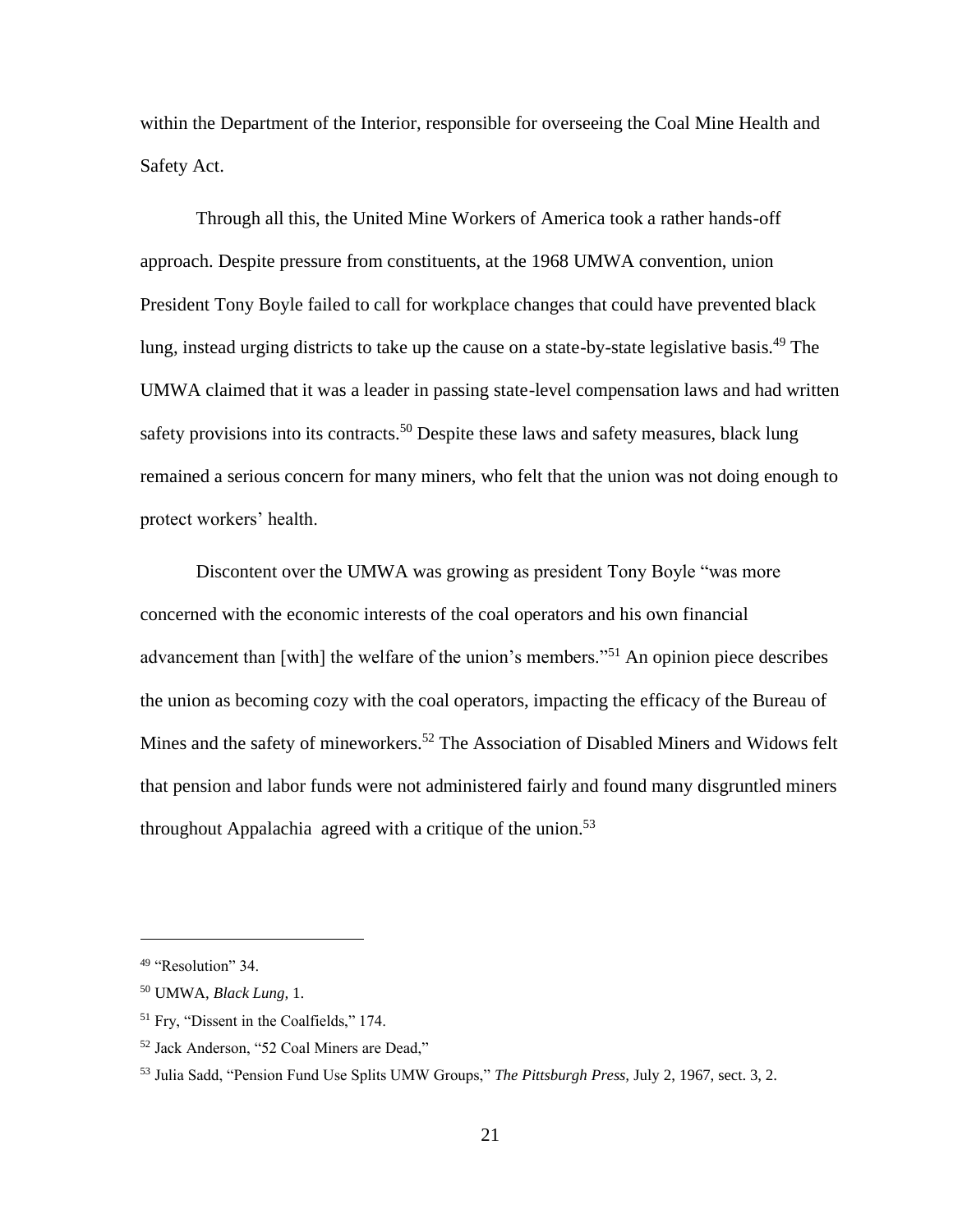Reform candidate Joseph "Jock" Yablonski campaigned against Boyle for the presidency of the 220,000 member UMWA in the December 1969 election, running on a platform to increase representation of rank-and-file miners.<sup>54</sup> In a heated lead-up to the election Yablonski drew both sharp criticism from Boyle<sup>55</sup> and physical attacks on the campaign trail from Boyle's supporters.<sup>56</sup> Yablonski expressed confidence for a victory if the election was conducted fairly, yet was skeptical of the possibility.<sup>57</sup> After a bitter election, Boyle garnered nearly twice the votes as Yablonski, who contested the election results and threatened a nationwide strike.<sup>58</sup> Shortly after the New Year, Yablonski was murdered in his Clarksville, Pennsylvania home, along with his wife and daughter.

Yablonksi's assassination strengthened feelings of unrest and political activism in the coalfields and led to the inception of the reform group, Miners for Democracy, which formed shortly after his death. One of the group's first gatherings was a tribute to Yablonski on the traditional miners' holiday of April 1<sup>st</sup>, led by Yablonski's two sons, along with a group of miner's widows who called themselves "Widows for Yablonski."<sup>59</sup> The UMWA's response to the Miners for Democracy was to form a commission to investigate the insurgent organization, saying that union members were permitted to dissent, but not for the purpose of

<sup>57</sup> Ibid.

<sup>54</sup> "His Opponent is No Stranger to Mining's Rough and Tumble," Hackensack, NJ *The Record,* December 3, 1969, C 15.

<sup>55</sup> "Boyle Campaign Tears Page from John L.'s Fiery Book," Hackensack, NJ *The Record,* December 3, 1969, C 15.

<sup>56</sup> Dave Hurst, "Elections Rigged, Yablonski Says," *Southern Illinoisan,* November 3, 1969, 3.

<sup>58</sup> "UMW Reform Needed," *The Pittsburgh Press,* December 30, 1969, 1.

<sup>59</sup> Edward Verlich, "Miners Vow Self-Rule as Tribute to Their Man 'Jock,'" *The Pittsburgh Press,* April 2, 1970, 2.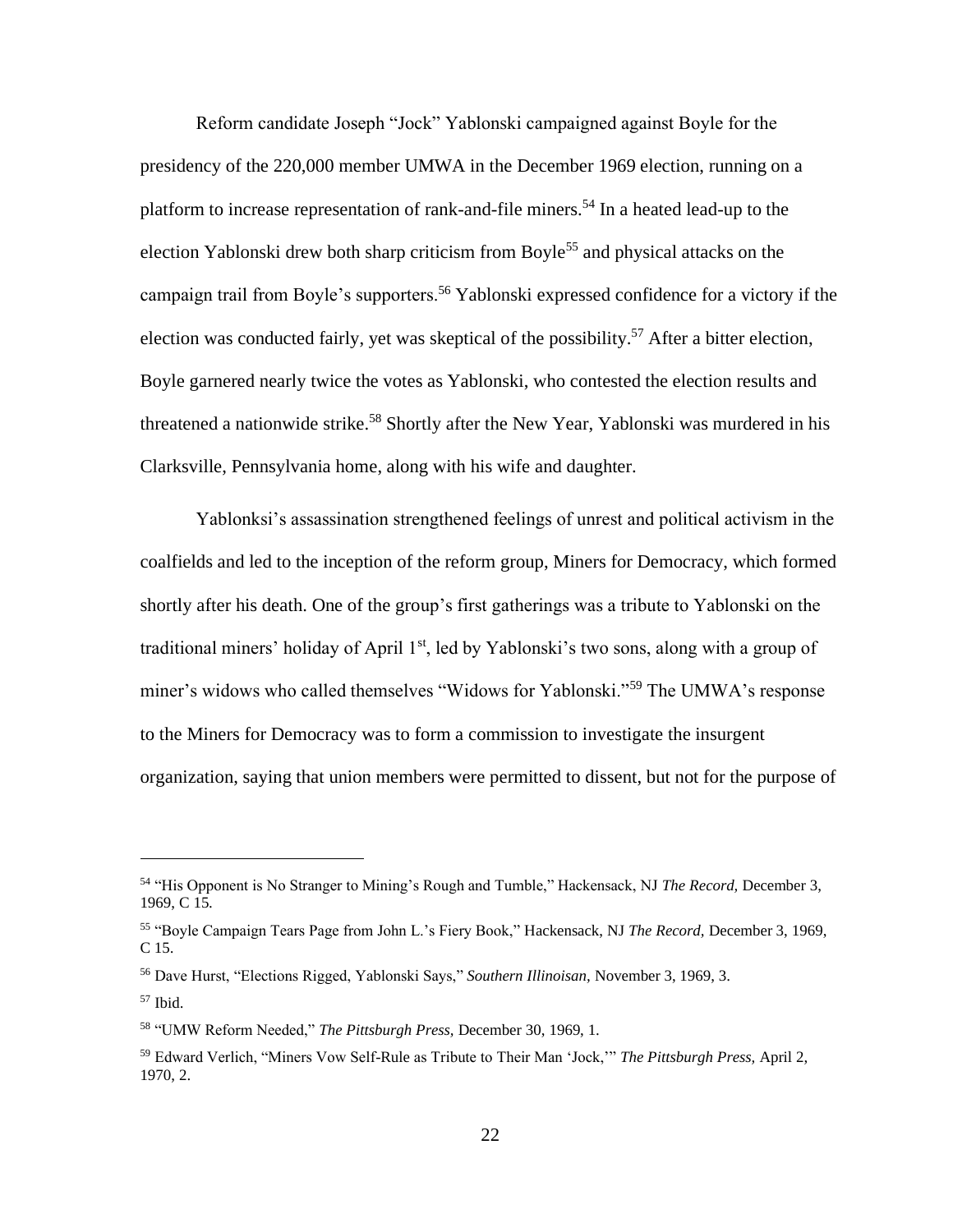forming a movement within its organization.<sup>60</sup> The rank-and-file members of the UMWA pushed for organizational leadership that took concerns about black lung disability seriously.

It took an additional round of campaigning to enact widespread, meaningful change. The Black Lung Association continued to organize, distributing their *Black Lung Bulletin*  beginning in 1970. This monthly publication provided news on strikes, the compensation process, and mine safety. Initially only a few people interacted with the publication, which was available for a small fee.<sup>61</sup> An editorial during one of the first issues details the issues the Black Lung Association was up against:

The Federal Mine Health and Safety bill is not being enforced; election abuses and the murder of Jock are clear evidence that we do not have democracy within our union; grievances are sold out by union officials; and many retired or disabled miners are without compensation or medical and retirement benefits.<sup>62</sup>

The Black Lung Association understood there to be no strong leadership over the mines and miner and positioned themselves as filling this void. This editorial also details some failures by the Disabled Miners of southern West Virginia and the Miners for Democracy in representing the entire reform movement or organizing effectively against the coal operators.

<sup>60</sup> "Rebel Probe Set…Battle Lines Formed in Miners' Union," *The Daily Notes* (Canonsburg, PA)*,* October 1, 1970, 1.

<sup>61</sup> "This is Your Newsletter," *Black Lung Bulletin* 1 no. 2, July 1970, 4.

<sup>62</sup> "The Need: Unity and Leadership," *Black Lung Bulletin,* 1, no. 4, September 1970, 1.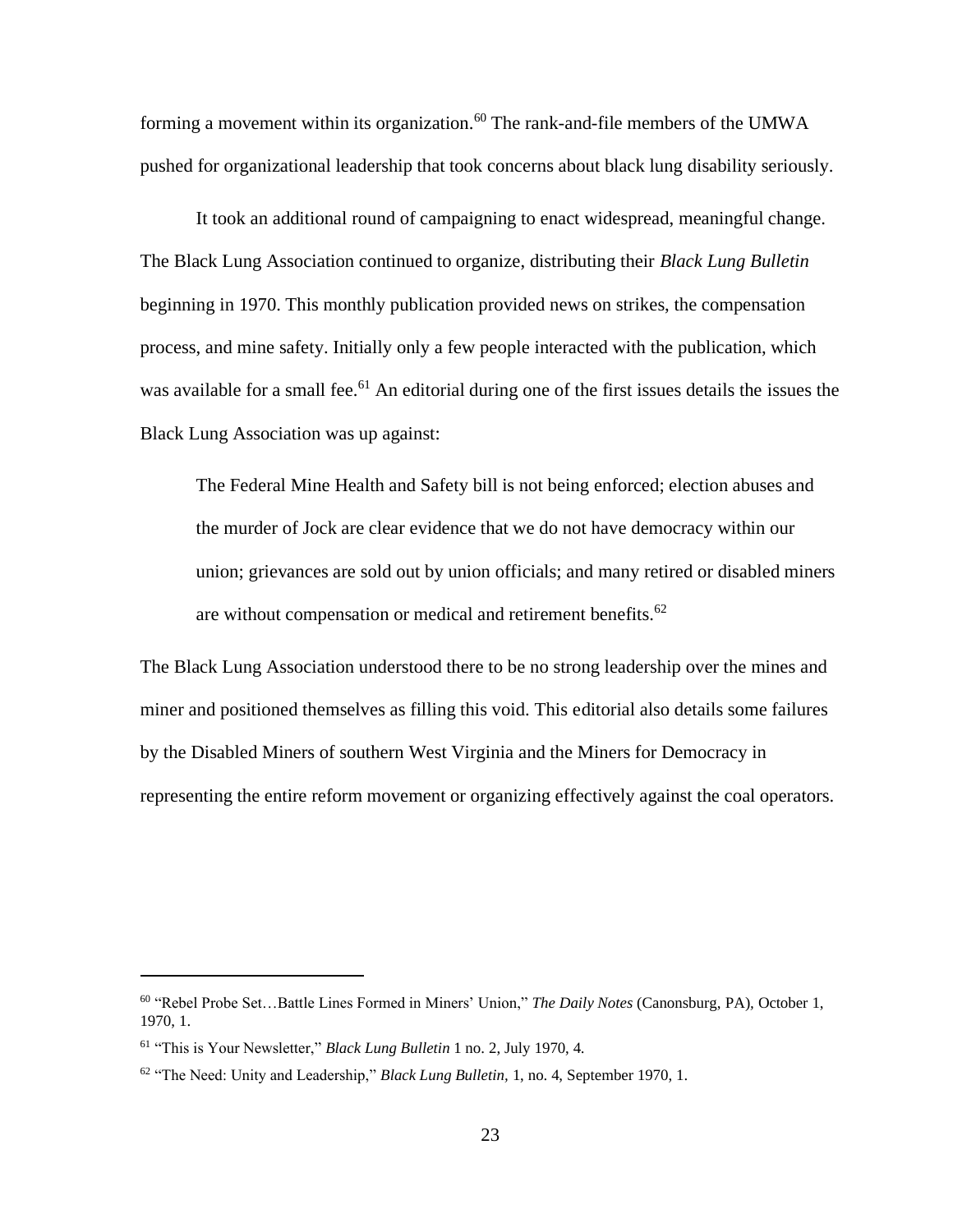As the Black Lung Associate grew, new chapters formed, $63$  expanding the movement from its West Virginia birthplace across Tennessee, Kentucky, Virginia, and Pennsylvania.

Statistics show the extent of black lung disease, and the scope of claims denials. According to the UMWA, the commonly accepted figure for the number of active miners with black lung disease in the late 1960s was 125,000.<sup>64</sup> As of early February 1971, the Social Security Administration had received over a quarter million claims for black lung benefits.<sup>65</sup> Of these, 39% had been paid, 34% had been denied, and 27% were waiting for their claim to be reviewed. Notably, the approval rate was 56% in Pennsylvania, significantly higher than the national average.<sup>66</sup> The Black Lung Association explains that this is because physicians in Pennsylvania do not rely solely on x-ray evidence, noting that most of the people who were denied, were denied because their x-ray did not show black lung. "Doctors who know say an x-ray will not always show Black Lung," they write in their bulletin, claiming that Social Security's reliance on x-ray imaging went against the Mine Health and Safety Law and was used to unfairly deny claims.<sup>67</sup>

The emphasis on x-ray testing was one of the Black Lung Association's concerns with how the Social Security Administration managed black lung claims. The Association submitted a written list of questions to Social Security in March 1972, and seven

<sup>63</sup> "New BLA Chapter!," *Black Lung Bulletin* 1, no. 10, March 1971, 1.; "Tennessee Chapter Organizes" *Black Lung Bulletin* 2, no. 2, August 1971, 4.

<sup>64</sup> UMWA, *Black Lung*, 1.

<sup>65</sup> "March on Washington", *Black Lung Bulletin,* special edition, June 1971, 2.

 $66$  Ibid.

 $67$  Ibid.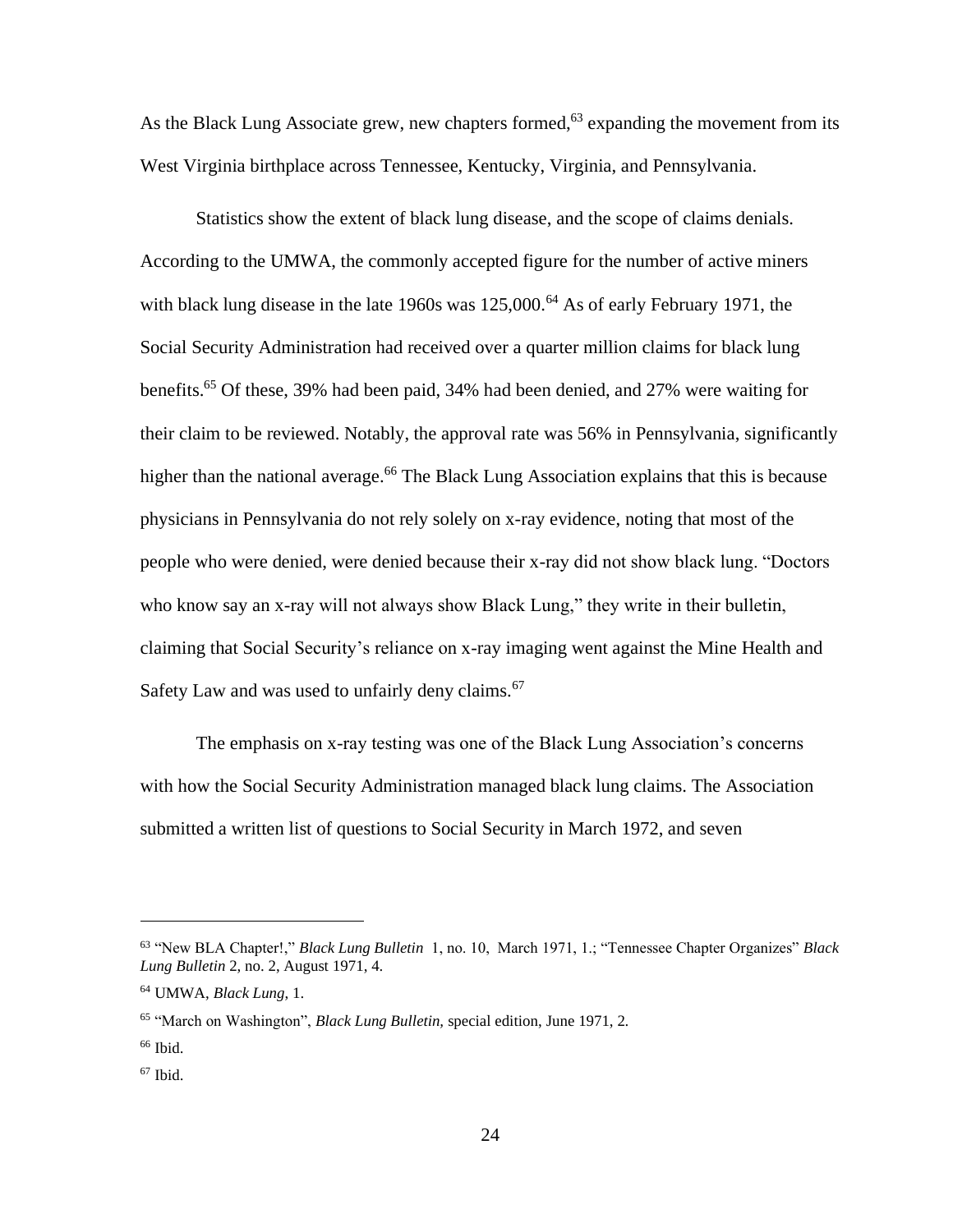representatives from the Beckley chapter of the BLA met with Social Security officials to address these issues. Levi Daniel, one of these representatives, is quoted as saying "we have questions because people in the organizations come up with problems in their claims."<sup>68</sup> Black Lung Association members, known as lay advocates, were trained by the Appalachian Research and Defense Fund to assist in the process of requesting benefits and understanding legalese. Lay advocacy became like a job for many and provided a sense of pride, especially as many of these individuals did not have a high level of formal education.<sup>69</sup> The concerns expressed by the lay advocates in this meeting with the Social Security Administration centered around evidence and testing. In addition to debates about the accuracy of x-rays, the BLA felt that the Social Security Administration failed to consider and inform claimants about the range of testing options, such as blood gas studies, which might prove better evidence during the compensation process.<sup>70</sup>

The Black Lung Association also lobbied in Washington for union reform. In February 1971, more than 450 miners from three states traveled to support the lobbying effort led by the Miners for Democracy. The *Black Lung Bulletin* reports that miners got a mixed reaction in D.C.: while West Virginia Representative Ken Hechler spent all day helping the men navigate Congress, others made up excuses to avoid meeting or were openly hostile.<sup>71</sup> The Black Lung Association participated in several trips such as this one,

<sup>68</sup> "BLA vs SSA" *Black Lung Bulletin* 2, no. 10, April 1972, 3.

<sup>69</sup> Smith, *Digging Our Own Graves,* 163.

 $70$  Ibid.

<sup>71</sup> "Special Report: Miners in Washington," *Black Lung Bulletin* 1, no. 10, March 1971, 1-2.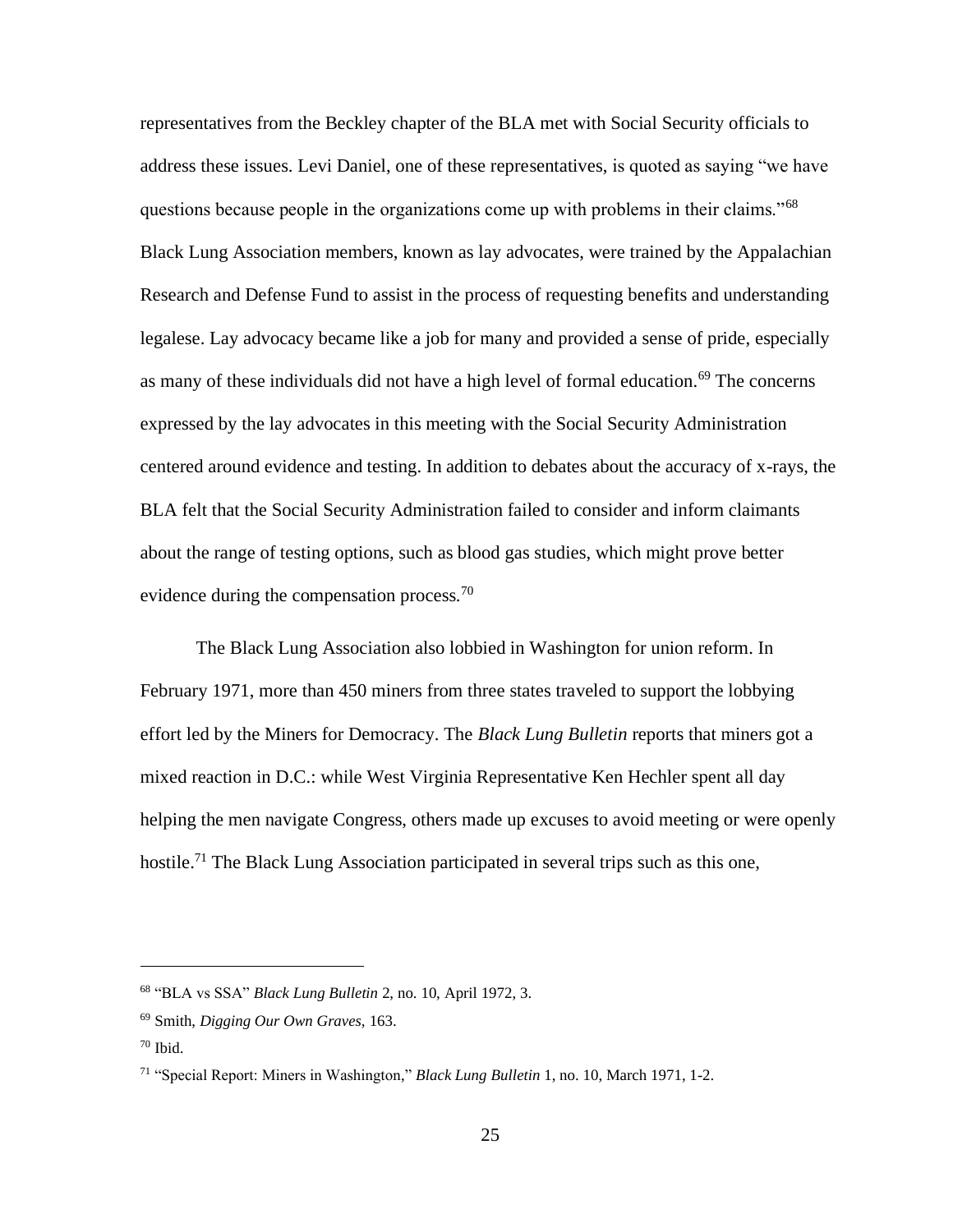identifying the Social Security Administration, the United Mine Workers, and President Nixon as targets of lobbying.

The United States House of Representatives voted on the Black Lung Amendments and passed with them overwhelming support,  $312-78$ , in the fall of  $1971$ <sup> $,72$ </sup> These amendments consisted of several provisions that extended benefits and eligibility and determined that x-rays were not allowed as the sole evidence of black lung. These amendments were contested when the bill went to the Senate, though the bill's protections for orphans and widows were strengthened in committee.<sup>73</sup> The Senate version of the bill, passed unanimously on April 12, 1972, contained important provisions and the BLA expressed their support for this version of the bill, which was less favorable to the coal operators.<sup>74</sup> The BLA encouraged its members to write to President Nixon and encourage him to sign the Senate version of the bill into  $law.<sup>75</sup>$ 

Nixon signed the Black Lung Benefits act the following month, thanks to impressive grassroots organizing. The BLA reported that hundreds of their members lobbied in Washington, protested at local Social Security offices, and wrote letters to their representatives.<sup>76</sup> Smith describes the 1972 amendments as "a clear-cut political victory by the black lung movement—much more so than the West Virginia compensation law for which the movement is known."<sup>77</sup> Leaders from the Black Lung Association played a strong

<sup>72</sup> "Victory!!," *Black Lung Bulletin* 2, no. 5, November 1971, 1.

<sup>73</sup> "B. L. Bill in Danger," *Black Lung Bulletin* 2, no. 9, March 1972, 5.

<sup>74</sup> "Approval Awaited," *Black Lung Bulletin* 2, no. 10, April 1972, 2.

 $75$  Ibid.

<sup>76</sup> "Nixon Gives In!!," *Black Lung Bulletin* 2, no. 11, May 1972, 1.

<sup>77</sup> Smith, *Digging Our Own Graves,* 173.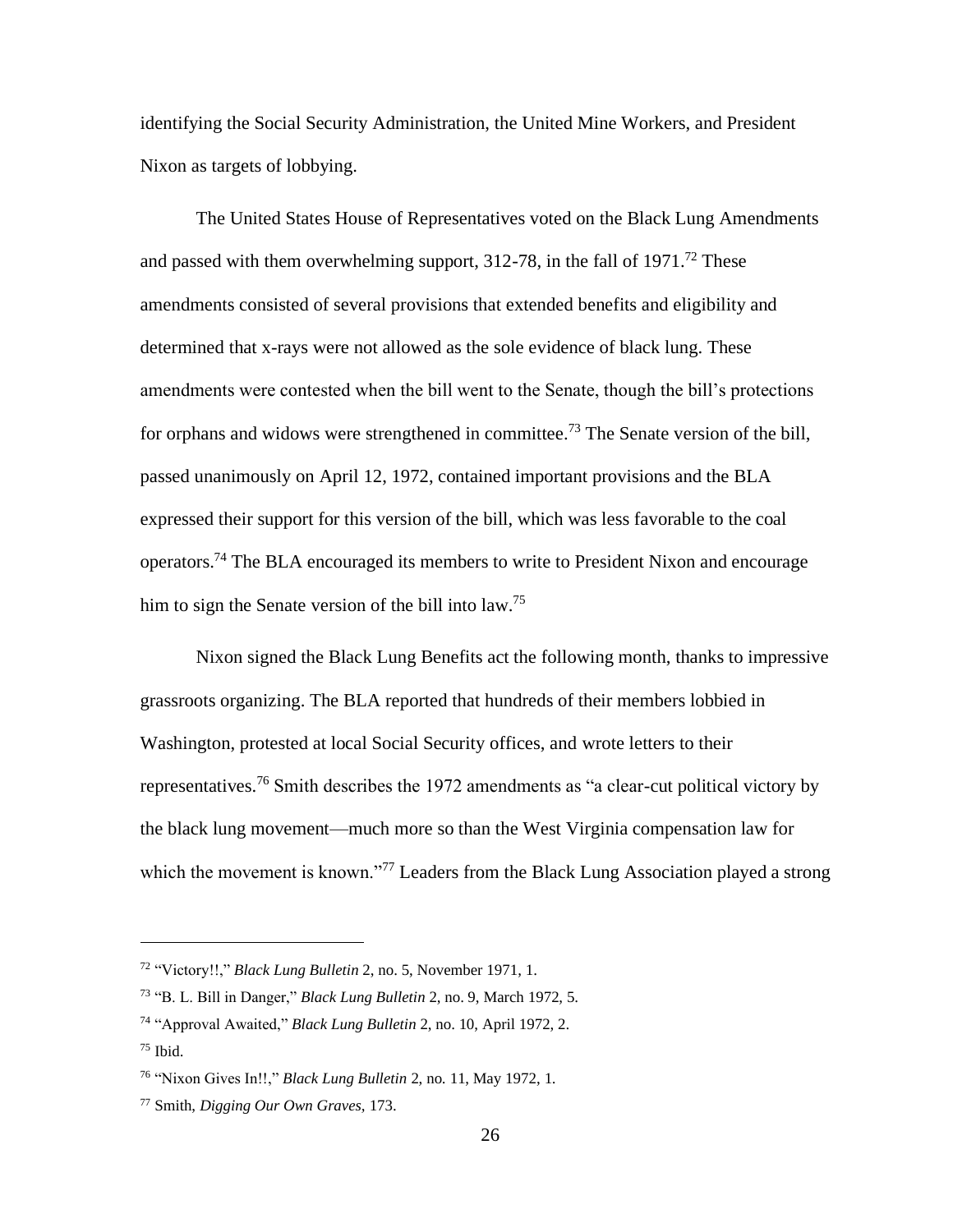part in shaping this bill, which eliminated the long fought-over rule that claims could not be denied on the basis of a negative x-ray alone. This bill also extended benefits and made them retroactive to the end of 1969, included provisions to fund treatment and research for black lung, and provided a review of previously denied claims.

The fight for black lung benefits was not over. The Black Lung Association continued to shape this bill after it was signed into law, demanding to have a say in writing the Social Security regulations for black lung claims. The Black Lung Association said that they couldn't "count on [the Social Security Administration] doing what they say they will do, or even doing what the law says they must do."<sup>78</sup> The BLA demonstrated at local Social Security offices in Kentucky, Virginia, and West Virginia to pressure them into providing an advance copy of the regulations.<sup>79</sup> The BLA then worked with a team of doctors and lawyers to maximize benefits to disabled miners. Members of the BLA were concerned, seemingly with good reason, that the Social Security Administration would fail to interpret the Black Lung Act in the manner intended by Congress, and the regulations would be unfair. The comparative ease of getting benefits for older miners angered the BLA the most.<sup>80</sup> Ultimately, the Social Security Administration's black lung regulations became so complex and convoluted that it was nearly impossible to understand them. While many claimants were awarded benefits under the interim regulations, once the permanent regulations were in effect, the denial rate climbed.<sup>81</sup>

<sup>78</sup> "Listen to Us, SSA!," *Black Lung Bulletin* 3, no. 1, June 1972, 1.

<sup>79</sup> "A Continuing Story: BLA VS SSA," *Black Lung Bulletin* 3, no. 3, August 1972, 1.

<sup>80</sup> Ibid.

<sup>81</sup> Smith, *Digging Our Own Graves,* 179.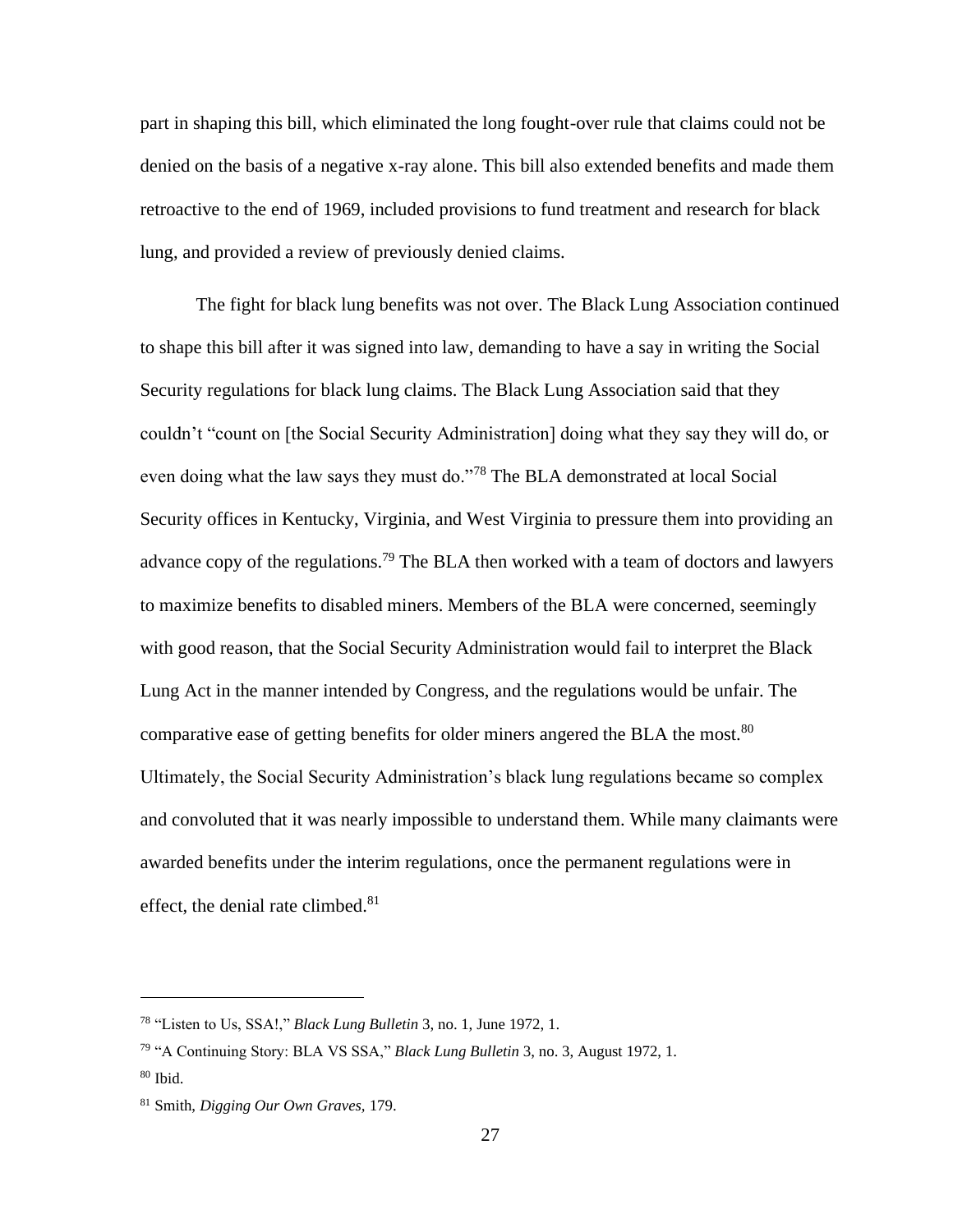With the Black Lung Act passed, the UMWA showed interest in the BLA and its talking points, likely influenced by the forthcoming election. The BLA supported Arnold Miller, the Miners for Democracy-backed candidate, and refuted the UMWA's claims that it had helped pass the Black Lung Act. When one UMWA official claimed that "It was largely due to the UMWA's lobbying efforts that the federal Black Lung Benefits Act of 1972 became law," BLA president, Bill Worthington disagreed, "[They] haven't helped get black lung benefits, and they're not really helping write the new regulations. They are doing an injustice to the Black Lung Association."<sup>82</sup>

Arnold Miller won the UMWA presidency in the December 1972 election. Miller faced a difficult job. Upon taking office, he found that records were in disarray and programs were riddled with insufficiency and fraud.<sup>83</sup> Though not all of the miners welcomed his leadership, he made significant changes to the union within the first six months of his presidency, including expanding the occupational health program and union safety department.<sup>84</sup> Miners for Democracy, considering themselves to have successfully reached their aims, disbanded after Miller's victory. Organizers believed that Miners for Democracy had become the union, and there was no need to continue a fundamentally divisive group.<sup>85</sup>

Despite high hopes, the Miller presidency was beset by challenges. His own inexperience, and that of many of his officials, was a major stumbling block. Miller

<sup>82</sup> "UMW Moves in on BLA," *Black Lung Bulletin* 3, no. 3, August 1972, 3.

<sup>83</sup> Nick Kotz, "Miller is Putting Democracy Back in UMW," *The Philadelphia Inquirer,* July 10, 1973, 1.  $84$ Ibid, 4.

<sup>85</sup> Interview with former UMWA staff person, Washington, D.C., September 24, 1980, quoted in Smith, *Digging Our Own Graves,* 186-187.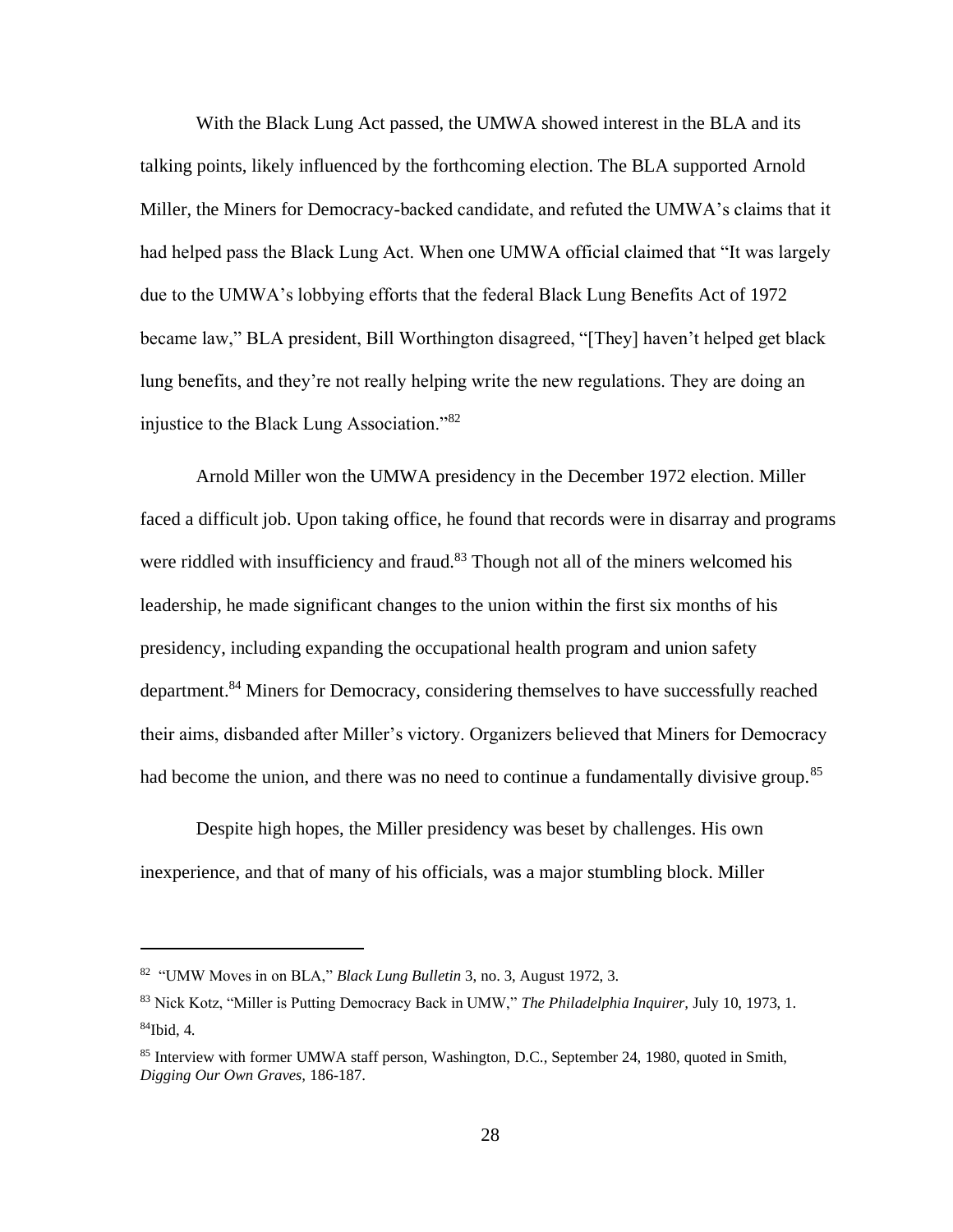attempted to work with coal operators, and after strikes in 1974, the coal operators offered a generous settlement, which they hoped would put an end to wildcat strikes and stabilize production<sup>86</sup> Despite this agreement, a gamble on the part of the coal operators, the wildcat strikes in the winter of 1977-78, as Congress debated still further black lung reform, were the longest in the history of the UMWA. The coal operators returned to the negotiating table, this time with a lengthy list of demands, prepared to wait out the strike. $87$  The UMWA rejected these demands, with the strikes garnering nationwide attention amid fears of power shortages. Though the coal operators claimed that they "bent over backwards"<sup>88</sup> to meet the demands of the union, Smith describes a more strident approach, which eventually led to the UMWA ratifying "unmistakably regressive" provisions."<sup>89</sup> Among these, the Welfare and Retirement Fund was dissolved and replaced with private insurance coverage.

The Miller election also brought upon the decline of the Black Lung Association. While the Black Lung Association was useful when the UMWA would not hear miners' concerns, having union leadership that was sympathetic to the black lung issue created confusion about the roles and relationship of the two organizations. As BLA members retired or got claims approved, they took a less active role in the organization. Younger workers were less concerned about the seemingly distant problems of chronic lung disease, further weakening the Black Lung Association as time went on.

<sup>86</sup> John P. Moody, "Miners Approve the Contract to End Strike," *Pittsburgh Post-Gazette,* December 5, 1974, 1. <sup>87</sup> Smith, *Digging Our Own Graves,* 202

<sup>88</sup> Bituminous Coal Operators Association, advertisement, "An Open Letter to the American People, The Congress, The President," *Chicago Tribune,* March 8, 1978, 31.

<sup>89</sup> Smith, *Digging Our Own Graves,* 202.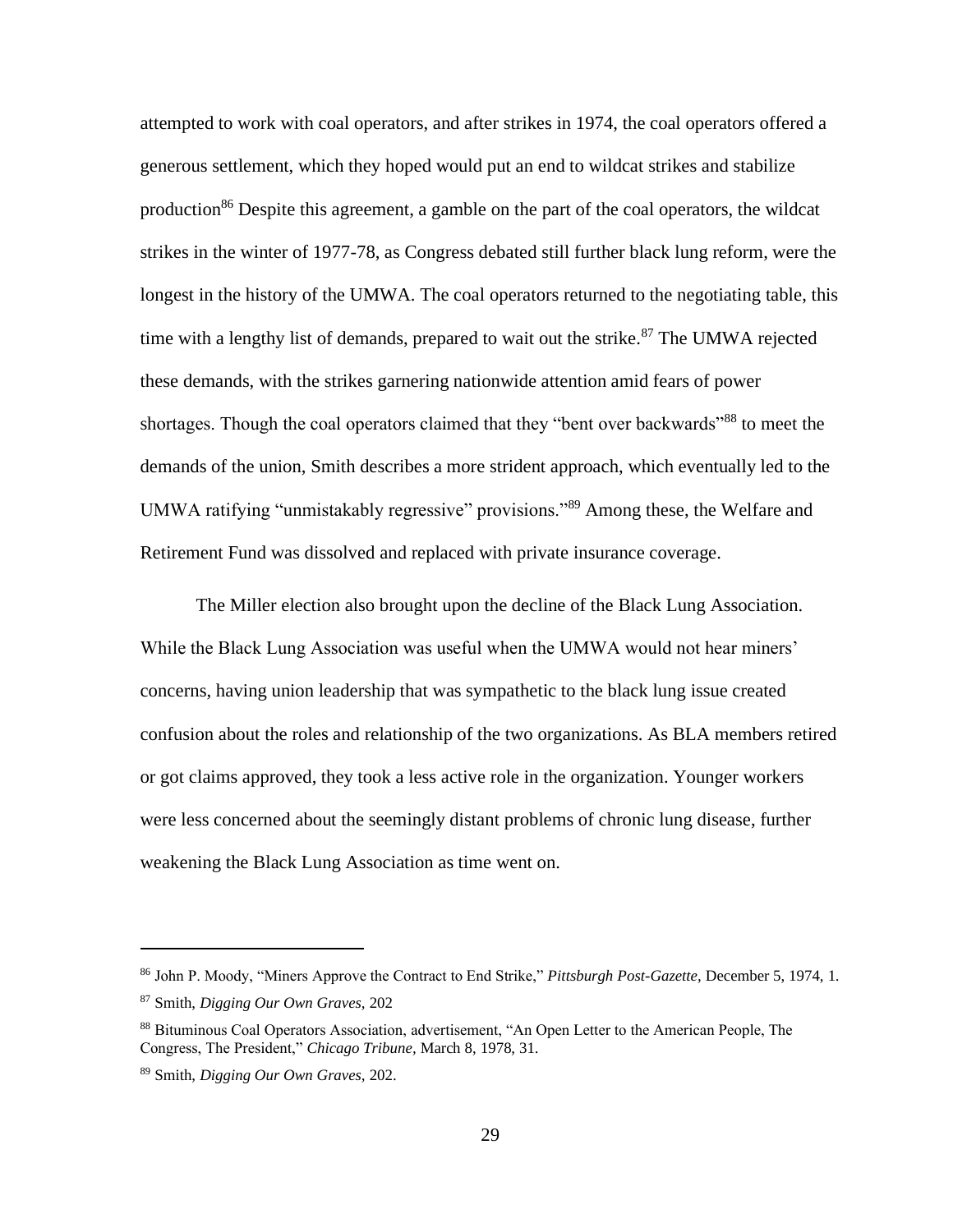Both the BLA and UMWA experienced their setbacks and challenges, as well as notable successes in shaping the course of the coal mining industry in central Appalachia. The BLA's legacy has continued. In 1988, the Virginia Black Lung Association formed out of shared frustrations about the disability process, functioning more like a therapy or mutual aid group.<sup>90</sup> Much more recently, the BLA has responded to an uptick in the number of black lung cases and the potential end of the Black Lung Disability Trust Fund through renewed lobbying efforts. $91$ 

As scholars counter stereotypes of Appalachian fatalism by examining resistance movements in Appalachia, $^{92}$  discussions that contribute to cross-issue solidarity build the ways Appalachian people are understood as politically engaged, confronting stereotypes about fatalism and culture of poverty. The black lung movement brings together disability and labor movements, which have not always had an easy alliance. The impacts of labor on workers' health is a concern for both labor and disability rights activists and scholars, yet there are fundamental differences between these two camps. Participation in the labor force is not always accessible, as disabled people face challenges in finding and maintaining a job due to "segregated education, poor job training, low expectations, inaccessible transportation, employer disparagement, outright discrimination, and harassment by other employees."<sup>93</sup>

<sup>90</sup> Marilyn Carroll, "Appalachian Coal Miners Combine Mutual Help and Advocacy," *Public Health Reports* 114, no. 4 (1999).

<sup>91</sup> Kevin Riddler, "The Black Lung Association Responds to the Deadly Disease's Rise," *The Appalachian Voice,* October 11, 2019[. http://appvoices.org/2019/10/11/the-black-lung-association/.](http://appvoices.org/2019/10/11/the-black-lung-association/)

<sup>92</sup> E.g., Jessica Wilkerson, *To Live Here You Have to Fight: How Women Led Appalachian Movements for Social Justice* (Urbana: University of Illinois Press, 2019); Stephen L. Fisher, *Fighting Back in Appalachia: Traditions of Resistance and Change* (Philadelphia: Temple University Press, 1993); Stephen L Fisher and Barbara Ellen Smith, *Transforming Places: Lessons from Appalachia* (Urbana: University of Illinois Press, 2012).

<sup>93</sup> Nielsen, *Disability History,* 237.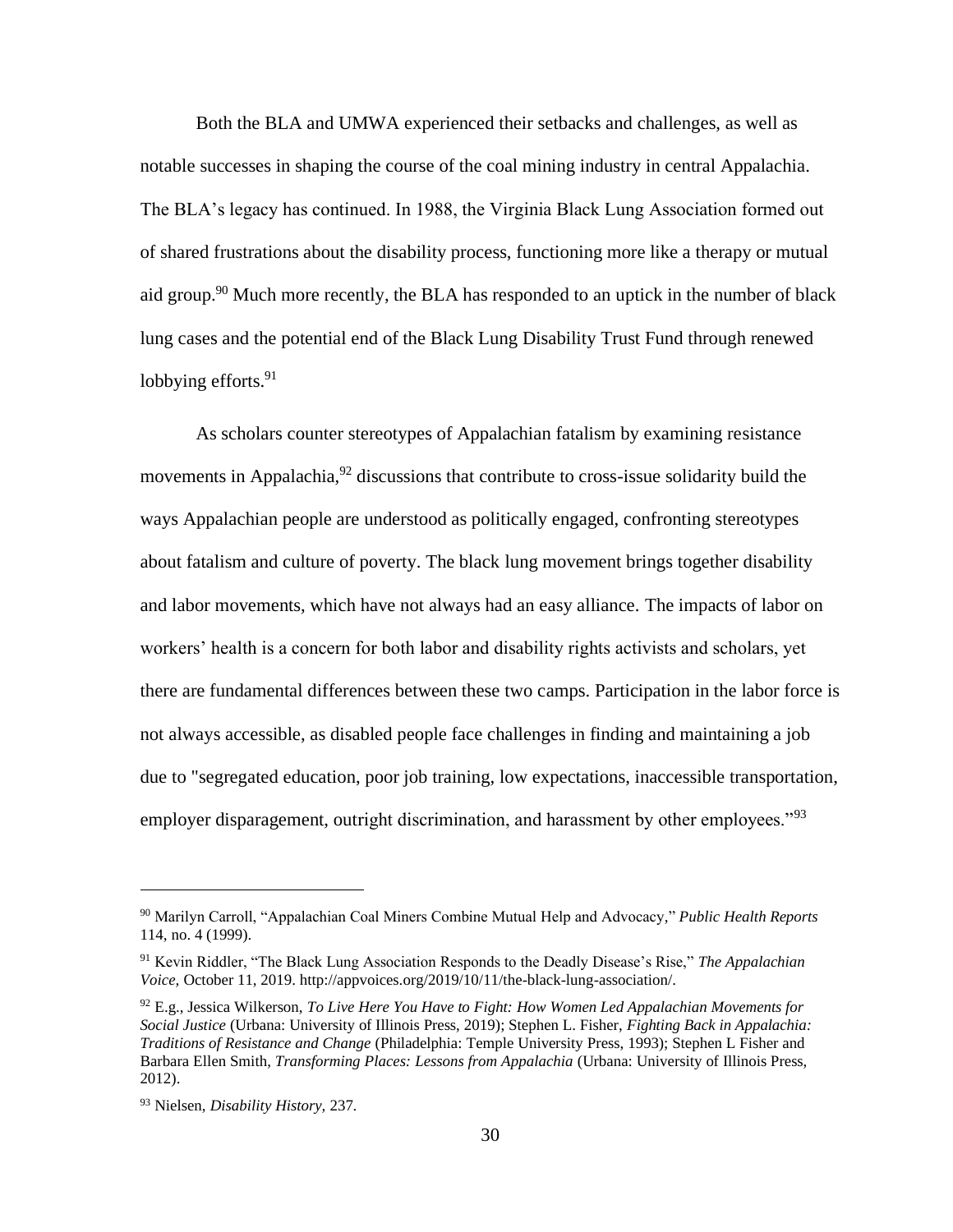However, disability scholars and advocates reject the idea that disability is a problem to be solved, while labor activists frame disability as something to be feared or prevented -- a tragedy. While labor and disability rights may overlap, it is an uneasy union. However, in the case of the black lung movement, these factions united successfully to agitate for change.

Black lung organizers joined with workers from southern textile mills claiming brown lung disease and workers exposed to asbestos who suffered from white lung as part of the Breath of Life Organizing Campaign.<sup>94</sup> This group held the first national Congress for Disabled Workers in 1982 and organized to campaign for better disability benefits. Though all of the workers suffered from some form of respiratory disease, they came from diverse backgrounds, geographically spanning fifteen states, making this an instance of crossdisability solidarity and organizing. The workers were united through their similar experiences of breathing difficulties, problems with lawyers and compensation hearings, and efforts to improve workplace health conditions, as well as sharing a class-based ideology that the workers unfairly bore the brunt of occupational disease.

Thus, disability played an important role in shaping both intra- and inter-regional relationships in Appalachia. McIvor and Johnston state in their oral history studies of mining disabilities in the United Kingdom that most of the disability studies literature "has been constructed from studies of the congenitally impaired, such as those with mental illnesses, those with learning difficulties, and those with loss of faculties such as sight, hearing and speech," and thus occupational disability and disease is more poorly understood through a

<sup>94</sup> Bennet M. Judkins, "The People's Respirator: Coalition Building and the Black Lung Association," in *Fighting Back in Appalachia: Traditions of Resistance and Change*, ed. Stephen L. Fisher (Philadelphia: Temple University Press, 1993), 224-241.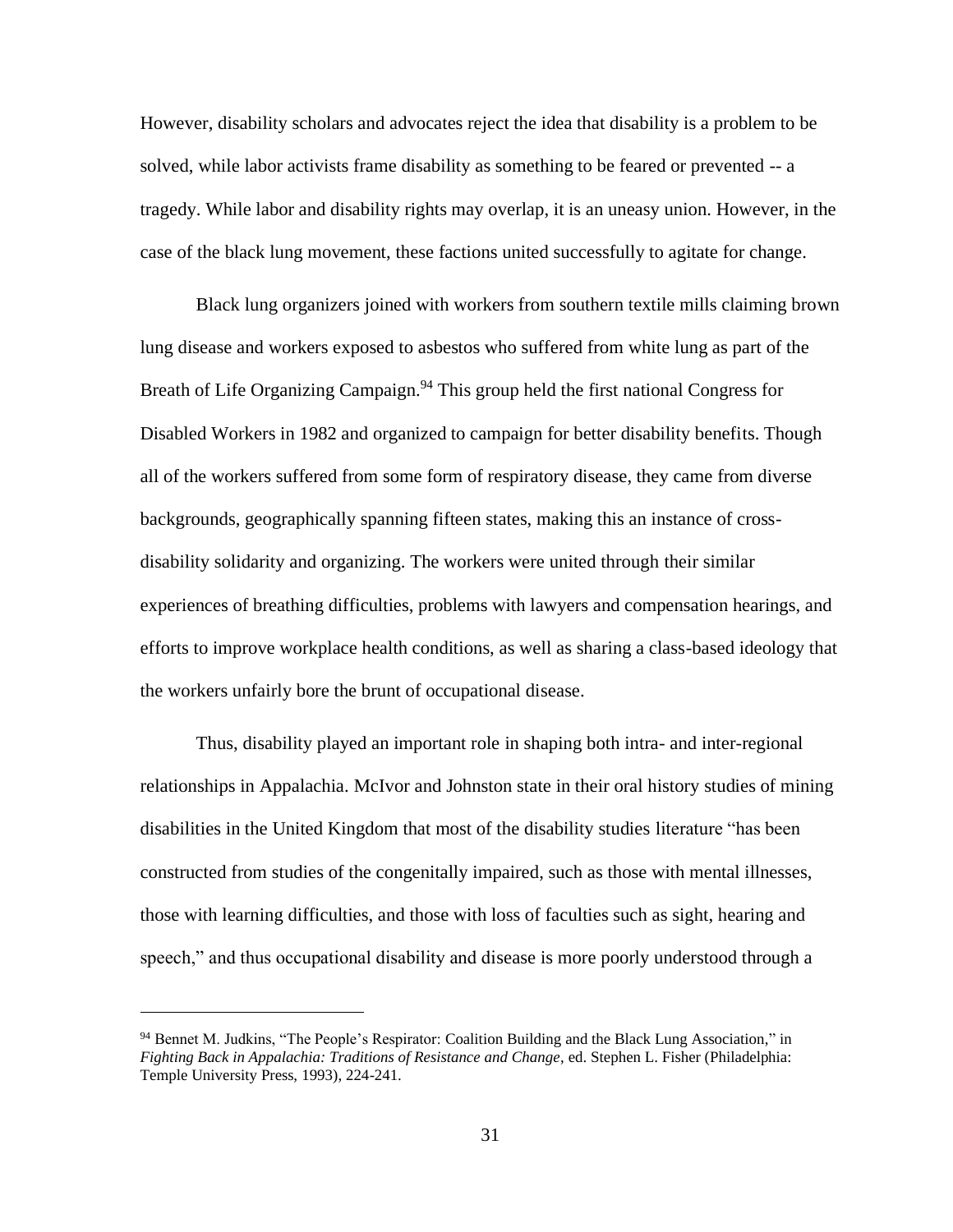critical perspective. <sup>95</sup> Rather than seeing this as a limitation of connecting black lung and other non-occupational disability experiences, I suggest that this is a point for future scholarly expansion that Appalachian Studies is well positioned to address due to the strong history of labor activism in the region.

<sup>95</sup> McIvor and Johnston, *Miners' Lung, 275.*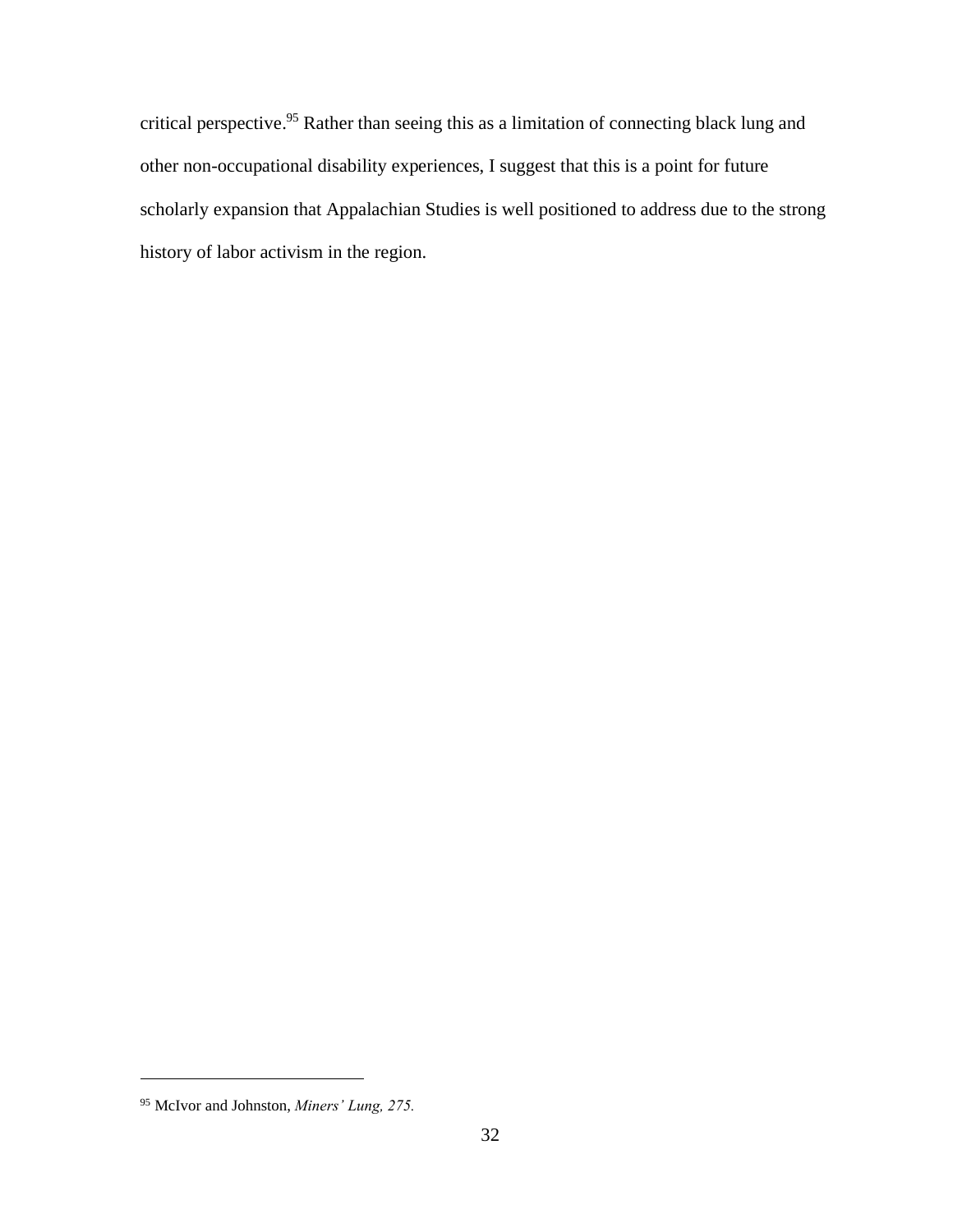## **Environmental Disability**

Central Appalachia has become an environment that is both disabled and disabling. As is the case with black lung, human disability exists in relation to environmental damage. These need to be examined together. The environment of Appalachia has been shaped by extractive industry, which has created both harm to the environment and the beings who live on the land. This environment is not a blank slate but has materially shaped human and nonhuman relationships. Disability is inherently linked to the environment, but current environmental movements fail to consider this relationship. Instead, disability and disabled people are often positioned as a drain on resources.

An ecological approach to disability recognizes that disability is part of the complex tangle of lifeforms. This also demands that we take human/non-human relationships seriously. Environmental destruction involves grappling with disability on many scales. Sunaura Taylor defines ecological disablement as "profound alterations to the capacities and functionings of an entity or system which limits its ability to sustain itself and others as it previously had and which alters its reproductive capacities.<sup>1</sup> Taylor challenges us to recognize how disability is co-constituted throughout environmental systems. While remaining critical of the violence that produce disability, disabled lives nonetheless have value.

Taylor herself shows the link between disability and the environment. Taylor lives with birth defects due to military waste. Exposed to trichloroethylene or TCE from

<sup>1</sup> Sunaura Taylor, "Disabled Ecologies: Living with Impaired Landscapes," Lecture at UC Berkeley, 5 Mar 2019, [https://haasinstitute.berkeley.edu/video-sunaura-taylor-disabled-ecologies-living-impaired-landscapes.](https://haasinstitute.berkeley.edu/video-sunaura-taylor-disabled-ecologies-living-impaired-landscapes)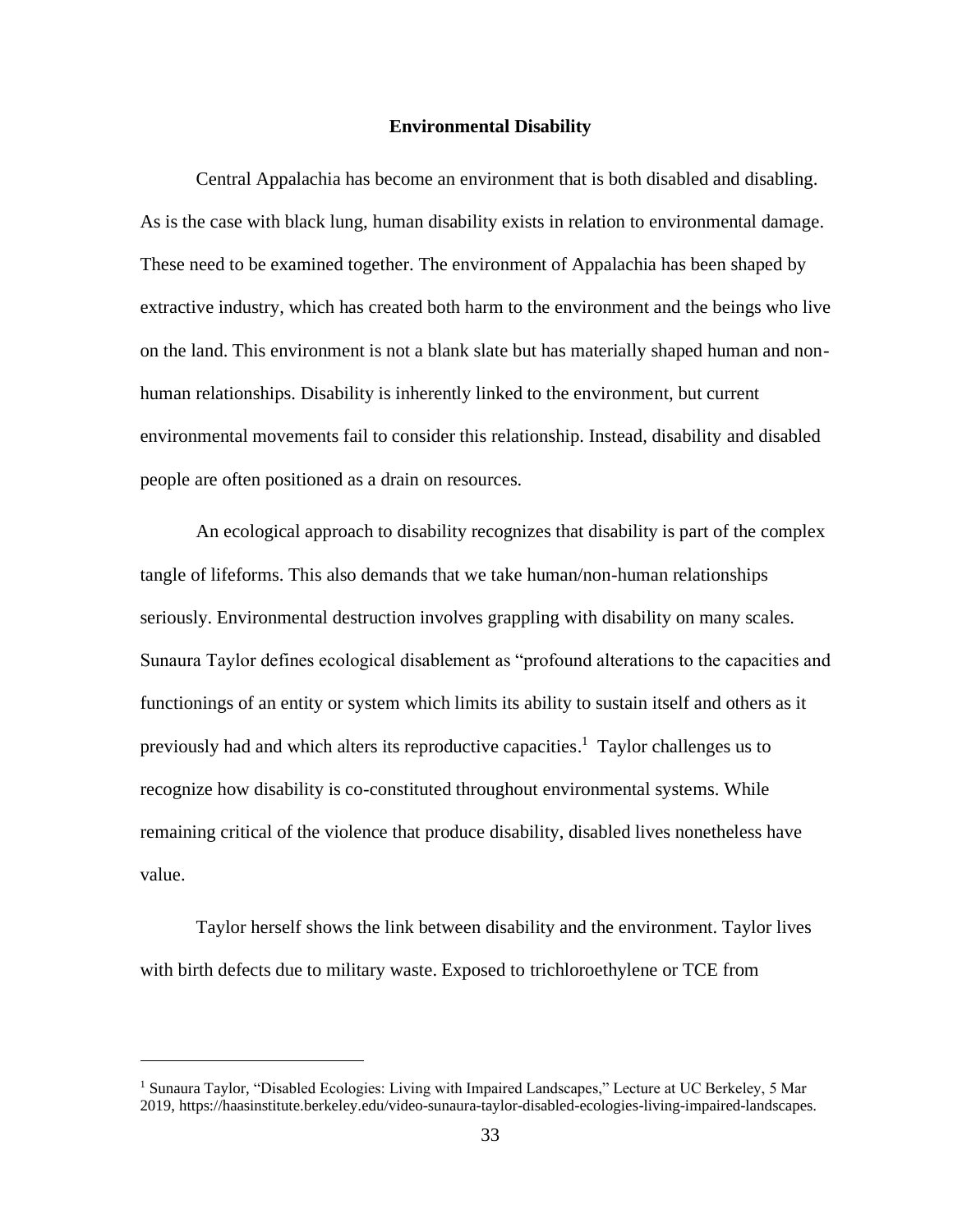contaminated groundwater in utero, Taylor has arthrogryposis, a congenital condition that severely impedes muscle growth and requires her to use an electric wheelchair. Eli Clare describes a conversation he had with Taylor in which she tells him, "I hate the military and I love my body."<sup>2</sup> Taylor traces her disablement to the military-industrial complex, which uses solvents containing TCE to remove grease from metal parts in airplanes and to clean fuel lines at missile sites. The question that arises from Taylor and Clare's conversation is deeply impactful: "How do we witness, name, and resist the injustices that reshape and damage all kinds of body-minds – plant and animal, organic and inorganic, nonhuman and human – while not equating disability with injustice?"<sup>3</sup>

Cases like Taylor's are helpful for thinking about how disabled people end up being a cautionary tale, and the value of resisting this narrative. Taylor's theories of ecological disablement have been instrumental in thinking through disability as harm to broader systems. Disability can be a result of chance, but it often results from violence, war, poverty, and pollution. Disability may stem from injustice, but it is not itself injustice. Eli Clare suggests some of the ways in which disabled bodies become used as cautionary tales, rhetorical props: "arguments against drunk driving, drug use, air pollution, lead paint, asbestos, vaccines, and on and on. So many public campaigns use the cultural fear and hatred of disability to make the case against environmental degradation."<sup>4</sup> These arguments reflect

<sup>2</sup> Eli Clare*, Brilliant Imperfection: Grappling with Cure* (Durham, NC: Duke University Press, 2017) 256. 3 Ibid.

<sup>4</sup> Eli Clare, "Notes on Natural Worlds, Disabled Bodies, and a Politics of Cure," in *Disability Studies and the Environmental Humanities: Toward an Eco-Crip Theory,* ed. Sarah Jaquette Ray and Jay Sibara (Lincoln: University of Nebraska Press, 2017), 251-252.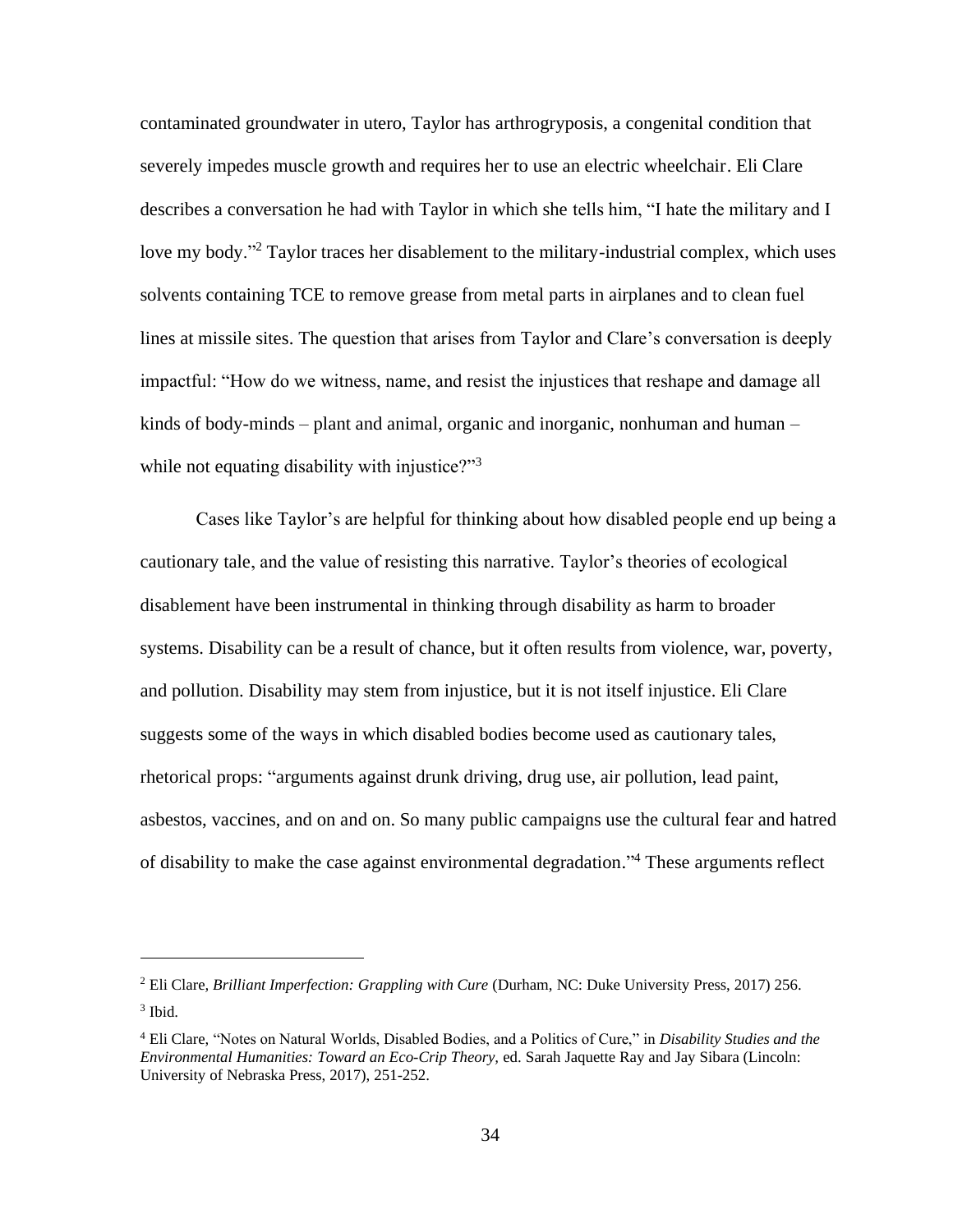the rampant societal ableism that would seek to prevent disability. Cure is not so straightforward and can sometimes also be an act of violence.<sup>5</sup>

How many of our arguments for justice hinge on placing disability as an undesirable outcome? This happens in Appalachia, too. Many of our movements, those that developed both inside and outside the region, argue against disability and disabled existence. In the case of mining, how are disabled miners used to argue against black lung? The argument here is not that we shouldn't fight against extraction and exploitation, but that we must think more carefully about how we use disabled bodies to further such arguments, and how these arguments leverage disability stigma.

In this chapter, I suggest reconsidering how disability might relate to environmental justice. As is the case with the black lung movement, as well as in extractive industries, such as timber, disability is sometimes a direct result of environmental harm. The environment has become toxic, both literally and metaphorically. Toxins, as byproducts of transnational capitalism, stigmatize marginalized communities, positioning them as queer subjects.<sup>6</sup> Toxins also emphasize the porous and unbounded nature of bodies and the ways in which materiality circulates between non/human beings.

Building on Mel Chen's work on toxicity, Kelly Fritsch notes the similarities between discourses of toxins and disability: "Toxicity, like disability, is not contained in individually

<sup>5</sup> Eunjung Kim, *"Curative Violence: Rehabilitating Disability, Gender, and Sexuality in Modern Korea*" (Durham, NC: Duke University Press, 2017).

<sup>6</sup> Mel Y. Chen, "Toxic Animacies, Inanimate Affections," *GLQ: A Journal of Lesbian and Gay Studies* 17, no. 2-3 (2011).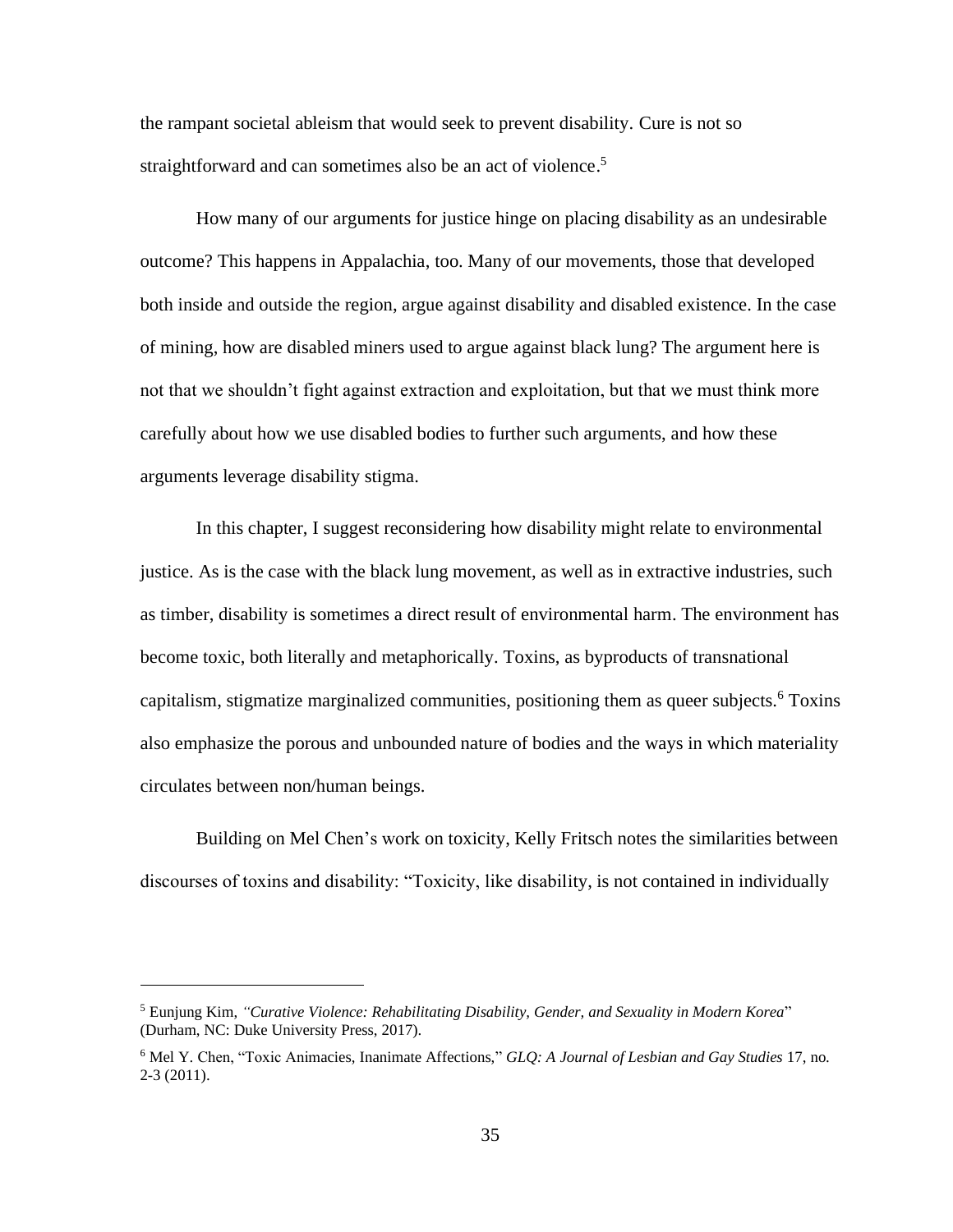bounded bodies; it circulates, altering the life chances of future generations."<sup>7</sup> Toxins are deeply embedded in an environment that is not static, but laden with sociocultural political power. Thus, it is not enough to grapple with toxins on the scale of the individual body, to locate disability as an individualized, bodily problem, but to think relationally about naturecultural relationships to disability.

Naturecultures, $8$  a term that highlights the false duality of nature and culture, opens up ways for thinking about both human and more-than-human relationships. Nature, is often the lesser in the nature-culture dualism, and exists as a blank slate for human development.<sup>9</sup> Recognizing that disability is trans-corporeal, spread between bodies and landscapes, provides a position from which to critique forms of sustainable development and environmental justice that fail to consider the perspectives of disabled people and furthers ableism.

Thinking about disability in a relational manner to the environment requires a rethinking of sustainable development. Mainstream sustainable development fails to challenge entrenched systems in the radical ways that would support disabled people. In fact, mainstream sustainable development "has not been very radical," and in fact "has sought to refocus existing development initiatives and policy action rather than transform their

<sup>&</sup>lt;sup>7</sup> Kelly Fritsch, "Toxic Pregnancies: Speculative Futures, Disabling Environments, and Neoliberal Biocapital," in *Disability Studies and the Environmental Humanities: Toward an Eco-Crip Theory,* ed. Sarah Jaquette Ray and Jay Sibara (Lincoln: University of Nebraska Press, 2017), 374.

<sup>8</sup> Donna J. Haraway, *The Companion Species Manifesto: Dogs, People, and Significant Otherness,* vol. 1 (Chicago: Prickly Paradigm Press, 2003).

<sup>9</sup> Stacey Alaimo, *Bodily Natures: Science, Environment, and the Material Self* (Bloomington: Indiana University Press, 2010), 2.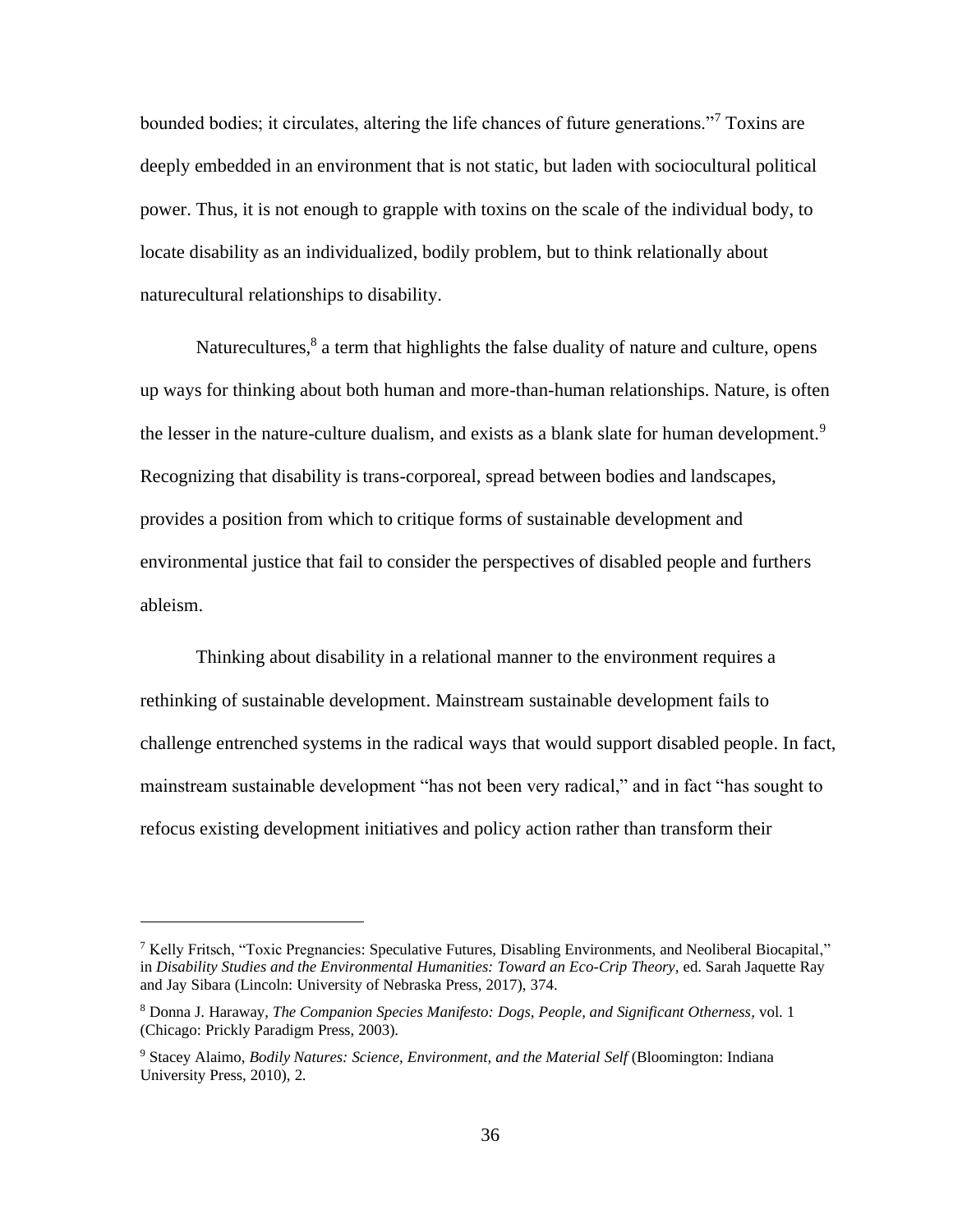principles or practice."<sup>10</sup> Mainstream sustainable development, as exemplified by canonical documents such as *Our Common Future* and *Agenda 21*, does not challenge linear notions of capitalist development and unbridled potential, oftentimes at the expense of disabled people. *Our Common Future* urges that sustainability eradicate disability from disadvantaged groups, particularly in Indigenous and Global South locations, a colonizing move that positions the economic North as superior and abled.<sup>11</sup>

The environmental conservation and wilderness movements have attachments to an idealized, abled, fit, often masculine body. In the United States, the wilderness movement, that emerged in the 19th century, is rooted in classist, gendered, racialized ideals, providing the upper-class white male to escape from the "feminized" city. As a national movement "conservation," justified the displacement of Native Americans, subsistence farmers, and squatters,<sup>12</sup> to provide a purified escape that reflected ideals of social hygiene.<sup>13</sup> "Wilderness" parks were a response to a perceived crisis of masculinity at the turn of the century; the appeal of the aesthetics of a sublime, mountaintop transcendence could be appealing (or

<sup>10</sup> W. M. Adams, *Green Development: Environment and Sustainability in a Developing World* (Routledge: New York, 2009), 116.

<sup>11</sup> Kim Q. Hall, "Cripping Sustainability, Realising Food Justice," in *Disability Studies and the Environmental Humanities: Toward an Eco-Crip Theory,* eds. Sarah Jaquette Ray and Jay Sibara (Lincoln: University of Nebraska Press, 2017), 423.

<sup>12</sup>Mark Spence, *Dispossessing the Wilderness: Indian Removal and the Making of the National Parks.* (New York: Oxford University Press, 1999); Karl Jacoby, *Crimes against Nature: Squatters, Poachers, Thieves and the Hidden History of American Conservation* (Berkeley: University of California Press, 2001).

<sup>13</sup> Jake Kosek, "Purity and Pollution: Racial Degradation and Environmental Anxieties," in *Liberation Ecologies: Environment, Development, Social Movements,* eds. M. Peet and R. Watts (New York: Routledge. 2004); Bruce Braun "On the Raggedy Edge of Risk: Articulations of Race and Nature after Biology," in *Race, Nature, and the Politics of Difference*, eds. D. Moore, J. Kosek, and A. Pandian (Durham, NC: Duke University Press, 2003).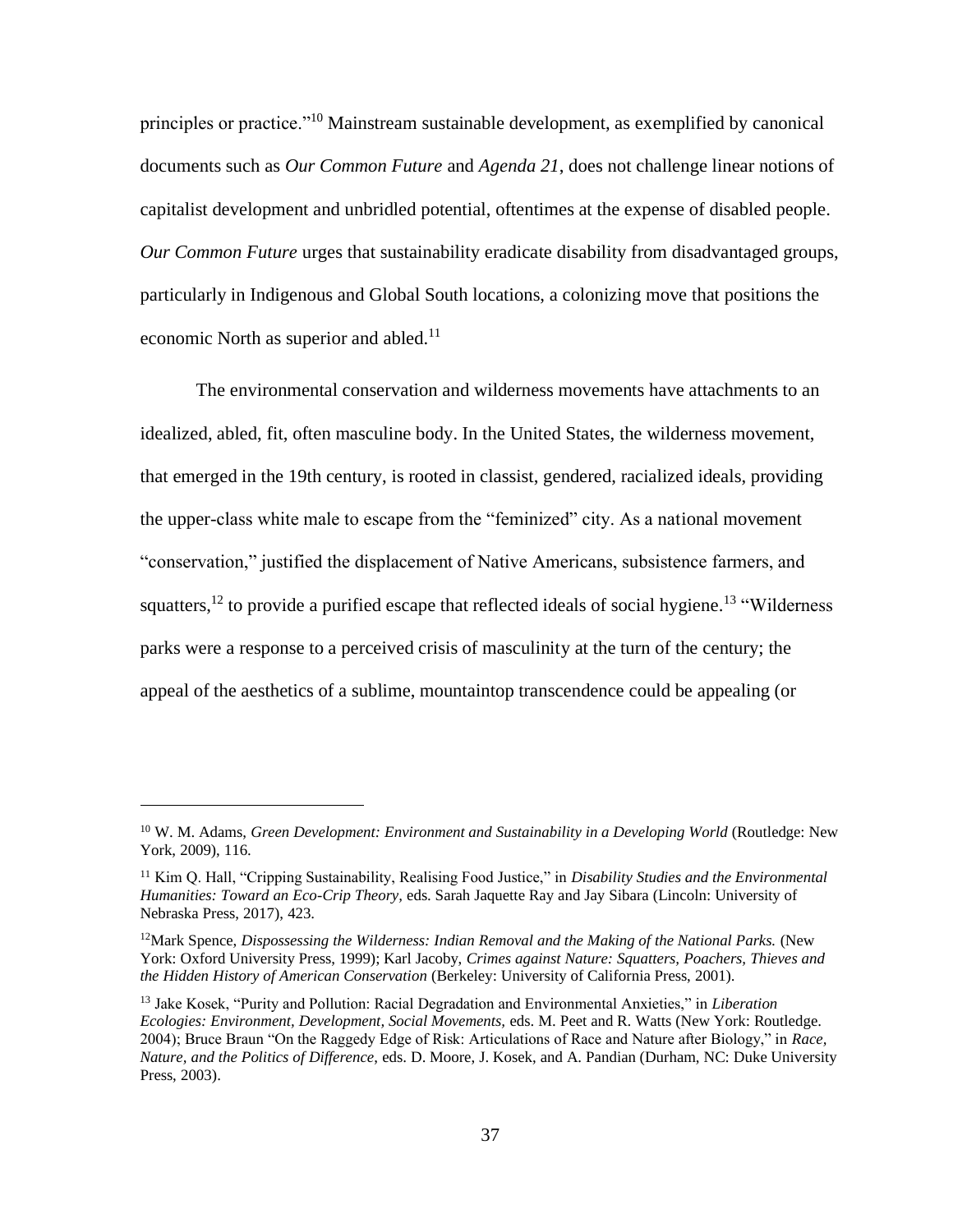accessible) to men only in such a context."<sup>14</sup> The enjoyment and participation in normative conceptions of "nature" was premised on exclusivity.

Sarah Jaquette Ray argues that this ethos still pervades much of today's environmentalism and, further, has provided a blueprint for a specific type of body that is supposed to engage in the outdoors. "Adventure culture's investments are not just racial, gender, elitist, or imperialist; they fundamentally hinge on the fit body."<sup>15</sup> Further, this fit body is supposed to engage with nature in an unmediated way, rejecting the technologies that enable mobility in an otherwise disabled body. Perhaps the most blatant example of this is found in Edward Abbey's *Desert Solitaire*, where he exhorts, "I entreat you, get out of those motorized wheelchairs, get off your foam rubber backsides, stand up straight … like human beings! and walk-walk-WALK upon our sweet and blessed land."<sup>16</sup> Kafer documents how this history has influenced park planning and accessibility, and the way in which disabled hikers have pushed back against assumptions that their wheelchairs would cause more damage to public trails than an able-bodied hiker.<sup>17</sup>

Ray writes that "even if the myth of an inaccessible wilderness underpins adventure culture, there is no reason that environmentalism, as an activist and theoretical set of ethical imperatives, must share this attachment to the wilderness myth."<sup>18</sup> Environmentalism, and

<sup>&</sup>lt;sup>14</sup> Sarah Jaquette Ray, "Risking Bodies in the Wild: The 'Corporeal Unconscious' of American Adventure Culture," in *Disability Studies and the Environmental Humanities: Toward an Eco-Crip Theory,* eds. Sarah Jaquette Ray and Jay Sibara (Lincoln: University of Nebraska Press, 2017), 31.

<sup>15</sup> Ibid, 33.

<sup>16</sup> Edward Abbey, *Desert Solitaire: A Season in the Wilderness,* (New York: Touchstone: 1990), 233.

<sup>17</sup> Kafer, *Feminist Queer Crip,* 136-140.

<sup>18</sup> Ray, "Risking Bodies,"33.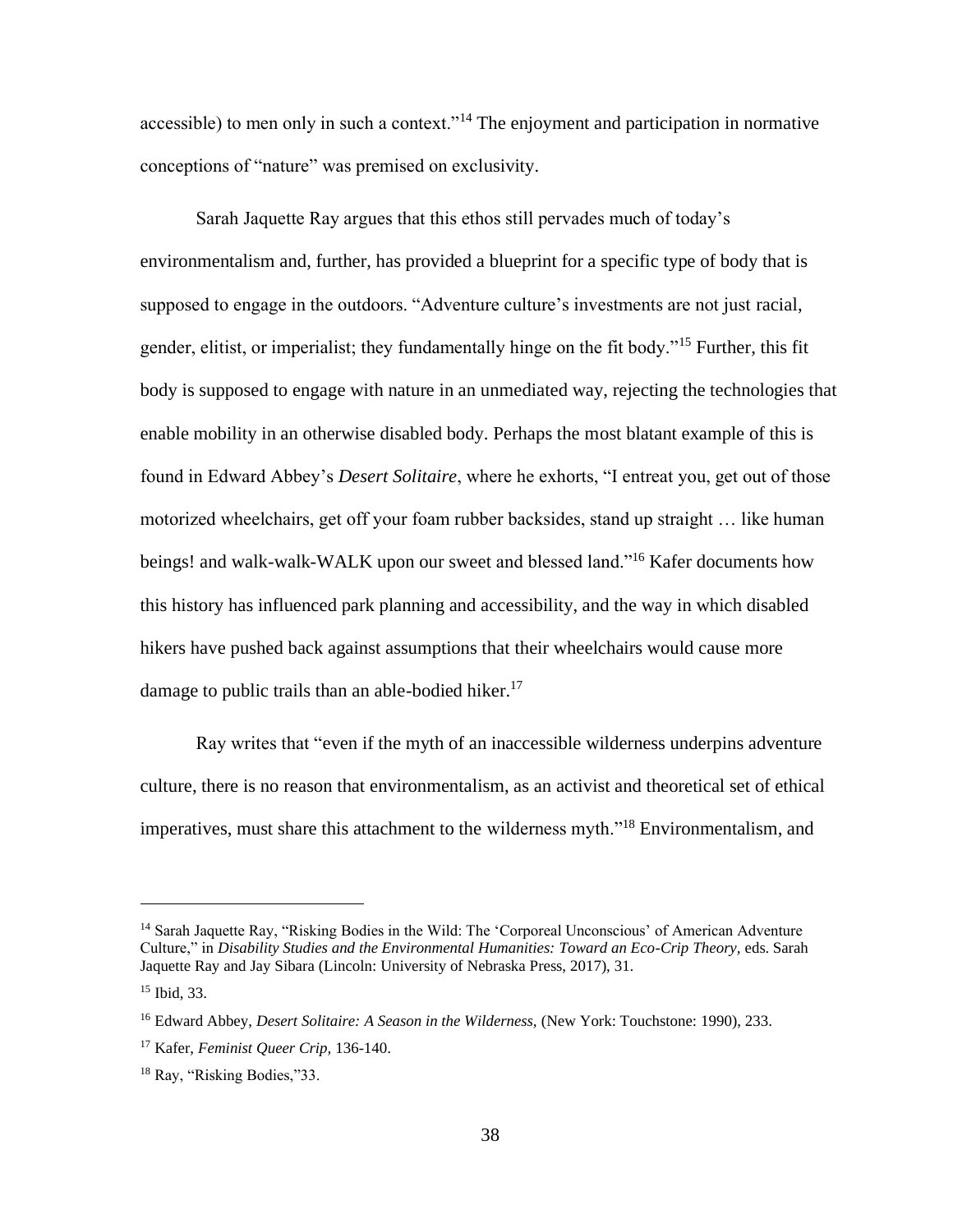even the more intersectional environmental justice movement, fail to sufficiently address ableism. Valerie Ann Johnson writes that the environmental justice movement typically addresses disparities across race, ethnicity, and socioeconomic status, but doesn't consider gender, sexuality, and disability.<sup>19</sup> Echoing some of the concerns of Taylor and Clare, Johnson asks, "When [environmental] harm occurs, do the people harmed become disabled in a way that renders them less capable of active participation in the movement work?"<sup>20</sup> This question might be answered with a "yes," but such a "yes" is intended to reflect negatively on the movements that fail to address disability in meaningful ways and include disabled activists.

Often, the only "appropriate" way for disabled people to engage with wilderness, in the eyes of the general public and media, is through the "supercrip" narrative.  $21$  This narrative is one where a disabled person completes an impressive feat, and this story is then used to shame other people, both abled and disabled, for not meeting these standards. Or, in a double bind, the societal expectations for disabled people are set so low that any level of achievement is deemed notable and inspiring. Supercrip stories, such as that of Erik Weihenmayer, the first blind person to climb Mount Everest, glorify willpower and independence in ways that argue that a supercrip isn't really disabled. Disabled people are often expected to be either invisible or extraordinary, positions that fail to offer full access.

<sup>&</sup>lt;sup>19</sup> Valerie Ann Johnson, "Bringing Together Feminist Disability Studies and Environmental Justice," in *Disability Studies and the Environmental Humanities: Toward an Eco-Crip Theory,* eds. Sarah Jaquette Ray and Jay Sibara (Lincoln: University of Nebraska Press, 2017).

 $20$  Ibid, 85.

<sup>21</sup> Rosemarie Garland-Thomson*, Extraordinary Bodies: Figuring Physical Disability in American Culture and Literature* (New York Columbia University Press, 1997).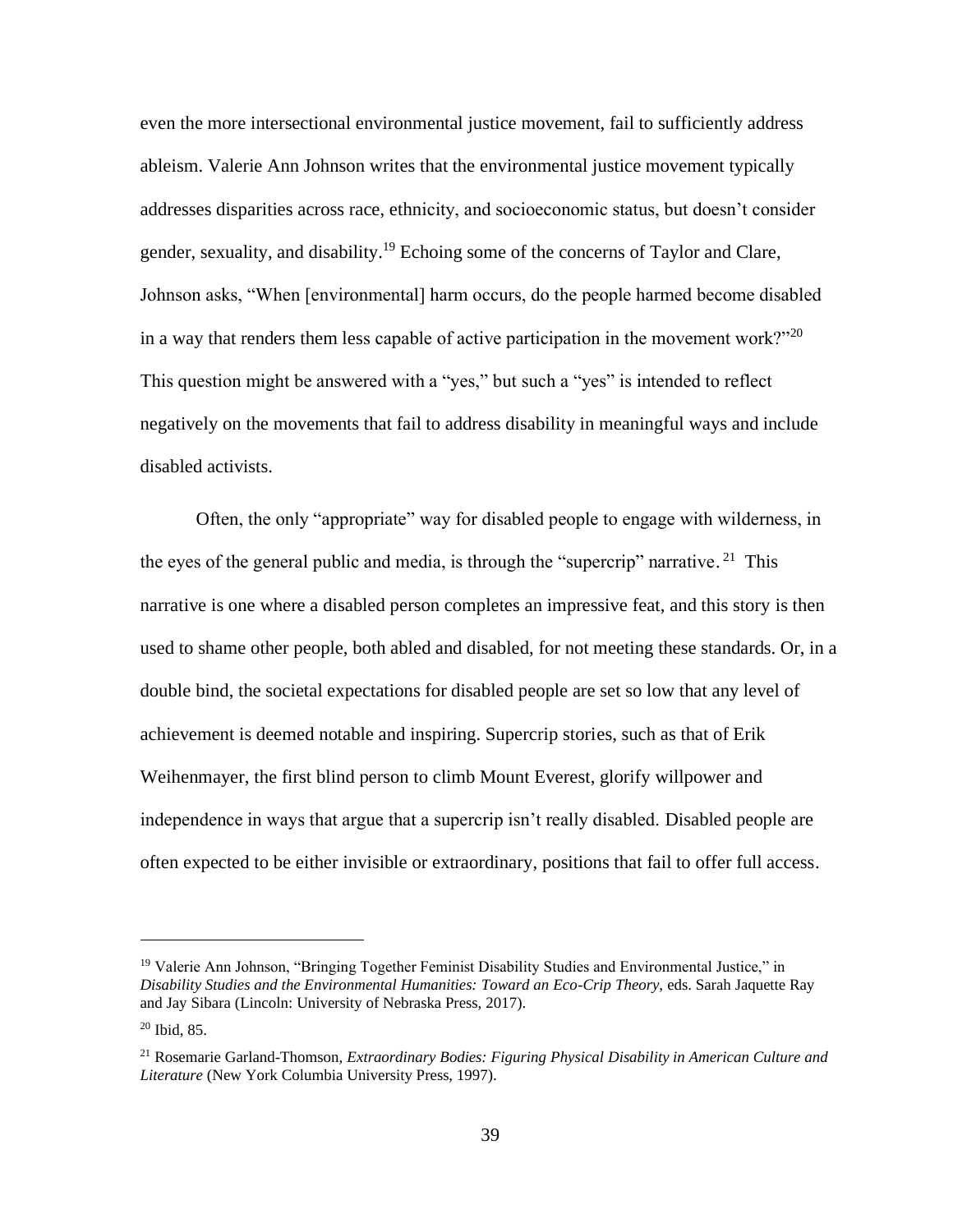This is not simply a failure of inclusion. I contend that disabled people are situated to provide valuable knowledge in the "arts of living on a damaged planet."<sup>22</sup> For example, those with environmental and chemical sensitivities are familiar with the skills to mitigate the effects of inhaling wildfire smoke.<sup>23</sup> Yet, these skills alone are not enough to save disabled people in the face of increased environment destruction. Disabled people are often disproportionately impacted by climate change and natural disasters.<sup>24</sup> In particular, this issue intersects with race and class, and requires multi-issue solidarity to address. Disabled people are both more likely to be exposed to environmental disaster and are more vulnerable to the effects of these disasters when they do occur.<sup>25</sup>

Given these shortcomings in mainstream environmental movements, I suggest it is necessary to change how we engage with the environment and environmental politics to better consider the relevance of disability, without positioning disability as wholly undesirable. Not all disabled people see themselves as in need of cure. Cure is complex. Some disabled people may seek cure; others may spurn it. Some may want a cure for one part of their bodymind and not another. In this complex web, Eli Clare turns to the concept of ecological restoration:

<sup>22</sup> Anna Lowenhaupt Tsing, Heather Anne Swanson, Elaine Gan, and Nils Bubandt, eds. *Arts of Living on a Damaged Planet: Ghosts and Monsters of the Anthropocene* (Minneapolis: University of Minnesota Press, 2017).

<sup>23</sup> Leah Lakshmi Piepzna-Samarasinha, *Care Work: Dreaming Disability Justice* (Vancouver, BC: Arsenal Pulp Press, 2018), 40.

<sup>&</sup>lt;sup>24</sup> Patty Berne and Vanessa Raditz, "To Survive Climate Catastrophe, Look to Queer and Disabled Folks," *Truthout,* January 4, 2020[, https://truthout.org/articles/to-survive-climate-catastrophe-look-to-queer-and](https://truthout.org/articles/to-survive-climate-catastrophe-look-to-queer-and-disabled-folks/)[disabled-folks/.](https://truthout.org/articles/to-survive-climate-catastrophe-look-to-queer-and-disabled-folks/)

<sup>&</sup>lt;sup>25</sup> Catherine Jampel, "Intersections of Disability Justice, Racial Justice and Environmental Justice," *Environmental Sociology* 1, no. 4 (2018).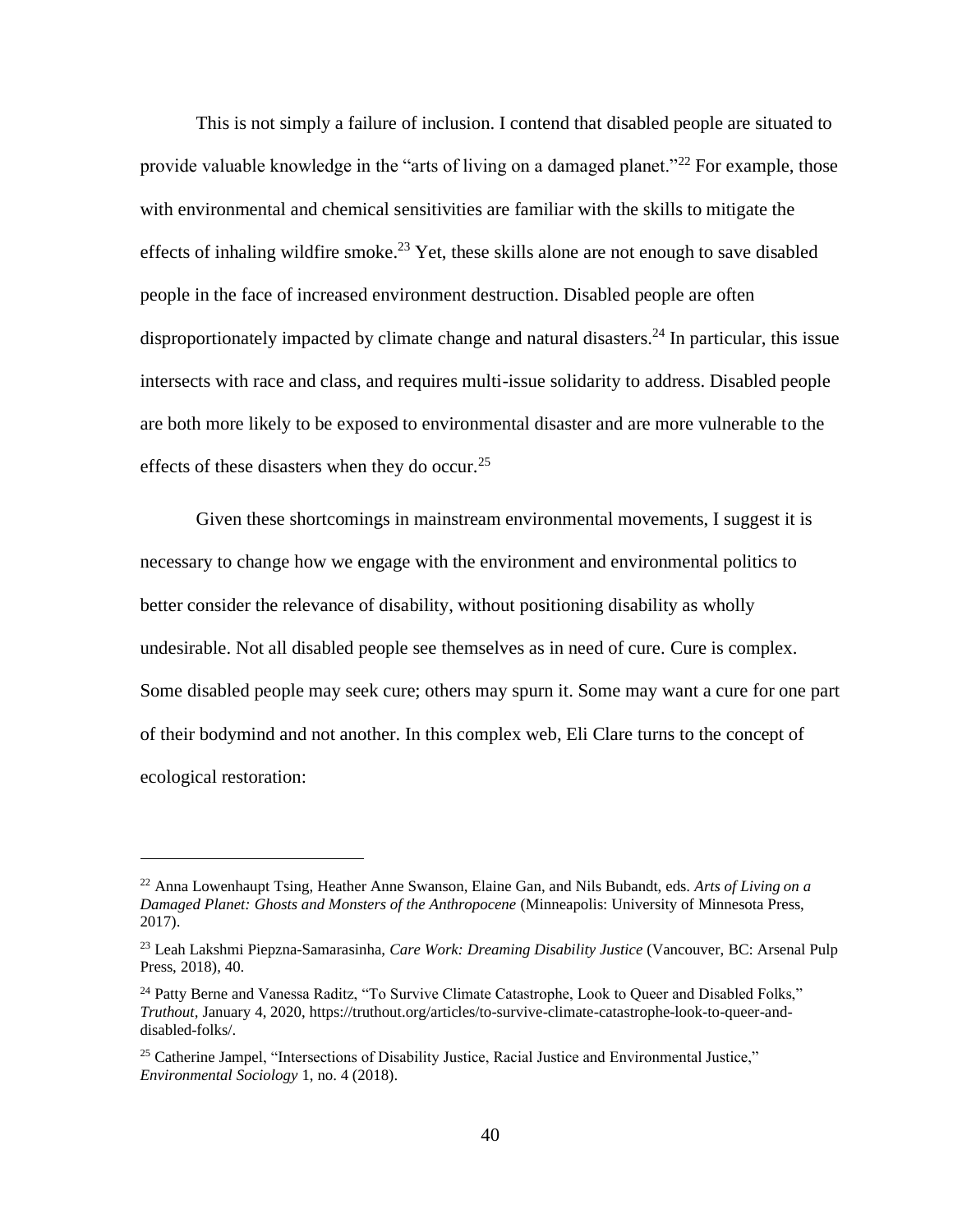I feel my grief and rage over environmental losses as small as the disappearance of a single peeper pond and as big as the widespread poisoning of the plant's groundwater. I think about how we might bear witness to body-mind loss while also loving ourselves just as we are right now. I begin to understand restoration-both of ecosystems and of health-as one particular relationship between the past, present, and future.<sup>26</sup>

Such a restoration involves challenging our social categories of natural and normal, seeing the interrelations of bodies and nature. This challenges us to consider the ways in which we create "others," both among people and between us and our environment.

Disability studies scholars have long argued about the importance of the environment to understanding what constitutes disability. The social model of disability, proposed as an alternative to the medical model, suggests that people experience disability as a result of being in an environment that fails to meet their needs.<sup>27</sup> Commonly used examples of the social model, such as a person being disabled as a result of a lack of elevators or curb cuts focus on the built environment. As Alison Kafer notes, there has been relatively little scholarship on the effects of the natural environment on disability, or vice-versa.<sup>28</sup>

Rosemarie Garland-Thomson explains, "Disability studies reminds us that all bodies are shaped by their environments from the moment of conception. We transform constantly

<sup>26</sup> Clare, *Brilliant Imperfection,* 60.

<sup>27</sup> Michael Oliver, Bob Sapey, and Pam Thomas, *Social Work with Disabled People,* (Basingstoke, UK: Palgrave Macmillan, 1983); Michael Oliver, "The Social Model of Disability: Thirty Years On," *Disability & Society* 28, no. 7 (2013).

<sup>28</sup> Kafer, *Feminist Queer Crip,* 129.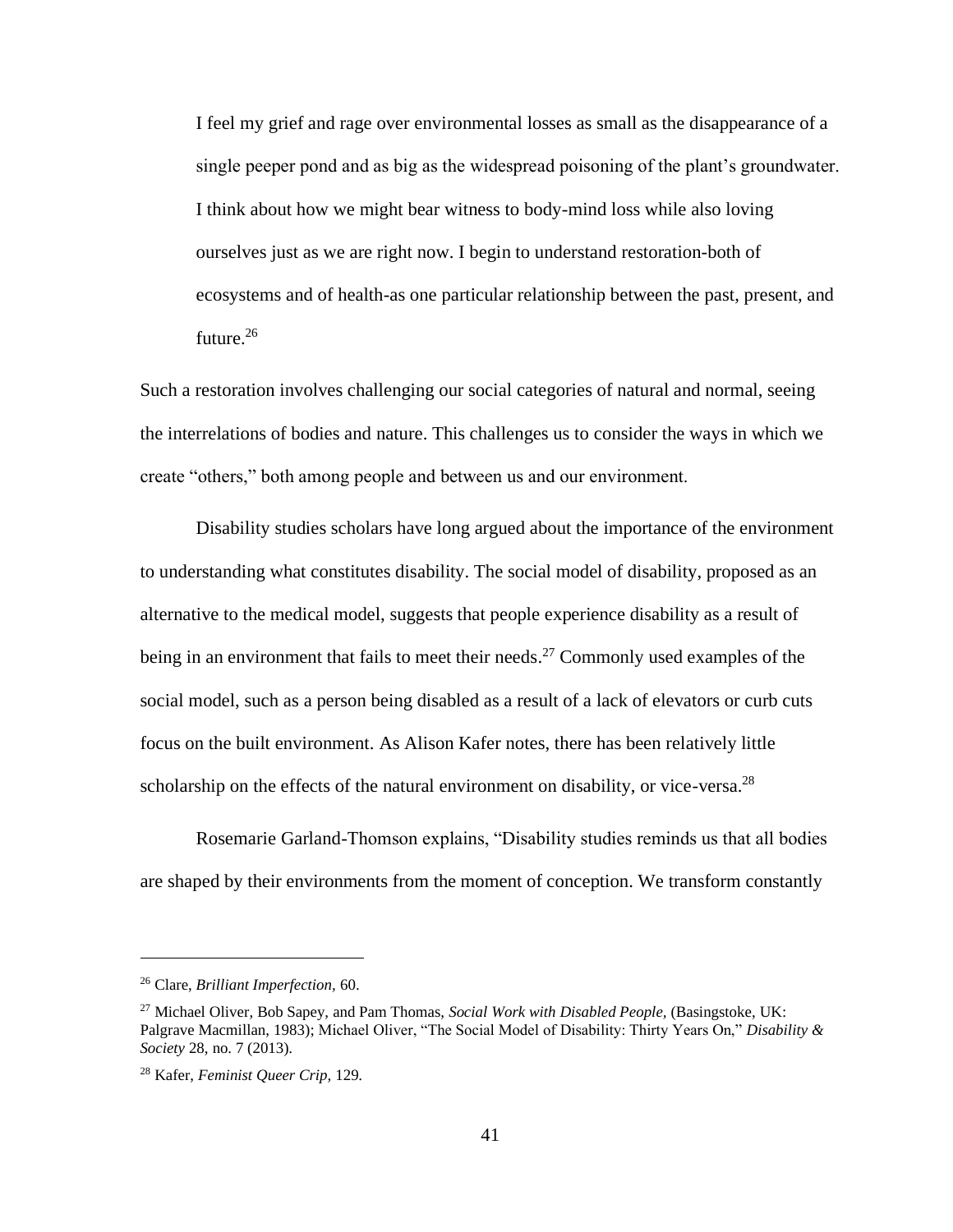in response to our surrounds and register history on our bodies. The changes that occur when body encounters world are what we call disability."<sup>29</sup> Garland-Thomson's understanding of disability applies well to disability that is a result of environmental harm. Often, disability studies scholars overlook disability acquired later in life, which can more acutely reflect multiple modes of violence.

Disability justice founders write about the intersections of environmental harm and disability. They trace the multiple ways in which people have suffered environmental illness and injury as a result of industrial capitalism. "The deluge of chemicals in bodies and ecosystems may disrupt our cellular signaling, cause our nerves to sear in pain, but their reality and the resounding reality of their harm orient us to the actions we are being called upon to take.<sup>33</sup> Disability justice requires being attentive to these bodily realities, as well as a re-focusing on the broader conditions that caused them.

What then, are the bodily changes that result from being in the Appalachian environment? Many of our environmental movements engage with disability in some way. For example, in Minden, West Virginia, an old coal mining town, residents disproportionately experience cancer as a result of the land being poisoned with toxic chemicals disposed in an old mine site.<sup>31</sup> In Martin County, Kentucky, residents faced

<sup>29</sup> Rosemarie Garland-Thomson, "Disability and Representation," *PMLA* 120, no. 2 (2005): 524.

<sup>30</sup> Sins Invalid, S*kin, Tooth, and Bone: The Basis of the Movement is Our People*, 2nd ed. (San Francisco, CA: Dancers Group, 2019), 100.

<sup>31</sup> Natalie Baptiste, "This Town is So Toxic, They Want it Wiped off the Map," *Mother Jones*, January 8, 2018, [https://www.motherjones.com/environment/2018/01/this-town-is-so-toxic-they-want-it-wiped-off-the-map/.](https://www.motherjones.com/environment/2018/01/this-town-is-so-toxic-they-want-it-wiped-off-the-map/)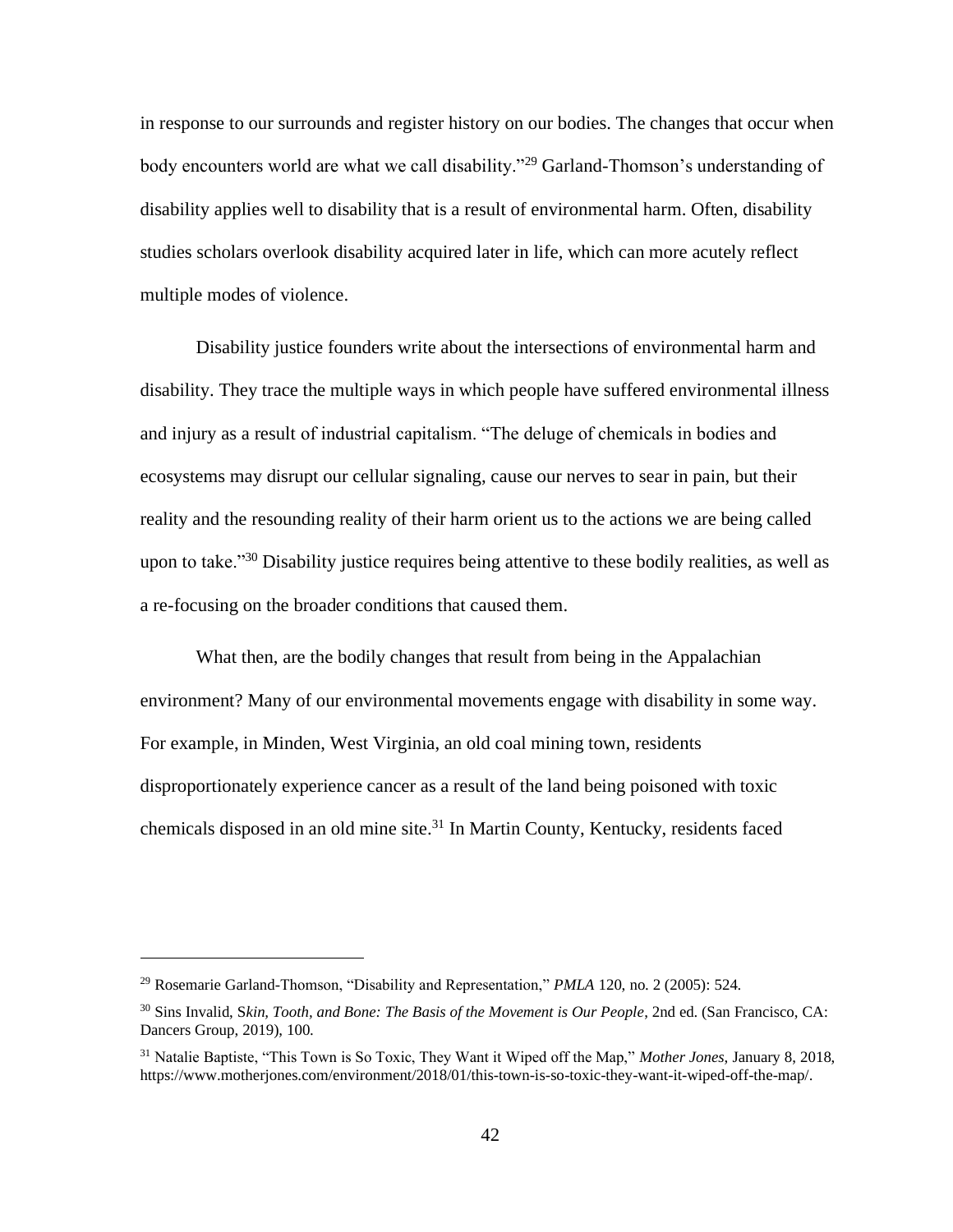decades of unsafe drinking water, and now many struggle to pay their water bills.<sup>32</sup> A recent spike in black lung cases in the region has also brought miners together to help each other with disability benefits paperwork.<sup>33</sup> These issues fall outside the boundaries of what some would consider disability issues, a category that might be more likely to evoke those with congenital disabilities than disabilities acquired from living in damaged landscapes. Such cases emphasize that disability is not an individual condition but co-exists in relation to the environment.

Such cases contest a convenient identity-based framework for disability. Indeed, many Appalachian environmental movements ultimately argue against disability. In the case of mining, how are disabled miners used to argue against black lung? The argument here is not that we shouldn't fight against extraction and exploitation, but that we must think more carefully about how we use disabled bodies to further such arguments, and how these arguments leverage disability stigma. An environmental politics recognizes this often unconscious ableism and seeks to address the shortcomings in mainstream sustainable development.

Ecological disablement provides a way to understand disability in relation to Appalachian environmental harm. Through this framework, disability is not an individualized problem, but spreads trans-corporeally through landscapes. If, the environment is

<sup>32</sup> Sydney Boyles, "First These Kentuckians Couldn't Drink the Water. Now they Can't Afford It," *NPR*, October 31, 2019[, https://www.npr.org/2019/10/31/772677717/first-these-kentuckians-couldnt-drink-the-water](https://www.npr.org/2019/10/31/772677717/first-these-kentuckians-couldnt-drink-the-water-now-they-can-t-afford-it)[now-they-can-t-afford-it.](https://www.npr.org/2019/10/31/772677717/first-these-kentuckians-couldnt-drink-the-water-now-they-can-t-afford-it)

<sup>33</sup> Carrie Arnold, "A Scourge Returns: Black Lung in Appalachia," *Environmental Health Perspectives* 124, no. 1 (2016).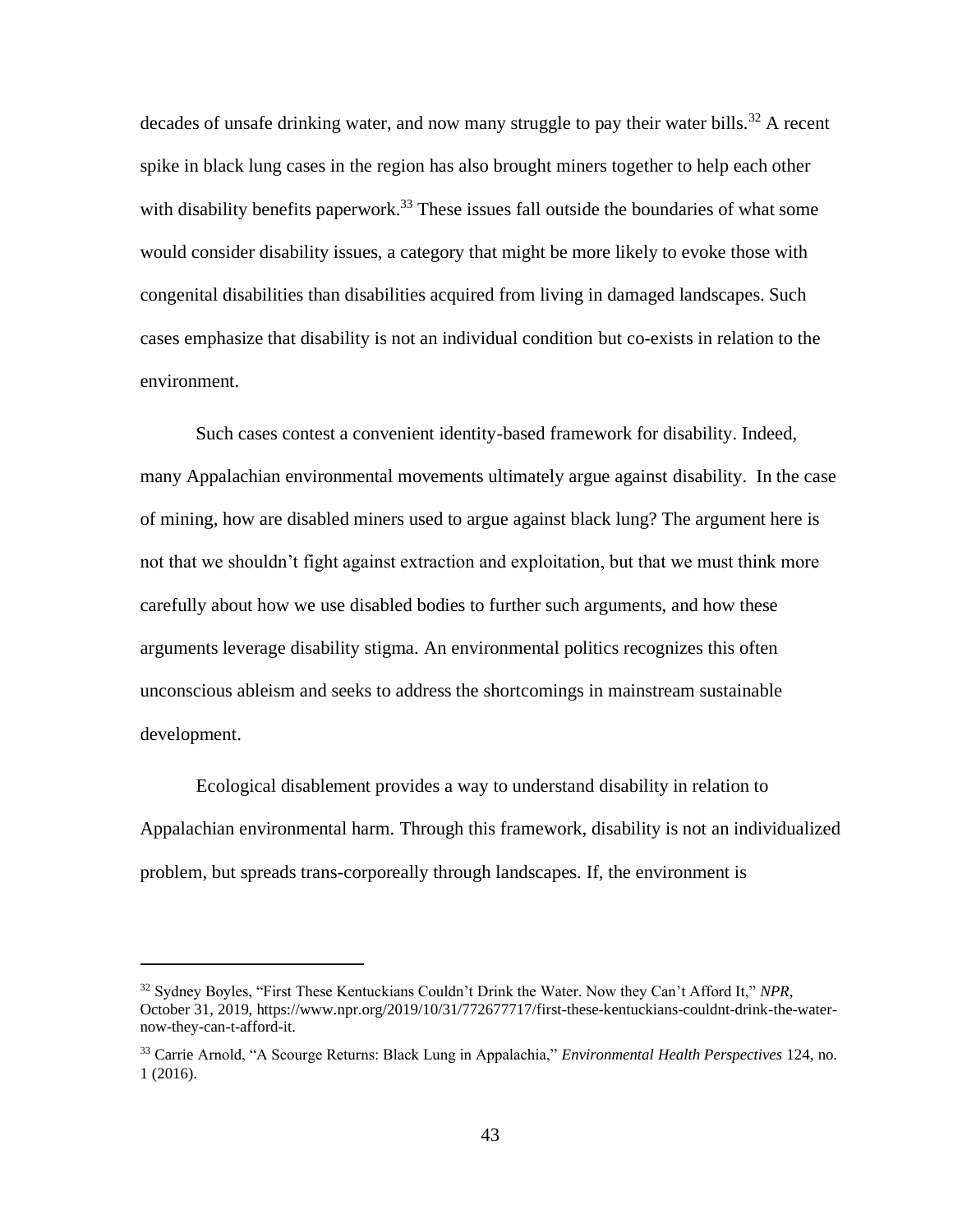inextricably connected to the human, then movements for environmental justice need to contend with these assemblages of disability, and the impacts and insights of disabled people on environmental justice. Without considering disability, attempts to save the planet for everybody actually end up harming disabled people.<sup>34</sup>

Appalachian naturecultures are connected to transnational flows of toxins, especially through extractive industries. Toxins become a mark of stigmatized, essentially disabled, people and communities. Mel Chen reminds us that toxins, both literal and metaphorical, can be one way in which communities become seen as queer, a perspective that connects the environmental impacts in Appalachia with narratives of stigma and othering.

<sup>34</sup> Imani Barbarin, "Climate Darwinism Makes Disabled People Expendable," *Forbes,* November 2, 2019, [https://www.forbes.com/sites/imanibarbarin/2019/11/02/climate-darwinism-makes-disabled-people](https://www.forbes.com/sites/imanibarbarin/2019/11/02/climate-darwinism-makes-disabled-people-expendable/)[expendable/.](https://www.forbes.com/sites/imanibarbarin/2019/11/02/climate-darwinism-makes-disabled-people-expendable/)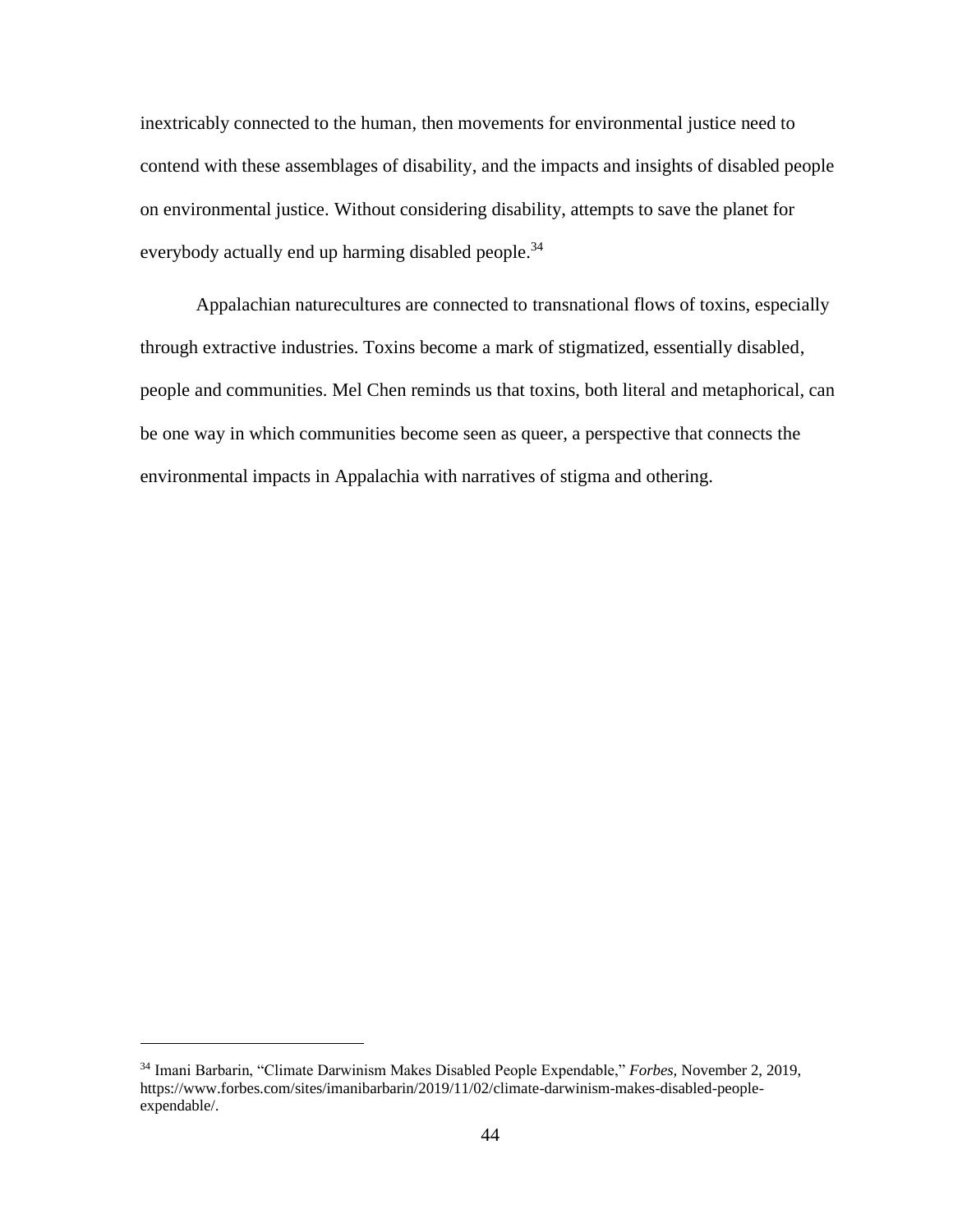## **Crip/queer Appalachia**

Attitudes towards one's disability can be complex, especially in areas where disability is a result of violence or destruction. Views of disability are also complicated when disability is seen as endemic to a population, as it has in Appalachia. While Disability Studies scholar Tobin Siebers notes that many disabled people do not see their disability as a "flaw" or defect," are comfortable with who they are, and opt not to seek a cure, they may not necessarily welcome further disablement.<sup>1</sup> Some disabled people may come to claim "crip" identity – a radical repositioning of disability as a form of pride. Crip can be understood alongside queer as a way of challenging social norms about what a good body and mind might look like. This is especially salient in Appalachia, a region whose othering has been furthered through the othering of its environment and those who live in it.<sup>2</sup>

How might these forces of othering contribute to productive interdisciplinary conversations that further our understandings of disability and work to counter ableism towards the region and its inhabitants? The academic disciplines that have the most at stake in this project are Appalachian Studies, Queer Studies, and Disability Studies, which have some shared concerns. As stef shuster contends, both Queer Studies and Appalachian Studies are concerned with questions of identity and belonging. <sup>3</sup> Carrie Sandahl argues that for the interrelation of disability and queer studies, as fields that both address deviant identities. 4 In

<sup>&</sup>lt;sup>1</sup> Tobin Siebers, *Disability Theory* (Ann Arbor: University of Michigan Press, 2008), 4.

<sup>2</sup> Rebecca R. Scott, *Removing Mountains: Extracting Nature and Identity in the Appalachian Coalfields* (Minneapolis: University of Minnesota Press, 2010).

<sup>3</sup> stef m. schuster, "Quaring the Queer in Appalachia," *Appalachian Journal* 46, no. 1-2 (2018).

<sup>4</sup> Carrie Sandahl, "Queering The Crip Or Cripping The Queer? Intersections of Queer and Crip Identities in Solo Autobiographical Performance," *GLQ: A Journal of Lesbian and Gay Studies* 9 no. 1-2 (2003): 25-56.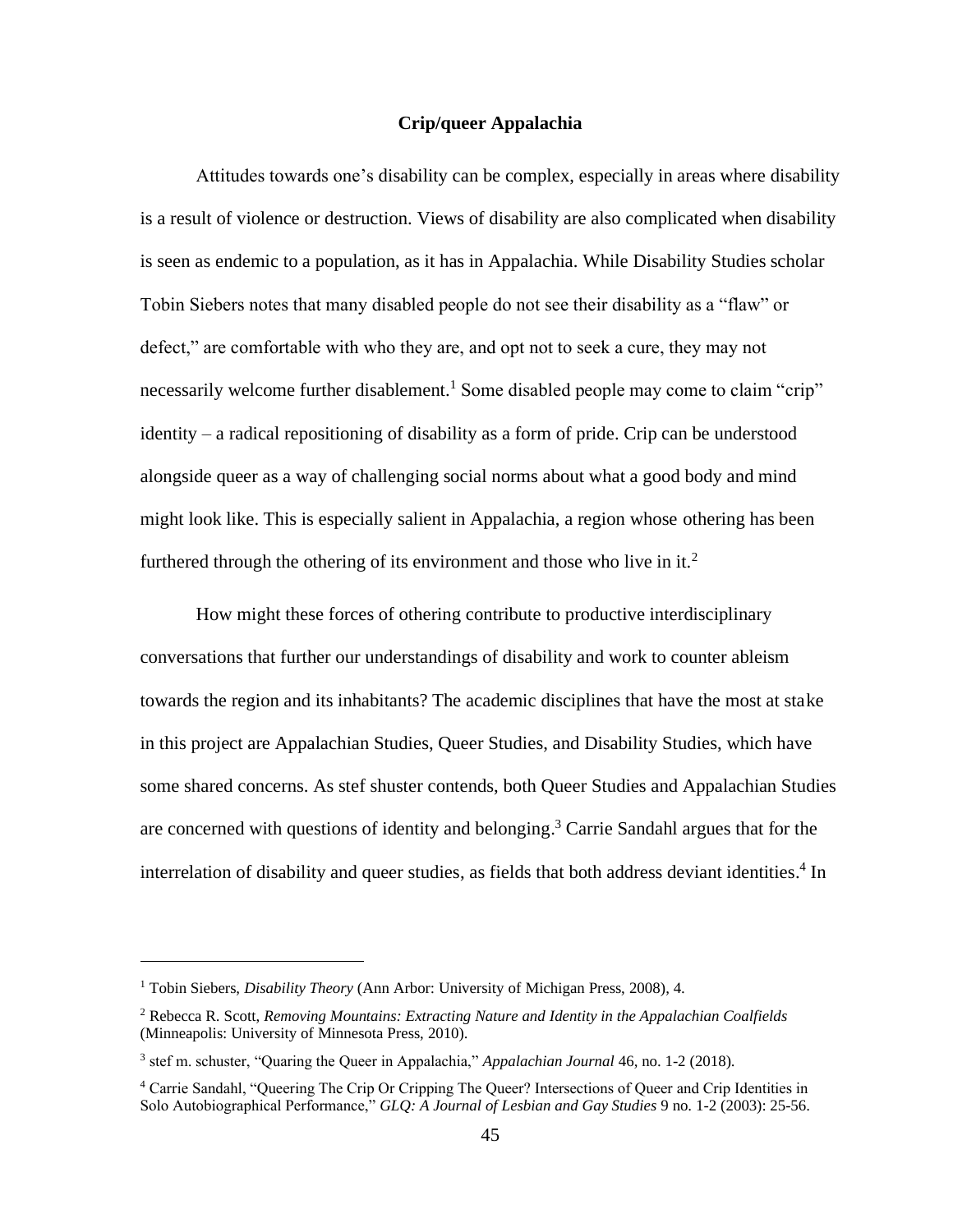this chapter, I attempt to triangulate from these arguments and suggest how a link between disability studies and Appalachian studies might broaden queer scholarship. Recognizing the importance of place and environment to Appalachia, I make my argument through queer assemblages of people and environment.

The phrasing of crip/queer draws attention to reclaimed radical identities that have the power to transform social relationships.<sup>5</sup> Like queer, crip is a reclaimed pejorative that has come to be used as a celebration of deviant identity. Crip "is a term which has much currency in disability activism and culture but still might seem harsh to those outside those communities."<sup>6</sup> Crip primarily entered the academic lexicon of disability studies through Carrie Sandahl's article "Queering the Crip Or Cripping the Queer?,<sup>7</sup> Robert McRuer's *Crip Theory,*<sup>8</sup> and Alison Kafer's *Feminist Queer Crip*. <sup>9</sup> These keystone texts make intellectual connections between disability and queer studies and think about the ways in which intersectionality and solidarity can be performed, both between academic disciplines and individual identities.

My turn to the crip/queer has been informed by the rise of Queer Appalachia (@QueerAppalachia) as a social media and cultural movement, highlighting the often rural nature of Appalachian queerness. Queer Appalachian spaces can exist through academic texts

 $5$  My understanding of "crip/queer" and its implications has been influenced by Sami Schalk. See Sami Schalk, "Coming to Claim Crip: Disidentification with/in Disability Studies," *Disability Studies Quarterly,* 33 no. 2 (2013).

<sup>6</sup> Kafer, *Feminist Queer Crip,* 15.

<sup>7</sup> Sandahl, "Queering The Crip."

<sup>8</sup> Robert McRuer, *Crip Theory: Cultural Signs of Queerness and Disability,* (New York: New York University Press, 2006).

<sup>9</sup> Kafer, *Feminist Queer Crip.*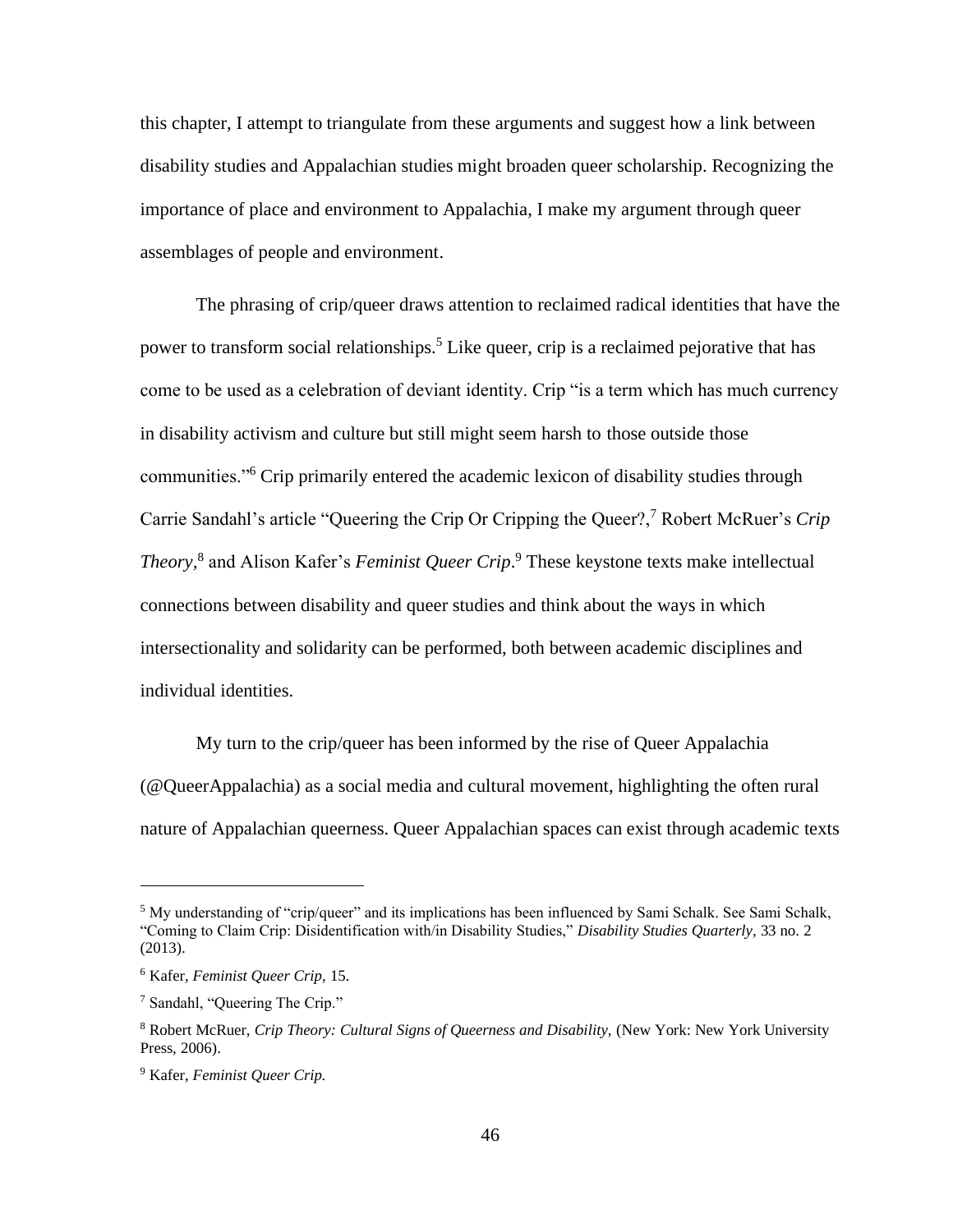but also reach outside of boundaries to include popular culture, as well as art installations and media projects. Queer Appalachia has also published two volumes of their zine, *Electric Dirt.*<sup>10</sup> These efforts are not only about "queers," they also work "to queer" how Appalachia is understood and engaged with in new and diverse ways in ways that reach beyond a queeridentified community.

Disability issues crop up throughout *Electric Dirt.* Shoog McDaniel writes about the shame of being disabled and superfat, and the accompanying frequent exclusion from queer spaces.<sup>11</sup> Another, anonymous contributor writes about how having an invisibile disability, and how their family and community sees them as a burden.<sup>12</sup> Both these essays grapple with ableism, both internal and external – but neither asks for a cure for their disability, instead focusing on the societal barriers that challenge disabled existence, especially in the rural Appalachian South.

Sandahl describes crip as a "fluid and ever-changing" term which "expanded to include not only those with physical impairments but those with sensory or mental impairments as well."<sup>13</sup> However, for some, crip is still too tightly associated with those who are physically disabled – activists who have claimed that their bodies may be impaired but

<sup>10</sup> Queer Appalachia, ed., *Electric Dirt: A Celebration of Queer Voices and Identities in Appalachia and the South,* vol. 1 (Bluefield, WV: Queer Appalachia, 2017); Brontez Purnell, ed., *Electric Dirt: A Celebration of Queer Voices and Identities from Appalachia and the South,* vol. 2 (Bluefield, WV: Queer Appalachia, Forthcoming Spring 2020.)

<sup>11</sup> @Shooglet, in *Electric Dirt,* vol. 1. 152-153.

<sup>12</sup> Anonymous, in *Electric Dirt,* vol. 1. *154-160.*

<sup>&</sup>lt;sup>13</sup> Sandahl, "Queering the Crip," 27.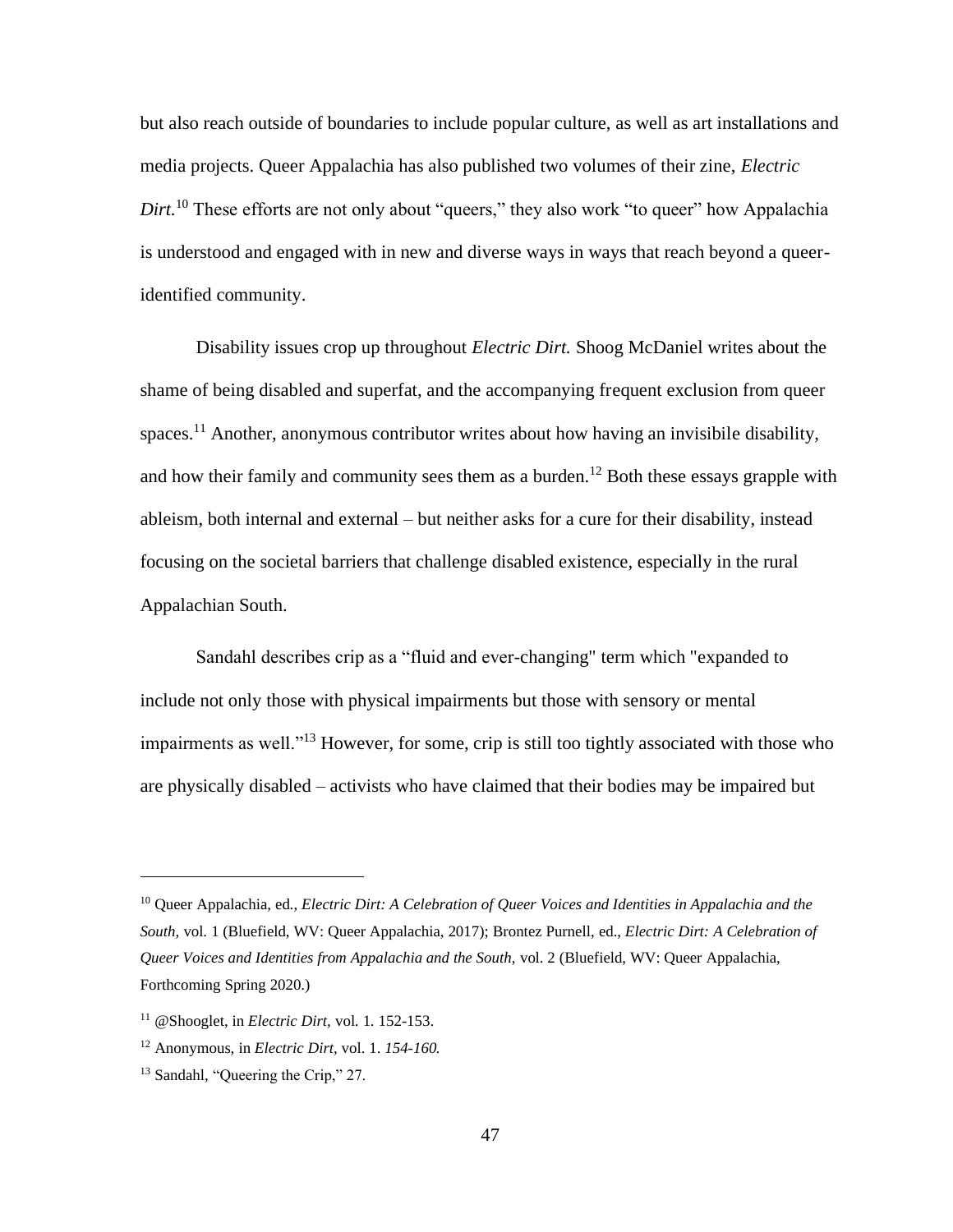their brains work just fine – a positioning that creates a disability hierarchy and dismisses the important contributions by those with cognitive disabilities. Because of this, autistic rhetorician Melanie Yergeau turns to the "neuroqueer," recognizing the inherent queerness of those with all types of disabilities.<sup>14</sup> Drawing on these theories shows how disability has been positioned alongside queerness.

Crip is not a perfect parallel for queer, though it often does similar work. Disability theorist McRuer describes crip as having:

a similar contestatory relationship to disability studies and identity that queer theory has to LGBT studies and identity, crip theory does not—perhaps paradoxically—seek to dematerialize disability identity.<sup>15</sup>

Crip theory does not discard disability identity, though it does destabilize it through rethinking what might otherwise be thought of as discrete and natural categories. In addressing the relevance of the crip/queer to Appalachia, it is necessary to address the centrality of place and environment in Appalachian Studies. Appalachia has long been constructed as a place apart from the rest America. William Schumann notes that "Appalachian place-making is often dominated by powerful economic and political actors, such as energy companies and elected officials, who define resource exploitation as a way of ensuring regional economic development and the national security of the United States."<sup>16</sup>

<sup>14</sup> Melanie Yergeau, *Authoring Autism: On Rhetoric and Neurological Queerness* (Durham, NC: Duke University Press, 2018).

<sup>15</sup> McRuer, *Crip Theory,* 35.

<sup>16</sup> William Schumann, "Introduction," in *Appalachia Revisited: New Perspectives on Place, Tradition, and Progress,* eds. William Schumann and Rebecca Adkins Fletcher (Lexington: University of Kentucky, 2016), 9.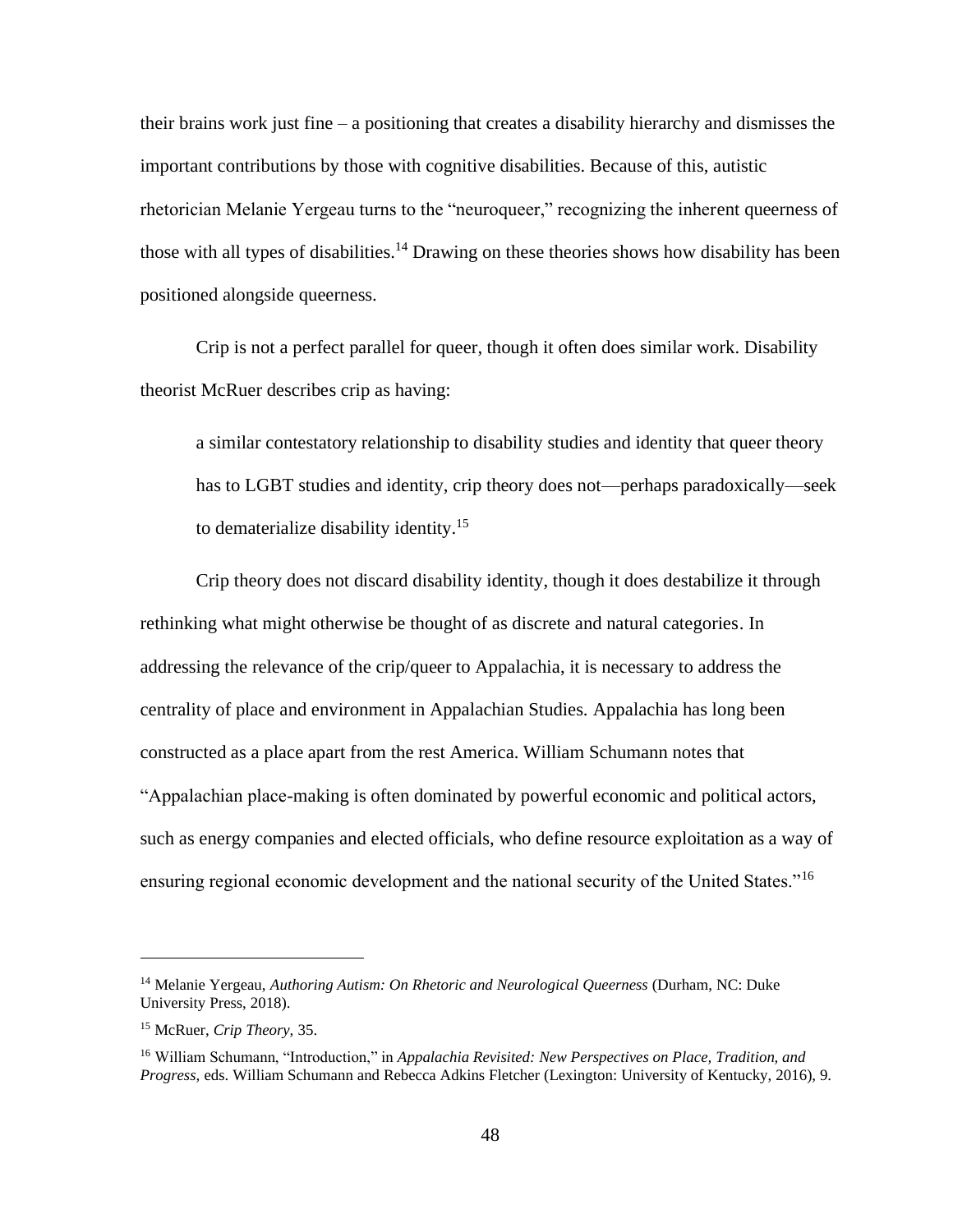Likewise, there have been parallel strands of place making that focus on resistance to extractive industries and progressive social movements. Thus, "place-making in Appalachia operates on the principle of marking difference between one reading of humanenvironmental relations and all others."<sup>17</sup> As Steven Fisher and Barbara Ellen Smith argue, "place" has the potential to contribute to "new forms of progressive organizing."<sup>18</sup> Projects such as Queer Appalachia and Rachel Garringer's oral history project, Country Queers, <sup>19</sup> are deeply rooted in this understanding of place's transformative potential.

Both the Country Queers and Queer Appalachia projects draw heavily upon notions of place and local culture to articulate queer identities. Ethan, a Kentuckian interviewed for Garringer's Country Queers projects speaks to the connection of Appalachian identity and place:

Appalachians have an extreme sense of family and a sense of place, those are very extreme where I come from, I mean those are very obvious. Every, you know, family is not just your blood kin, it's everybody that you grew up with, everybody that you know. And then sense of place is you know where you're from and a sense of pride around that.<sup>20</sup>

 $17$  Ibid.

<sup>18</sup> Stephen l. Fisher and Barbara Ellen Smith, "Introduction," in *Transforming Places: Lessons from Appalachia*, ed. Stephen l. Fisher and Barbara Ellen Smith (Urbana: University of Illinois Press, 2012), 6.

<sup>&</sup>lt;sup>19</sup> Rachel Garringer, "'Well, We're Fabulous and We're Appalachians, So We're Fabulachians:' Country Queers in Central Appalachia," *Southern Culture* 23, no. 1 (2017) and [https://countryqueers.com/.](https://countryqueers.com/)

<sup>&</sup>lt;sup>20</sup> Ethan Hamblin, quoted in Garringer, "Well, We're Fabulous and We're Appalachians," 85.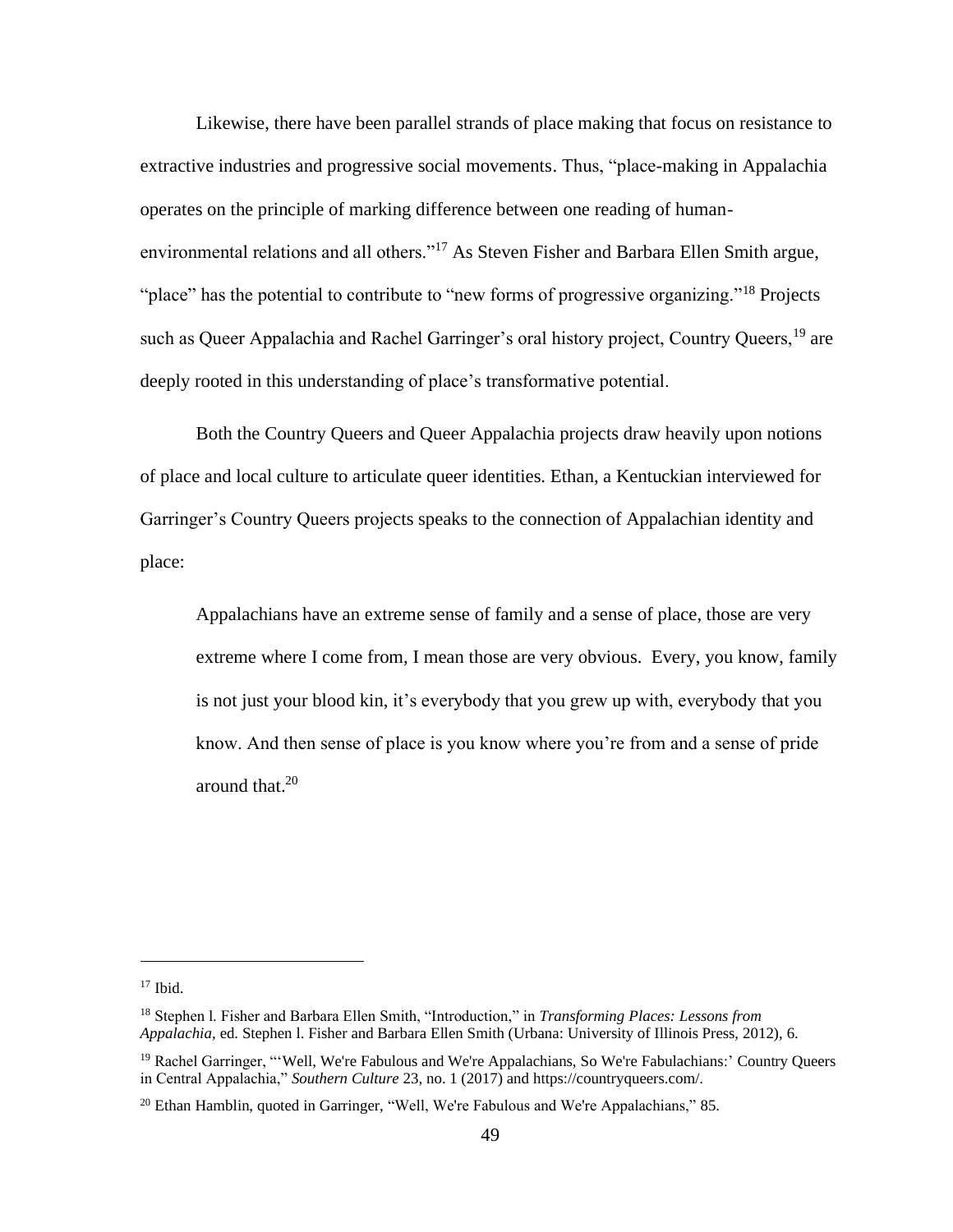Ethan's story documents the close ties, both with blood relatives and chosen family, that, in his opinion, exemplify country life. This writes against the notion that Appalachia is not a welcoming place, as Ivy, another Country Queer's interviewee, expresses:

No. I don't [think that being from the country made it more difficult to come out]. Because I know people who grew up in cities, who had a harder time than me, you know? And in some ways, I think growing up where I did made it easier, and made it better, because people really knew who I was, and knew where I was coming from.<sup>21</sup>

These quotes challenge mainstream ideas of who Appalachians are and unsettle dynamics of the rural as an unwelcoming place, rethinking the ways in which otherness is understood.

The study of queer ecologies challenges normative conceptions of nature as a space separate from human culture and considers nature spaces to have been constructed historically around ideas of cisheteronormativity.<sup>22</sup> Queering nature and ecology allows for new ways of thinking through human and non-human relationships. While "queer ecology" draws upon the relations of queer-identified people and the natural world,<sup>23</sup> we can consider the term more broadly in the sense of unusual alliances and places that defy easy categorization – for example, Appalachia.

Appalachia can be understood as a queer place, a place that has been set apart as America's other. As Eller describes: "Appalachia has become a Janus-faced "other" ... [and]

<sup>&</sup>lt;sup>21</sup> Ivy Brashier, quoted in Garringer, "Well, We're Fabulous and We're Appalachians," 85.

<sup>22</sup> Catriona Mortimer-Sandilands and Bruce Erickson, *Queer Ecologies: Sex, Nature, Politics, Desire*  (Bloomington: Indiana University Press, 2010).

 $23$  Ibid.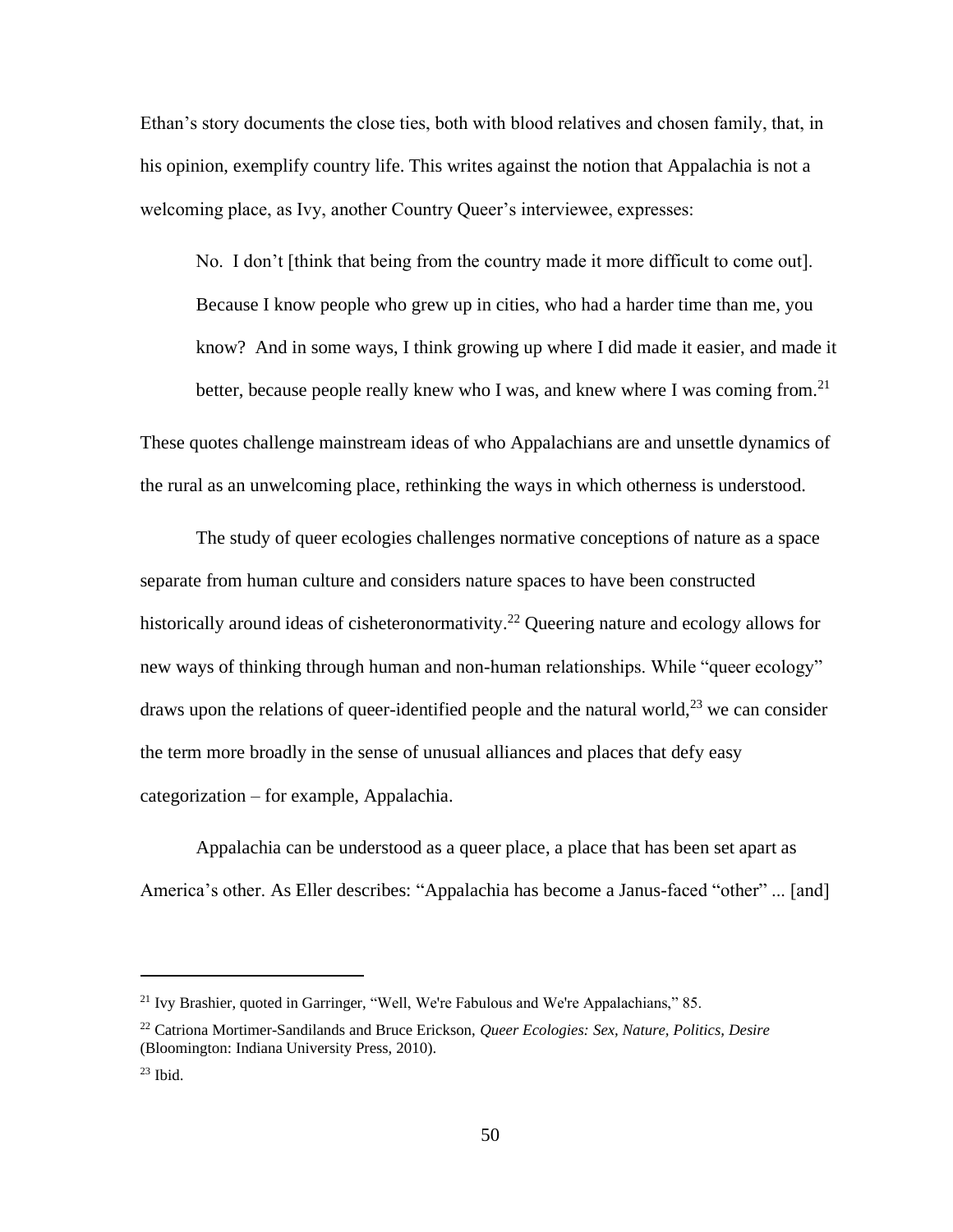represented a geographic barrier on the frontier, "a strange land inhabited by a peculiar people"—a people who were at once quaint and romantic and yet a burden to American success."<sup>24</sup> Appalachian people have long been labelled with deviant identities. One of the more prominent reclaimed labels is that of the hillbilly.<sup>25</sup> Hillbilly is another stigmatized identity that some Appalachians have taken pride in. Some queer Appalachians even claim a derivative: "queerbilly."<sup>26</sup>

I turn to the phrase "assemblage" to describe the complex relationships that form on multiple scales between organisms of various types. Anna Tsing writes that:

Ecologists turned to assemblages to get around the sometimes fixed and bounded connotations of ecological "community." … Assemblages are open-ended gatherings. They allow us to ask about communal effects without assuming them. They show us potential histories in the making. … If history without progress is indeterminate and multidirectional, might assemblages show us its possibilities? $27$ 

Assemblages allow for a relational understanding that recognizes how our social world is enacted by both human and non-human actors. Understanding this complexity lets us further think about how the assemblage that makes up the environmental movement can be cripped

<sup>24</sup> Ronald Eller, "Foreword," in *Back Talk from Appalachia: Confronting Stereotypes*, eds. Dwight B. Billings, Gurney Norman, and Katherine Ledford (Lexington: University Press of Kentucky, 1999), ix-x.

<sup>25</sup> Jerry Williamson*, Hillbillyland: What the Movies Did to the Mountains and What the Mountains Did to the Movies* (Chapel Hill: University of North Carolina Press, 1995); Anthony Harkins, *Hillbilly: A Cultural History of an American Icon* (New York, Oxford University Press, 2004); *Hillbilly,* directed by Ashley York and Sarah Rubin (Warren, NJ: Passion River Films, 2018).

<sup>&</sup>lt;sup>26</sup> Mathias J. Detamore, "Queer Appalachia: Toward Geographies of Possibility," (Ph.D. Thesis, University of Kentucky, 2010).

<sup>&</sup>lt;sup>27</sup> Anna Lowenhaupt Tsing, *The Mushroom at the End of the World* (Princeton: Princeton University Press, 2015), 22-23.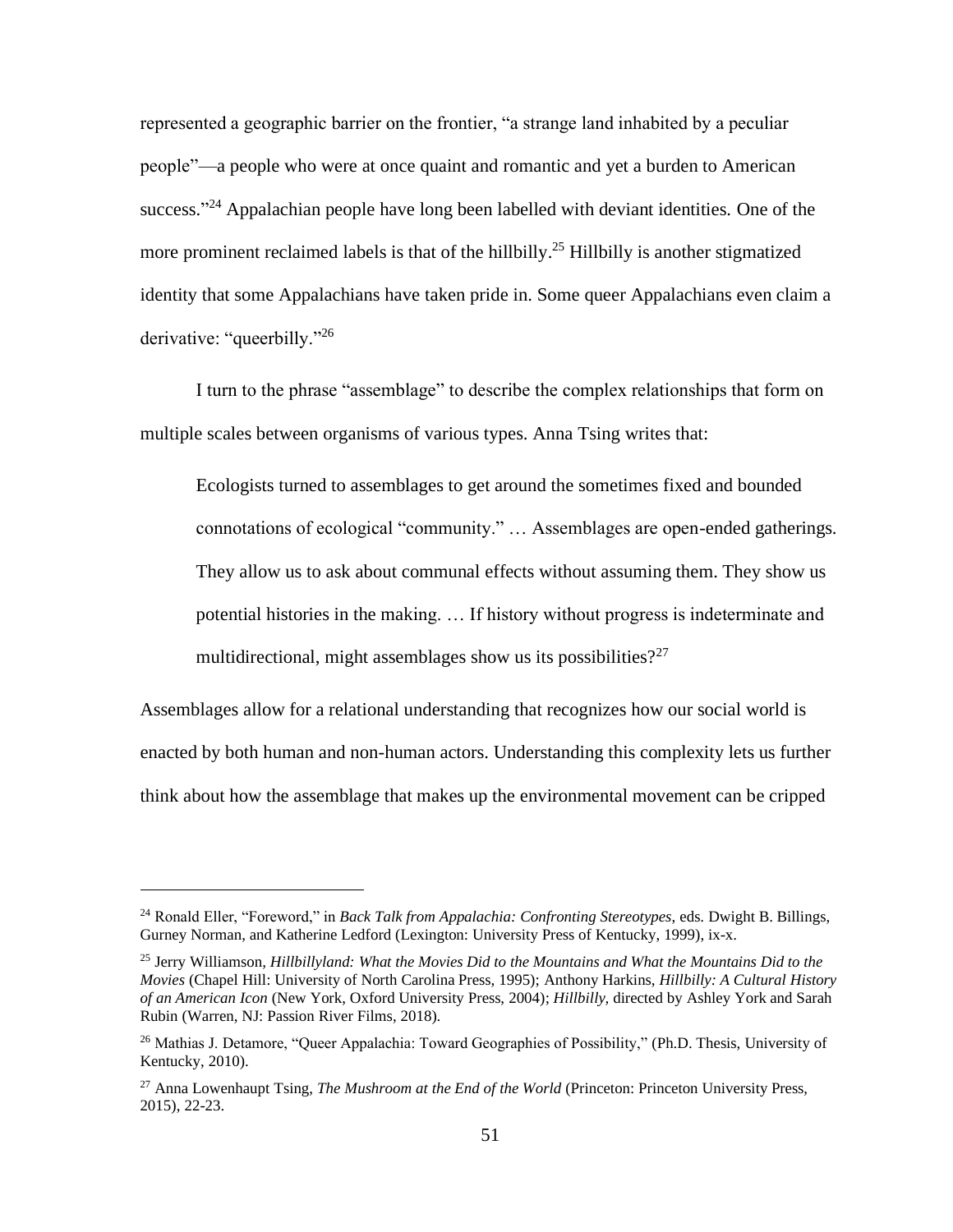and queered. Assemblages move beyond intersectionality and a focus on identity to think about multiple forces that destabilized fixed categories and identities.

I make this argument on both a broad scale and think of the specific ways in which it can relate and build from social movements in Appalachia, most notably Queer Appalachia. I use Queer Appalachia to think with because it has shown that progressive social ideals are inherent in populations that might otherwise be typecast as backward, and it challenges biases in both queer studies and Appalachian studies, an unsettling of norms I find productive in developing crip projects. By bringing crip and queer together theoretically, I think about how our attempts to queer Appalachia need to also include understandings of disability.

Environmental issues can also be disability issues, which can also be race and class issues. If Appalachia perhaps is a queer place, these issues are also implicated in queer movements. McDaniel provides some ways this might look like for radical queer organizing:

List accessibility on your events. Ask your friends about what they need help with and try to make time to help out those folks who need a little more. Plan trips that are specifically accessible and fun for your friends who might not get invited much. Talk to your friends who say or do ablest [sic] things. Don't talk about your diet with us; we don't care.<sup>28</sup>

Building anti-ableist practices into community organizing creates a meaningful way to address disability histories in Appalachia. Disability has been part of negative stereotypes

<sup>28</sup> @Shooglet, in *Electric Dirt,* vol. 1, 153.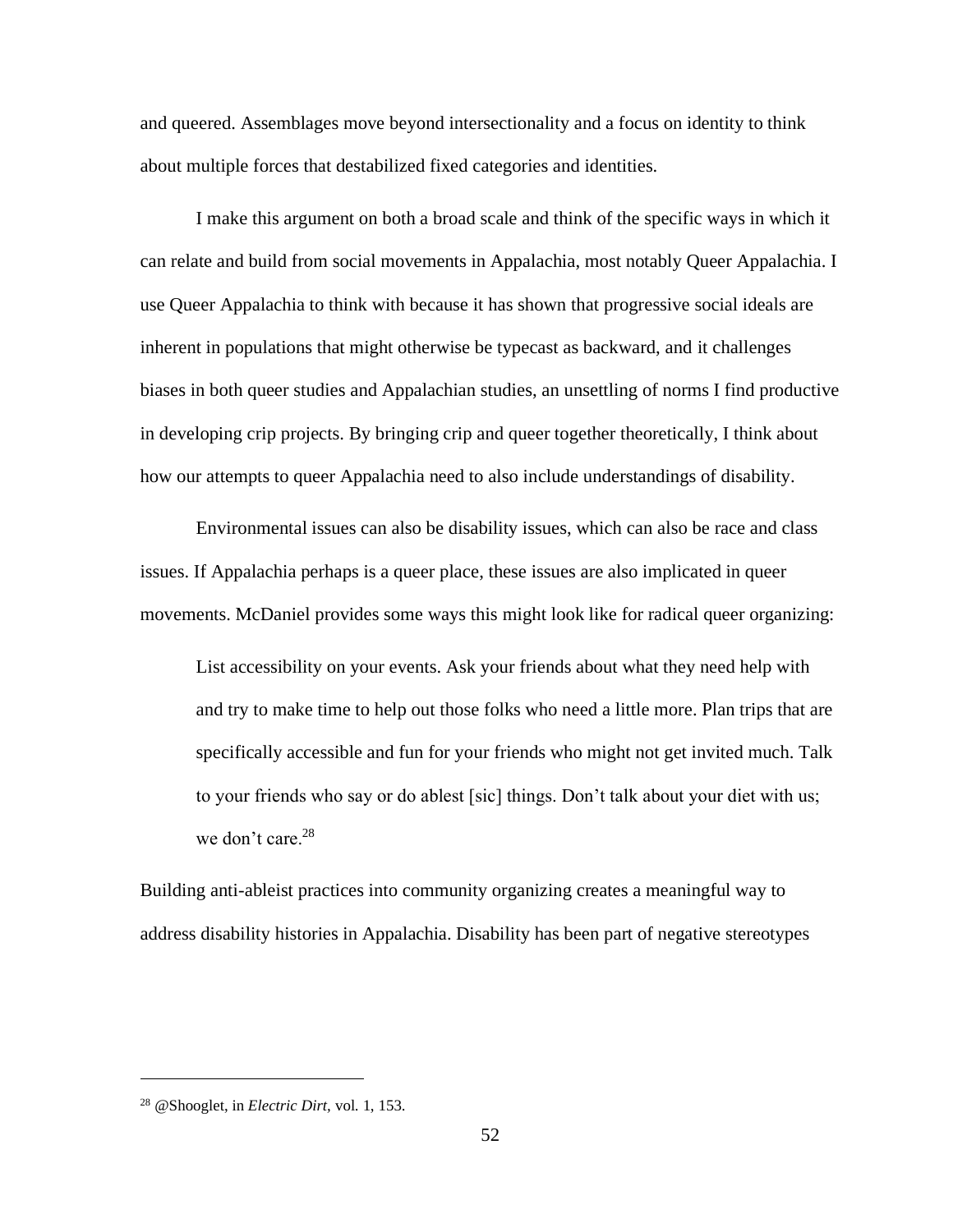about Appalachia, but it needs to be addressed as a very real part of our communities and movements in ways that challenge ableism.

Crip/queer is not meant to simply refer to the overlap between disabled and LGBTQ+ populations, of which there is a significant overlap,  $2<sup>9</sup>$  but to think about the projects of solidarity and mutual support such a phrasing entails. The solidarity between crip/queer theories can contribute to building on Appalachian social movements in ways that continue queer projects and address the lack of critical attention to disability. David Harvey has argued that place-based activisms can be important for building momentum on everyday issues, yet they run the risk of becoming ineffective and exclusionary if they fail to form solidarities with allies and broader struggles.<sup>30</sup> Drawing on Harvey's work, Jennifer Rice and Brain Burke studied environmental justice in western North Carolina as a form of situated solidarities, which they define as "potential connections between various social movements that are forged in place to acknowledge and honor the diversity of people and ways in which we come to enact various forms of resistance, while also connecting beyond place to recognize the wider causes of our oppressions and marginalizations through mutual respect."<sup>31</sup>

Bringing disability and queer studies in conversation with Appalachian studies is a form of solidarity. It is also necessary to note that these fields, while they all take an

<sup>29</sup> Movement Advancement Project, *LGBT People With Disabilities* (July 2019)[, http://www.lgbtmap.org/lgbt](http://www.lgbtmap.org/lgbt-people-disabilities)[people-disabilities.](http://www.lgbtmap.org/lgbt-people-disabilities)

<sup>30</sup> David Harvey*, Justice, Nature, and the Geography of Difference* (Malden, MA: Blackwell, 1996).

<sup>&</sup>lt;sup>31</sup> Jennifer L. Rice and Brian J. Burke, "Building More Inclusive Solidarities for Socio-Environmental Change: Lessons in Resistance from Southern Appalachia," *Antipode* 50 (2018): 8.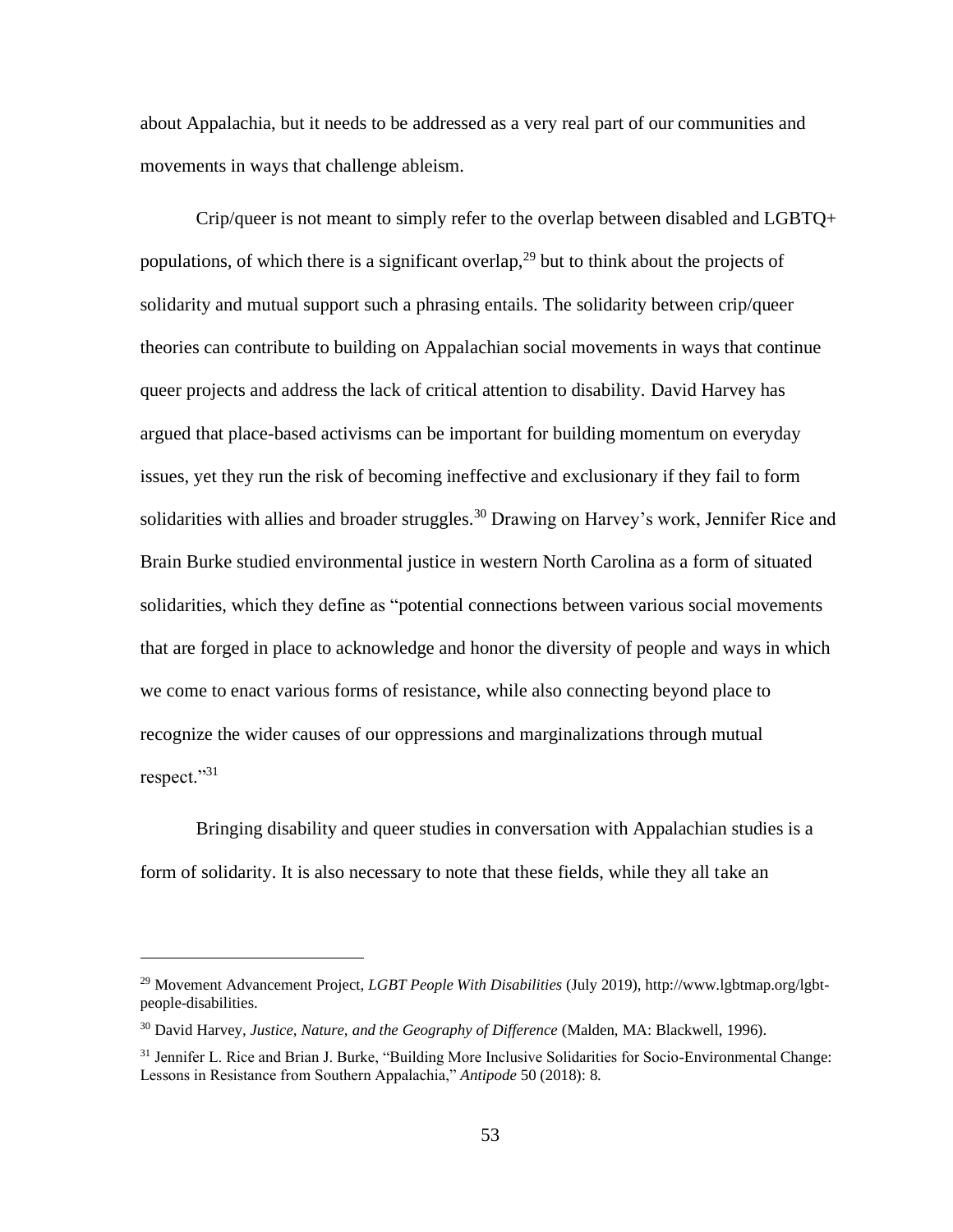approach to studying minorities and peripheries, can fail at being inclusive, most notably in terms of addressing people of color.<sup>32</sup> While these fields have all acknowledged this shortcoming to some extent, it is important to note that enacting diversity in certain ways does not excuse other failures. Any new alliance should work to learn from these past failures and recognize the complexities of race among other aspects of identity.

Disability justice goes beyond notions of rights and seeks to center the voices of those who are marginalized in traditional disability rights spaces, such as queer people, indigenous people, and people of color. Disability justice recognizes that rights are granted by a settlercolonialist cisheteropatriarchal state that many are unable to access. The disability justice approach is an intersectional one and it argues for leadership by those most impacted, and thus is helpful in thinking intersectionally about those who are marginalized by ability, gender, sexuality, class, and geography.

<sup>32</sup> E.g. Chris Bell, "Introducing White Disability Studies: A Modest Proposal," in *The Disability Studies Reader,* 2nd ed, ed. Lennard J. Davis (New York: Routledge, 2006).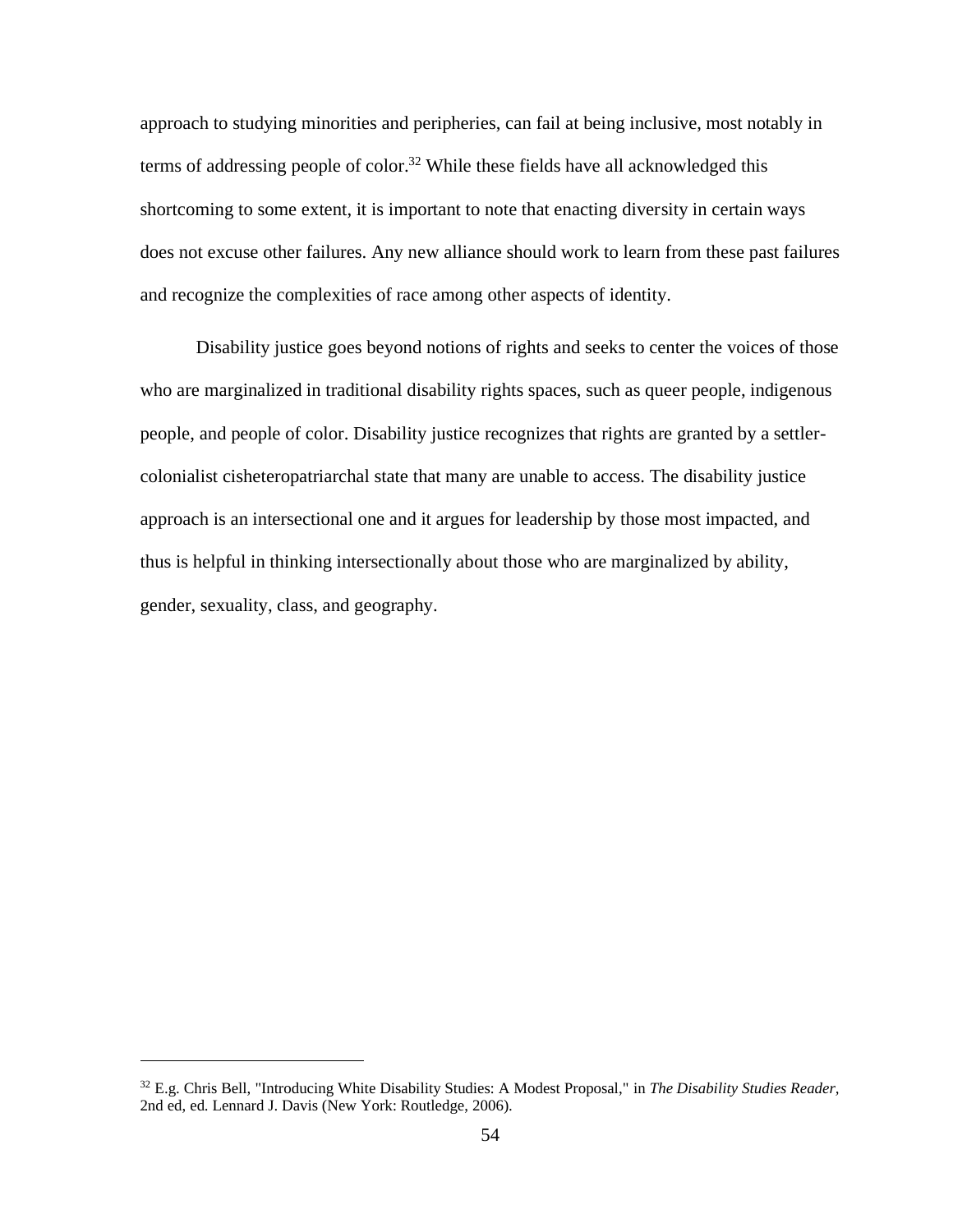## **Appalachian Care Networks**

A large part of building disability justice is through community care. Disability justice posits that care, an honest grappling with the needs of disabled communities and how these needs could be met in community, is essential to disability justice.<sup>1</sup> This demands an attention to how disabled people build and adapt spaces in order to meet their needs and support others. This is what might be termed "radical care," one that draws on histories of community grassroots activism and negates neoliberal regimens of self-care.<sup>2</sup> Appalachia has strong histories of mutual aid and localized practices of care.

To think about the ways in which disabled people might create care-focused spaces for themselves, I visited my local senior center, referred to throughout this piece as the "Project on Aging." This space exists in a grey area between a medical institution and community space. While it doesn't provide medical treatment, programming routinely engages with health and wellness ideals through prevention services, health screenings, and promoting activity –through physical movement, social connectivity, and pursuit of interests.

Stephen Katz discusses how activity has become central to understanding aging and health promotion.<sup>3</sup> Activity has been a key part of aging frameworks since the 1940s, and as Katz argues, has come to represent a disciplining of the older body as an aspect of neoliberalism. Katz' framework suggests that the Project on Aging may be a biopolitcal one

<sup>1</sup> Piepzna-Samarasinha, *Care Work.*

<sup>&</sup>lt;sup>2</sup> Hi'ilei Julia Kawehipuaakahaopulani Hobart and Tamara Kneese, "Radical Care: Survival Strategies for Uncertain Times," *Social Text* 38, no. 1 (2020).

<sup>3</sup> Stephen Katz, "Busy Bodies: Activity, Aging, and the Management of Everyday Life," *Journal of Aging Studies* 14 no. 2 (2000).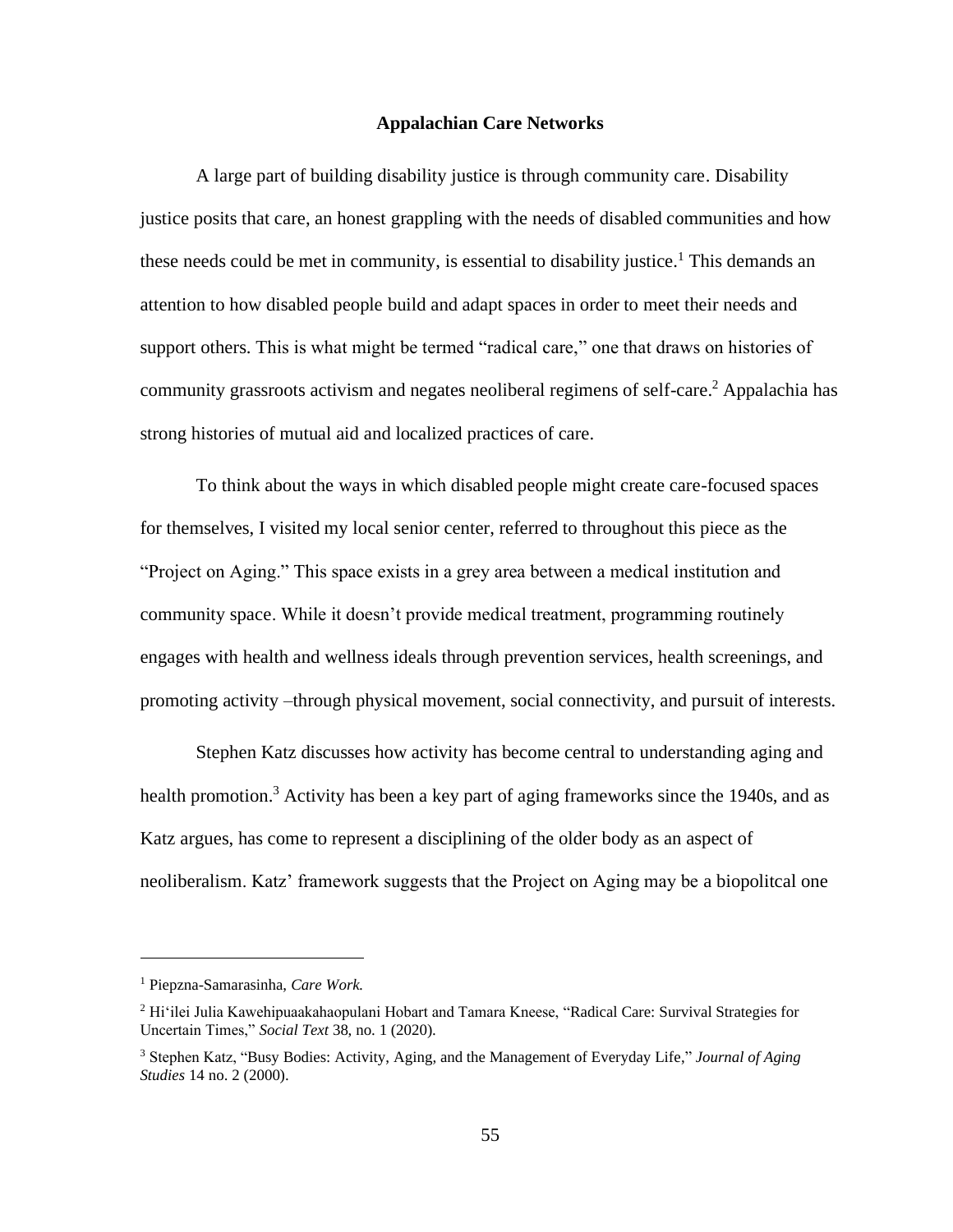of managing bodies and society. However, disability theorists have long argued that disability exists outside of medicalization. I claim that the Project on Aging exists both as a space for the management of older bodies, as well as a space of what Cassandra Hartblay terms "disability expertise."<sup>4</sup> Through Hartblay's ideas of disability expertise and disability anthropology, I examine the ways in which Project on Aging participants create social worlds around disability and impairment.

"Disability anthropology," as described by Hartblay, has two defining features: engaging trans-disciplinarily with critical disability studies, and, second, utilizing the point of view of disabled people themselves. "Disability anthropology asks what the category of disability does in the world, and in particular, in local disability worlds."<sup>5</sup> Thinking about local disability worlds also connects to the framework of "aging in place," which can simply refer to remaining in one's home while aging, but can also theoretically refer to the ways in which place impacts the aging experience.<sup>6</sup>

While the Project on Aging does not claim to be "Appalachian," it inevitably engages with local cultures and traditions. The sewing group builds on skills some members have had since childhood. While quilting and weaving aren't exclusively Appalachian, they provide a culturally responsive way of building community. In these spaces, participants also share their experiences of aging in this particular place. Some of the participants have lived in the

<sup>4</sup> Cassandra Hartblay, "Disability Expertise: Claiming Disability Anthropology," *Current Anthropology* 61, supplement 21 (2020).

<sup>5</sup> Hartblay, "Disability Expertise," S34.

<sup>&</sup>lt;sup>6</sup> Jana Kopelent Rehak, "Aging in Place: Changing Socio-ecology and the Power of Kinship on Smith Island, Maryland," *Anthropology & Aging* 40, no. 1 (2019).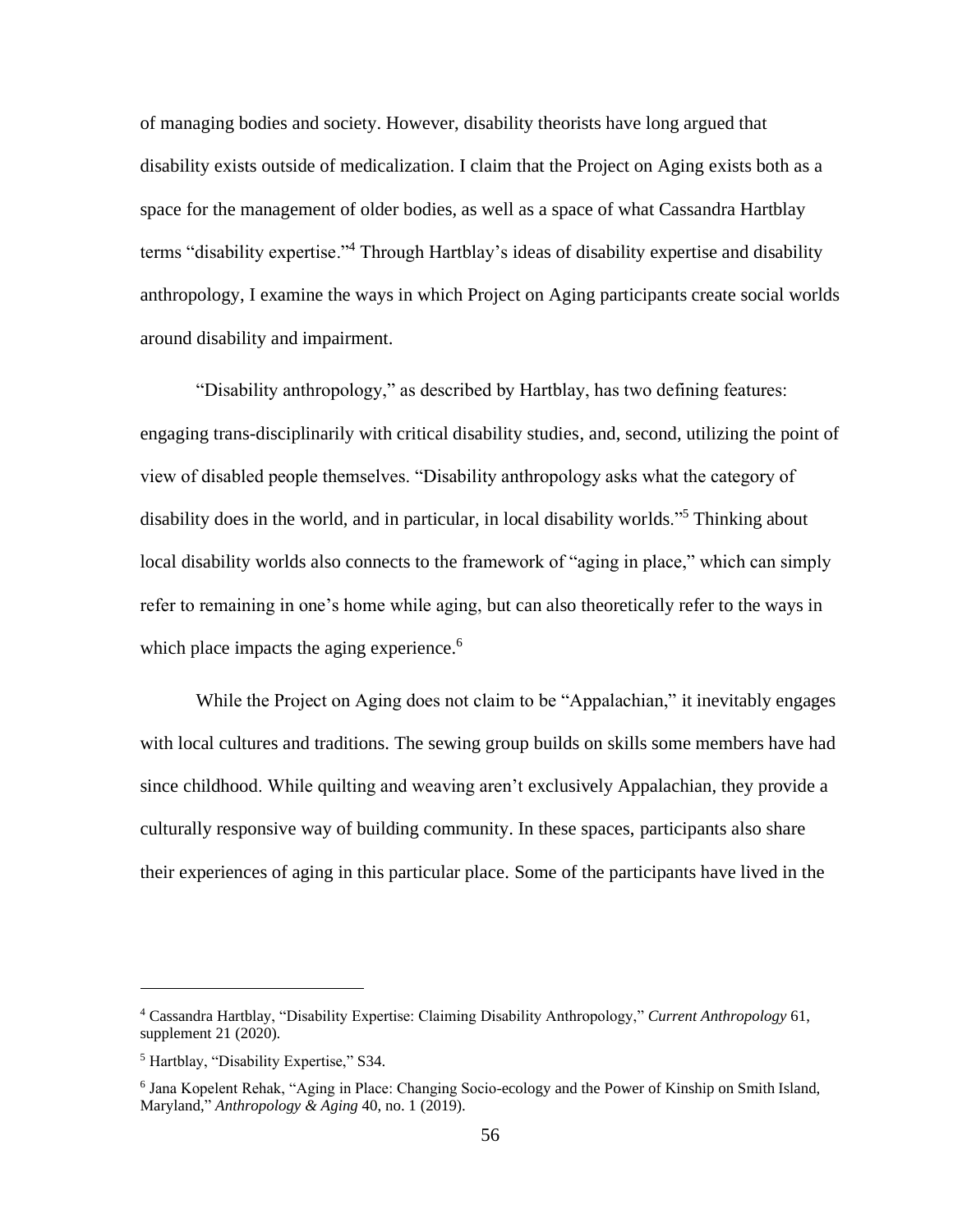area their entire lives and share stories of their childhoods and the development they've seen in the area over the years.

The lobby of the Project on Aging is an unsettling mix of hominess and institutionality. A reception desk, low ceiling, and florescent lights contrast with the mix of rocking chairs, books, and board games that would seem cozy and welcoming if located somewhere other than in the county human services complex. Behind the reception desk is the director's office, filled with stacks of papers. The other offices are clustered together around an interior hallway and house workers who arrange programming, meal delivery, and in-home care. The exterior hallway is where I normally wander on my visits, walking past artwork of various styles and bulletin boards overloaded with fliers, deciding which classroom I will venture into, nervously introducing myself as a university student, drawing on either my Appalachian Studies background [can you tell me about what it was like growing up around here?] or as someone taking classes in healthcare and aging [what challenges have you faced getting old?].

Depending on the day of the week, the activity rooms around the edge of the buildings will be purposed in different ways. There's a room for crafts, a room for hanging out and playing games, and the larger multipurpose/cafeteria room, with tables set up in a "U"-shape. Most of the rooms have large windows overlooking the parking lot and the drop down to road below. The exception is the exercise room, windowless, in a more interior location, packed with stationary bikes and other equipment. During my initial tour, the director told me that people liked to hang out in here, but I found it mostly unused. This collection of rooms could be used for any sort of office or human services purpose. The generic nature of a space to serve a particular population surprised me.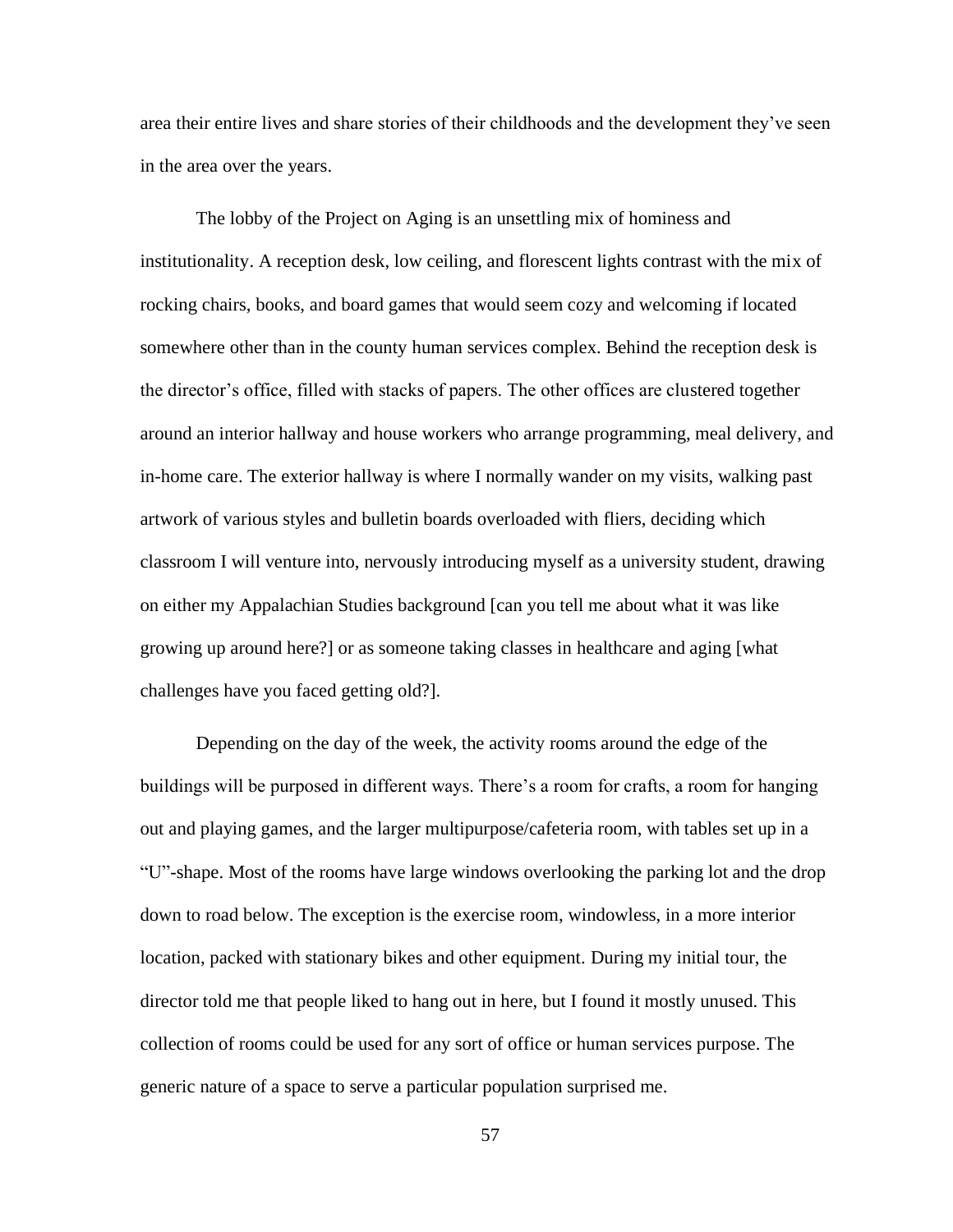The Project on Aging provides a physical space to congregate, as well as coordinating other services and helping older adults navigate resources such as Medicare. Those who cannot come for lunch can sign-up to receive home delivered meals. In-home aide services may also be available in coordination with outside agencies to help prevent institutionalization. These programs reach out into the community and enhance those offered by the senior center to serve a wider range of adults and support community care. The senior center staff would claim that what they do greatly increases the wellbeing of older adults through offering engaging activities, a chance to socialize, and healthy food.

Though I do not disagree that these are valuable interventions that most likely have great value in the lives of those who participate at the senior center, I wish to complicate the use of these generally accepted biomedical ways to increase health and wellness and think about the center as a disability-focused space that allows for multiple aspects of care and resistance to ableism. Care is a human need, but it comes with its fair share of baggage. Disabled people may be subject to care that is abusive, whereas those expected to take caregiving roles are often lower class, women, and people of color. When formalized through the medical complex, caregiving often emphasizes the precarity and scarcity of capitalism, providing inadequate care, such as the in-home aide care that can be coordinated for roughly four hours a week through the Project on Aging.

My visits to the Project on Aging typically involved sitting in on a morning exercise class and then participating in bingo games until lunchtime. Most people who come to the Project on Aging followed a similar pattern, coming in the morning for an activity or informal socializing, and leaving after lunch. Those who don't drive are reliant on public transportation – van drop off and pick-ups follow this schedule. People tend to hang out in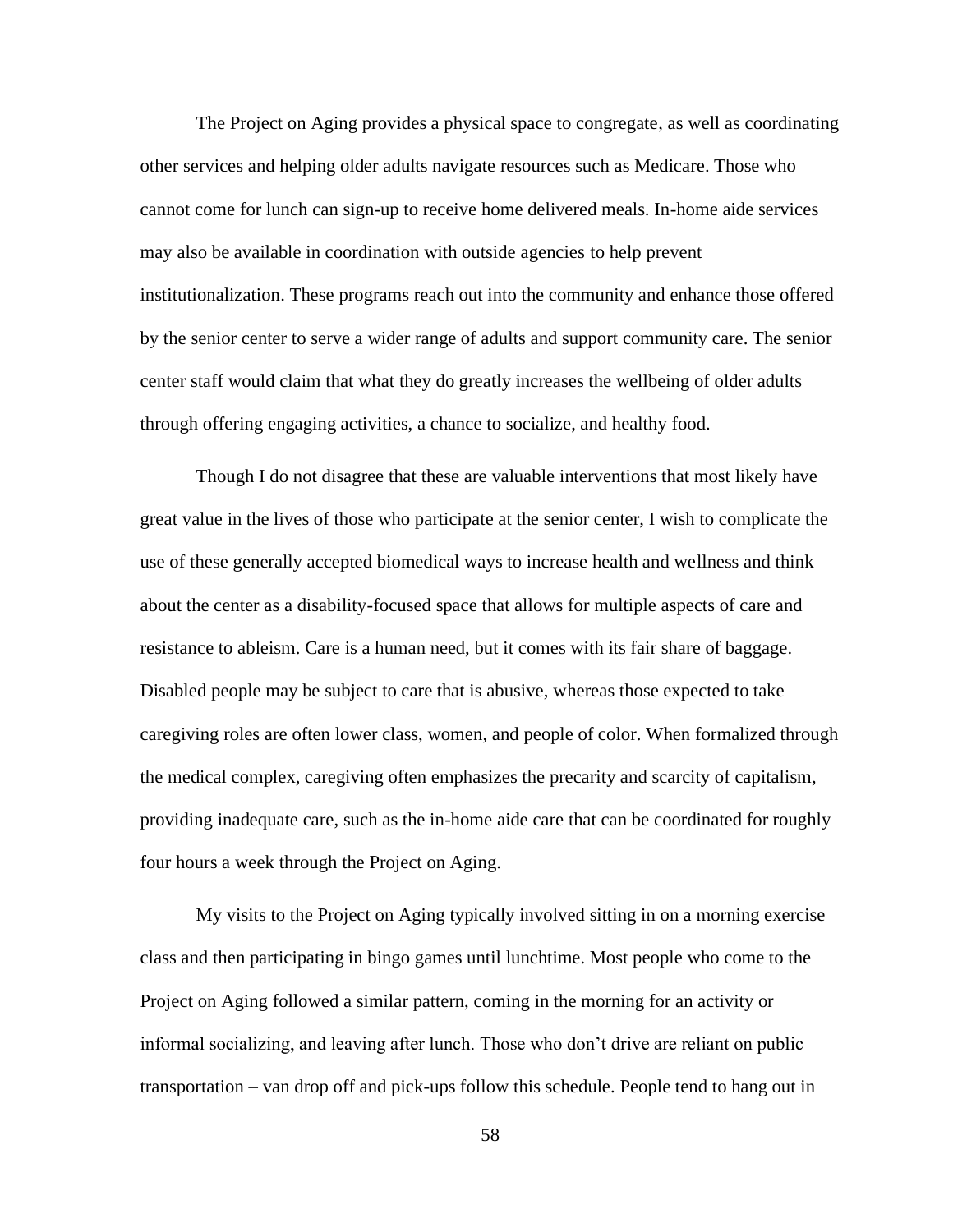specific groups. For example, there's 5 or so people that exercise regularly, another group reliably plays bridge every time I visit. There's also groups of talented artists and a weaving class. Around holidays, there will be special programming – such as a summer field day or a tree decorating party. Every month, there are also outings to local attractions. The programming in general follows a framework that encourages active aging.

I entered this space wondering about care networks, and the ways in which disabled people make spaces for themselves. I am cautious of categorizing older people as disabled, in part because this confirms ageism against older people. Yet, living in an area without a center for independent living or other community group for disabled people, I was fortunate to find the Project on Aging to be a location that welcomed me as a researcher. Through a critical disability studies methodology, one can examine older people as categorically "disabled," through societal forces and marginalization, not necessarily through status of health or impairments – though many participants would also meet medical/legal criteria for a disability.

This shifts analysis towards the forces that produce the nexus of ability/disability and marginalize particular types of ability. In the case of my project, disability was never explicitly mentioned as such, though it was a lived reality for many of the people with whom I spent time. The majority of people at the Project on Aging are experiencing disability that comes with aging, as opposed to aging with a disability. As one of my interviewees told me, "aging ain't all it's cracked up to be." This can be interpreted as both the decline of the aging body and in the cultural devaluation of old age.

My focus is on the power dynamics that marginalize the sorts of bodyminds I met at the senior center, and the ways in which these dynamics are resisted through carving out a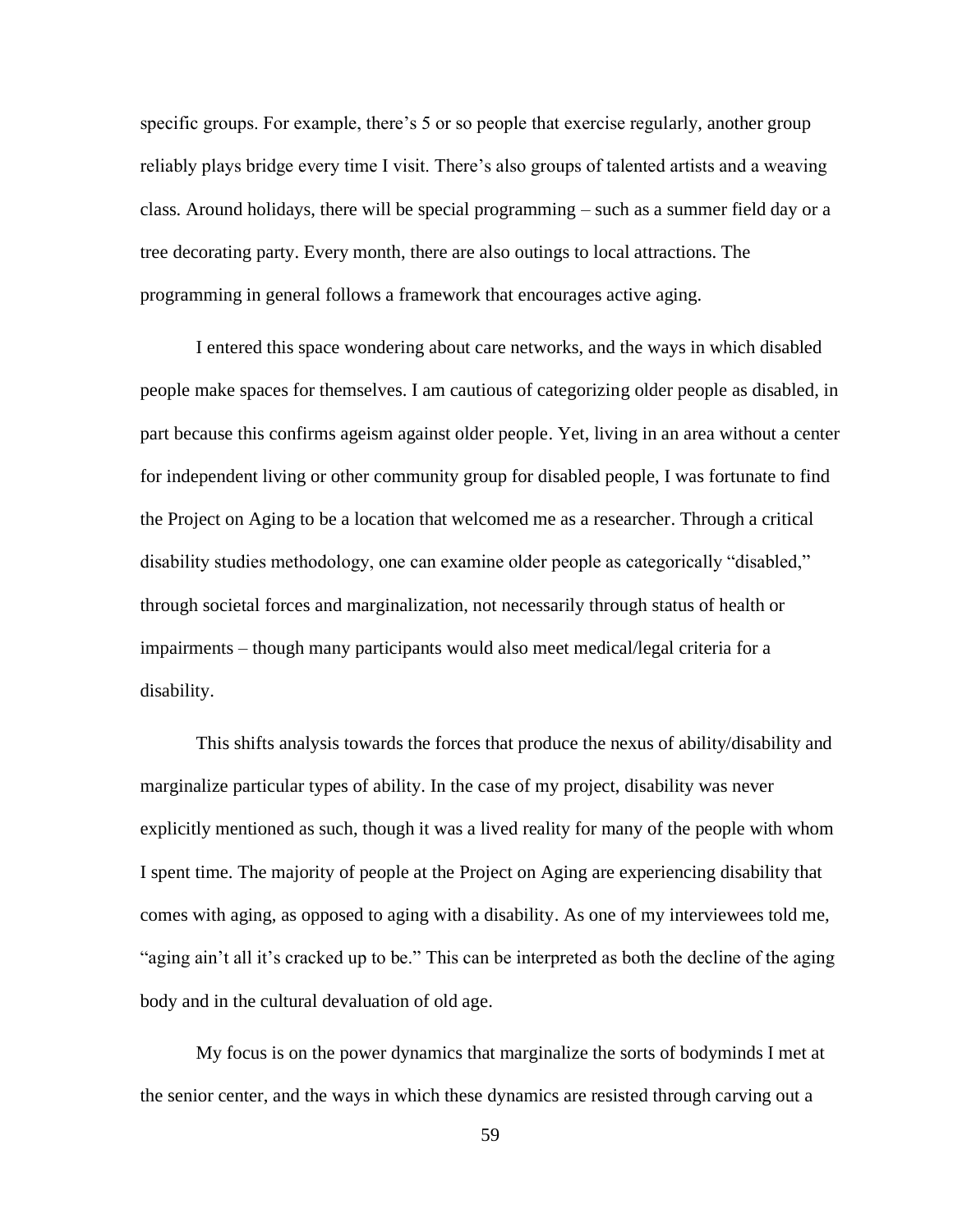place that resituates aging bodyminds as an acceptable way of being in the world. Creating a disability/aging focused space makes room for new potentialities. In my fieldwork, I listened for openings for new connections, that (likely inadvertently) defied the tropes of lives devoid of potential, or whose only potential is cast as negative. Instead, participants at the Project on Aging created opportunities to share these experiences in ways that did not deny their lived realities, but brought them to share with other people, opening up opportunities for collaboration and mutual understanding.

I entered the Project on Aging wondering if it had the potential to be more than a site for productive aging. These potentialities opened up the most when the script was flipped from older adults as being recipients of services to those who defined what successful aging looks like to them. Part of disability expertise is the management of networks of power. Hartblay notes that "disability expertise is not 'resistance' in the sense of activist agitation against Power with a capital P, but rather the emergent relation enactment of configurations of diffuse power."<sup>7</sup> In the case of the Project on Aging, I contend that participants enact relationships that contest a purely biomedical view of aging to integrate it with localized methods of support.

Rather than being activist actions, they are what Arseli Dokumaci calls "microactivist affordances"—a term to describe micro (and often ephemeral) acts of world building, with which disabled people literally "make up," and at the same time "make up for," whatever affordance fails to readily materialize in their environments.<sup>8</sup> More specifically, what I

<sup>7</sup> Hartblay, "Disability Expertise," S34.

<sup>&</sup>lt;sup>8</sup> Arseli Dokumaci, "Vital Affordances, Occupying Niches: An Ecological Approach to Disability and Performance," *RiDE: Journal of Applied Theatre and Performance* 22, no. 3 (2017).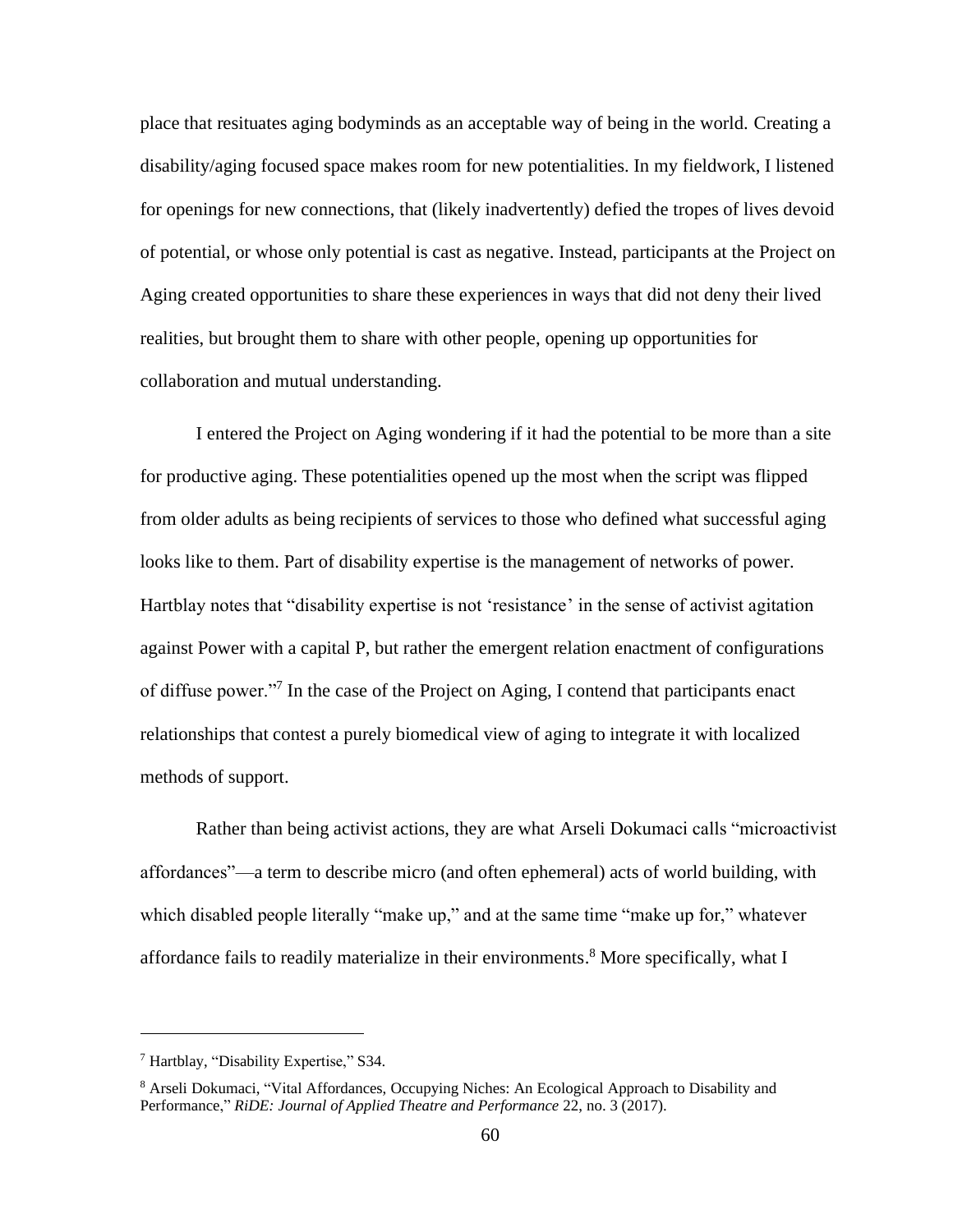observed at the Project on Aging was what Dokumaci calls "people as affordances," the idea "that people can enable the emergence of, or directly become, affordances for one another, especially when the affordances that their coming-together might create do not and could not otherwise exist within the niche they share."<sup>9</sup>

In my interviews, people often stressed their independence, even though they relied on each other for support. Among the senior citizens I spoke with, independence happens alongside interdependence, but independence is what is prized more. One day during a visit, I sit at a table in the lunchroom across from Anne and start asking her questions about her social networks at the senior center. She tells me she comes to the senior center three times a week and leads an exercise class each morning that she is there. Her sister also comes to the senior center. Anne tells me that she doesn't know everyone who comes, but that she knows the people who sit at her table, table number three, pretty well. I think about being back in grade school, where the table you sat at had important social implications and wonder about the unspoken social navigation of the seating arrangements.

During the time Anne and I are talking, I flash back to school once again, as someone from table four passes a handwritten note down to someone seated at table two. These small, yet meaningful connections create an atmosphere of interdependence. However, when I ask Anne if she lives alone [she does], and if she talks to her daughter, who is a nurse, much to get medical advice [she doesn't – she can take care of herself], Anne's answers emphasize her independence. She drives herself to the senior center and manages her home and garden on her own, though she admits she doesn't garden as much as she used to.

<sup>9</sup> Arseli Dokumaci, "People as Affordances: Building Disability Worlds through Care Intimacy," *Current Anthropology* 61, supplement 21 (2020): S100.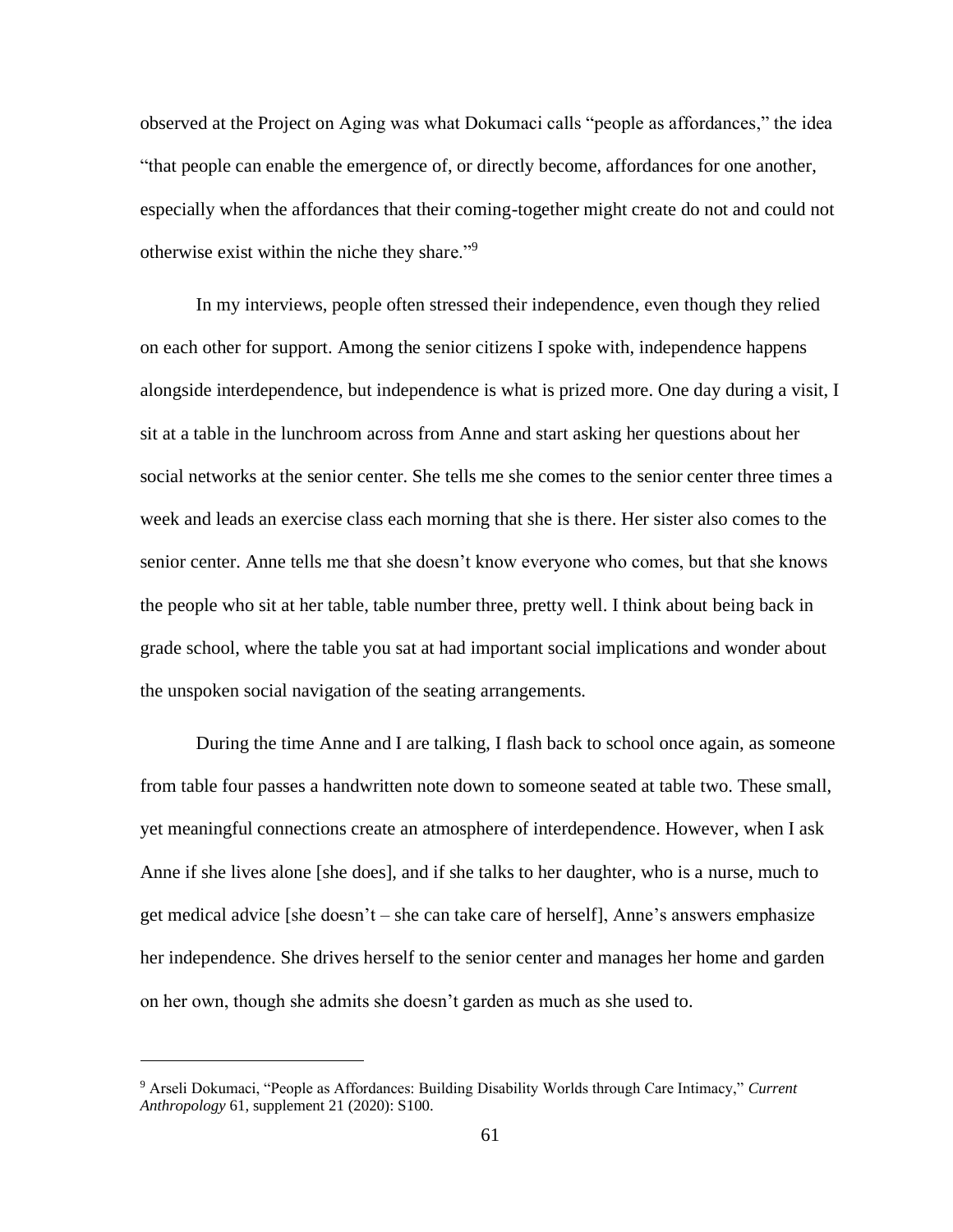There is a pride and fierceness in claiming independence here, a response to the ableist notions that position reliance on others as something undesirable. To be seen as reliant on others is negative, but this type of reliance is viewed differently than the social connectedness at the senior center, which is highly valued. Linda Tuhiwai Smith notes that the value of making connections and affirming connectedness as notable among those working with marginalized groups.<sup>10</sup> Attending the senior center creates and strengthens networks, both with childhood friends and newer acquaintances.

This connectedness can be understood through positioning the relationships formed at the Project on Aging through "people as affordances." The one day I happen to go on a Thursday, I visited a sewing class. I had seen the collection of sewn items for sale in the lobby but hadn't yet pieced together that these items were created during a class. On this day, five women were working in a smaller classroom. I started up a conversation with one woman, working at a sewing machine, making a padded basket, using rabbit-print fabric in reference to the upcoming Easter holiday. Another woman is assembling an applique rooster for a wall hanging. She calls me over and shows me this sewing case that she made. Through my conversations with the women in the room, I see the ways in which the simple space of a sewing class becomes a place to share and negotiate the aging process. They tell stories about their childhood, deceased family members, illnesses and health challenges, while at the same time telling me how much has changed since their childhood. One woman rattles off all of the mishaps that have happened to her body in the past several months, and then a couple of crafters compare their experiences with vertigo. I can sense a fondness among the women in

<sup>10</sup> Linda Tuhiwai Smith, *Decolonizing Metholdogies,* 2nd edition (London: Zed Books, 2012), 149.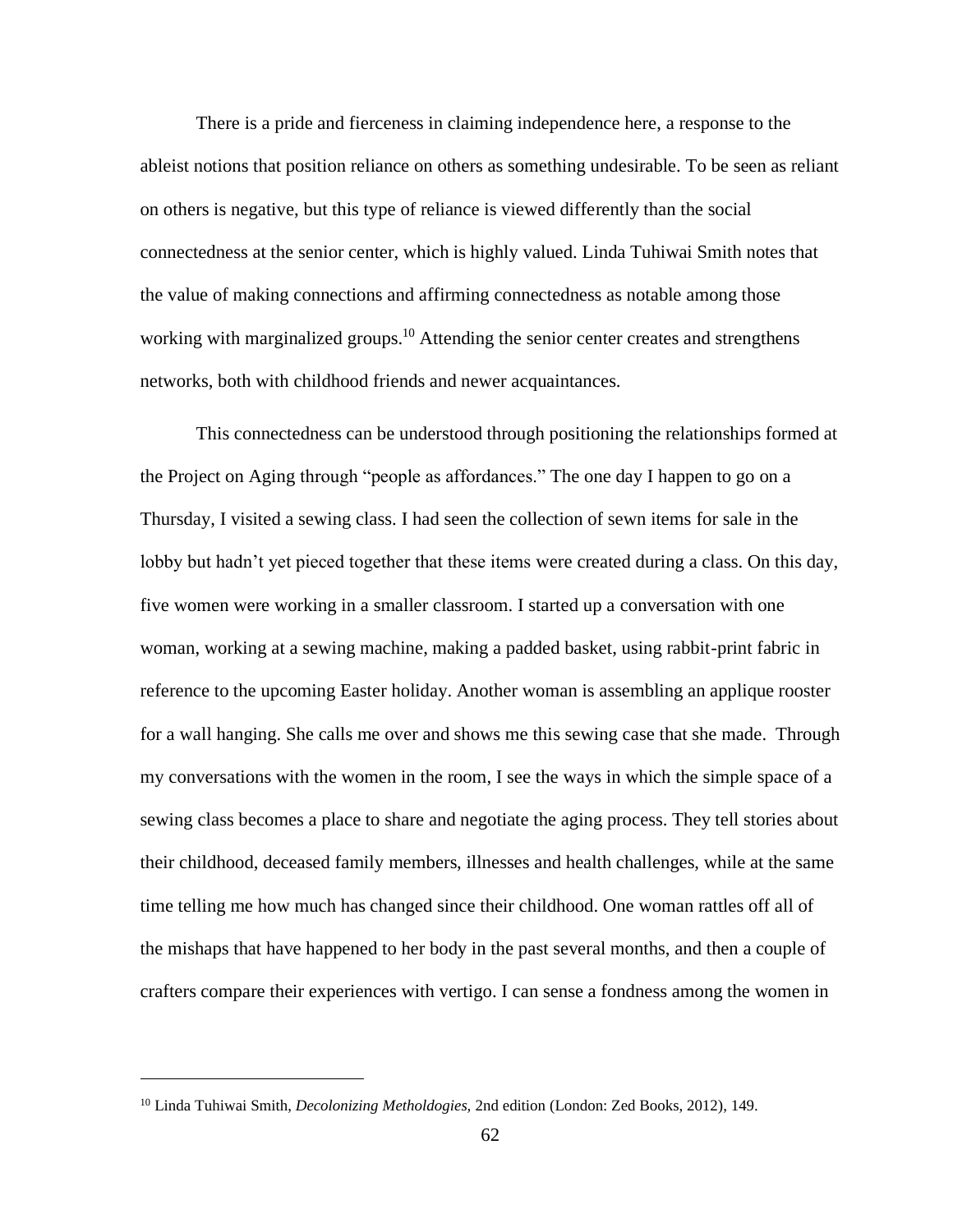the room that goes far beyond a shared enjoyment of crafting. Through shared experiences, along with physical and material support, the Project on Aging participants enact disability expertise and affordances.

One man, "Robert," arrives early every day. Terse, often sitting alone, he doesn't strike me as the most outgoing. But when he does speak, he authoritatively connects with increased development, especially related to the university and the lack of opportunity for local businesses to succeed. Someone who grew up in the area and whose cousin also attends regularly, Robert had a sense of tightening potentialities for the place: "If I wanted to go into business, I couldn't do it because of the zoning regulations," complaining about the growth of apartments complexes and hotels. Robert periodically shows up with food brought from his church's food bank. Consisting of primarily overripe produce, pantry staples, and day-old baked goods, he brings in large boxes, and participants can pick out what they would like to take home. In addition to the food prizes from bingo games, participants are able to provide material support for each other outside of the meals organized by the senior center.

One interesting aspect of these actions is that they happened outside of the established framework of the Project on Aging. There was no administrative oversight into whether or not the exercise class followed the prescribed framework, nor did staff keep track of food brought in for donations, or whether bingo players stuck to the rules (and there was debate about what precisely the bingo rules were). Older adults were willing to adjust the services offered to meet their needs, in ways that I argue shows a rebuilding of their environment to create a culture of care that exists within, but autonomously from, the space of county and state governance.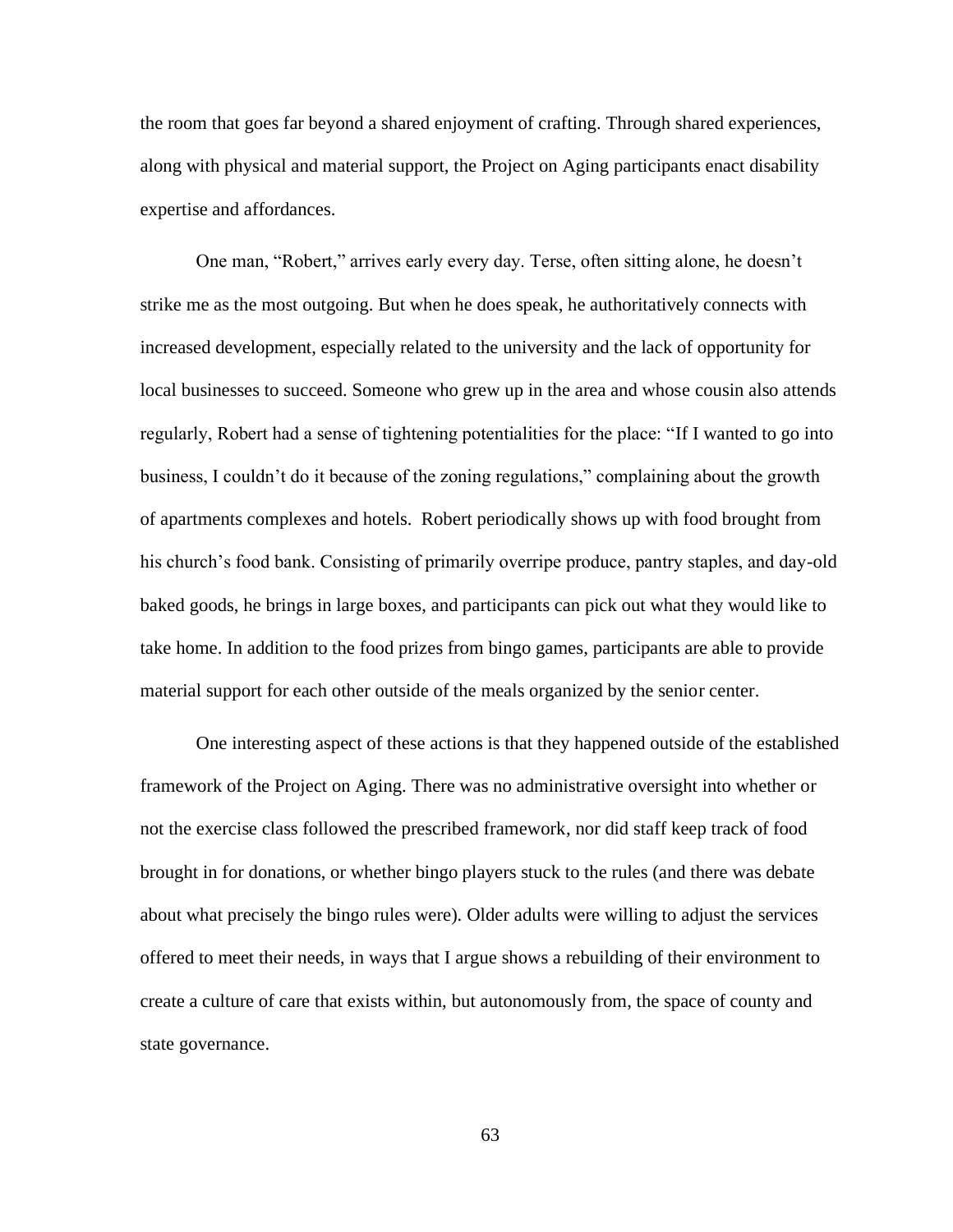Activities at the Project on Aging also trouble orderly notions of time and space. In being flexible about how the official programming is engaged with, and sometimes even determining when activities happen, by showing up late or making use of the space in ways different from which is was attended. In writing about anthropological approaches to understanding time, Peter Lutz discusses about the different spatial-timings used by homecare workers and how these trouble subjective-objective distinctions.<sup>11</sup> This is similar to what Margaret Price terms "crip spacetime,"<sup>12</sup> elaborating on theories of "crip time."<sup>13</sup> "Crip" time" is used colloquially by some in the disability community to think about the ways in which being disabled entails a flexible approach to time, as well as different ways of experiencing time's passage or the lifespan. Crip spacetime is not simply a different subjective way of spatial-timings; it is taking a malleable approach to spacetime and reshaping it to best fit the needs of the bodyminds that are present.

I think about how much of aging happens in ways that are pushed out of sight, in institutions of various names. And then I think about the sign hanging over the pool table in the recreation room. It reads: "Pool table reserved for those age 60 and above," typed simply on white paper. At first this struck me as oddly specific, since the technical minimum age to use any of the senior center's facilities is sixty, and I didn't see any reason to thik that the pool table would be any different. I wondered if there was a problem with college students

<sup>11</sup> Peter A. Lutz, "Surfacing Moves: Spatial-Timings of Senior Home Care," *Social Analysis: The International Journal of Social and Cultural Practice* 57, no. 1 (2013).

<sup>12</sup> Margaret Price, "The Precarity of Disability/Studies in Academe," in *Precarious Rhetorics,* eds. Wendy Hesford, Adela Licona, and Christa Teston (Columbus: The Ohio State University Press, 2018).

<sup>13</sup> Irving K. Zola, "The Language of Disability: Problems of Politics and Practice," *Australian Disability Review*  1, no. 3 (1988); Carol J. Gill, "A Psychological View of Disability Culture," *Disability Studies Quarterly* 15 (1995).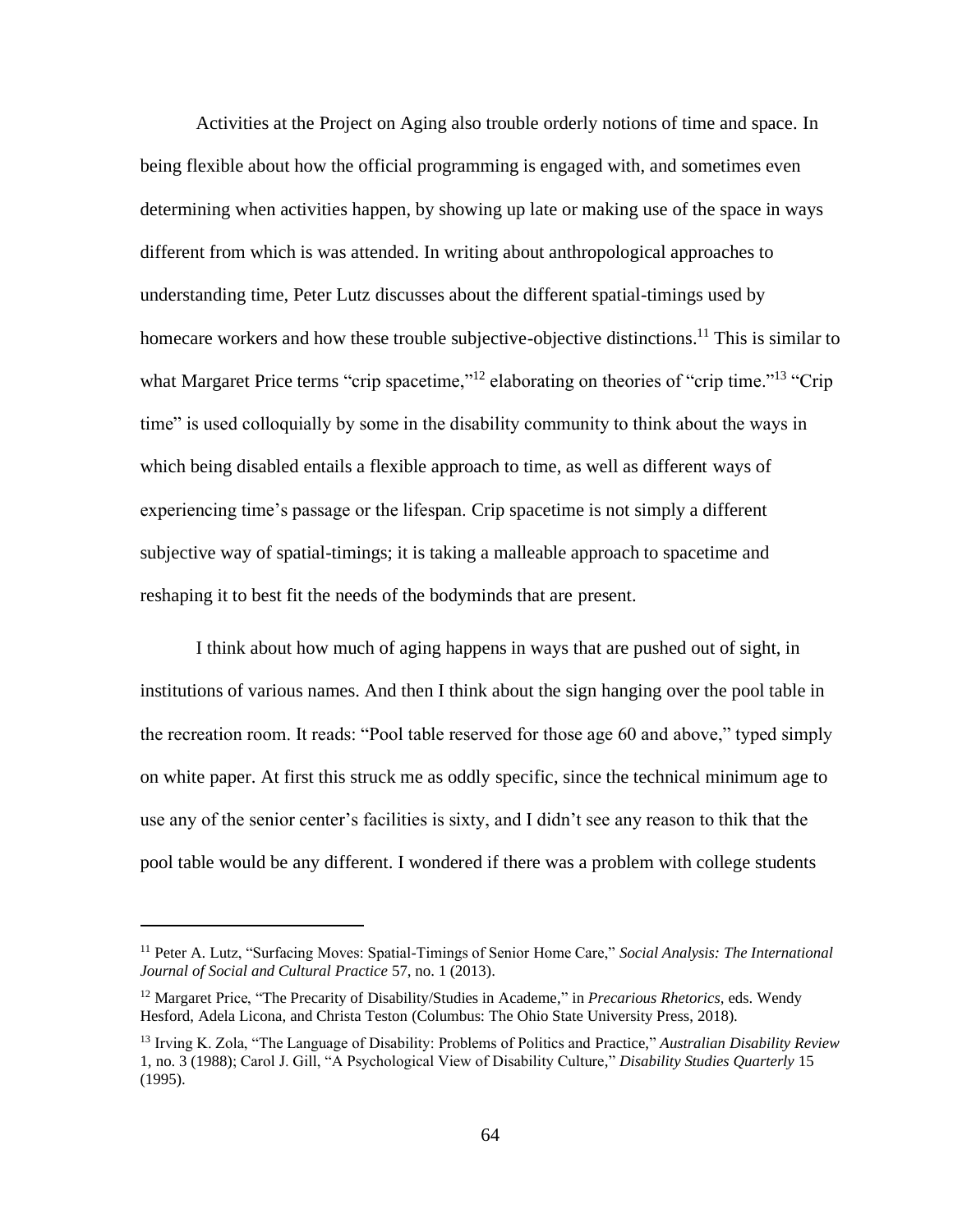sneaking in to play pool here when the bars are too crowded. Now I see the sign as an act of claiming spacetime. We are over sixty. This is ours. Our place to use in our ways.

I present the senior center as a site of redefining what it means to be old in part as an act of prefigurative politics. This is a tricky balancing act, between my wishes for the future and an awareness of the risk of imposing my own desires on others. I look at the senior center and see the potential in among a population that has been assigned a marked lack of potential. Though I doubt Project on Aging participants purposefully plan their actions as speaking back against neoliberal ordering logics. Yet, their actions create a culture of care that shows how disability and impairment necessarily adjust social spaces and how they are engaged with. Even in small, everyday ways, disability generates new ways of being in the world and being with each other.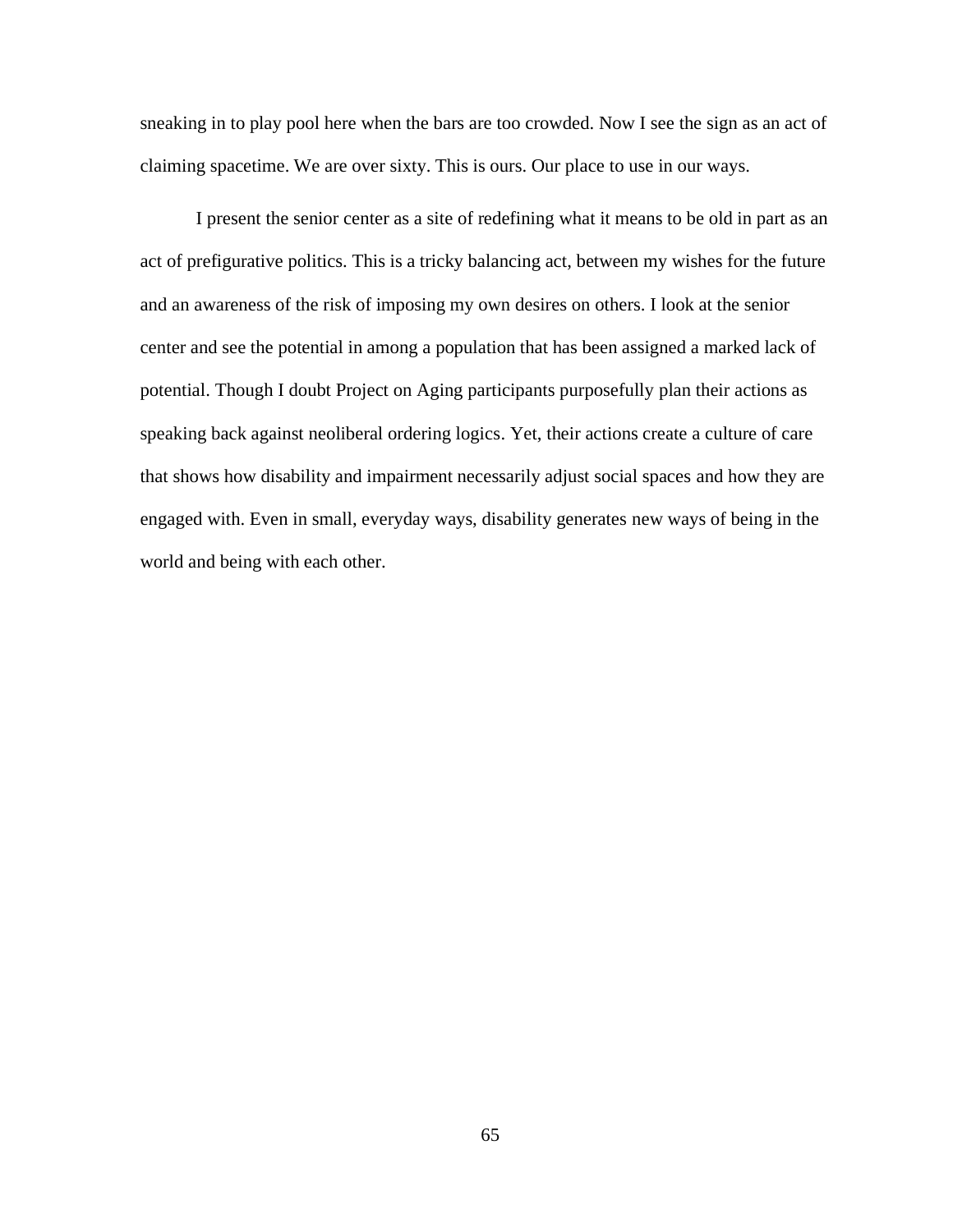## **Conclusion**

These chapters take disparate groups of people and show their similarities through a critical disability studies methodology. These examples do not show an emergent disability movement in Appalachia. Rather, they suggest ways in which disability issues connect to social movements that have been important in Appalachia, both past and present. This thesis, and its project of claiming disability is an effort at consciousness raising, coming to identify disability as something that politically matters. Raising disability consciousness often involves moving away from seeing disability as a personal experience and towards a collective political issue.<sup>1</sup> Disability has the potential to bring people together as a social movement, but it also articulates with activist work being done in other areas, including labor, environmental justice, LGBTQ+ issues, and community-building.

According to Marx and McAdam, there are four criteria that should be used to judge social movements: political or economic changes, the development of specific legislation, changes in public opinion, and the formation of new institutions or organizations.<sup>2</sup> In some cases, the disability rights movement has achieved these; however, in Appalachia, disability issues have been folded into various social movements. In "claiming disability," I am comfortable examining the intersections, ultimately recognizing that combatting an ableist devaluing of bodies matters more than the claiming of disability identity or pride.

<sup>&</sup>lt;sup>1</sup> Jane Campbell, *Disability Politics: Understanding Our Past, Changing Our Future* (New York: Routledge, 1996).

<sup>2</sup> Gary T. Marx and Doug McAdam, *Collective Behaviour and Social Movements* (Englewood Cliffs, NJ: Prentice Hall, 1994).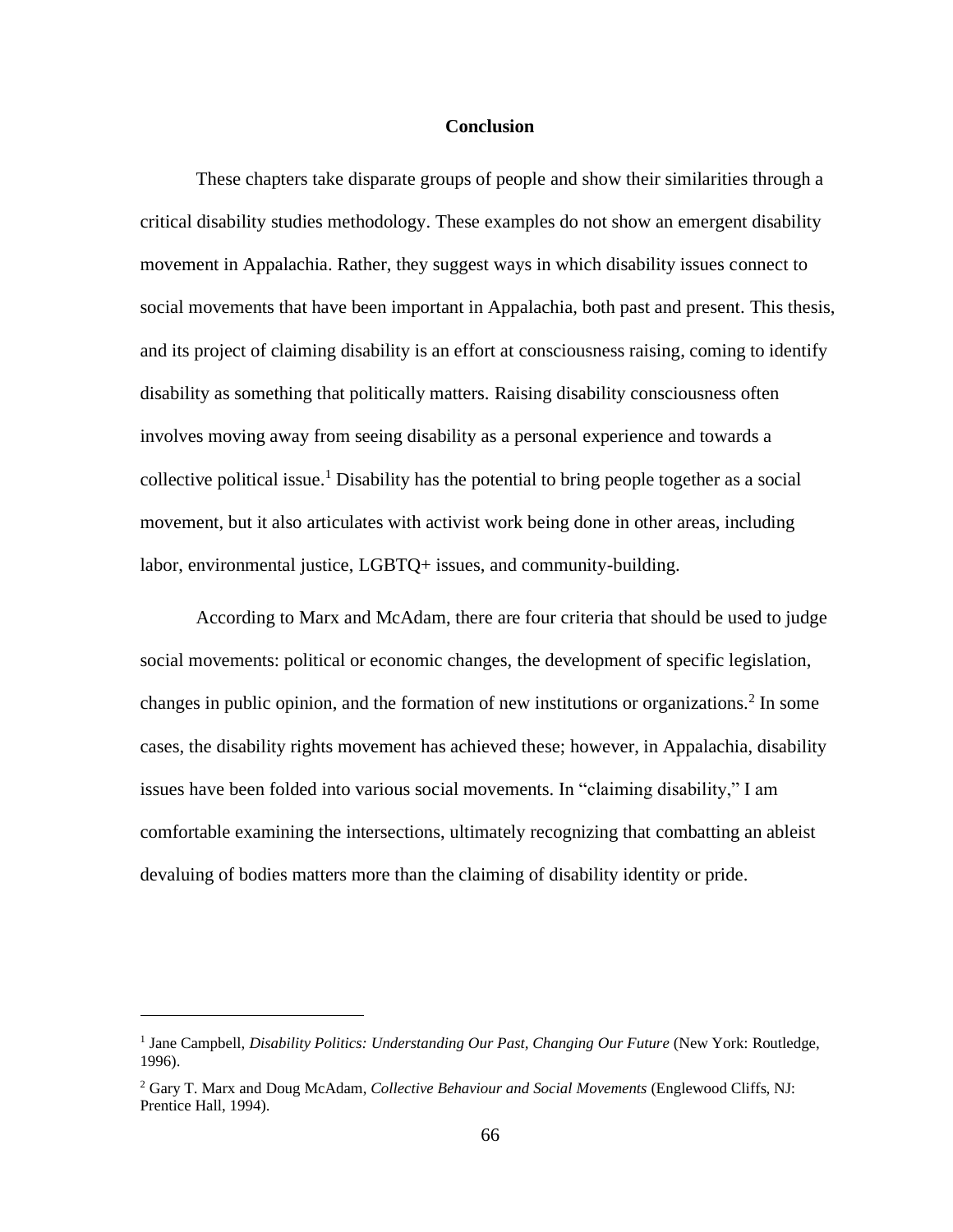Taking a broader, critical disability studies approach allows us to see the impacts of disability, even when it is not explicitly named as such. Cases like these are prevalent all over the globe, and a critical disability studies perspective makes connections between movements that might otherwise seem disjointed. I situate these cases in Appalachia along with others throughout the world, following Jasbir Puar's conception of debility. As Puar claims:

At our current political conjuncture, Black Lives Matter, the Palestinian solidarity movement, the protest against the Dakota Access Pipeline to protect sacred grounds and access to water: these are some of the movements that are leading the way to demand livable lives for all. These movements may not represent the most appealing or desired versions of disability pride. But they are movements anchored, in fact, in the lived experiences of debilitation, implicitly contesting the right to maim and imagining multiple futures where bodily capacities and debilities are embraced rather than weaponized. $3$ 

None of these movements explicitly consider themselves to be about disability, but they all consist of people who are more prone to disablement in one way or another, especially through state sanctioned violence. Recognizing such movements as related to disability forces us to consider which bodyminds matter and which are routinely exposed to harm.

Bringing disability into our conversations is an important political act that can enhance our conversations of social and environmental justice. A "good future" may not equal the absence of disability – as the biomedical model might suggest – but rather, a reinvention of disability's social significance and cultural possibilities as part of our

<sup>3</sup> Puar, *Right to Maim,* xxiv.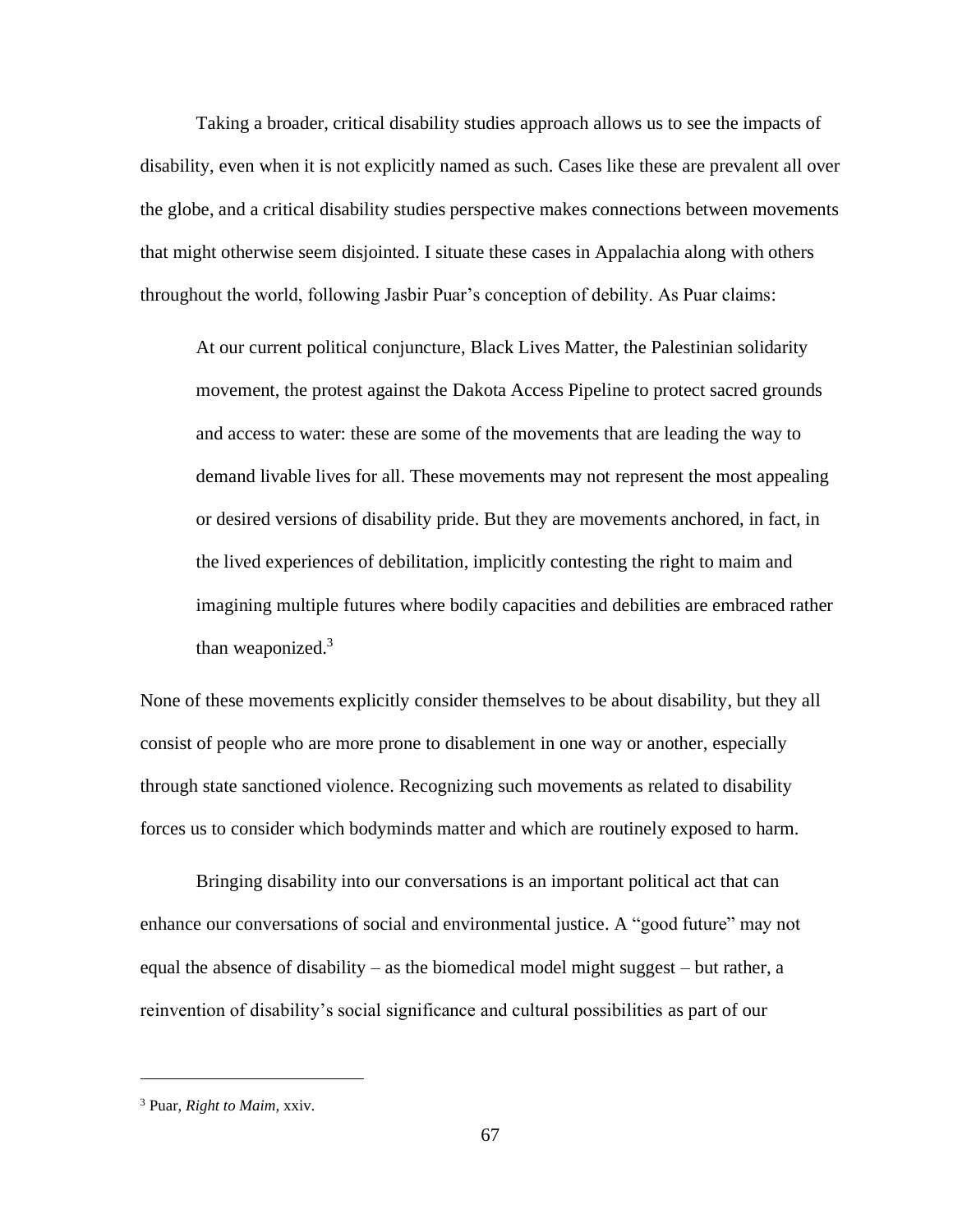understanding of the continued significance of Appalachia. As we ponder questions of what a "just transition" for Appalachia might look like, it is essential that our perspectives be informed by disability.

Disability is a trait that is culturally relevant in Appalachia, though highly stigmatized. It also can provide a starting place for an anti-capitalist politics that challenges normative conceptions of worth and productivity. Stephen Fisher challenges movement building in Appalachia to engage with both local culture and a class-based approach to oppression. He contends that an emphasis on movement building through focusing on culture and tradition should not elide questions of power, privilege, and capital.<sup>4</sup> By examining what disability has to offer this two-pronged approach, I show why engaging critically with disability has the potential to shape resistances movements in Appalachia and why this should matter to both scholars and activists.

Disability has long been assumed to be a part of Appalachian culture. Perhaps most notably, Kai Erickson considers ability/disability to be one of the defining features of Appalachian people in his study of the Buffalo Creek flood. Erickson located the people of Appalachia "at some vague midpoint between ability and disability."<sup>5</sup> Noting the physical strength and endurance it took to persist in an often dangerous landscape, he points out a potential irony in how injury-prone people were, "spending inordinate amounts of time nursing symptoms that in another time and place might have passed unnoticed altogether."<sup>6</sup>

<sup>4</sup> Stephen L. Fisher, "Conclusion," in *Fighting Back in Appalachia: Traditions of Resistance and Change*, ed. Stephen L. Fisher (Philadelphia: Temple University Press, 1993), 317-336.

<sup>&</sup>lt;sup>5</sup> Kai T. Erickson, *Everything in Its Path: Destruction of Community in the Buffalo Creek Flood* (New York: Simon and Schuster, 1976), 87.

<sup>6</sup> Ibid, 88.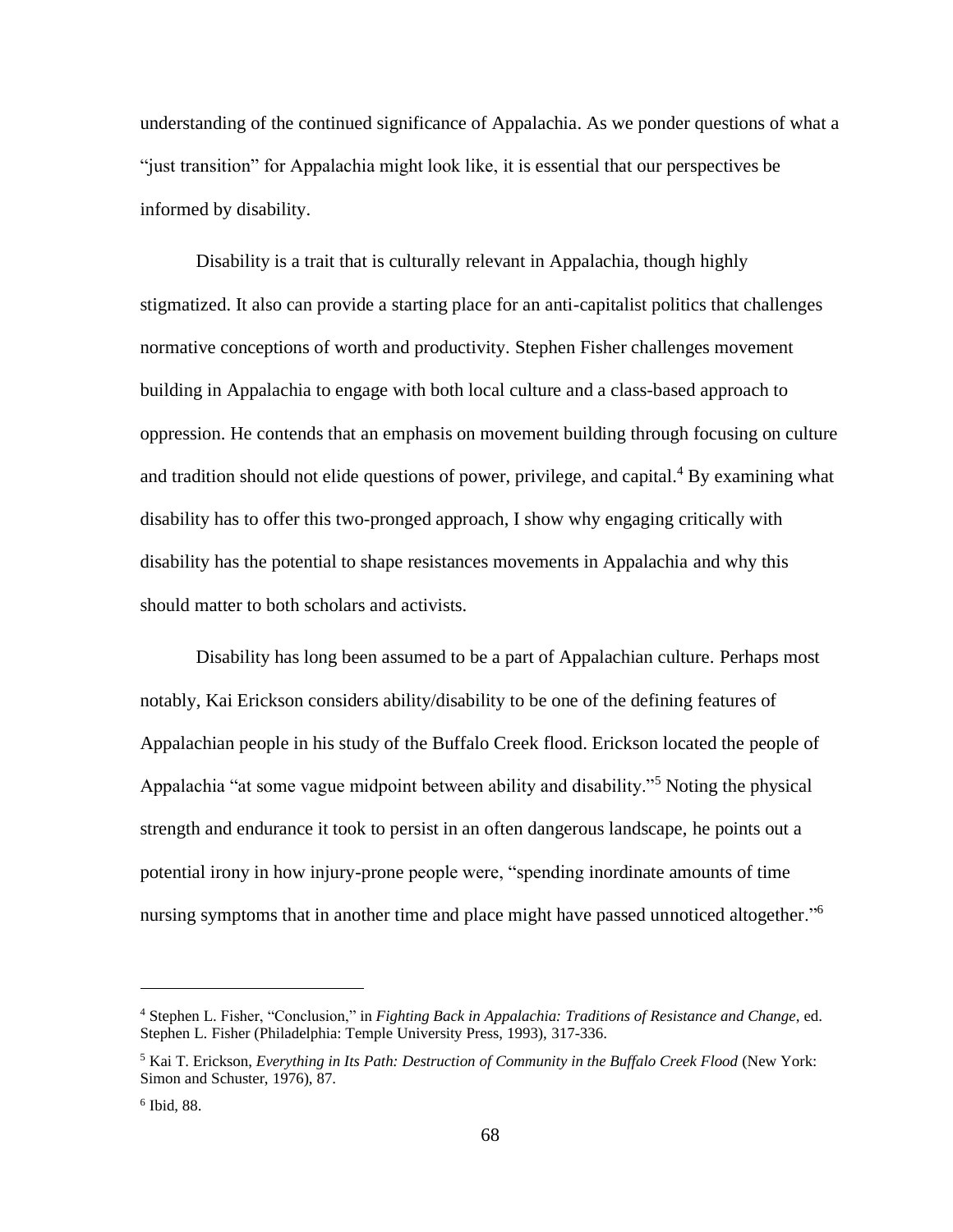This claim is perhaps best interpreted in relation to the intense trauma faced by those in the Buffalo Creek community, an event that encapsulates vulnerability and ecological disablement. If the people of Buffalo Creek were prone to disability, perhaps this was due to extractive industry as much as any innate predisposition.

I do agree that disability has been an integral part of Appalachian culture, though I suggest that it is largely so because of forces that have stigmatized certain elements and created conditions ripe for exploitation, not because of an essential physical reality. The dual images of the mountaineer as rugged and at the same time in need of social uplift, combined with economic and political imbalance have created the conditions for Appalachia to be seen as disabled. In fact, this presumption of disability has perhaps only served to further the actual prevalence of disability through attempts to develop and rehabilitate Appalachia. Where my thinking diverges from early Appalachian Studies scholars, and perhaps many even today, is the assumption that disability is necessarily a negative cultural aspect, what Alison Kafer deems to be an "an ableist failure of imagination."<sup>7</sup> Even in today's world of increased policies of access and inclusion in neoliberal economies, disability remains markedly undesired.<sup>8</sup> Instead, I contend that the disabled bodymind offers a productive position to consider what Appalachian futures might look like and move towards a more just community for all.

Some might see disability as a cultural lack. However, disabled people have formed rich cultures of their own. Disabled strategies for organizing and building community are

<sup>7</sup> Kafer, *Feminist Queer Crip,* 4.

<sup>8</sup> Kelly Fritsch, "Desiring Disability Differently: Neoliberalism, Heterotopic Imagination and Intra‐corporeal Reconfigurations," *Foucault Studies* 19 (2015).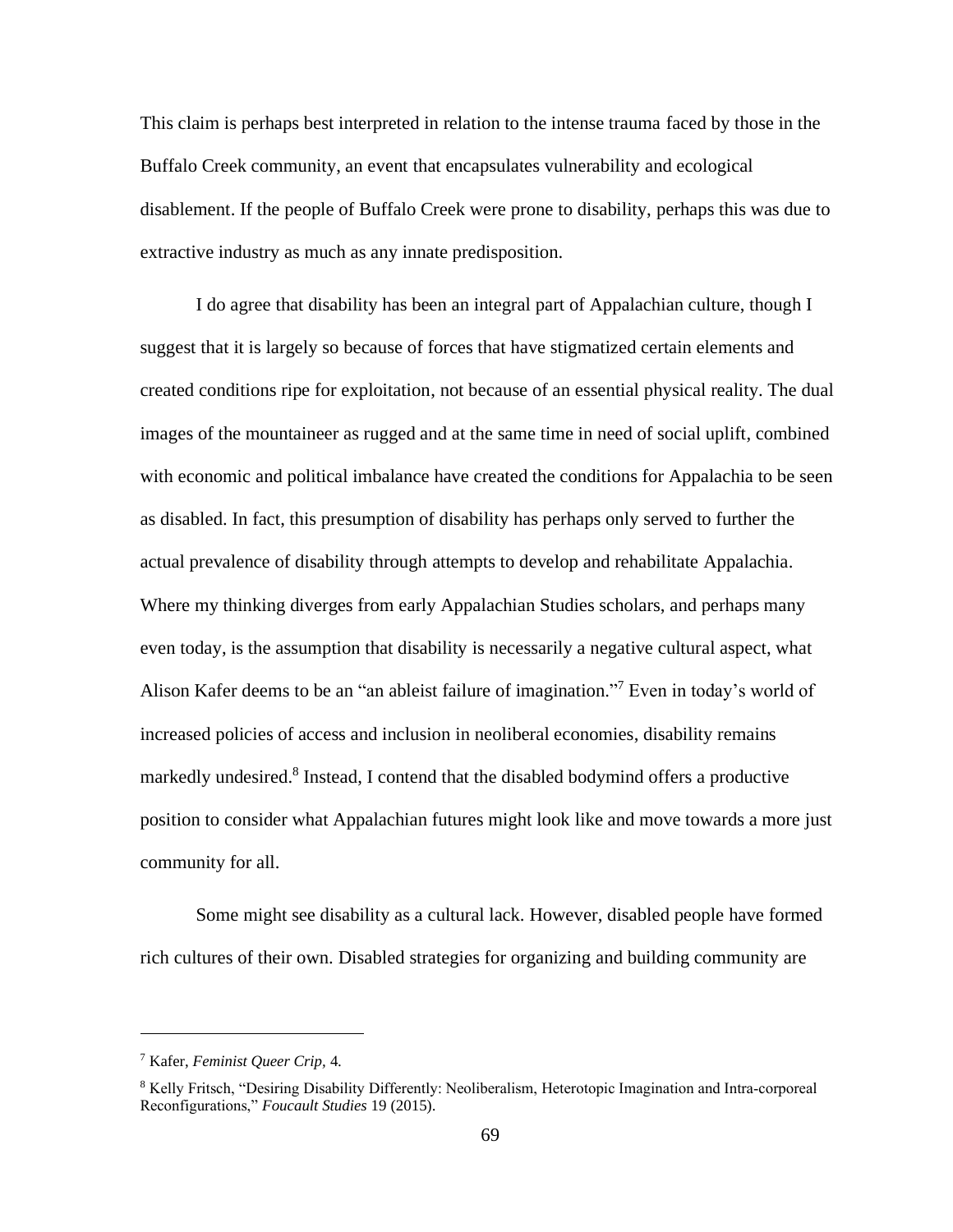inevitably valuable, especially in times of crisis that call for new ways of coming together. "As disabled people engaged in disability community, activism and scholarship, our collective experiences and histories have taught us that we are effective agents of worldbuilding and -dismantling toward more socially just relations. … Disabled people are experts and designers of everyday life."<sup>9</sup> Not only are disabled people experts of everyday life, disabled people are masters at navigating challenging situations and finding inventive solutions. Including disabled people in community organizing is likely to open up new possibilities and provide valuable insights. Rather than seeing accessibility as a burden or a step of tasks to be completed to ensure compliance, collaborating with disabled people to create accessibility practices will improve access for everyone and should be a key component of any justice-oriented space.

Such an ethos of creativity is apparent in the disability rights movement, as well as less documented daily interactions between disabled people. Protesters at the 1977 sit-ins to authorize section 504 of the Rehabilitation Act, a key piece of disability rights legislation, used their disability expertise to occupy federal buildings all over the country, most notably in San Francisco for 25 days. During this time, wheelchair users who were skilled with mechanics through having to repair their wheelchairs adapted these skills to modify an air conditioner into a refrigerator, and Deaf people used ASL to communicate with supporters on the outside of the building after telephone lines were shut down.<sup>10</sup> This ethos of ingenuity takes place in less dramatic contexts as well, when disabled community members form

<sup>9</sup> Aimi Hamraie, and Kelly Fritsch, "Crip Technoscience Manifesto," *Catalyst: Feminism, Theory, Technoscience* 5, no. 1 (2019): 1.

<sup>&</sup>lt;sup>10</sup> *Crip Camp*, directed by James Lebrecht and Nicole Newnham (Higher Ground Productions, 2020).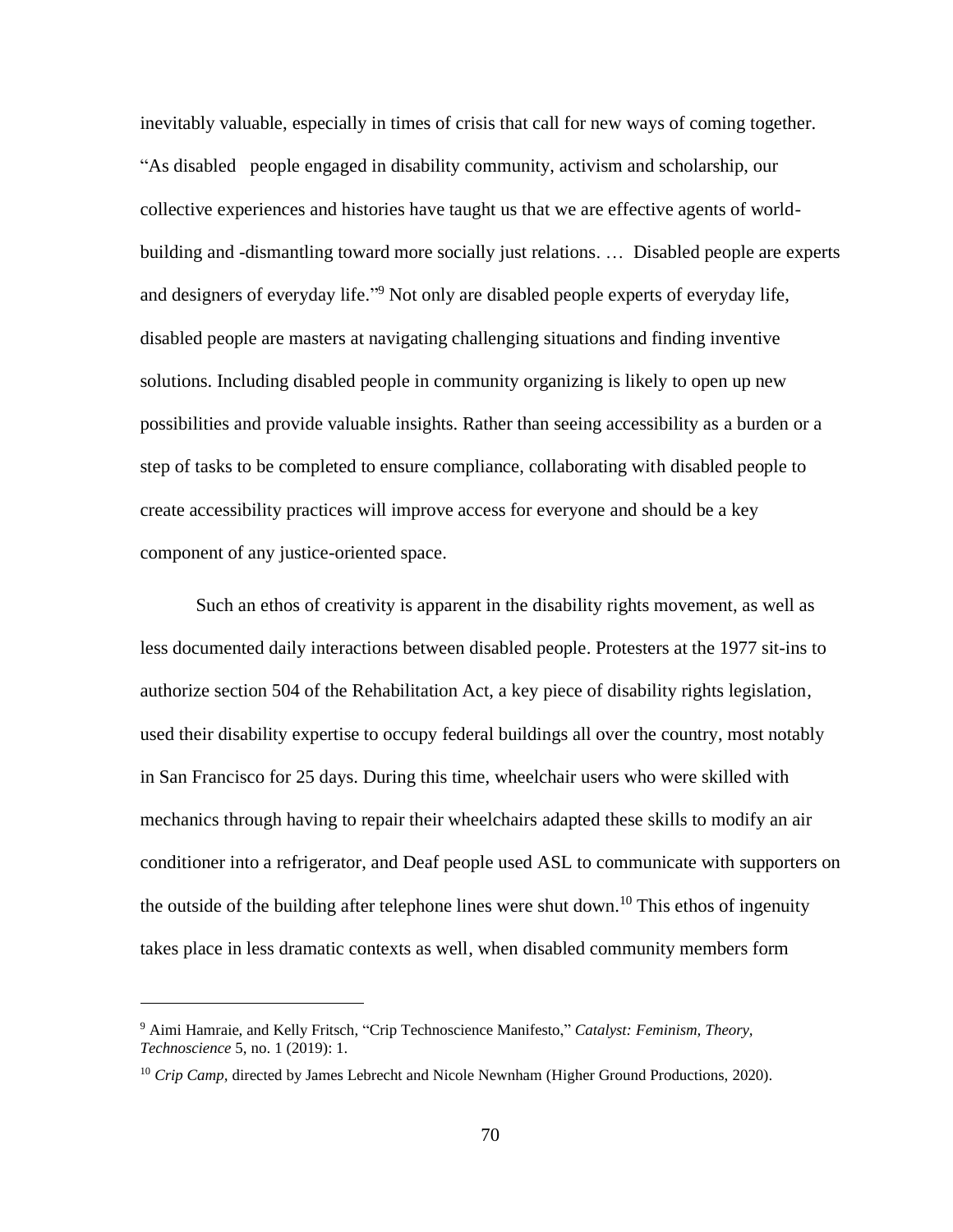mutual aid groups to complement each other's needs, creatively construct ramps and accessible transportation, and adjust procedures to make sure everyone gets taken care of and no one gets left behind.<sup>11</sup>

Disabled knowledge is especially important in times of crisis. Even now, as we face the uncertainty of COVID-19, the same tactic of using ASL to communicate used during the 504 sit-ins has provided an alternate way to connect in a time of physical distancing.<sup>12</sup> As society in general becomes wary of the world of pathogens, routine strategies used by homebound and immunocompromised disabled people to keep themselves safe suddenly become mainstream.<sup>13</sup> At the same time that these strategies from disability culture become more broadly acceptable and celebrated, people with disabilities experience concerns over medical rationing and implicit medical bias that deem disabled lives less valuable and worthy of saving.<sup>14</sup> Disability encourages us to think about alternate ways of being in the world and what potential futures might be possible. In times that are uncertain, it is perhaps easier to see the value that disabled knowledge has to offer our movements, as these are issues that disabled people have already been grappling with.

Recognizing disability as a generative source of knowledge might seem unusual, but I contend that organizing around disabled knowledges and experiences is already happening,

<sup>11</sup> Piepzna-Samarasinha, *Care Work.*

 $12$  Lydia X. Z. Brown, in "Organizing in a Time of Social Distancing: The Wisdom of Disability Justice Organizers," Webinar hosted by JOIN for Justice, April 2, 2020.

<sup>13</sup> Katie Tastrom, "Our Responses to COVID-19 Must Center Disability Justice," *Truthout*, March 21, 2020, [https://truthout.org/articles/our-responses-to-covid-19-must-center-disability-justice/.](https://truthout.org/articles/our-responses-to-covid-19-must-center-disability-justice/)

<sup>14</sup> Elaine Godfrey, "Americans With Disabilities Are Terrified," *The Atlantic,* April 3, 2020, [https://www.theatlantic.com/politics/archive/2020/04/people-disabilities-worry-they-wont-get](https://www.theatlantic.com/politics/archive/2020/04/people-disabilities-worry-they-wont-get-treatment/609355/)[treatment/609355/;](https://www.theatlantic.com/politics/archive/2020/04/people-disabilities-worry-they-wont-get-treatment/609355/) Ari Ne'eman, "I Will Not Apologize for my Needs," *The New York Times,* March 23, 2020, [https://www.nytimes.com/2020/03/23/opinion/coronavirus-ventilators-triage-disability.html.](https://www.nytimes.com/2020/03/23/opinion/coronavirus-ventilators-triage-disability.html)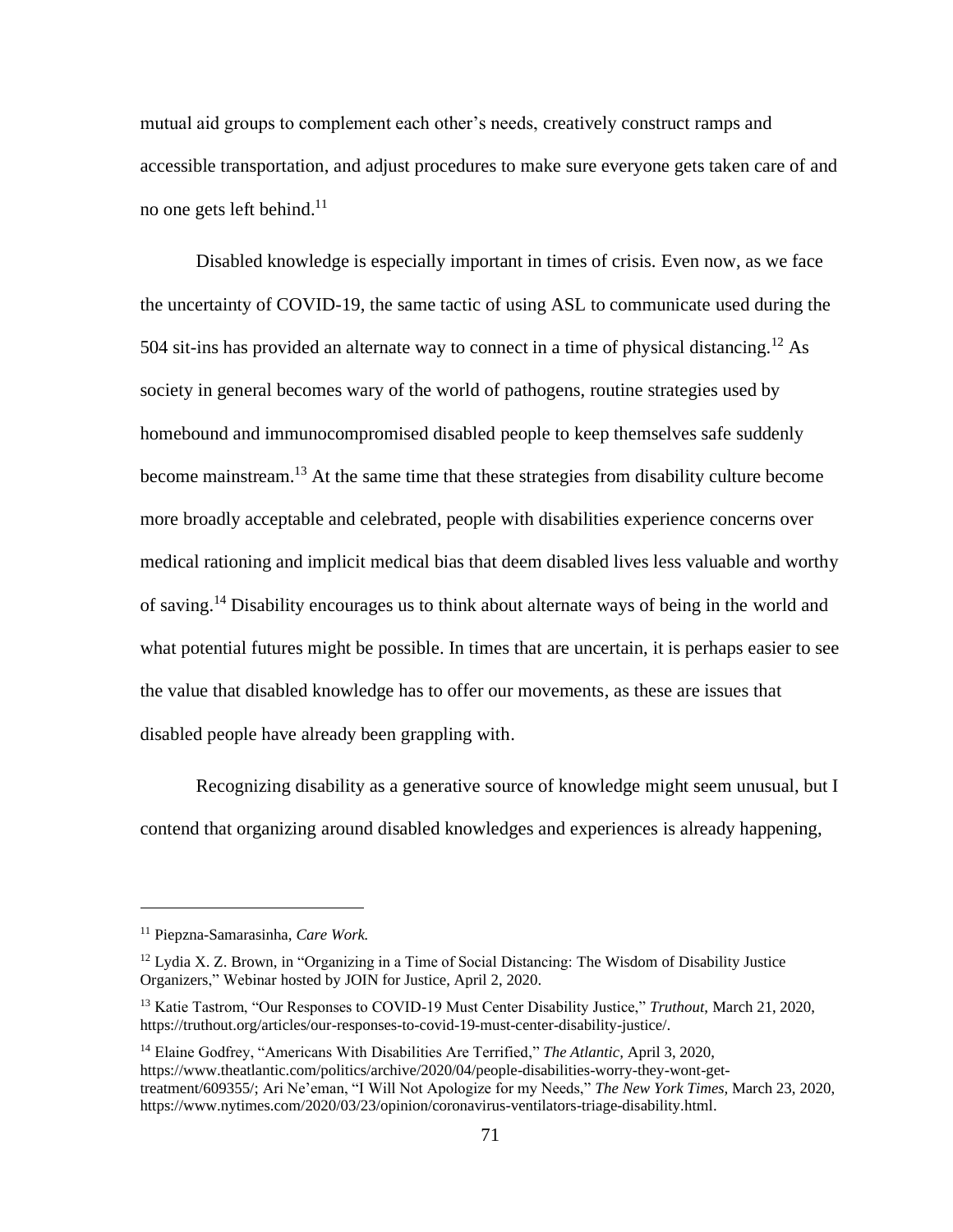and has happened in the past, as is the case in the black lung movement. Identifying the ways in which disability has play a salient role in Appalachian organizing in throughout history might help us consider the possible futures, as well as consider the more regional ways disability-focused work might look like. Admittedly, the disability justice movement first formed in the California Bay Area and may not seamlessly transfer to other settings. Attention to the localized facets of disability, including histories of disability stigma and stereotypes may help develop a disability consciousness that is responsive to Appalachian culture, without imposing a set of outside values and norms.

Focusing on localized expressions of disability expertise opens up new possibilities for cultural anthropology. Disability expertise offers "a descriptive domain that ethnographers might use to understand and interpret how disabled people enact their personhood and moral agency in diverse cultural settings [and] thus circumvents the ethnographic tendency to focus on suffering, while contributing to broader concerns of transdisciplinary critical disability studies scholarship."<sup>15</sup> To examine disability culture is to examine ways of worldmaking that can upend conceptions of normalcy.

There has been much debate about whether or not there is such a thing as disability culture. Steven Brown describes a 1991 meeting of the Society for Disability Studies, where a paper on the existence of disability culture sparked heated debate.<sup>16</sup> Since then, disability culture has become slightly more codified, with some shared linguistic practices and rituals.<sup>17</sup>

<sup>&</sup>lt;sup>15</sup> Hartblay, "Disability Expertise," 34.

<sup>&</sup>lt;sup>16</sup> Steven E. Brown, *Investigating a Culture of Disability: Final Report* (Washington, D.C.: National Institute on Disability and Rehabitilation Research, 1994).

<sup>17</sup> Crip Ritual Project[, https://cripritual.com/.](https://cripritual.com/)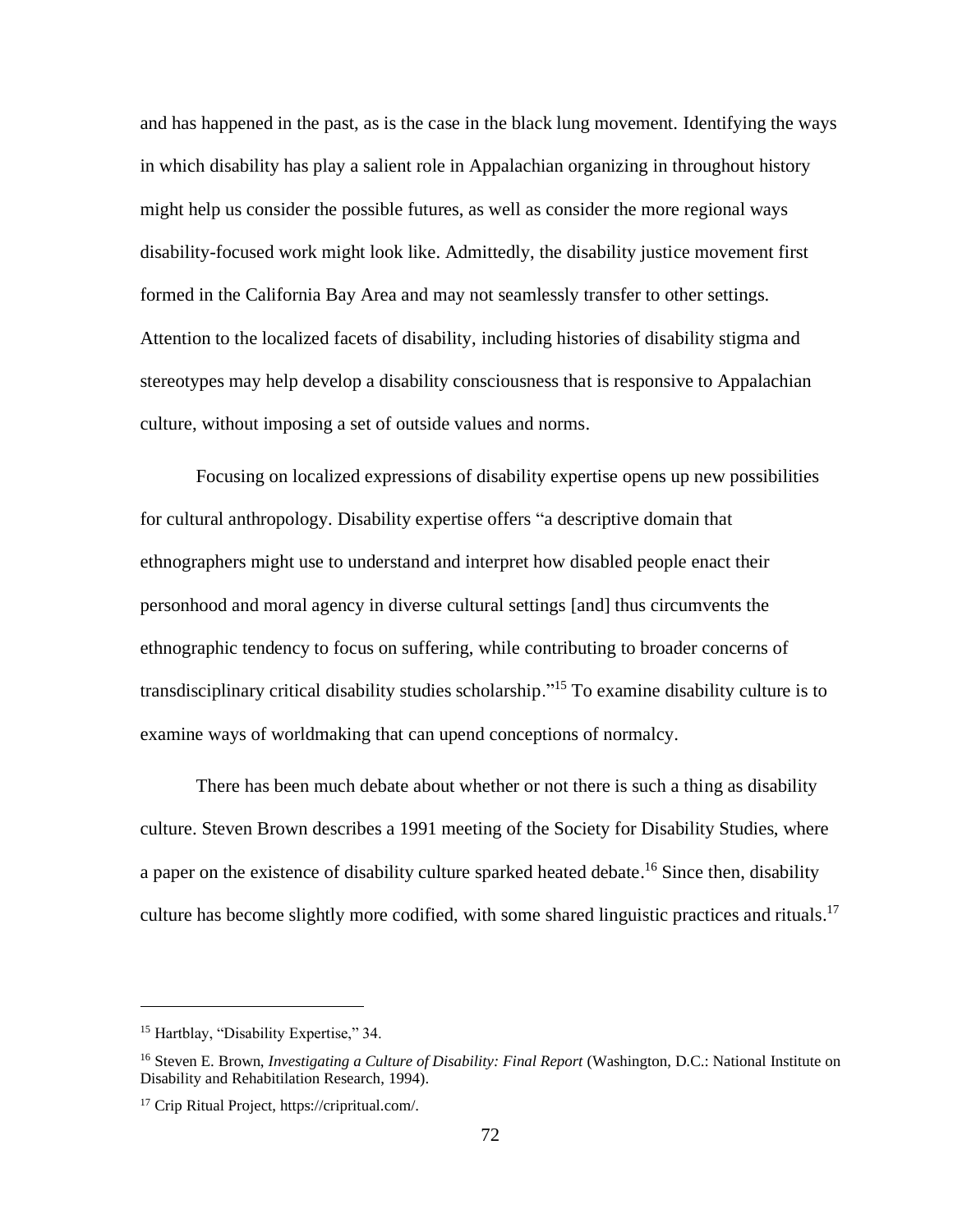While there are of course drastic differences between sub-groups of disabilities, as well as many people who might be considered disabled but do not identify culturally as such, disabled people have developed shared ways of being in community with one another. A continued investigation into Appalachian disability cultures will help examine specific cultural practices shared by disabled people in Appalachia and show the relevance of disability to "Appalachian culture" more broadly through a critical disability studies methodology.

Disability also supports an anti-capitalist analysis, which is valuable to those working towards a class-based movement, which may be especially relevant in Appalachia as a region often controlled by outside influences and market demands. Disabled bodies inherently challenge a valuation of bodies based on their productive capacities. People with disabilities are also more likely to experience poverty in ways that can build cross-ability class solidarity. Relying on Social Security disability payments forces disabled people to live in poverty,<sup>18</sup> and disabled people are often disenfranchised through employment opportunities, including high rates of unemployment and being paid subminimum wages. <sup>19</sup> It is unsurprising that disability projects provide a trenchant critique of capitalism and its norms of productivity.

Being categorized as 'disabled,' however, and the subsequent impoverishment that so many face when struggling to survive no disability benefits, serves another class

<sup>&</sup>lt;sup>18</sup> David C. Stapleton, Bonnie L. O'Day, Gina A. Livermore, and Andrew J. Imparato, "Dismantling the Poverty Trap: Disability Policy for the Twenty-First Century," *Milbank Quarterly* 84, no. 4 (2006).

<sup>19</sup> Sarah Kim, "The Truth Of Disability Employment That No One Talks About," *Forbes,* October 24, 2019, [https://www.forbes.com/sites/sarahkim/2019/10/24/sub-minimum-wages-disability/#5ce71455c22b.](https://www.forbes.com/sites/sarahkim/2019/10/24/sub-minimum-wages-disability/#5ce71455c22b)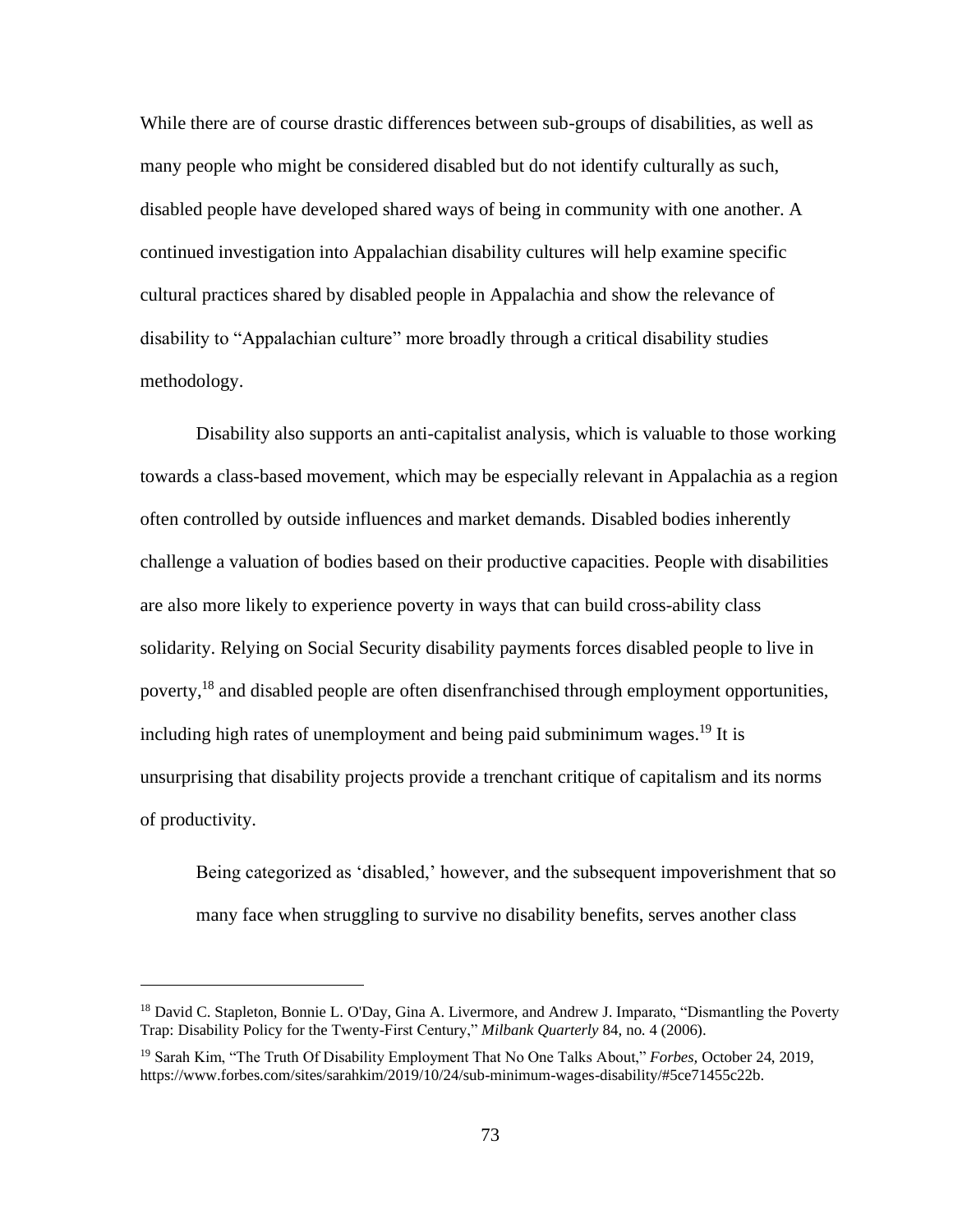function: it generates a very realistic fear among workers of becoming disabled … If workers were provided with a social safety net that adequately protected them through unemployment, sickness, disability, and old age, laborers would gain a stronger position from which to negotiate their conditions of employment.<sup>20</sup>

Ableism creates conditions where bodies are valued based on their labor, and impaired bodies shore up industries of rehabilitation. Social policies to support disabled people are evaluated based on market value.<sup>21</sup> In times of crisis, where a greater portion of the population fears becoming disabled and the accompanying material conditions, an antiableist approach to organizing takes on new life. Those outside of disability justice circles are not as used to accounting for ableism among the other forms of oppression. Yet, in times of crisis and upheaval, disability justice concerns move "from the margins to the core."<sup>22</sup> It may be that now is precisely the time to consider what disability justice work has to offer.

Through a disability studies methodology that examines the ways in which large portions of the population are systematically disabled under capitalism, one can take an approach rooted in justice, collective liberation, and mutual aid. Practices of disability justice prioritize building practices of care and community.<sup>23</sup> For those interested in such an approach to organizing, disability expertise is especially important. Careful consideration of the potential of the disabled bodymind provides a position from which to build movements.

 $^{20}$  Marta Russell and Ravi Malhotra, "Introduction: Capitalism and the Disability Rights Movement," in *Capitalism and Disability: Selected Writings by Marta Russell,* ed. Keith Rosenthal, (Chicago, IL: Haymarker, 2019).

 $21$  Ibid.

<sup>&</sup>lt;sup>22</sup> Leah Lakshmi Piepzna-Samarasinha, "Every Time is Crip Time Now," Keynote presented at Society for Disability Studies, April 4, 2020, Zoom.

<sup>23</sup> Piepzna-Samarasinha, *Care Work.*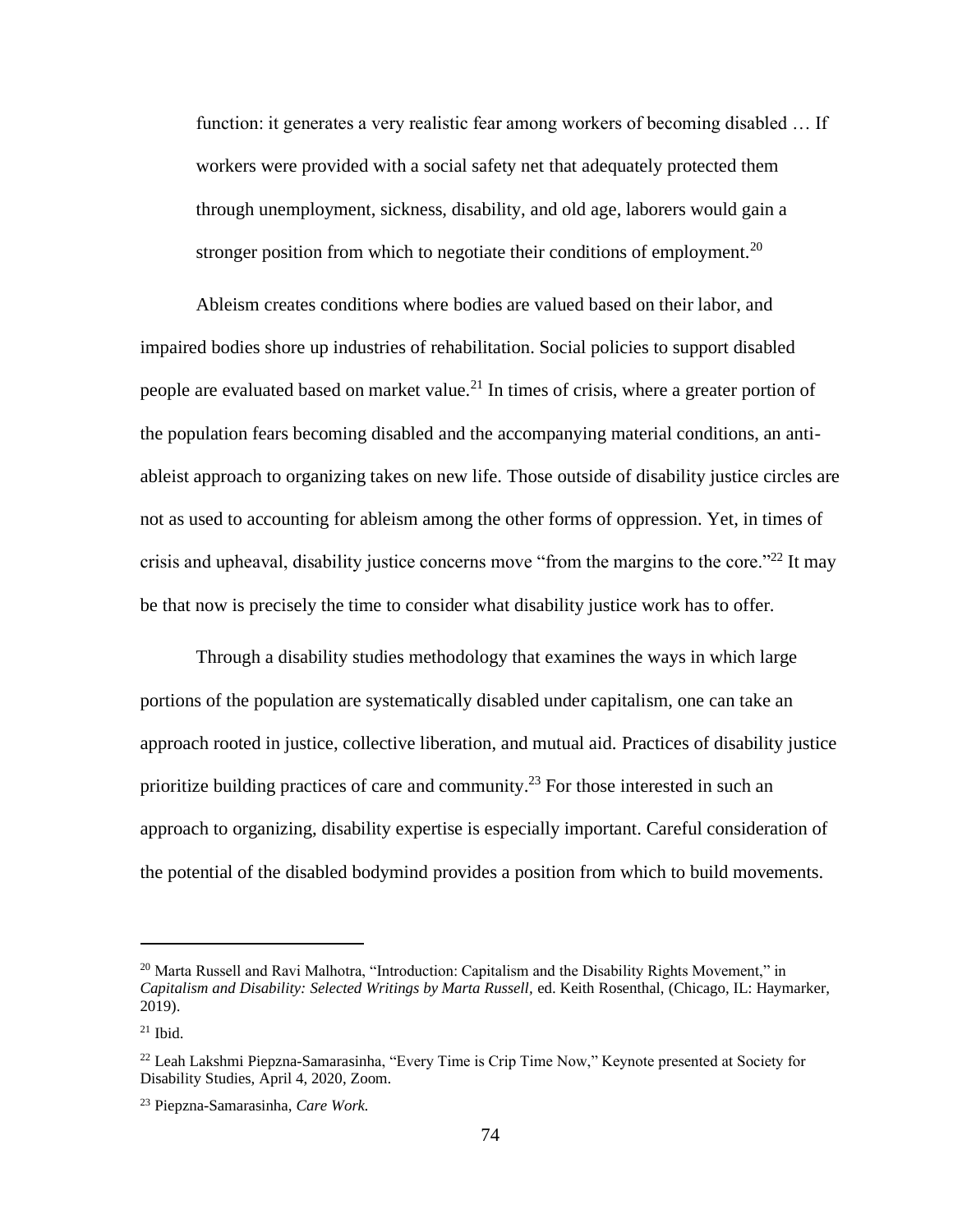This work is most powerful when it works beyond the single-issue disability rights framework, which may only seek to incorporate disabled people into pre-existing social structures.

Though the disabled body may be incorporated into practices of neoliberal capitalism through techniques of rights and inclusion, the disability justice framework, which seeks to move beyond a framework of government-granted rights contains valuable lessons for building cross-issue movements in Appalachia. Inclusionist practices recognize a very narrow scope of disability and that they offer no understanding of the "active transformation of life that alternative corporalities disability entail."<sup>24</sup> As disability expertise acknowledges, the disabled bodymind offers generative corporalities that can support social change. Disability justice observes that "rights-based strategies often address the symptoms of inequity but not the root. The root of disability oppression is ableism and we must work to understand it, combat it, and create alternative practices rooted in justice."<sup>25</sup> Disability rights are often most accessible to more privileged disabled people. Founders of the disability justice movement note that many categories of people are ignored in a rights-based framework, especially those who are marginalized in multiple ways and are not granted full recognition by the state, including immigrants, Indigenous peoples, those who are incarcerated, and those who are queer and trans, among many others.

From this position, disability becomes not just another identify-based framework, but one that connects to other movements for justice. The principles of disability justice are not

<sup>24</sup> David T. Mitchell and Sharon L. Snyder, *The Biopolitics of Disability: Neoliberalism, Ablenationalism, and Peripheral Embodiment* (Ann Arbor: University of Michigan, 2015), 2.

<sup>25</sup> Sins Invalid, *Skin, Tooth and Bone,* 15.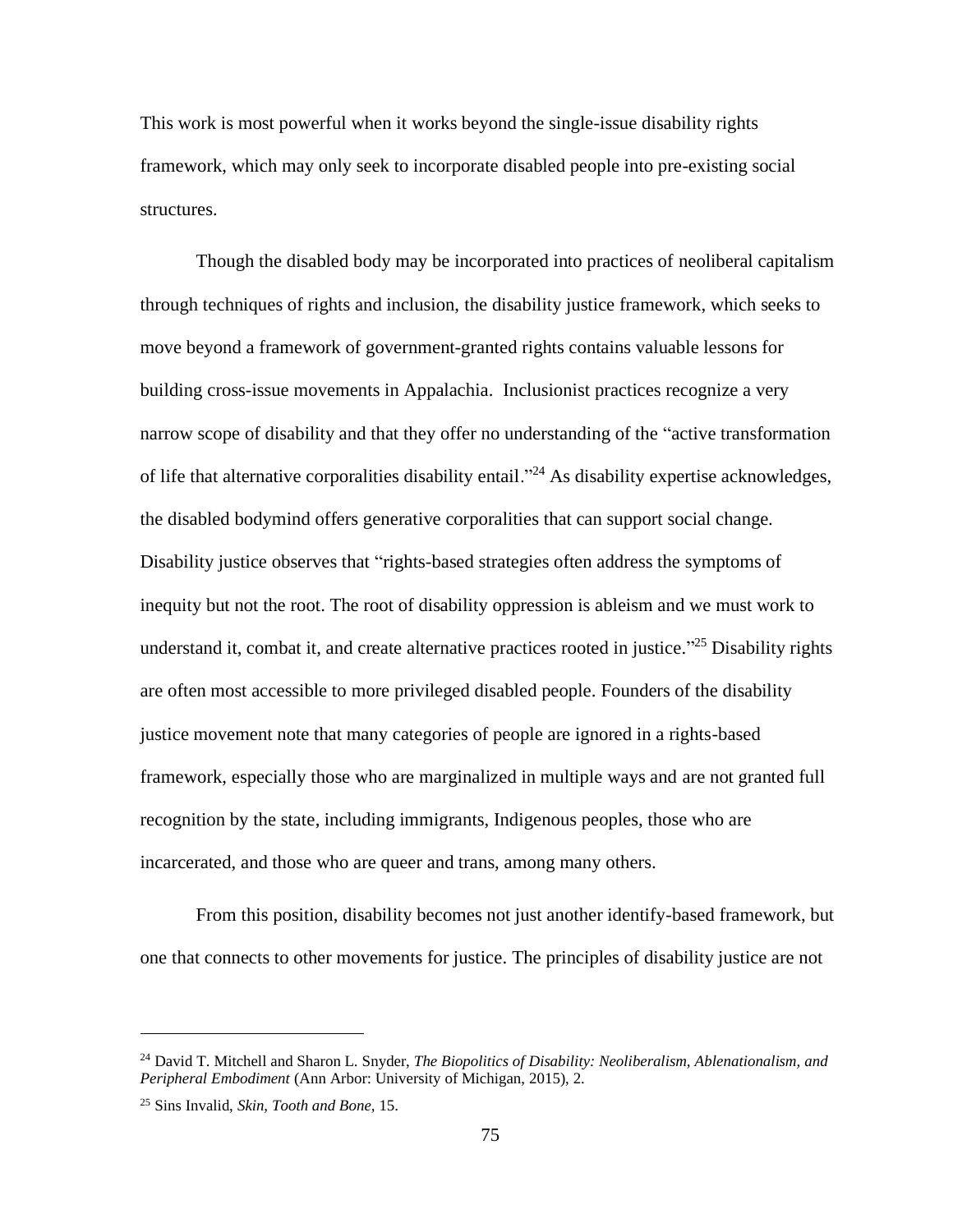only useful in working among people with disabilities but offer powerful advice for all ability levels in working towards transformative change. Multiply marginalized disabled people claim: "Our communities are often treated as disposable, especially within the current economic, political and environmental landscapes. There is no way to stop a single gear in motion — we must dismantle this machine."<sup>26</sup> The critical disability studies method of tracing ableism shows the devaluing of entire populations rampant in today's political landscape. Ableism compounds the racism and xenophobia against migrants. Ableism feeds white supremacy and white nationalism. Ableism feeds the stigmatization of queerness as disease. Disabled migrants, people of color, and queer people are all more likely to have their existence invalidated. As I have argued in this thesis, ableism also supports the positioning of Appalachia as a region in need of development or remediation. Those involved in disability justice are keenly aware of interlocking systems of oppressions, including those which have marginalized Appalachia as a region that is itself disabled.

Claiming disability matters. It matters to disabled people, who find value and meaning in connecting to others who experience ableism. But claiming disability should also matter to all of us, inside and outside of the academy, especially as we envision what the future for Appalachia might hold. As I have argued, Appalachia has faced a long history of disability stigma and othering, but there has also been organizing around shared experiences of disability and exclusion. Disability concerns resonate across many different movements for justice, and address concerns including labor, the environment, gender/sexuality, and caregiving. As more people experience disability-related issues, precarity, and loss,

<sup>26</sup> Ibid, 20.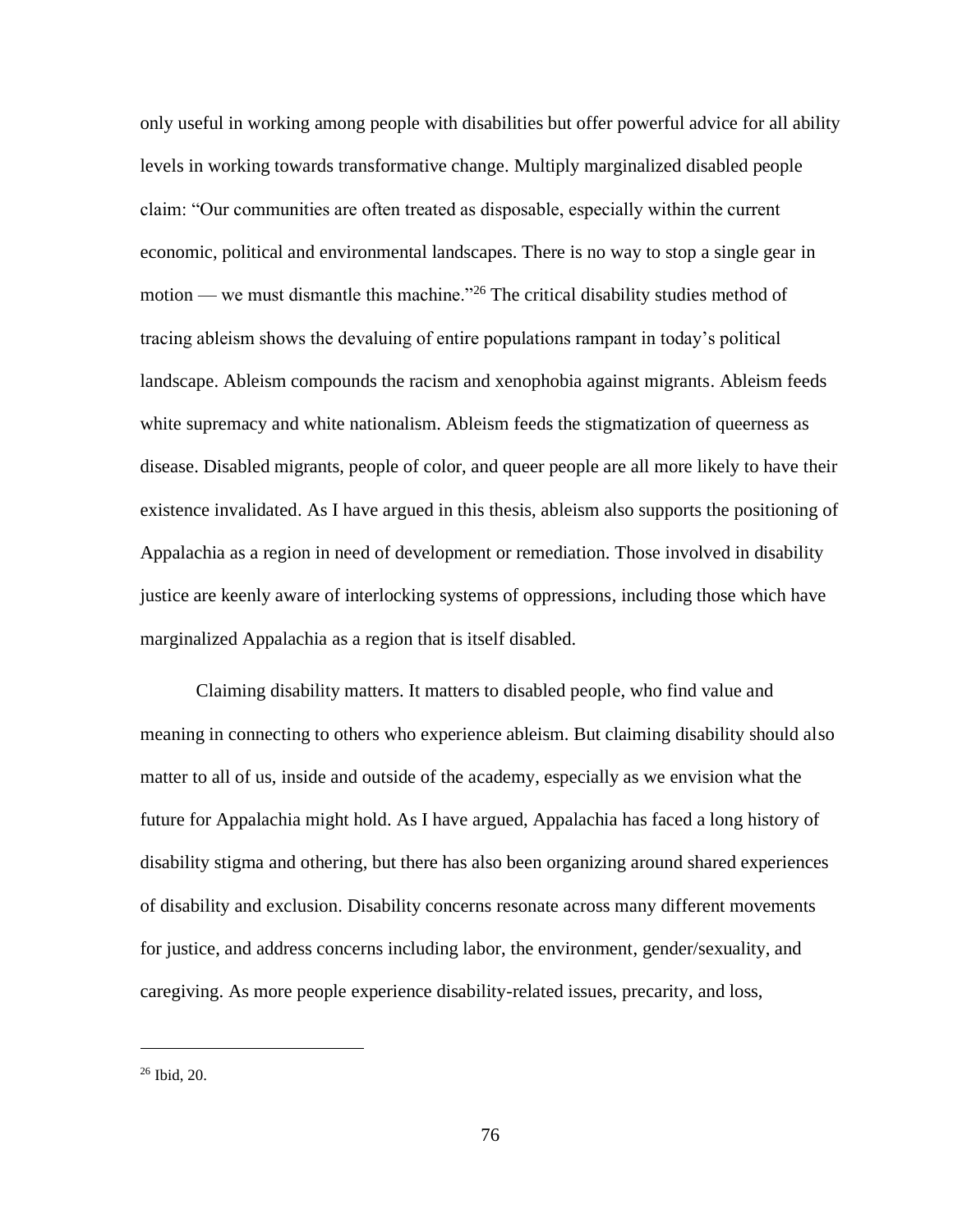especially given Appalachia's increased vulnerability to COVID-19, $^{27}$  finding organizing strategies that combat ableism and build these into our society, will become an even more important tool in the future.<sup>28</sup> Claiming disability helps us recognize disabled knowledges and world-building, which will prove especially valuable in times of extreme change that highlights our shared vulnerability. Moving away from a single-issue disability rights approach foregrounds the connections between disability and other struggles for justice and highlights the role that disability expertise can play in organizing for collective liberation.

<sup>&</sup>lt;sup>27</sup> Matt Krupnick, "Appalachian Coal Communities Brace For Coronavirus: It's Going 'To Wipe Us Out," *Huffington Post,* April 4, 2020, [https://www.huffpost.com/entry/coronavirus-coal-miners-black](https://www.huffpost.com/entry/coronavirus-coal-miners-black-lung_n_5e862723c5b6a949183323d7)[lung\\_n\\_5e862723c5b6a949183323d7.](https://www.huffpost.com/entry/coronavirus-coal-miners-black-lung_n_5e862723c5b6a949183323d7)

<sup>28</sup> For concrete examples of this, see "Access Statements," in *Skin, Tooth, and Bone,* 28-46.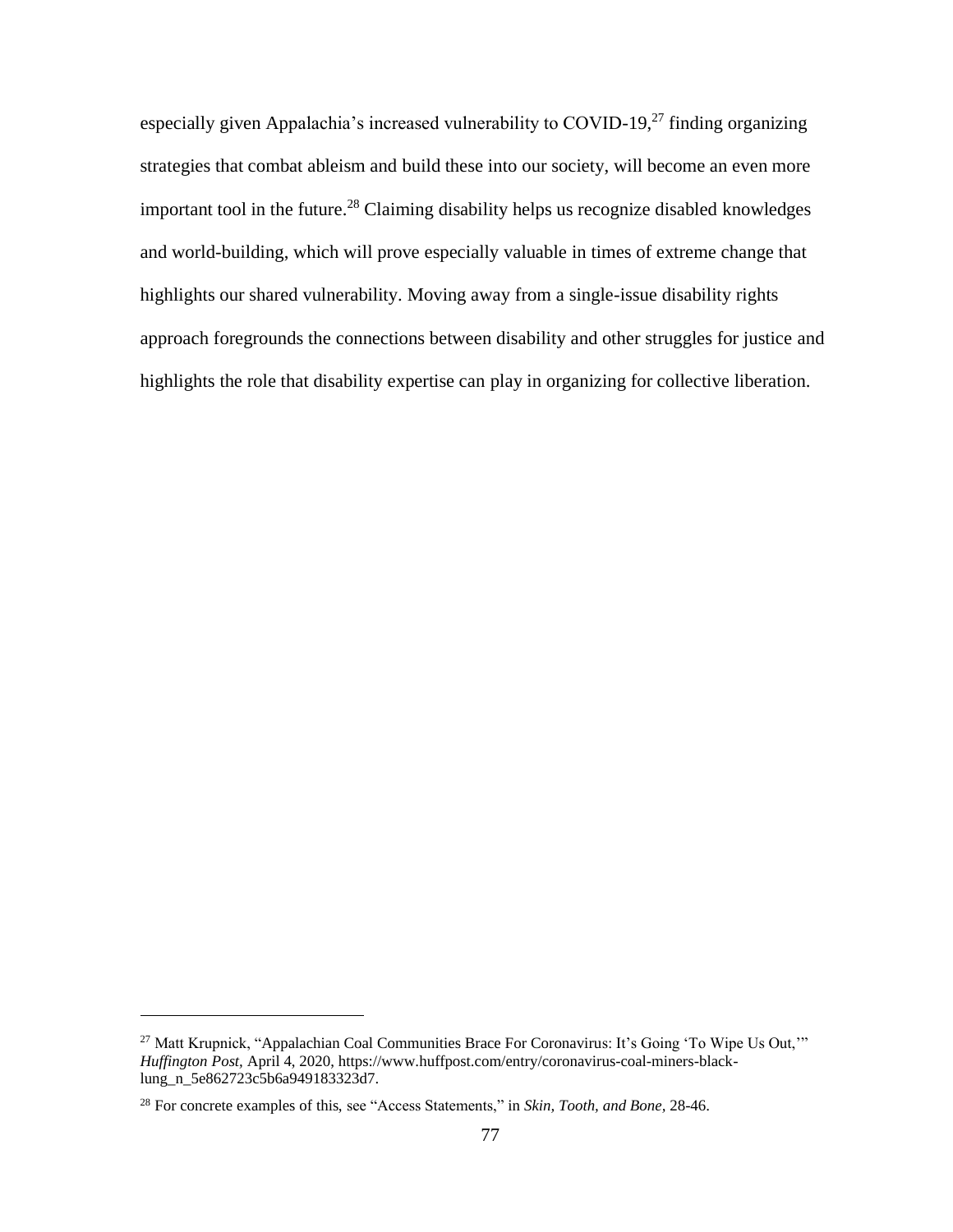## **Bibliography**

- Abbey, Edward. *Desert Solitaire: A Season in the Wilderness.* New York: Touchstone, 1990.
- Adams, W. M. *Green Development: Environment and Sustainability in a Developing World.* New York: Routledge, 2009.
- Alaimo, Stacey. *Bodily Natures: Science, Environment, and the Material Self.* Bloomington: Indiana University Press, 2010.
- Appalachian Regional Commission. *Creating a Culture of Health in Appalachia: Disparities and Bright Spots.* Chapel Hill, NC: The Cecil G. Sheps Center for Health Services Research, 2017.
- Arnold, Carrie. "A Scourge Returns: Black Lung in Appalachia." *Environmental Health Perspectives* 124, no. 1 (2016): A13-18.
- Baptiste, Natalie. "This Town is So Toxic, They Want it Wiped off the Map." *Mother Jones*, January 8, 2018. [https://www.motherjones.com/environment/2018/01/this-town-is-so](https://www.motherjones.com/environment/2018/01/this-town-is-so-toxic-they-want-it-wiped-off-the-map/)[toxic-they-want-it-wiped-off-the-map/.](https://www.motherjones.com/environment/2018/01/this-town-is-so-toxic-they-want-it-wiped-off-the-map/)
- Barbarin, Imani. "Climate Darwinism Makes Disabled People Expendable." *Forbes,*  November 2, 2019. [https://www.forbes.com/sites/imanibarbarin/2019/11/02/climate](https://www.forbes.com/sites/imanibarbarin/2019/11/02/climate-darwinism-makes-disabled-people-expendable/)[darwinism-makes-disabled-people-expendable/.](https://www.forbes.com/sites/imanibarbarin/2019/11/02/climate-darwinism-makes-disabled-people-expendable/)
- Bell, Chris. "Introducing White Disability Studies: A Modest Proposal." In *The Disability Studies Reader*, 2nd ed., edited by Lennard J. Davis, 275-282. New York: Routledge, 2006.
- Berne, Patty and Vanessa Raditz. "To Survive Climate Catastrophe, Look to Queer and Disabled Folks." *Truthout,* January 4, 2020. [https://truthout.org/articles/to-survive](https://truthout.org/articles/to-survive-climate-catastrophe-look-to-queer-and-disabled-folks/)[climate-catastrophe-look-to-queer-and-disabled-folks/.](https://truthout.org/articles/to-survive-climate-catastrophe-look-to-queer-and-disabled-folks/)
- Black Lung Association. Black Lung Bill Battles Social Security*.* Archived Material. W.L. Eury Appalachian Collection, Appalachian State University.
- Black Lung Association. Black Lung Bulletin*.* Archived Material. W.L. Eury Appalachian Collection, Appalachian State University.
- Block, Pamela. "Institutional Utopias, Eugenics, and Intellectual Disability in Brazil." *History and Anthropology* 18, no. 2 (2007): 177-196.
- Boone, Joel T. *A Medical Survey of the Bituminous-Coal Industry: A Report of the Coal Mines Administration*. Washington, D.C.: U.S. Department of the Interior, 1947.
- Boyles, Sydney. "First These Kentuckians Couldn't Drink the Water. Now they Can't Afford It." *NPR*, October 31, 2019. [https://www.npr.org/2019/10/31/772677717/first-these](https://www.npr.org/2019/10/31/772677717/first-these-kentuckians-couldnt-drink-the-water-now-they-can-t-afford-it)[kentuckians-couldnt-drink-the-water-now-they-can-t-afford-it.](https://www.npr.org/2019/10/31/772677717/first-these-kentuckians-couldnt-drink-the-water-now-they-can-t-afford-it)
- Braun, Bruce. "On the Raggedy Edge of Risk: Articulations of Race and Nature after Biology. In *Race, Nature, and the Politics of Difference,* edited by D. Moore, J. Kosek, and A. Pandian, 175-203. Durham, NC: Duke University Press, 2003.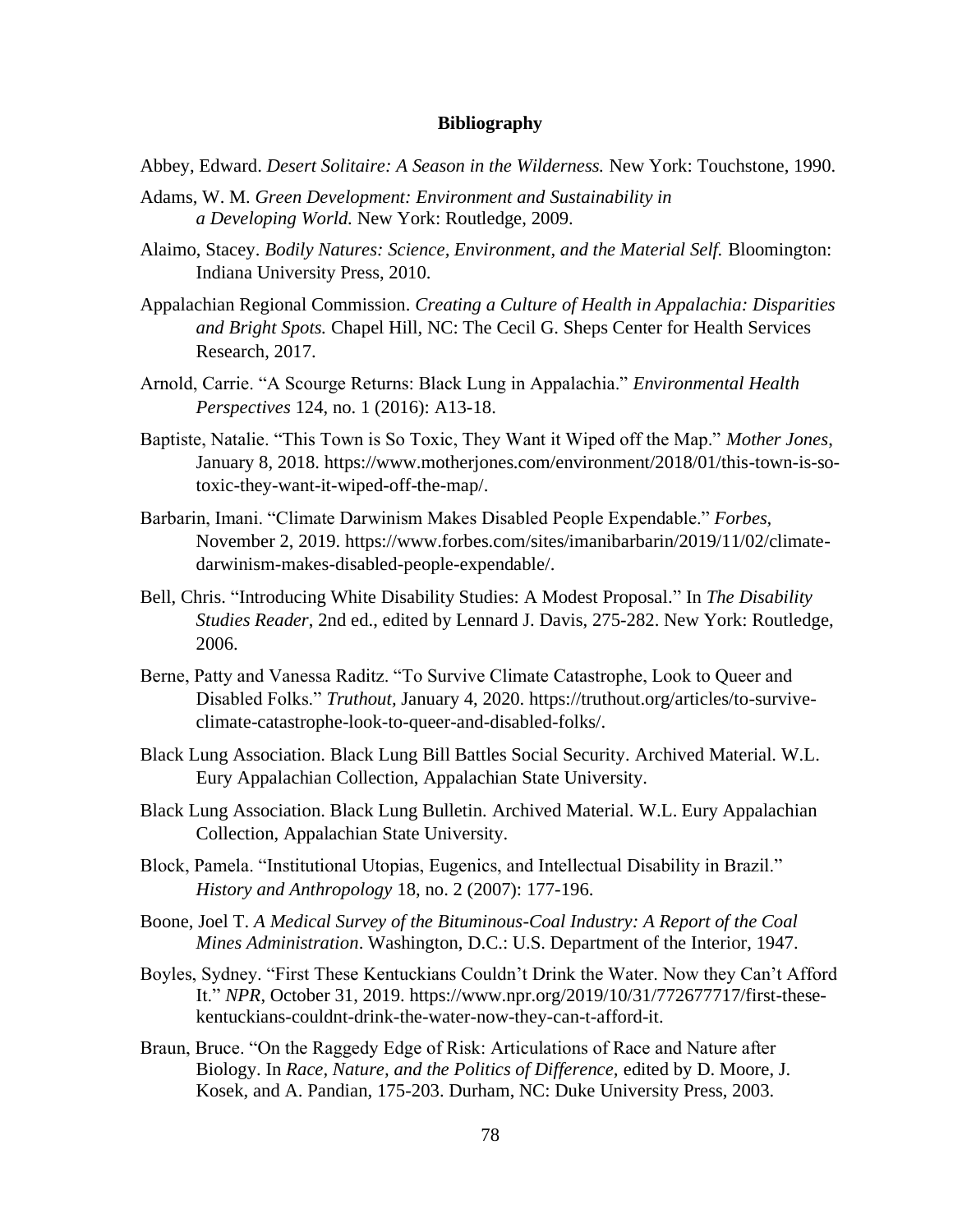- Brisbin, Jr., Richard A. *A Strike Like No Other Strike: Law and Resistance During the Pittston Coal Strike of 1989-1990.* Baltimore, MD: Johns Hopkins University Press, 2002.
- Brown, Lydia X. Z. In "Organizing in a Time of Social Distancing: The Wisdom of Disability Justice Organizers," Webinar hosted by JOIN for Justice, April 2, 2020.
- Brown, Steven E. *Investigating a Culture of Disability: Final Report*. Washington, D.C.: National Institute on Disability and Rehabitilation Research, 1994.
- Campbell, Jane. *Disability Politics: Understanding Our Past, Changing Our Future.* New York: Routledge, 1996.
- Carroll, Marilyn. "Appalachian Coal Miners Combine Mutual Help and Advocacy." *Public Health Reports* 114, no. 4 (1999): 326–327.
- Caudill, Harry M. *Night Comes to the Cumberlands: A Biography of a Depressed Area.*  Boston, MA: Little, Brown and Company, 1962.
- Charlton, James I. *Nothing About Us Without Us: Disability Oppression and Empowerment.*  Berkeley: University of California Press, 2000.
- Chen, Mel Y. "Toxic Animacies, Inanimate Affections." *GLQ: A Journal of Lesbian and Gay Studies* 17, no. 2-3 (2011): 265–286.
- Clare, Eli. *Brilliant Imperfection: Grappling with Cure.* Durham, NC: Duke University Press, 2017.
- Clare, Eli. "Notes on Natural Worlds, Disabled Bodies, and a Politics of Cure." In *Disability Studies and the Environmental Humanities: Toward an Eco-Crip Theory,* edited by Sarah Jaquette Ray and Jay Sibara, 242-265. Lincoln: University of Nebraska Press, 2017.
- Curran, Daniel J. *Dead Laws for Dead Men: The Politics of Federal Coal Mine Health and Safety Legislation.* Pittsburgh, PA: University of Pittsburgh Press, 1993.
- Derickson, Alan. *Black Lung: Anatomy of a Public Health Disaster.* Ithaca, NY: Cornell University Press, 1998.
- Detamore, Mathias J. "Queer Appalachia: Toward Geographies of Possibility." Ph.D. Thesis, University of Kentucky, 2010.
- Dokumaci, Arseli. "People as Affordances: Building Disability Worlds through Care Intimacy," *Current Anthropology* 61, supplement 21 (2020): 97-108.
- Dokumaci, Arseli. "Vital Affordances, Occupying Niches: An Ecological Approach to Disability and Performance." *RiDE: Journal of Applied Theatre and Performance* 22, no. 3 (2017): 393–412.
- Eller, Ronald. "Foreword." In *Back Talk from Appalachia: Confronting Stereotypes*, edited by Dwight B. Billings, Gurney Norman, and Katherine Ledford, ix-xi. Lexington: University Press of Kentucky, 1999.
- Erickson, Kai T. *Everything in Its Path: Destruction of Community in the Buffalo Creek Flood.* New York: Simon and Schuster, 1976.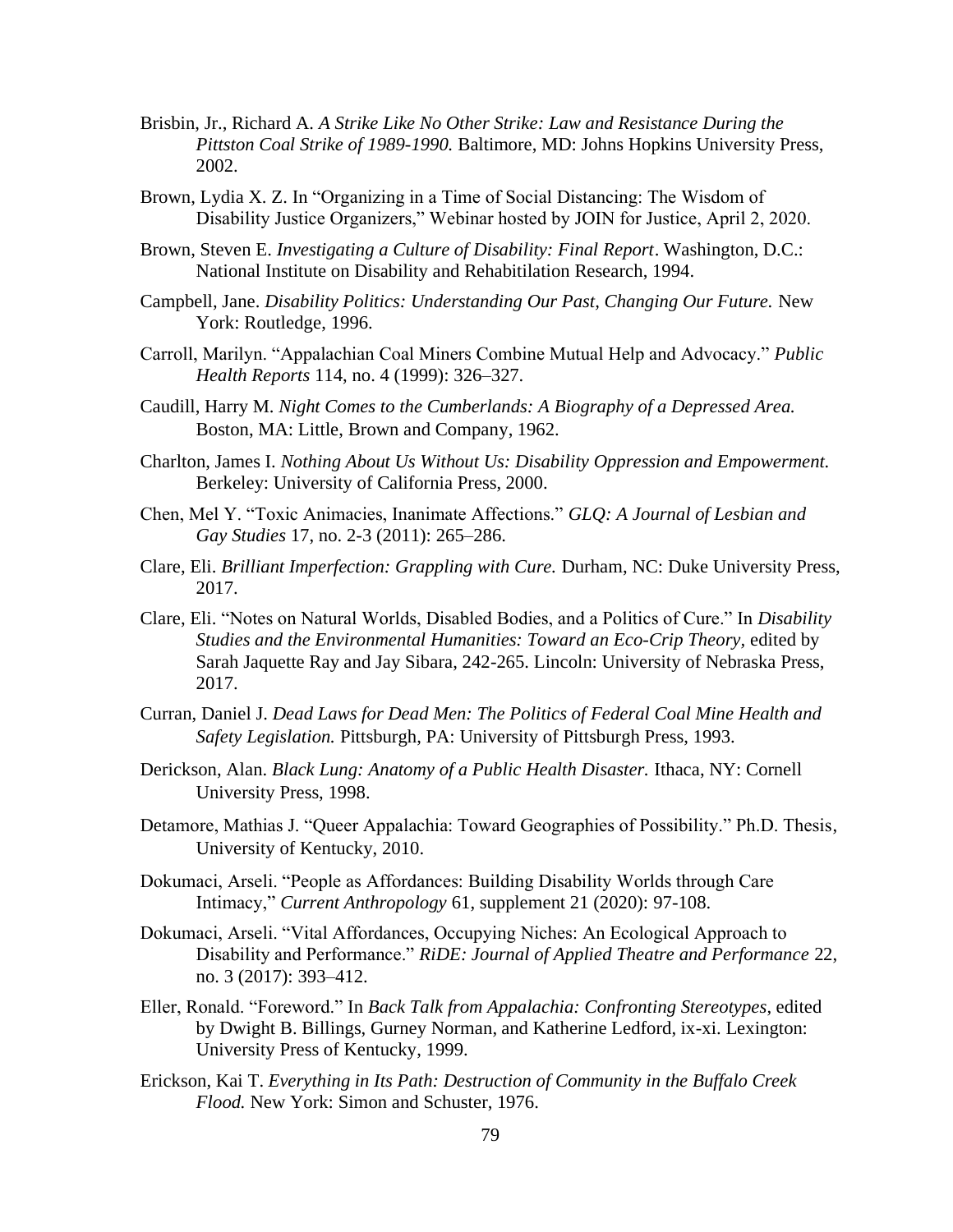- Fisher, Stephen L. *Fighting Back in Appalachia: Traditions of Resistance and Change.* Philadelphia: Temple University Press, 1993.
- Fisher, Stephen L. "Conclusion." In *Fighting Back in Appalachia: Traditions of Resistance and Change*, edited by Stephen L. Fisher, 317-336. Philadelphia: Temple University Press, 1993.
- Fisher, Stephen L and Barbara Ellen Smith. *Transforming Places: Lessons from Appalachia.* Urbana: University of Illinois Press, 2012.
- Fleischer, Doris Zames and Frieda Zames. *The Disability Rights Movement: From Charity to Confrontation.* Philadelphia: Temple University Press, 2001.
- Friedner, Michele Ilana. *Valuing Deaf Worlds in Urban India*. New Brunswick, NJ: Rutgers University Press, 2015.
- Fritsch, Kelly. "Desiring Disability Differently: Neoliberalism, Heterotopic Imagination and Intra‐corporeal Reconfigurations." *Foucault Studies* 19 (2015): 43-66.
- Fritsch, Kelly. "Toxic Pregnancies: Speculative Futures, Disabling Environments, and Neoliberal Biocapital." In *Disability Studies and the Environmental Humanities: Toward an Eco-Crip Theory,* edited by Sarah Jaquette Ray and Jay Sibara, 359-380. Lincoln: University of Nebraska Press, 2017.
- Fry, Richard. "Dissent in the Coalfields: Miners, Federal Politics, and Union Reform in the United States, 1968–1973." *Labor History* 5, no. 2 (2014): 173-188.
- Garland-Thomson, Rosemarie. "Disability and Representation." *PMLA* 120, no. 2 (2005): 522-527.
- Garland-Thomson*,* Rosemarie. *Extraordinary Bodies: Figuring Physical Disability in American Culture and Literature.* New York: Columbia University Press, 1997.
- Garringer, Rachel. "'Well, We're Fabulous and We're Appalachians, So We're Fabulachians:' Country Queers in Central Appalachia." *Southern Culture* 23, no. 1 (2017): 79-91.
- Gill, Carol J. "A Psychological View of Disability Culture." *Disability Studies Quarterly* 15 (1995): 16-19.
- Godfrey, Elaine. "Americans With Disabilities Are Terrified." *The Atlantic,* April 3, 2020. [https://www.theatlantic.com/politics/archive/2020/04/people-disabilities-worry-they](https://www.theatlantic.com/politics/archive/2020/04/people-disabilities-worry-they-wont-get-treatment/609355/)[wont-get-treatment/609355/.](https://www.theatlantic.com/politics/archive/2020/04/people-disabilities-worry-they-wont-get-treatment/609355/)
- Hall, Kim Q. "Cripping Sustainability, Realizing Food Justice," In *Disability Studies and the Environmental Humanities: Toward an Eco-Crip Theory,* edited by Sarah Jaquette Ray and Jay Sibara, 422-447. Lincoln: University of Nebraska Press, 2017.
- Hamraie, Aimi, and Kelly Fritsch. "Crip Technoscience Manifesto." *Catalyst: Feminism, Theory, Technoscience* 5, no. 1(2019):1–33.
- Haraway, Donna J. *The Companion Species Manifesto: Dogs, People, and Significant Otherness.* Vol. 1. Chicago: Prickly Paradigm Press, 2003.
- Harkins, Anthony. *Hillbilly: A Cultural History of an American Icon.* New York: Oxford University Press, 2004.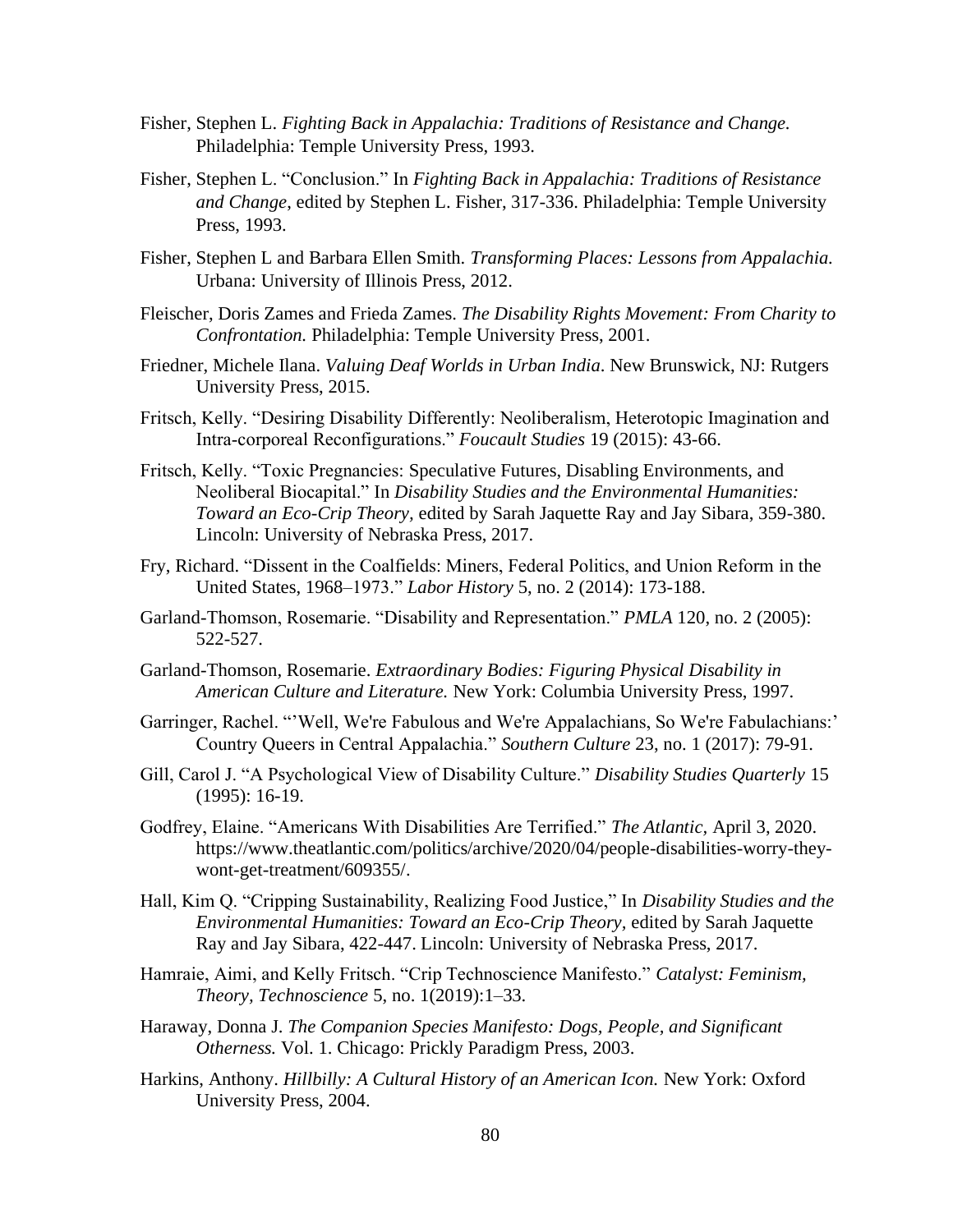- Hartblay, Cassandra. "Disability Expertise: Claiming Disability Anthropology." *Current Anthropology* 61, supplement 21 (2020): S26-S36.
- Harvey*,* David. *Justice, Nature, and the Geography of Difference*. Malden, MA: Blackwell, 1996.
- Hobart, Hi'ilei Julia Kawehipuaakahaopulani, and Tamara Kneese. "Radical Care: Survival Strategies for Uncertain Times." *Social Text* 38, no. 1 (2020): 1-16.
- Hume, Brit. *Death and the Mines: Rebellion and Murder in the United Mine Workers.* New York: Grossman Publishers, 1971.
- Jacoby, Karl. *Crimes against Nature: Squatters, Poachers, Thieves and the Hidden History of American Conservation.* Berkeley: University of California Press, 2001.
- Jampel, Catherine. "Intersections of Disability Justice, Racial Justice and Environmental Justice." *Environmental Sociology* 1, no. 4 (2018): 122-135.
- Johnson, Valerie Ann. "Bringing Together Feminist Disability Studies and Environmental Justice," In *Disability Studies and the Environmental Humanities: Toward an Eco-Crip Theory,* edited by Sarah Jaquette Ray and Jay Sibara, 73-93. Lincoln: University of Nebraska Press, 2017.
- Jones, Alexandra. "'Her Body [was] like a Hard-Worked Machine:' Women's Work and Disability in Coalfields Literature, 1880-1950." *Disability Studies Quarterly* 37, no. 4 (2017): n.p.
- Judkins, Bennet M. "The People's Respirator: Coalition Building and the Black Lung Association." In *Fighting Back in Appalachia: Traditions of Resistance and Change*, edited by Stephen L. Fisher, 224-241. Philadelphia: Temple University Press, 1993.
- Kafer, Alison. *Feminist Queer Crip*. Bloomington: Indiana University Press, 2013.
- Kasnitz, Devva, and Russell P. Shuttleworth. "Introduction: Disability Studies in Anthropology." *Disability Studies Quarterly* 21, no. 3 (2001): 2-17.
- Katz, Stephen. "Busy Bodies: Activity, Aging, and the Management of Everyday Life." *Journal of Aging Studies* 14 no. 2 (2000): 135-152.
- Kim, Eunjung. *"Curative Violence: Rehabilitating Disability, Gender, and Sexuality in Modern Korea.*" Durham, NC: Duke University Press, 2017.
- Kim, Sarah. "The Truth of Disability Employment That No One Talks About." *Forbes,*  October 24, 2019. [https://www.forbes.com/sites/sarahkim/2019/10/24/sub-minimum](https://www.forbes.com/sites/sarahkim/2019/10/24/sub-minimum-wages-disability/#5ce71455c22b)[wages-disability/#5ce71455c22b.](https://www.forbes.com/sites/sarahkim/2019/10/24/sub-minimum-wages-disability/#5ce71455c22b)
- Kosek, Jake. "Purity and Pollution: Racial Degradation and Environmental Anxieties." In *Liberation Ecologies: Environment, Development, Social Movements,* edited by M. Peet and R. Watts, 125-65. New York: Routledge, 2004.
- Krupnick, Matt. "Appalachian Coal Communities Brace For Coronavirus: It's Going 'To Wipe Us Out.'" *Huffington Post,* April 4, 2020. [https://www.huffpost.com/entry/coronavirus-coal-miners-black](https://www.huffpost.com/entry/coronavirus-coal-miners-black-lung_n_5e862723c5b6a949183323d7)[lung\\_n\\_5e862723c5b6a949183323d7.](https://www.huffpost.com/entry/coronavirus-coal-miners-black-lung_n_5e862723c5b6a949183323d7)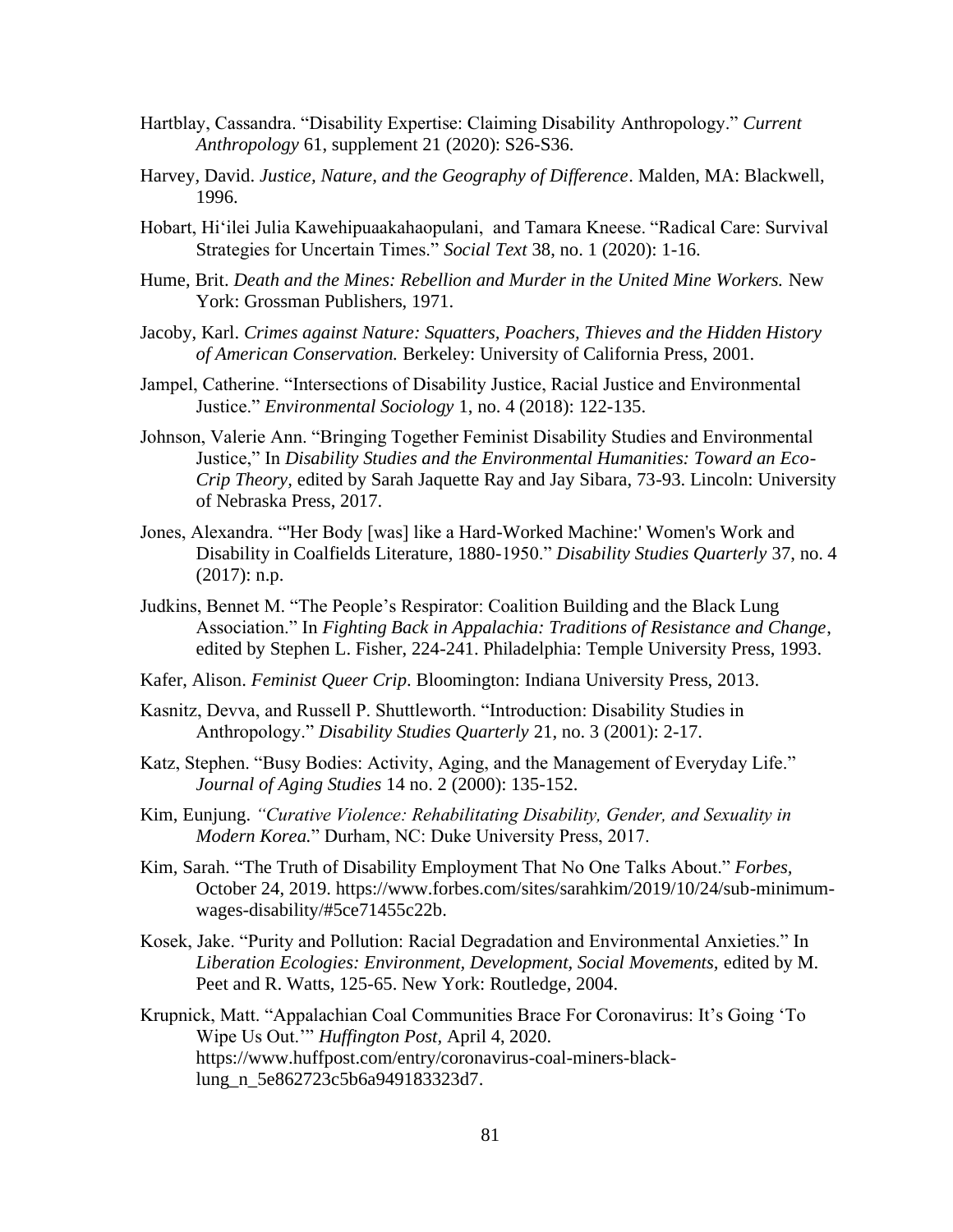Lebrecht, James and Nicole Newnham. *Crip Camp.* Higher Ground Production, 2020.

- Lewis, Helen. "Medicos and Mountaineers: The Meeting of Two Cultures." Edited version of speech given at the Appalachian Regional Hospital's Spring Scientific Session, Bristol, Virginia, April 22, 1971. Helen Matthews Lewis Papers, W. L. Eury Appalachian Collection, Appalachian State University, Boone, NC.
- Lewis, Talila. "Longmore Lecture: Context, Clarity & Grounding." *Turning into Self* (blog), March 5, 2019. [https://www.talilalewis.com/blog/longmore-lecture-context-clarity](https://www.talilalewis.com/blog/longmore-lecture-context-clarity-grounding)[grounding.](https://www.talilalewis.com/blog/longmore-lecture-context-clarity-grounding)
- Linton, Simi. *Claiming Disability: Knowledge and Identity*. New York: New York University Press, 1998.
- Lutz, Peter A. "Surfacing Moves: Spatial-Timings of Senior Home Care." *Social Analysis: The International Journal of Social and Cultural Practice* 57, no. 1 (2013): 80-94.
- Lynd, Alice and Robert Staughton Lynd. *Rank and File: Personal Histories by Working-Class Organizers.* Princeton: Princeton University Press, 2014.
- Marx, Gary T. and Doug McAdam. *Collective Behaviour and Social Movements.* Englewood Cliffs, NJ: Prentice Hall, 1994.
- McCoy, John L., Miles Davis, and Russell E. Hudson. "Geographic Patterns of Disability in the United States." *Social Security Bulletin* 57, no. 1 (1994).
- McIvor, Arthur and Ronald Johnston. *Miners' Lung: A History of Dust Disease in British Coal Mining.* Burlington, VT: Ashgate, 2007.
- McNeil, Brian T. *Combating Mountaintop Removal: New Directions in the Fight against Big Coal.* Urbana: University of Illinois Press, 2011.
- McRuer, Robert. *Crip Theory: Cultural Signs of Queerness and Disability*. New York: New York University Press, 2006.
- Minich, Julie Avril. "Enabling Whom? Critical Disability Studies Now." *Lateral* 5, no. 1 (2016): n.p.
- Mitchell, David T. and Sharon L. Snyder. *The Biopolitics of Disability: Neoliberalism, Ablenationalism, and Peripheral Embodiment.* Ann Arbor: University of Michigan, 2015.
- Mortimer-Sandilands, Catriona and Bruce Erickson. *Queer Ecologies: Sex, Nature, Politics, Desire.* Bloomington: Indiana University Press, 2010.
- Movement Advancement Project. *LGBT People with Disabilities.* July 2019. [http://www.lgbtmap.org/lgbt-people-disabilities.](http://www.lgbtmap.org/lgbt-people-disabilities)
- Murugami, Margaret Wangui. "Disability and Identity." *Disability Studies Quarterly* 29, no. 4 (2009): n.p.
- Nakamura, Karen. *A Disability of the Soul: An Ethnography of Schizophrenia and Mental Illness in Contemporary Japan*. Ithaca, NY: Cornell University Press, 2013.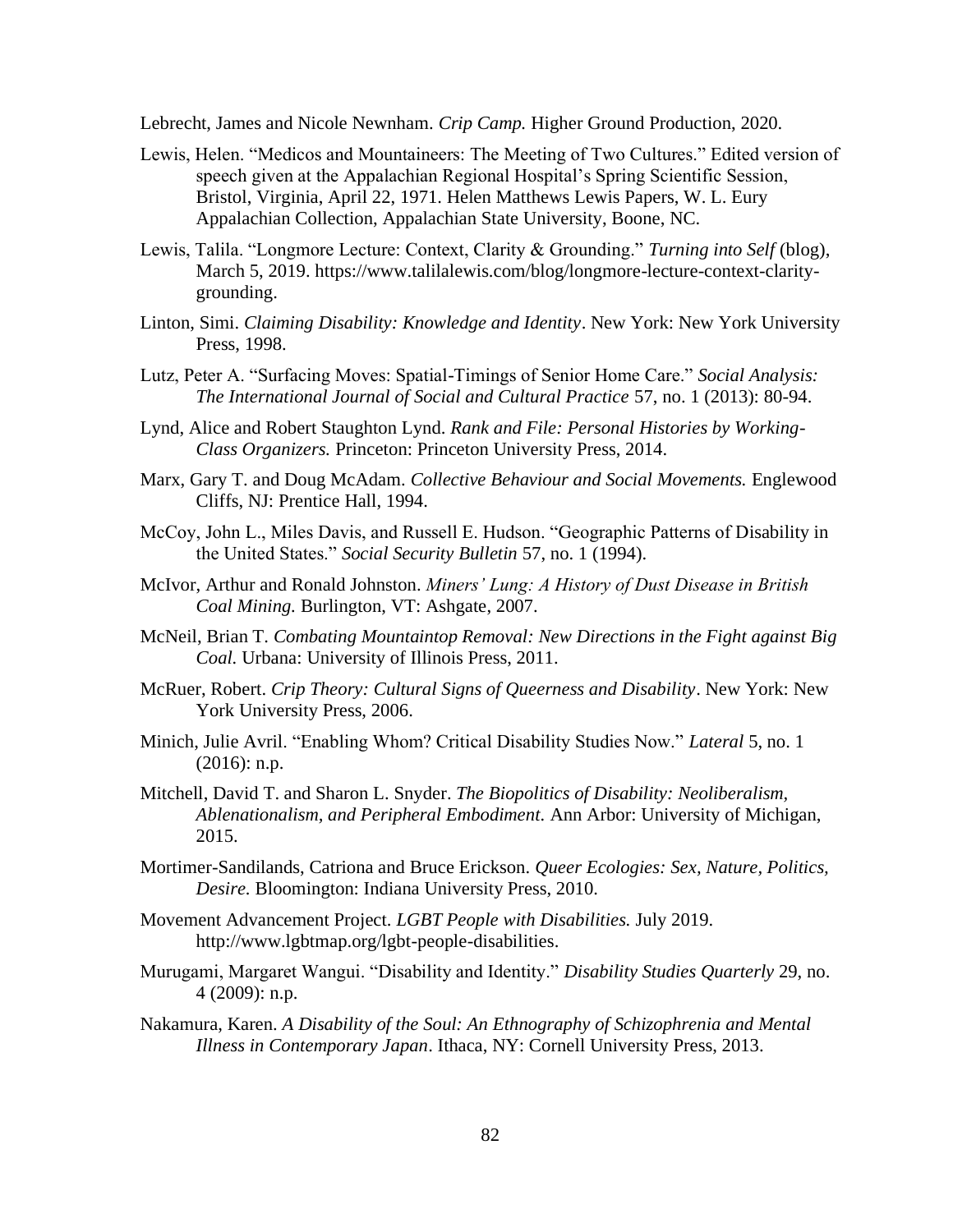- Ne'eman, Ari. "I Will Not Apologize for my Needs." *The New York Times,* March 23, 2020. [https://www.nytimes.com/2020/03/23/opinion/coronavirus-ventilators-triage](https://www.nytimes.com/2020/03/23/opinion/coronavirus-ventilators-triage-disability.html)[disability.html.](https://www.nytimes.com/2020/03/23/opinion/coronavirus-ventilators-triage-disability.html)
- Nielsen, Kim E. *A Disability History of the United States.* Boston, MA: Beacon Press, 2012.
- Nishida, Akemi. "Understanding Political Development through an Intersectionality Framework: Life Stories of Disability Activists." *Disability Studies Quarterly* 36, no. 2. (2016): n.p.
- Oliver, Michael. "The Social Model of Disability: Thirty Years On." *Disability & Society* 28, no. 7 (2013): 1024–26.
- Oliver, Michael, Bob Sapey, and Pam Thomas. *Social Work with Disabled People.*  Basingstoke, UK: Palgrave Macmillan, 1983.
- Piepzna-Samarasinha, Leah Lakshmi. *Care Work: Dreaming Disability Justice.* Vancouver, BC: Arsenal Pulp Press, 2018.
- Piepzna-Samarasinha, Leah Lakshmi. "Every Time is Crip Time Now." Keynote presented at Society for Disability Studies conference, April 4, 2020. Zoom
- Price, Margaret. "The Bodymind Problem and the Possibilities of Pain." *Hypatia* 30 (2015): 268-284.
- Price, Margaret. "The Precarity of Disability/Studies in Academe." In *Precarious Rhetorics,* edited by Wendy Hesford, Adela Licona, and Christa Teston, 191-211. Columbus: The Ohio State University Press, 2018.
- Puar, Jasbir K. *The Right to Main: Debility, Capacity, Disability.* Durham, NC: Duke University Press, 2017.
- Purnell, Brontez, ed. *Electric Dirt: A Celebration of Queer Voices and Identities from Appalachia and the South.* Vol. 2. Bluefield, WV: Queer Appalachia, Forthcoming Spring 2020.
- Queer Appalachia, ed. *Electric Dirt: A Celebration of Queer Voices and Identities in Appalachia and the South.* Vol. 1. Bluefield, WV: Queer Appalachia, 2017.
- Ray, Sarah Jaquette. "Risking Bodies in the Wild: The 'Corporeal Unconscious' of American Adventure Culture." In *Disability Studies and the Environmental Humanities: Toward an Eco-Crip Theory,* edited by Sarah Jaquette Ray and Jay Sibara, 29-72. Lincoln: University of Nebraska Press, 2017.
- Rehak, Jana Kopelent. "Aging in Place: Changing Socio-ecology and the Power of Kinship on Smith Island, Maryland." *Anthropology & Aging* 40, no. 1 (2019): 48-62.
- Rice, Jennifer L. and Brian J. Burke. "Building More Inclusive Solidarities for Socio-Environmental Change: Lessons in Resistance from Southern Appalachia." *Antipode*  50 (2018): 212-232.
- Riddler, Kevin. "The Black Lung Association Responds to the Deadly Disease's Rise." *The Appalachian Voice,* October 11, 2019. [http://appvoices.org/2019/10/11/the-black](http://appvoices.org/2019/10/11/the-black-lung-association/)[lung-association/.](http://appvoices.org/2019/10/11/the-black-lung-association/)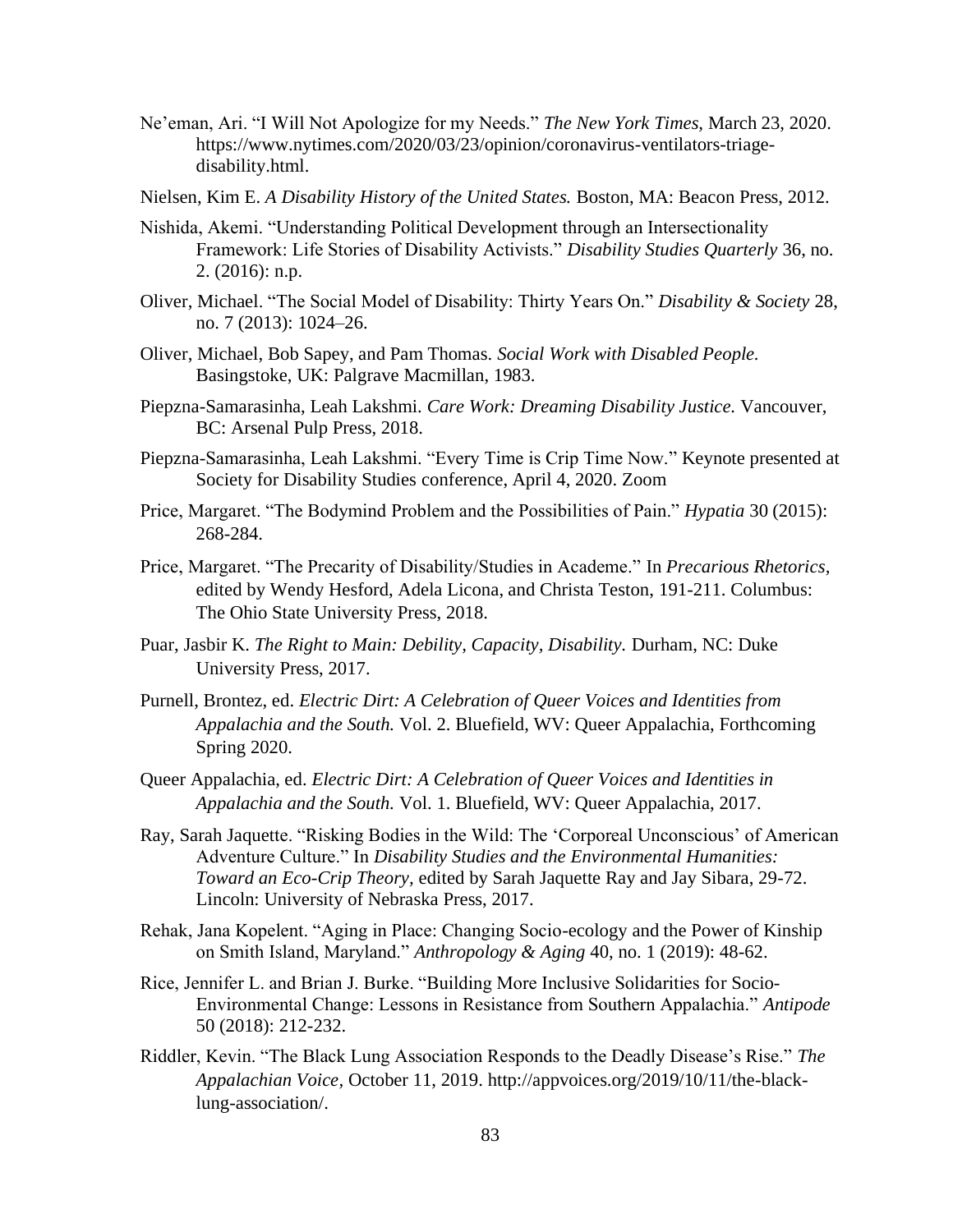- Ruffing, Kathy A. *Geographic Pattern of Disability Receipt Largely Reflects Economic and Demographic Factors.* Washington, D.C: Center on Budget and Policy Priorities, 2015.
- Russell, Marta and Ravi Malhotra. "Introduction: Capitalism and the Disability Rights Movement." In *Capitalism and Disability: Selected Writings by Marta Russell, e*dited by Keith Rosenthal, n.p. Chicago: Haymarket, 2019.
- Sandahl, Carrie. "Queering The Crip Or Cripping The Queer? Intersections of Queer and Crip Identities in Solo Autobiographical Performance." *GLQ: A Journal of Lesbian and Gay Studies* 9, no. 1-2 (2003): 25-56.
- Schalk, Sami. *Bodyminds Reimagined: (Dis)ability, Race, and Gender in Black Women's Speculative Fiction.* Durham, NC: Duke University Press, 2018.
- Schalk, Sami. "Coming to Claim Crip: Disidentification with/in Disability Studies." *Disability Studies Quarterly* 33, no. 2 (2013): n.p.
- Schumann, William. "Introduction." In *Appalachia Revisited: New Perspectives on Place, Tradition, and Progress,* edited by William Schumann and Rebecca Adkins Fletcher, 1-26. Lexington: University of Kentucky, 2016.
- schuster, stef m. "Quaring the Queer in Appalachia." *Appalachian Journal* 46, no. 1-2 (2018): 72-84.
- Scott, Rebecca R. *Removing Mountains: Extracting Nature and Identity in the Appalachian Coalfields.* Minneapolis: University of Minnesota Press, 2010.
- Siebers, Tobin. *Disability Theory.* Ann Arbor: University of Michigan Press, 2008.
- Shakespeare, Tom. "Disability, Identity and Difference." In *Exploring the Divide: Illness and Disability,* edited by Colin Barnes and Geof Mercer, 94-113. Leeds: Disability Press, 1996.
- Shapiro, Henry D. *Appalachia on Our Mind: The Southern Mountains and Mountaineers in the American Consciousness, 1870-1920.* Chapel Hill: University of North Carolina Press, 1978.
- Shapiro, Joseph P. *No Pity: People with Disabilities Forming a New Civil Rights Movement.*  New York: Random House, 1993.
- Sins Invalid. S*kin, Tooth, and Bone: The Basis of the Movement is Our People.* 2nd ed. San Francisco, CA: Dancers Group, 2019.
- Smith, Barbara Ellen. *Digging Our Own Graves.* Philadelphia: Temple University Press, 1987.
- Smith, Linda Tuhiwai. *Decolonizing Methodologies.* 2nd ed. London: Zed Books, 2012.
- Spence, Mark. *Dispossessing the Wilderness: Indian Removal and the Making of the National Parks.* New York: Oxford University Press, 1999.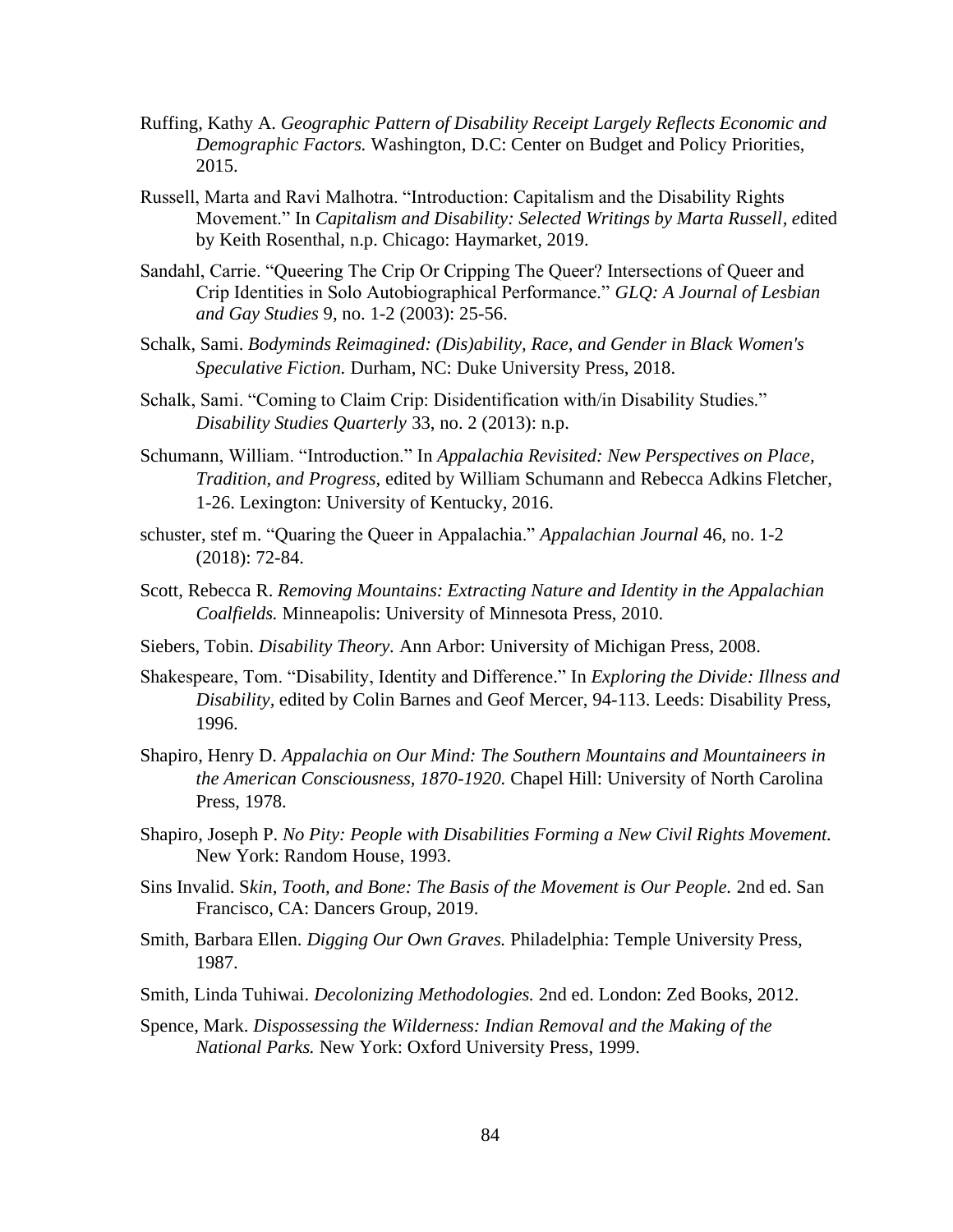- Spirko, Rob. "In Appalachia, Disability Stigma Has Dangerous Effects." *Rooted in Rights*, September 21, 2018. [https://rootedinrights.org/in-appalachia-disability-stigma-has](https://rootedinrights.org/in-appalachia-disability-stigma-has-dangerous-effects/)[dangerous-effects/.](https://rootedinrights.org/in-appalachia-disability-stigma-has-dangerous-effects/)
- Stapleton, David C., Bonnie L. O'Day, Gina A. Livermore, and Andrew J. Imparato. "Dismantling the Poverty Trap: Disability Policy for the Twenty-First Century." *Milbank Quarterly* 84, no. 4 (2006): 701–732.
- Tastrom, Katie. "Our Responses to COVID-19 Must Center Disability Justice." *Truthout*, March 21, 2020. [https://truthout.org/articles/our-responses-to-covid-19-must-center](https://truthout.org/articles/our-responses-to-covid-19-must-center-disability-justice/)[disability-justice/.](https://truthout.org/articles/our-responses-to-covid-19-must-center-disability-justice/)
- Taylor, Sunaura. "Disabled Ecologies: Living with Impaired Landscapes." Lecture at UC Berkeley. March 5, 2019. [https://haasinstitute.berkeley.edu/video-sunaura-taylor](https://haasinstitute.berkeley.edu/video-sunaura-taylor-disabled-ecologies-living-impaired-landscapes)[disabled-ecologies-living-impaired-landscapes.](https://haasinstitute.berkeley.edu/video-sunaura-taylor-disabled-ecologies-living-impaired-landscapes)
- Tsing, Anna Lowenhaupt. *The Mushroom at the End of the World.* Princeton: Princeton University Press, 2015.
- Tsing, Anna Lowenhaupt, Heather Anne Swanson, Elaine Gan, and Nils Bubandt, eds. *Arts of Living on a Damaged Planet: Ghosts and Monsters of the Anthropocene*. Minneapolis: University of Minnesota Press, 2017.
- UMWA, *Black Lung.* UMWA, n.d. W.L. Eury Appalachian Collection, Appalachian State University.
- Weller, Jack E. *Yesterday's People: Life in Contemporary Appalachia*. Lexington: University of Kentucky Press, 1965.
- Wilkerson, Jessica. *To Live Here You Have to Fight: How Women Led Appalachian Movements for Social Justice.* Urbana: University of Illinois Press, 2019.
- Williamson*, Jerry. Hillbillyland: What the Movies Did to the Mountains and What the Mountains Did to the Movies.* Chapel Hill: University of North Carolina Press, 1995
- Yergeau, Melanie. *Authoring Autism: On Rhetoric and Neurological Queerness.* Durham, NC: Duke University Press, 2018.
- York, Ashley and Sarah Rubin, dir. *Hillbilly.* Warren, NJ: Passion River Films, 2018.
- Zola, Irving K. "The Language of Disability: Problems of Politics and Practice." *Australian Disability Review* 1, no. 3 (1988): 13-21.